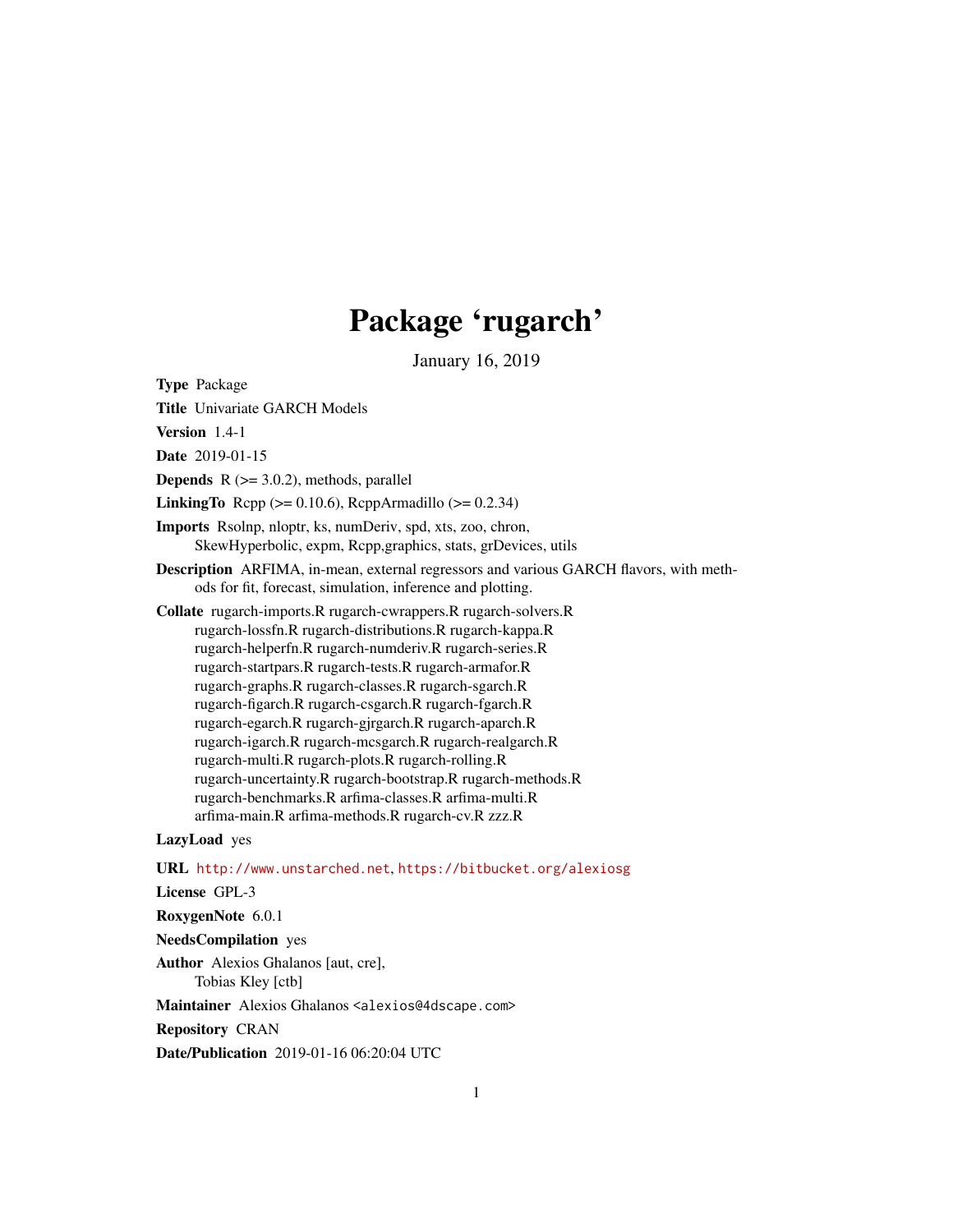# R topics documented:

|                             | 3  |
|-----------------------------|----|
|                             | 6  |
|                             | 6  |
|                             | 8  |
|                             | 9  |
|                             | 11 |
|                             | 12 |
|                             | 13 |
|                             | 14 |
|                             | 15 |
|                             | 16 |
|                             | 17 |
|                             | 18 |
|                             | 19 |
|                             | 19 |
|                             | 20 |
|                             | 21 |
|                             | 22 |
|                             | 23 |
|                             | 25 |
|                             | 25 |
|                             | 26 |
|                             | 27 |
|                             | 29 |
|                             | 30 |
|                             | 32 |
|                             | 34 |
|                             | 36 |
|                             | 36 |
|                             | 37 |
|                             | 38 |
|                             | 39 |
|                             | 40 |
|                             | 40 |
|                             | 41 |
|                             | 42 |
|                             | 42 |
|                             | 43 |
| GARCH <sub>spec-class</sub> | 44 |
| <b>GARCHtests-class</b>     | 44 |
|                             | 45 |
|                             | 46 |
|                             | 47 |
| mcsTest                     | 49 |
|                             | 50 |
|                             | 51 |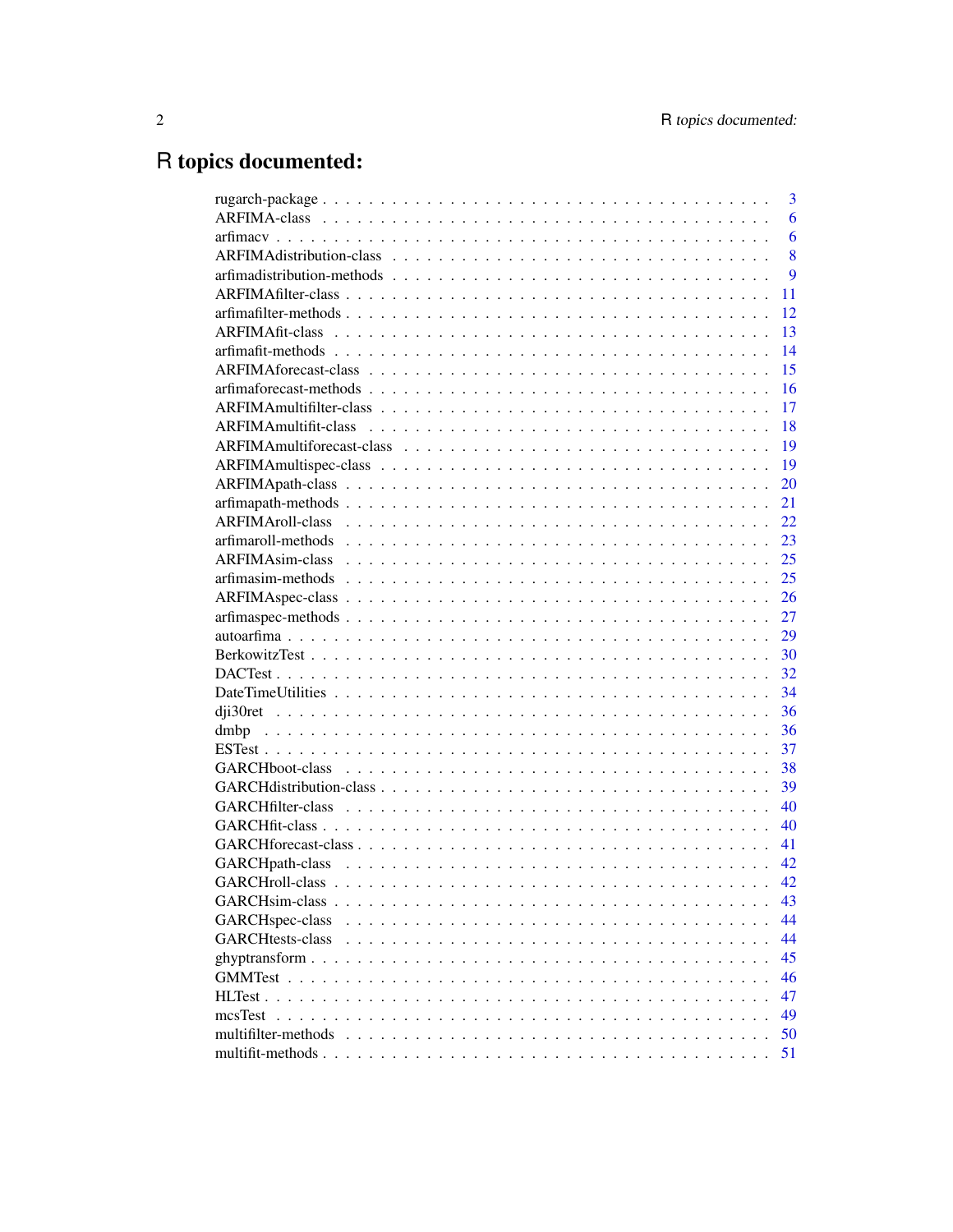<span id="page-2-0"></span>

|       | 52<br>multiforecast-methods |
|-------|-----------------------------|
|       | 53<br>multispec-methods     |
|       | 54                          |
|       | 54                          |
|       | 56                          |
|       | 57                          |
|       | 57                          |
|       | 58                          |
|       | 59<br>ugarchboot-methods    |
|       | 62                          |
|       | 63                          |
|       | 65                          |
|       | 67<br>ugarchfilter-methods  |
|       | 68                          |
|       | 71                          |
|       | 74                          |
|       | 76                          |
|       | 78                          |
|       | 78<br>uGARCHmultifit-class  |
|       | 79                          |
|       | 80                          |
|       | 81                          |
|       | 82<br>ugarchpath-methods    |
|       | uGARCHroll-class<br>83      |
|       | 85<br>ugarchroll-methods    |
|       | uGARCHsim-class<br>87       |
|       | 88                          |
|       | 90                          |
|       | 91<br>ugarchspec-methods    |
|       | 95                          |
|       | 97                          |
|       | 98<br>VaRplot               |
|       | 98                          |
|       |                             |
| Index | 101                         |
|       |                             |

rugarch-package *The rugarch package*

# Description

The rugarch package aims to provide a flexible and rich univariate GARCH modelling and testing environment. Modelling is a simple process of defining a specification and fitting the data. Inference can be made from summary, various tests and plot methods, while the forecasting, filtering and simulation methods complete the modelling environment. Finally, specialized methods are implemented for simulating parameter distributions and evaluating parameter consistency, and a bootstrap forecast method which takes into account both parameter and predictive distribution uncertainty. The testing environment is based on a rolling backtest function which considers the more general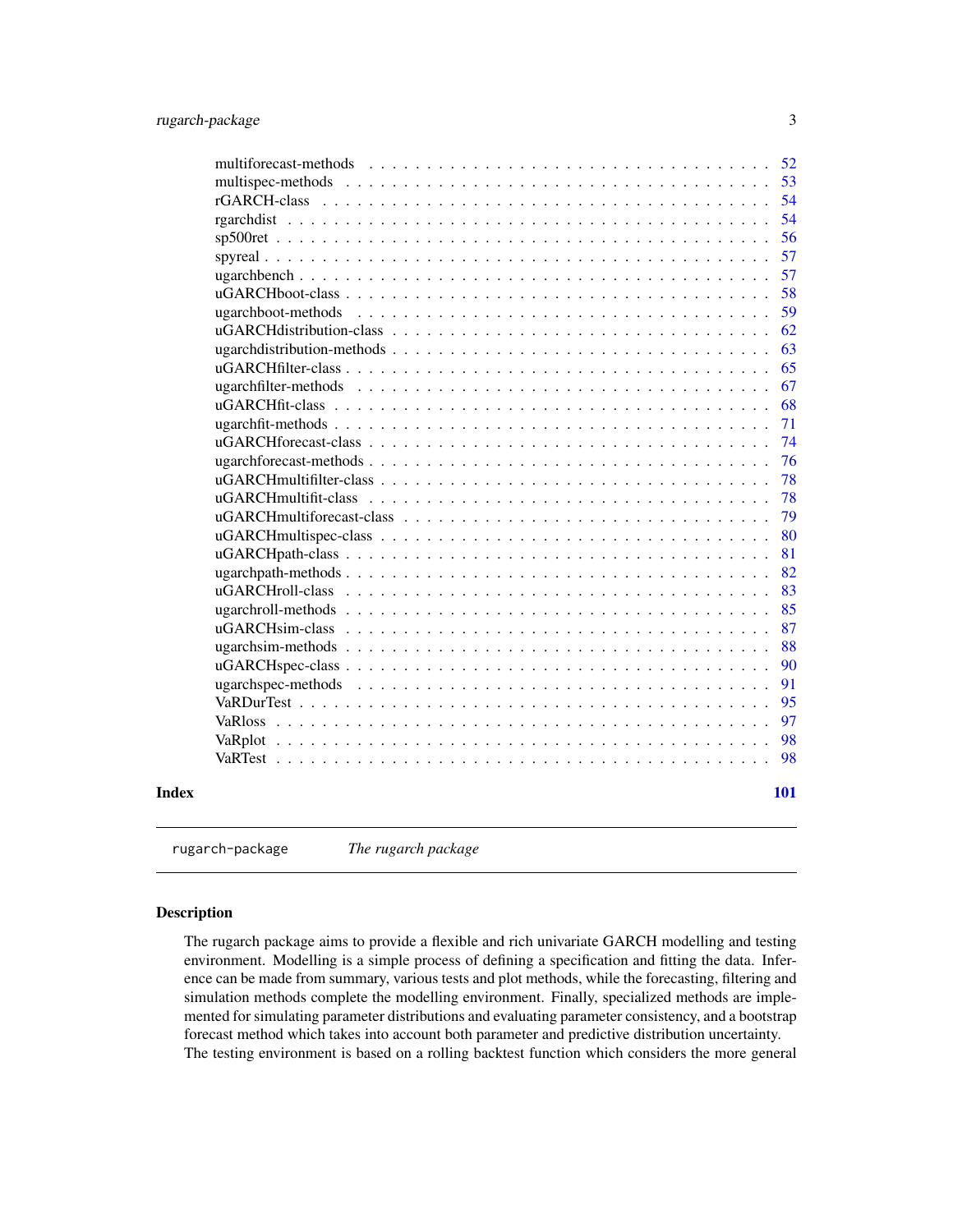context in which GARCH models are based, namely the conditional time varying estimation of density parameters and the implication for their use in analytical risk management measures.

The mean equation allows for AR(FI)MA, arch-in-mean and external regressors, while the variance equation implements a wide variety of univariate GARCH models as well as the possibility of including external regressors. Finally, a set of feature rich distributions are used for modelling innovations and documented in the vignette.

This package is part of what used to be the rgarch package, which was split into univariate (rugarch) and multivariate (rmgarch) models for easier maintenance and use, both of which are now hosted on CRAN (stable) and bitbucket (development).

#### Details

While the package has implemented some safeguards, both during pre-estimation as well as the estimation phase, there is no guarantee of convergence in the fitting procedure. As a result, the fit method allows the user to input starting parameters as well as keep any parameters from the spec as fixed (including the case of all parameters fixed).

The functionality of the packages is contained in the main methods for defining a specification [ugarchspec](#page-90-1), fitting [ugarchfit](#page-70-1), forecasting [ugarchforecast](#page-75-1), simulation from fit object [ugarchsim](#page-87-1), path simulation from specification object [ugarchpath](#page-81-1), parameter distribution by simulation [ugarchdistribution](#page-62-1), bootstrap forecast [ugarchboot](#page-58-1) and rolling estimation and forecast [ugarchroll](#page-84-1). There are also some functions which enable multiple fitting of assets in an easy to use wrapper with the option of multicore functionality, namely [multispec](#page-52-1), [multifit](#page-50-1), [multifilter](#page-49-1) and [multiforecast](#page-51-1). Explanations on the available methods for the returned classes can be found in the documentation for those classes.

A separate subset of methods and classes has been included to calculate pure ARFIMA models with constant variance. This subset includes similar functionality as with the GARCH methods, with the exception that no plots are yet implemented, and neither is a forecast based on the bootstrap. These may be added in the future. While there are limited examples in the documentation on the ARFIMA methods, the interested user can search the rugarch.tests folder of the source installation for some tests using ARFIMA models as well as equivalence to the base R arima methods (particularly replication of simulation). Finally, no representation is made about the adequacy of ARFIMA models, particularly the statistical properties of parameters when using distributions which go beyond the Gaussian.

The conditional distributions used in the package are also exposed for the benefit of the user through the [rgarchdist](#page-53-1) functions which contain methods for density, distribution, quantile, sampling and fitting. Additionally, [ghyptransform](#page-44-1) function provides the necessary parameter transformation and scaling methods for moving from the location scale invariant 'rho-zeta' parametrization with mean and standard deviation, to the standard 'alpha-beta-delta-mu' parametrization of the Generalized Hyperbolic Distribution family.

The type of data handled by the package is now completely based on the xts package, and only data which can be coerced to such will be accepted by the package. For the estimation and filter routines, some of the main extractors methods will now also return xts objects.

Some benchmarks (published and comparison with commercial package), are available through the [ugarchbench](#page-56-1) function. The 'inst' folder of the source distribution also contains various tests which can be sourced and run by the user, also exposing some finer details of the functionality of the package. The user should really consult the examples supplied in this folder which are quite numerous and instructive with some comments.

Since version 1.0-14, all parallel estimation is carried out through a user-supplied cluster object, created from the parallel package, meaning that the user is now in control of managing the cluster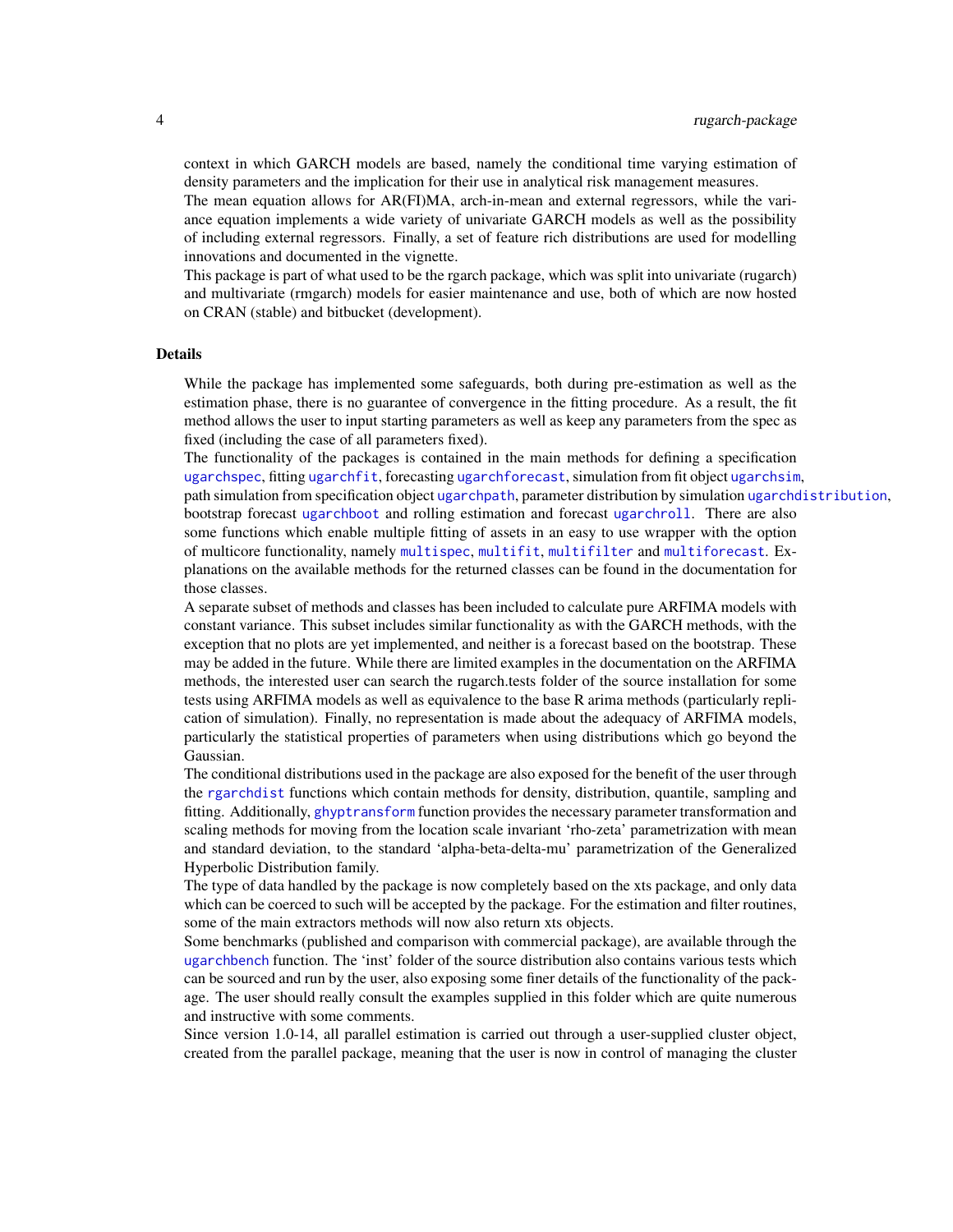lifecycle. This greatly simplifies the parallel estimation process and adds a layer of flexibility to the type of resources supported.

Finally, the global extractor functions sigma and fitted will now work with almost all returned classes and the return the conditional sigma and mean values, whether these are from an estimated, filtered, forecast, or simulated object (and their multi- function equivalents).

#### How to cite this package

Whenever using this package, please cite as

```
@Manual{Ghalanos_2014,
```

| author | $=$ {Alexios Ghalanos},                    |
|--------|--------------------------------------------|
| title  | $=$ {{rugarch}: Univariate GARCH models.}, |
| vear   | $=$ {2014}.                                |
| note   | = ${R}$ package version 1.4-0.},}          |

#### **License**

The releases of this package is licensed under GPL version 3.

### Author(s)

Alexios Ghalanos

#### References

Baillie, R.T. and Bollerslev, T. and Mikkelsen,H.O. 1996, Fractionally integrated generalized autoregressive conditional heteroskedasticity, *Journal of Econometrics*, 3–30 .

Berkowitz, J. 2001, Testing density forecasts, with applications to risk management, *Journal of Business and Economic Statistics*, 19(4), 465–474.

Bollerslev, T. 1986, Generalized Autoregressive Conditional Heteroskedasticity 1986, *Journal of Econometrics*, 31, 307–327.

Ding, Z., Granger, C.W.J. and Engle, R.F. 1993, A Long Memory Property of Stock Market Returns and a New Model, *Journal of Empirical Finance*, 1, 83–106.

Engle, R.F. and Ng, V. K. 1993, Measuring and Testing the Impact of News on Volatility, *Journal of Finance*, 48, 1749–1778.

Engle, R. F., and Sokalska, M. E. 2012, Forecasting intraday volatility in the US equity market. Multiplicative component GARCH. *Journal of Financial Econometrics*, 10(1), 54–83.

Fisher, T. J., and Gallagher, C. M. 2012, New weighted portmanteau statistics for time series goodness of fit testing, *Journal of the American Statistical Association*, 107(498), 777–787.

Glosten, L.R., Jagannathan, R. and Runkle, D.E. 1993, On the Relation between the Expected Value and the Volatility of the Nominal Excess Return on Stocks, *Journal of Finance*, 48(5), 1779–1801. Hansen, B.E. 1990, Langrange Multiplier Tests for Parameter Instability in Non-Linear Models, *mimeo*.

Hentschel, Ludger. 1995, All in the family Nesting symmetric and asymmetric GARCH models, *Journal of Financial Economics*, 39(1), 71–104.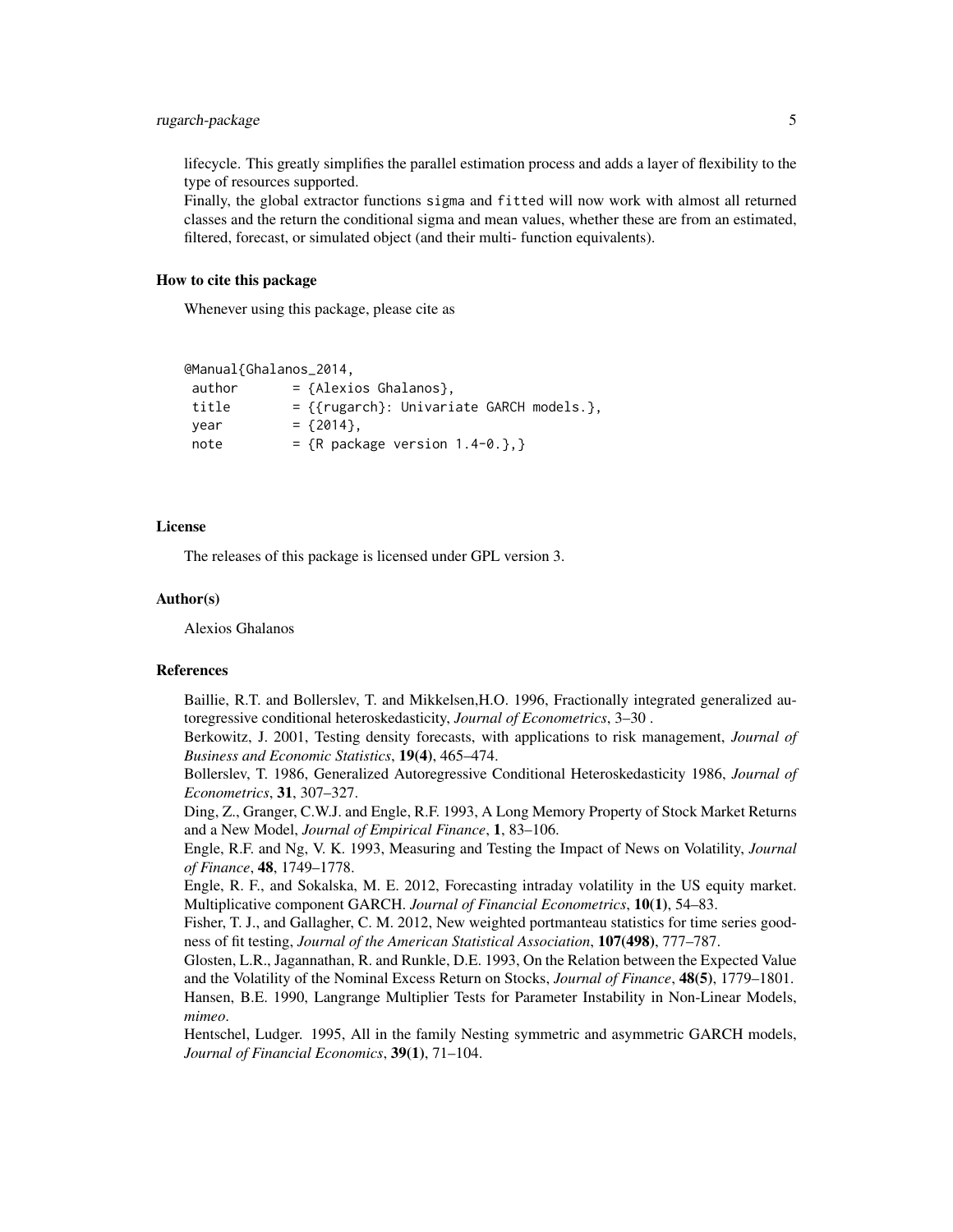Nelson, D.B. 1991, Conditional Heteroskedasticity in Asset Returns: A New Approach, *Econometrica*, 59, 347–370.

Pascual, L., Romo, J. and Ruiz, E. 2004, Bootstrap predictive inference for ARIMA processes, *Journal of Time Series Analysis*.

Pascual, L., Romo, J. and Ruiz, E. 2006, Bootstrap prediction for returns and volatilities in GARCH models, *Computational Statistics and Data Analysis*.

Vlaar, P.J.G. and Palm, F.C. 1993, The Message in Weekly Exchange Rates in the European Monetary System: Mean Reversion Conditional Heteroskedasticity and Jumps, *Journal of Business and Economic Statistics*, 11, 351–360.

<span id="page-5-1"></span>ARFIMA-class *class: High Level ARFIMA class*

# **Description**

The virtual parent class of the ARFIMA subset.

#### Objects from the Class

A virtual Class: No objects may be created from it.

#### Extends

Class ["rGARCH"](#page-53-2), directly.

#### Methods

No methods defined with class "ARFIMA" in the signature.

#### Author(s)

Alexios Ghalanos

arfimacv *ARFIMAX time series cross validation*

#### **Description**

Implements a cross validation method for ARFIMAX models

#### Usage

```
arfimacv(data, indexin, indexout, ar.max = 2, ma.max = 2,
criterion = c("rmse","mae","berkowitzp"),berkowitz.significance = 0.05,
arfima = FALSE, include.mean = NULL, distribution.model = "norm",
cluster = NULL, external.regressors = NULL, solver = "solnp",
solver.control=list(), fit.control=list(), return.best=TRUE)
```
<span id="page-5-0"></span>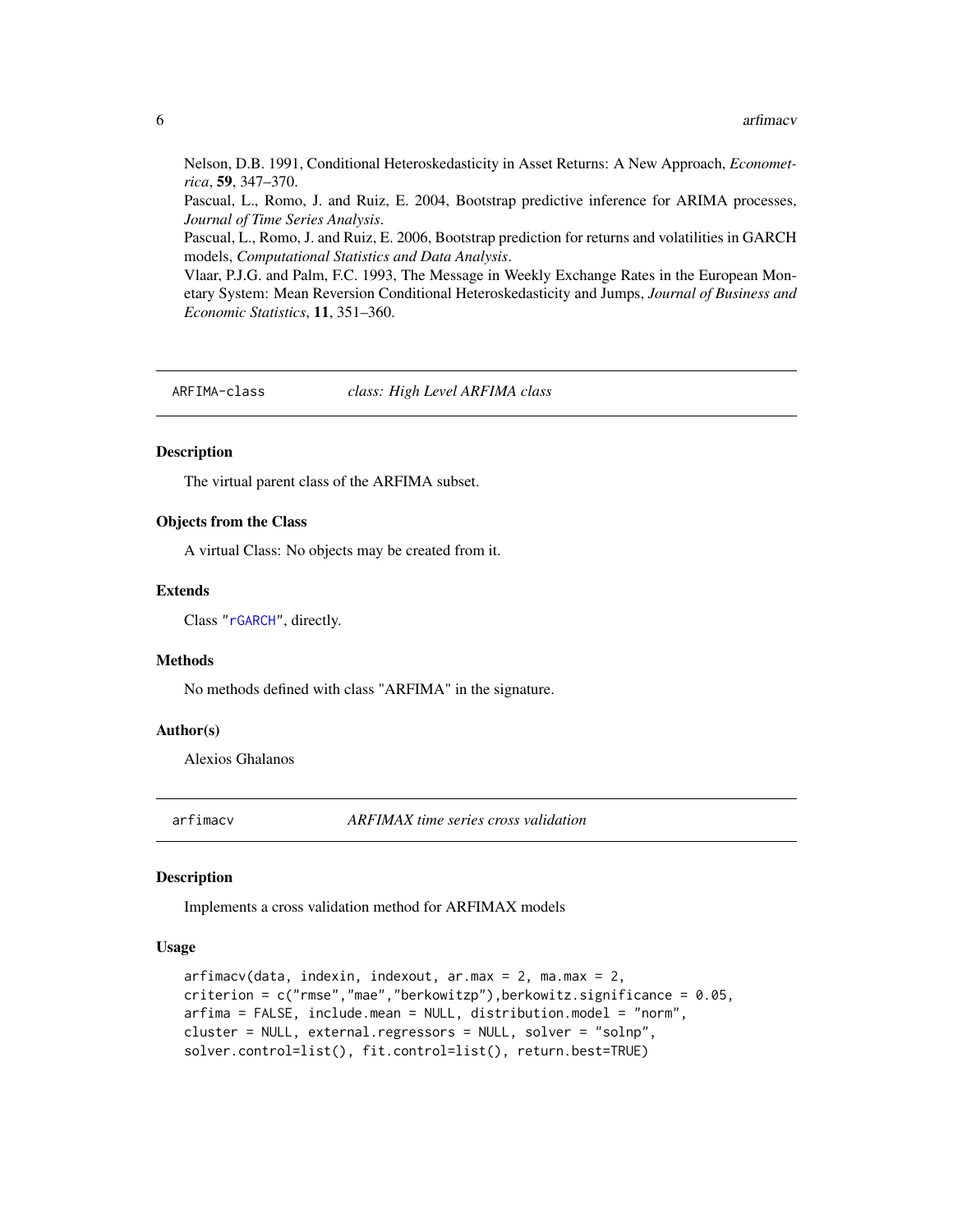#### arfimacv 7

#### Arguments

| data                   | A univariate xts vector.                                                                                                                                                                                                                                                              |  |
|------------------------|---------------------------------------------------------------------------------------------------------------------------------------------------------------------------------------------------------------------------------------------------------------------------------------|--|
| indexin                | A list of the training set indices                                                                                                                                                                                                                                                    |  |
| indexout               | A list of the testing set indices, the same list length as that of indexin. This<br>should be a numeric index of points immediately after those in the equivalent<br>indexin slot and contiguous (for time series cross validation).                                                  |  |
| ar.max                 | Maximum AR order to test for.                                                                                                                                                                                                                                                         |  |
| ma.max                 | Maximum MA order to test for.                                                                                                                                                                                                                                                         |  |
| criterion              | The cv criterion on which the forecasts will be tested against the realized values.<br>Currently "rmse", "mae" and experimentally "berkowitzp" are implemented.<br>The latter is the Berkowitz test p-value (maximized) and should not be used<br>if your indexout set is very small. |  |
| berkowitz.significance |                                                                                                                                                                                                                                                                                       |  |
|                        | The significance level at which the Berkowitz test is evaluated at (this has no<br>value at the moment since we are only looking at the p-values, but may be used<br>in futures to instead aggregate across pass-fail).                                                               |  |
| arfima                 | Can be TRUE, FALSE or NULL in which case it is tested.                                                                                                                                                                                                                                |  |
| include.mean           | Can be TRUE, FALSE or NULL in which case it is tested.                                                                                                                                                                                                                                |  |
| cluster                | A cluster object created by calling makeCluster from the parallel package. If it<br>is not NULL, then this will be used for parallel estimation.                                                                                                                                      |  |
| external.regressors    |                                                                                                                                                                                                                                                                                       |  |
|                        | An xts matrix object containing the pre-lagged external regressors to include in<br>the mean equation with the same indices as those of the data supplied.                                                                                                                            |  |
| distribution.model     |                                                                                                                                                                                                                                                                                       |  |
|                        | The distribution density to use for the innovations (defaults to Normal).                                                                                                                                                                                                             |  |
| solver                 | One of either "nlminb", "solnp", "gosolnp" or "nloptr".                                                                                                                                                                                                                               |  |
|                        | solver.control Control arguments list passed to optimizer.                                                                                                                                                                                                                            |  |
| fit.control            | Control arguments passed to the fitting routine.                                                                                                                                                                                                                                      |  |
| return.best            | On completion of the cross-validation, should the best model be re-estimated on<br>the complete dataset and returned (defaults to TRUE).                                                                                                                                              |  |

#### Details

The function evaluates all possible combinations of the ARFIMAX model for all the training and testing sets supplied. For the ARMA orders, the orders are evaluated fully (e.g. for ar.max=2, all possible combinations are evaluated including  $AR(0,0)$ ,  $AR(0,1)$ ,  $AR(0,2)$ ,  $AR(1,0)$ ,  $AR(2,0)$  $AR(1,2)$ ,  $AR(2,1)$ , and  $AR(2,2)$ ). For each training set in indexin, all model combinations are evaluated and the 1-ahead rolling forecast for the indexout testing set is produced and compared to the realized values under the 3 criteria listed. Once all training/testing is done on all model combinations, the criteria are averaged across all the sets for each combination and the results returned.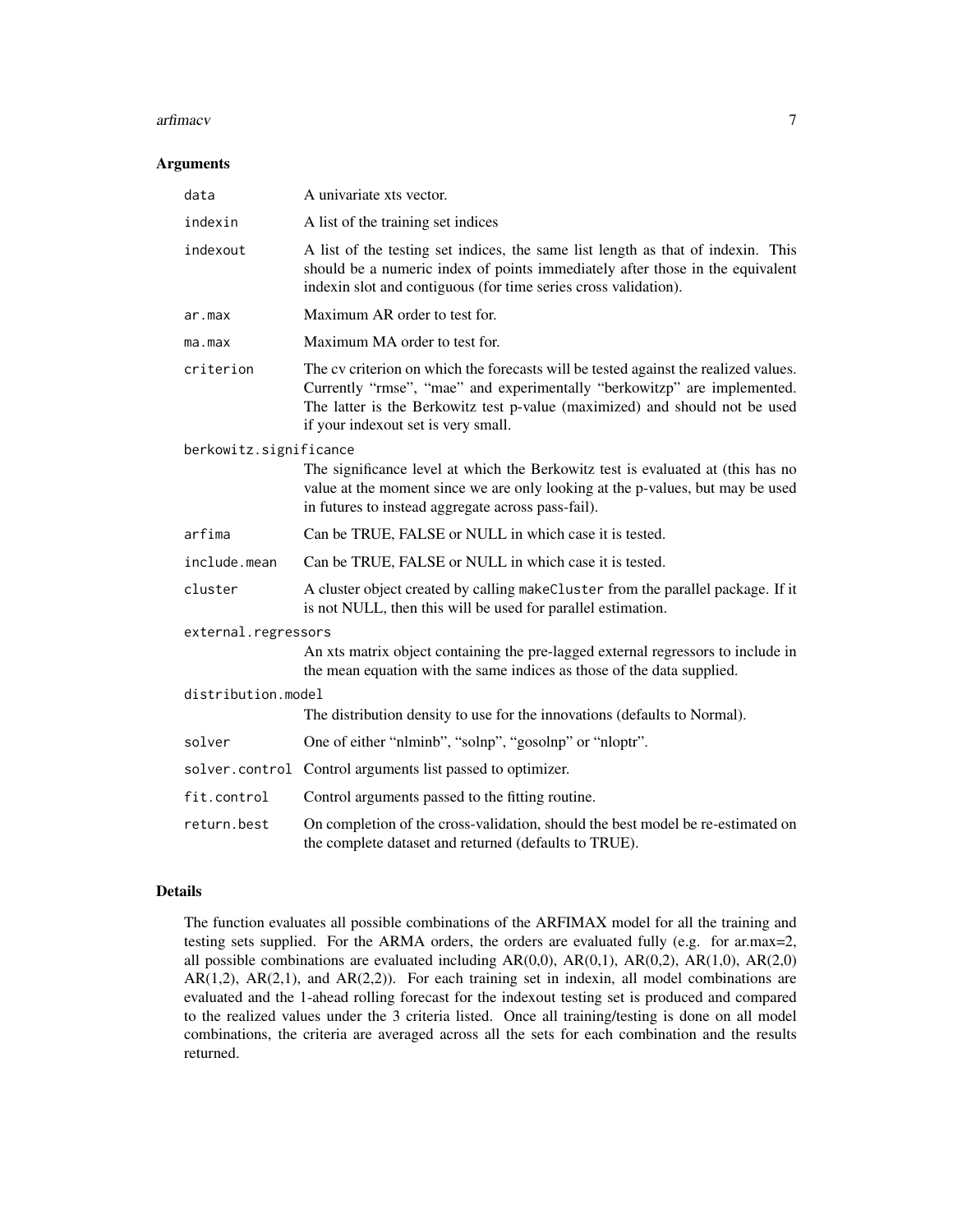# <span id="page-7-0"></span>Value

A list with the following items:

| bestmodel | The best model based on the criterion chosen is re-estimated on the complete<br>data set and returned. |
|-----------|--------------------------------------------------------------------------------------------------------|
| cv matrix | The model combinations and their average criteria statistics across the train-<br>ing/testing sets.    |

# Note

Use a cluster...this is an expensive computation, particularly for large ar.max and ma.max orders. The indexin and indexout lists are left to the user to decide how to implement.

#### Author(s)

Alexios Ghalanos

# Examples

```
## Not run:
require(xts)
require(parallel)
data(sp500ret)
spx = as.xts(sp500ret)
nn = nrow(spx)nx = nn-round(0.9*nn, 0)if(nx
h = (nx/50)-1indexin = \text{lapply}(1:h, function(j) {\text{ tail}}(seq(1, (nn-nx)+j*50, by=1), 250) )indexout = lapply(indevin, function(x) { (tail(x,1)+1):(tail(x,1)+50) })cl = makePSOCKcluster(5)
mod = \text{arfinacy}(\text{spx}, \text{indexin}, \text{indexout}, \text{ar.max} = 2, \text{max} = 2,criterion = c("rmse","mae","berkowitzp")[1],
berkowitz.significance = 0.05, arfima = FALSE, include.mean = NULL,
distribution.model = "norm", cluster = cl, external.regressors = NULL,
solver = "solnp")
stopCluster(cl)
## End(Not run)
```
<span id="page-7-1"></span>ARFIMAdistribution-class

*class: ARFIMA Parameter Distribution Class*

#### Description

Class for the ARFIMA Parameter Distribution, objects of which are created by calling function [arfimadistribution](#page-8-1).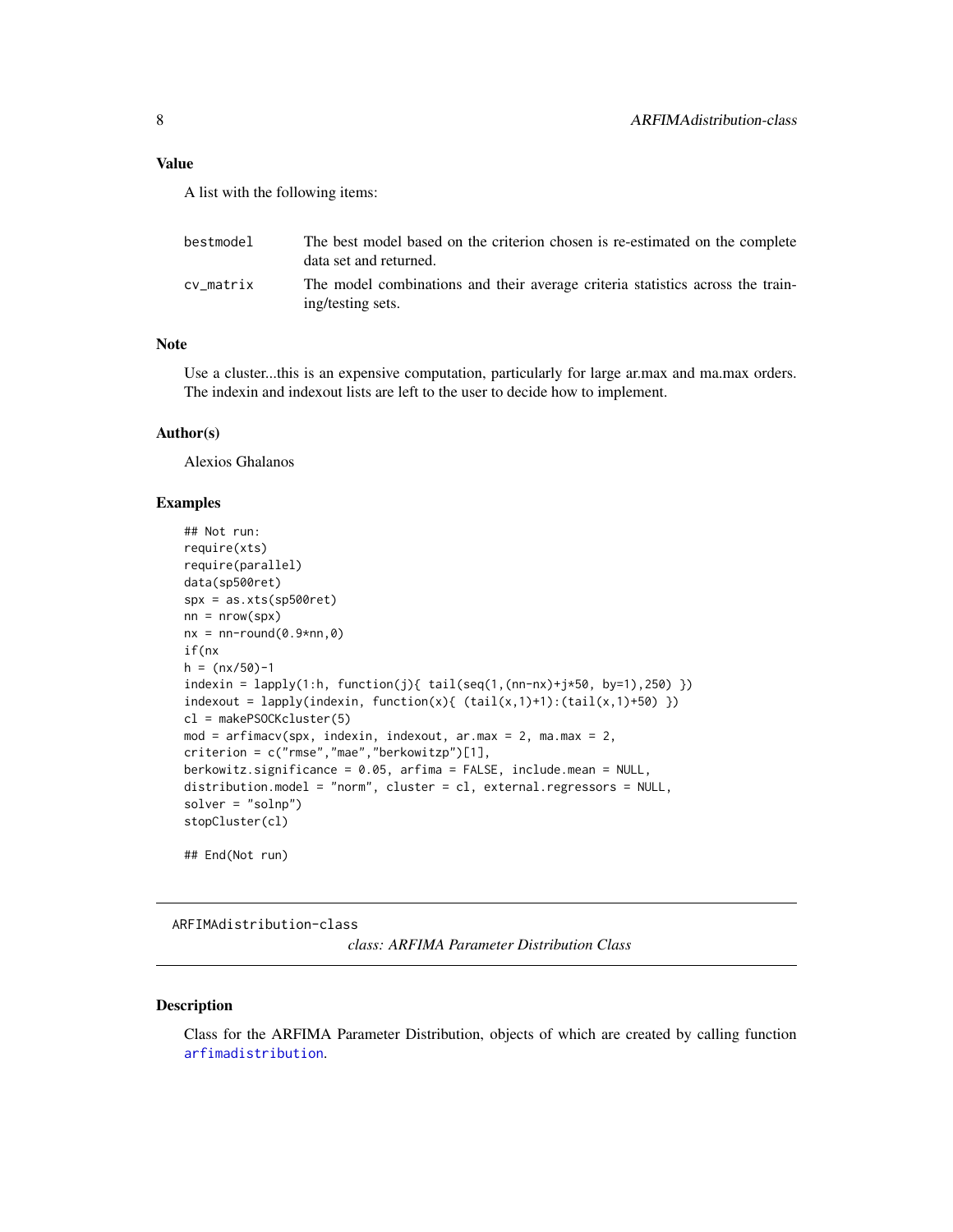# <span id="page-8-0"></span>**Slots**

dist: Object of class "vector" Details of fitted parameters. truecoef: Object of class "matrix" The actual coefficients. model: Object of class "list" The model specification.

#### Extends

Class ["ARFIMA"](#page-5-1), directly. Class ["rGARCH"](#page-53-2), by class "ARFIMA", distance 2.

## Methods

**as.data.frame** signature( $x =$  "ARFIMAdistribution"): extracts various values from object (see note).

show signature(object = "ARFIMAdistribution"): parameter distribution summary.

#### Note

The as.data. frame function takes optionally 2 additional arguments, namely window which indicates the particular distribution window number for which data is required (is usually just 1 unless the recursive option was used), and which indicating the type of data required. Valid values for the latter are "rmse" for the root mean squared error between simulation fit and actual parameters, "stats" for various statistics computed for the simulations such as log likelihood, persistence, unconditional variance and mean, "coef" for the estimated coefficients (i.e. the parameter distribution and is the default choice), and "coefse" for the estimated robust standard errors of the coefficients (i.e. the parameter standard error distribution).

#### Author(s)

Alexios Ghalanos

arfimadistribution-methods

*function: ARFIMA Parameter Distribution via Simulation*

### <span id="page-8-1"></span>Description

Method for simulating and estimating the parameter distribution from an ARFIMA models as well as the simulation based consistency of the estimators given the data size.

#### Usage

```
arfimadistribution(fitORspec, n.sim = 2000, n.start = 1, m.sim = 100,
recursive = FALSE, recursive.length = 6000, recursive.window = 1000,
prereturns = NA, preresiduals = NA, rseed = NA,
custom.dist = list(name = NA, distfit = NA, type = "z"), mexsimdata = NULL,
fit.control = list(), solver = "solnp", solver.control = list(),
cluster = NULL, ...
```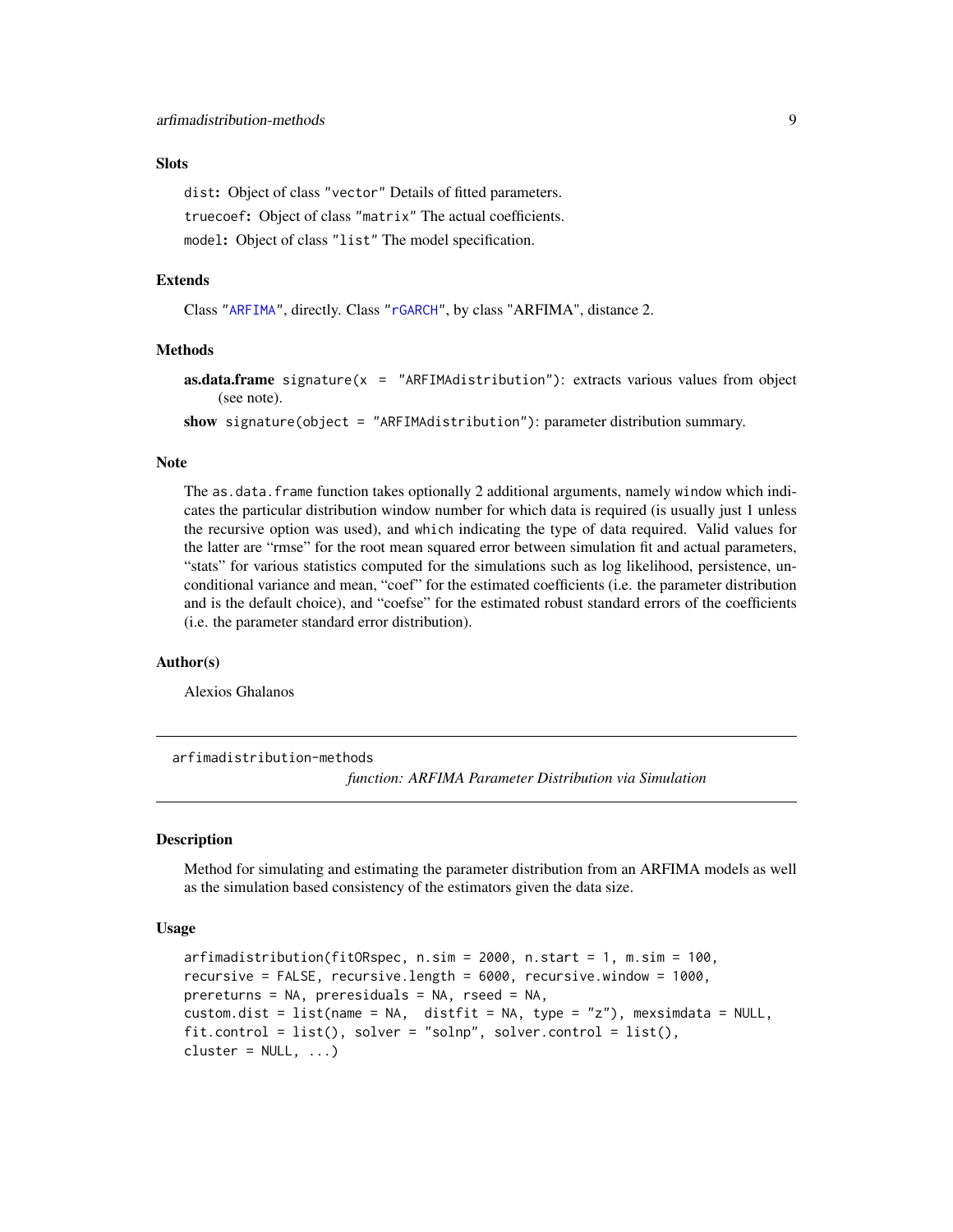# Arguments

| fitORspec        | Either an ARFIMA fit object of class ARFIMA fit or alternatively an ARFIMA<br>specification object of class ARFIMAspec with valid parameters supplied via the<br>fixed.pars argument in the specification.                     |
|------------------|--------------------------------------------------------------------------------------------------------------------------------------------------------------------------------------------------------------------------------|
| n.sim            | The simulation horizon.                                                                                                                                                                                                        |
| n.start          | The burn-in sample.                                                                                                                                                                                                            |
| m.sim            | The number of simulations.                                                                                                                                                                                                     |
| recursive        | Whether to perform a recursive simulation on an expanding window.                                                                                                                                                              |
| recursive.length |                                                                                                                                                                                                                                |
|                  | If recursive is TRUE, this indicates the final length of the simulation horizon,                                                                                                                                               |
|                  | with starting length n. sim.                                                                                                                                                                                                   |
| recursive.window |                                                                                                                                                                                                                                |
|                  | If recursive is TRUE, this indicates the increment to the expanding window.<br>Together with recursive.length, it determines the total number of separate<br>and increasing length windows which will be simulated and fitted. |
| prereturns       | Allows the starting return data to be provided by the user.                                                                                                                                                                    |
| preresiduals     | Allows the starting residuals to be provided by the user.                                                                                                                                                                      |
| rseed            | Optional seeding value(s) for the random number generator.                                                                                                                                                                     |
| custom.dist      | Optional density with fitted object from which to simulate.                                                                                                                                                                    |
| mexsimdata       | Matrix of simulated external regressor-in-mean data. If the fit object contains<br>external regressors in the mean equation, this must be provided.                                                                            |
| solver           | One of either "nlminb" or "solnp".                                                                                                                                                                                             |
| solver.control   | Control arguments list passed to optimizer.                                                                                                                                                                                    |
| fit.control      | Control arguments passed to the fitting routine (as in the arfimafit method).                                                                                                                                                  |
| cluster          | A cluster object created by calling makeCluster from the parallel package. If it<br>is not NULL, then this will be used for parallel estimation.                                                                               |
| $\cdots$         |                                                                                                                                                                                                                                |

#### Details

This method facilitates the simulation and evaluation of the uncertainty of ARFIMA model parameters. The recursive option also allows the evaluation of the simulation based consistency (in terms of  $sqrt(N)$ ) of the parameters as the length  $(n,sim)$  of the data increases, in the sense of the root mean square error (rmse) of the difference between the simulated and true (hypothesized) parameters. This is an expensive function, particularly if using the recursive option, both on memory and CPU resources, performing many re-fits of the simulated data in order to generate the parameter distribution.

#### Value

A [ARFIMAdistribution](#page-7-1) object containing details of the ARFIMA simulated parameters distribution.

# Author(s)

Alexios Ghalanos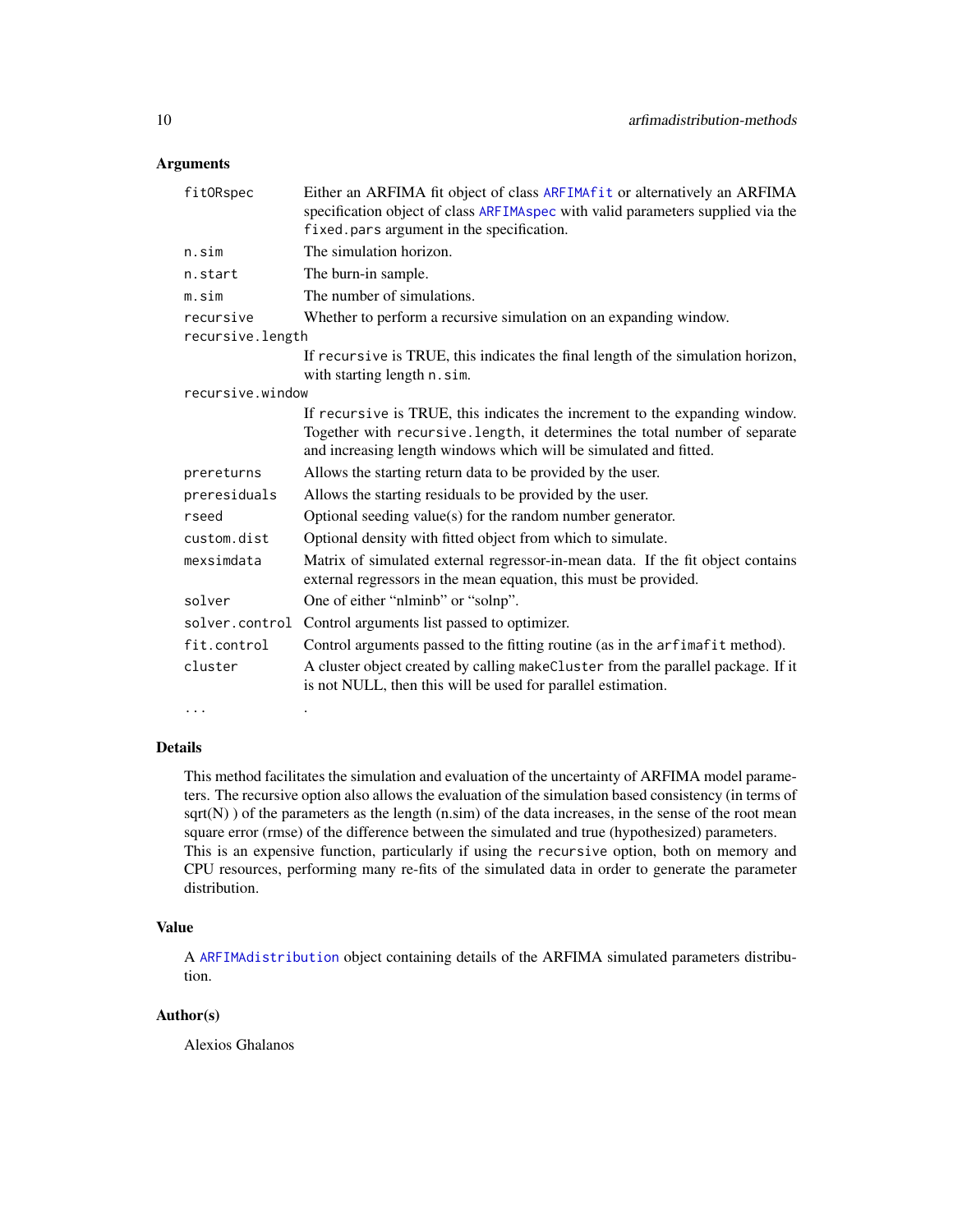#### <span id="page-10-1"></span><span id="page-10-0"></span>Description

Class for the ARFIMA filter.

# **Slots**

filter: Object of class "vector"

model: Object of class "vector"

#### Extends

Class ["ARFIMA"](#page-5-1), directly. Class ["rGARCH"](#page-53-2), by class "ARFIMA", distance 2.

# Methods

coef signature(object = "ARFIMAfilter"): Extracts the coefficients.

fitted signature(object = "ARFIMAfilter"): Extracts the filtered values.

infocriteria signature(object = "ARFIMAfilter"): Calculates and returns various information criteria.

likelihood signature(object = "ARFIMAfilter"): Extracts the likelihood.

residuals signature(object = "ARFIMAfilter"): Extracts the residuals. Optional logical argument standardize (default is FALSE) allows to extract the standardized residuals.

show signature(object = "ARFIMAfilter"): Filter summary.

uncmean signature(object = "ARFIMAfilter"): Calculates and returns the unconditional mean. Takes additional arguments 'method' with option for "analytical" or "simulation", 'n.sim' for the number of simulations (if that method was chosen, and defaults to 100000) and 'rseed' for the simulation random generator initialization seed. Note that the simulation method is only available for a fitted object or specification with fixed parameters, and not for the filtered object.

# Author(s)

Alexios Ghalanos

# Examples

showClass("ARFIMAfilter")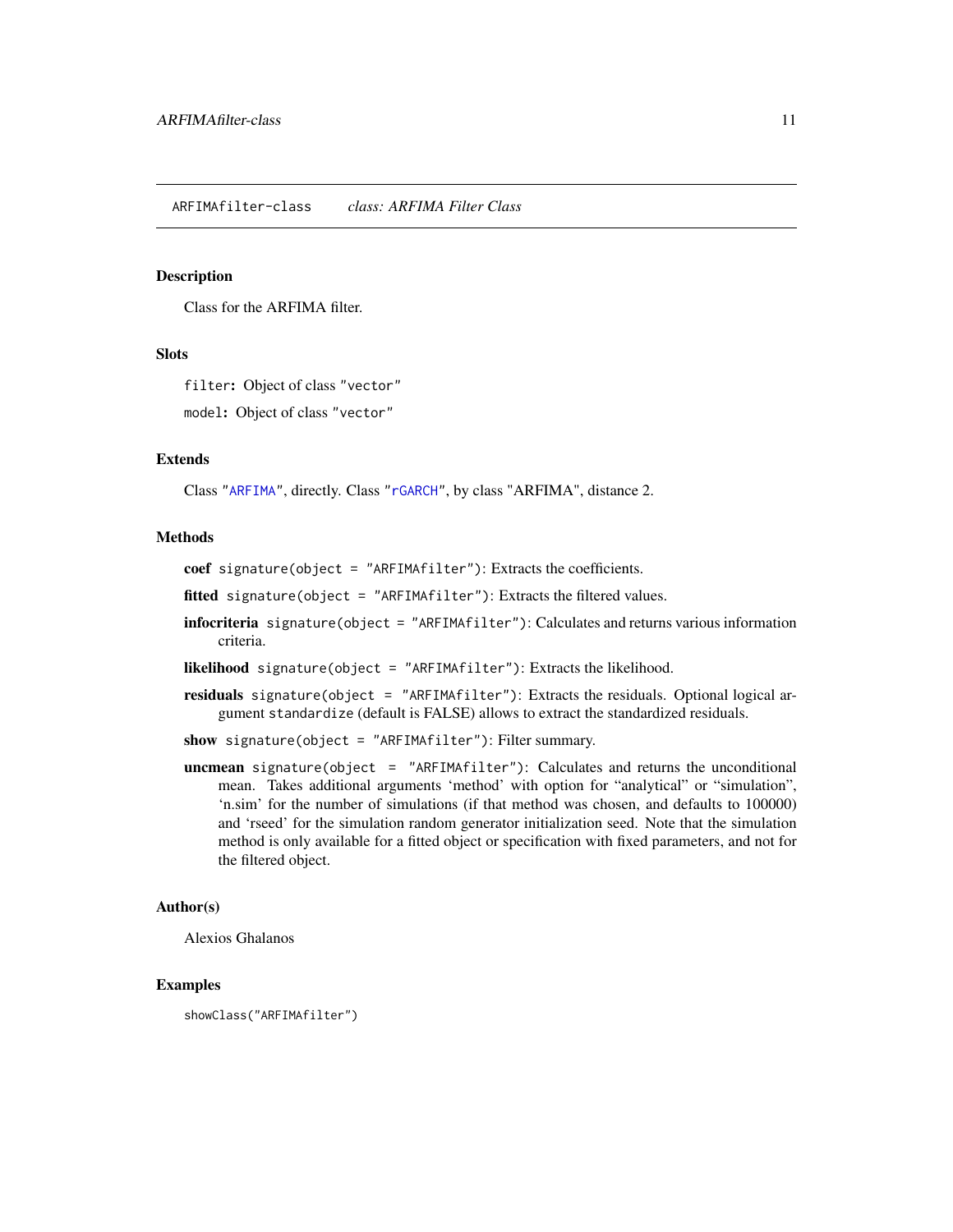<span id="page-11-0"></span>arfimafilter-methods *function: ARFIMA Filtering*

# Description

Method for filtering an ARFIMA model.

# Usage

arfimafilter(spec, data, out.sample = 0, n.old=NULL, ...)

#### Arguments

| data       | A univariate data object. Can be a numeric vector, matrix, data.frame, zoo, xts,<br>timeSeries, ts or irts object.                                |
|------------|---------------------------------------------------------------------------------------------------------------------------------------------------|
| spec       | An ARFIMA spec object of class ARFIMA spec with the fixed pars argument hav-<br>ing the model parameters on which the filtering is to take place. |
| out.sample | A positive integer indicating the number of periods before the last to keep for<br>out of sample forecasting (as in arfimafit function).          |
| n.old      | For comparison with ARFIMA models using the out.sample argument, this is<br>the length of the original dataset (see details).                     |
| $\cdots$   |                                                                                                                                                   |

# Details

The n.old argument is optional and indicates the length of the original data (in cases when this represents a dataseries augmented by newer data). The reason for using this is so that the old and new datasets agree since the original recursion uses the sum of the residuals to start the recursion and therefore is influenced by new data. For a small augmentation the values converge after x periods, but it is sometimes preferable to have this option so that there is no forward looking information contaminating the study.

#### Value

A [ARFIMAfilter](#page-10-1) object containing details of the ARFIMA filter.

#### Author(s)

Alexios Ghalanos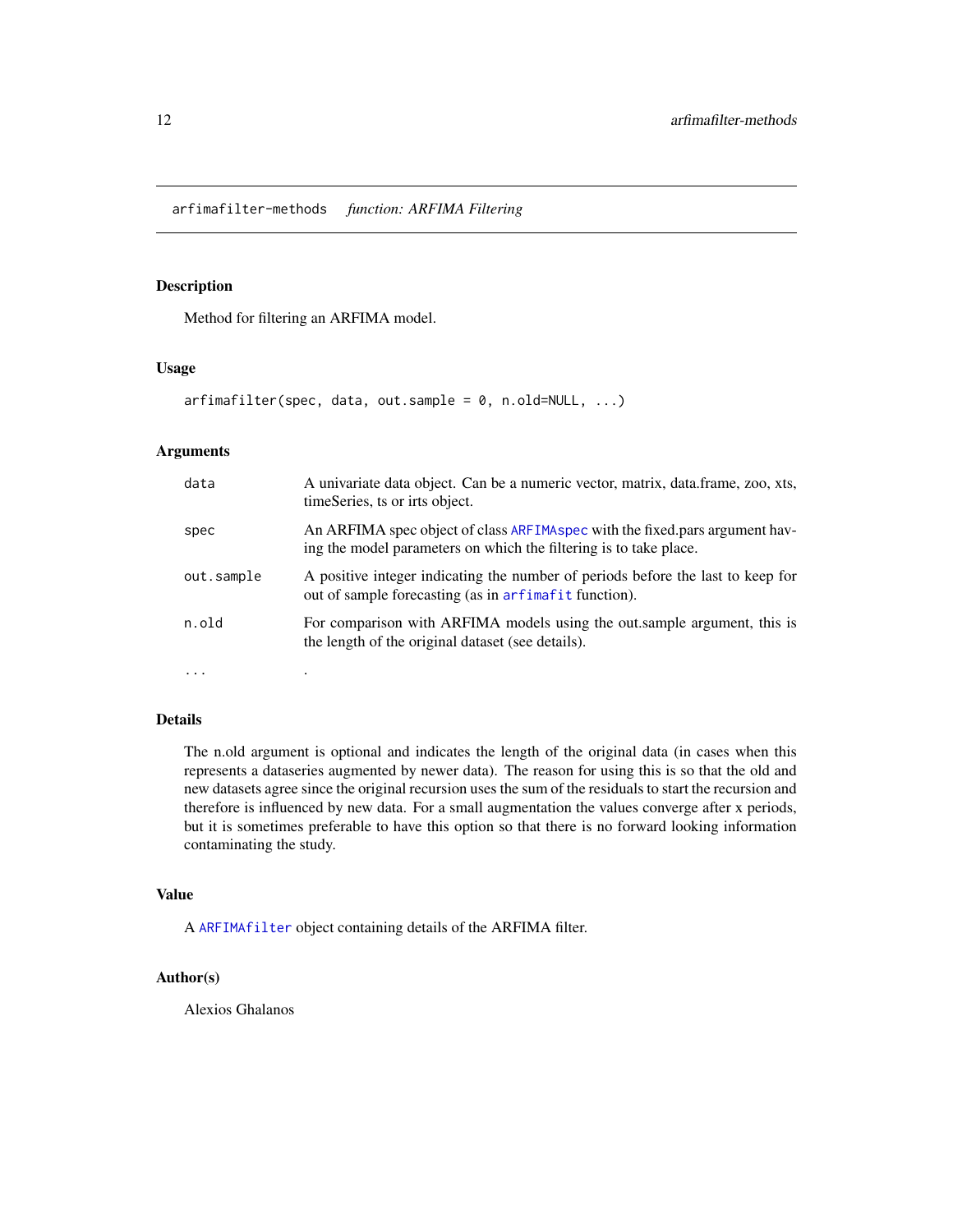#### <span id="page-12-1"></span><span id="page-12-0"></span>Description

Class for the ARFIMA fit.

#### **Slots**

fit: Object of class "vector"

model: Object of class "vector"

# Extends

Class ["ARFIMA"](#page-5-1), directly. Class ["rGARCH"](#page-53-2), by class "ARFIMA", distance 2.

#### Methods

coef signature(object = "ARFIMAfit"): Extracts the coefficients.

- fitted signature(object = "ARFIMAfit"): Extracts the fitted values.
- infocriteria signature(object = "ARFIMAfit"): Calculates and returns various information criteria.
- likelihood signature(object = "ARFIMAfit"): Extracts the likelihood.
- residuals signature(object = "ARFIMAfit"): Extracts the residuals. Optional logical argument standardize (default is FALSE) allows to extract the standardized residuals.
- show signature(object = "ARFIMAfit"): Fit summary.
- uncmean signature(object = "ARFIMAfit"): Calculates and returns the unconditional mean. Takes additional arguments 'method' with option for "analytical" or "simulation", 'n.sim' for the number of simulations (if that method was chosen, and defaults to 100000) and 'rseed' for the simulation random generator initialization seed.
- **vcov** signature(object = "ARFIMA $fit$ "): Extracts the covariance matrix of the parameters. Additional logical option of 'robust' indicates whether to extract the robust based covariance matrix.
- convergence signature(object = "ARFIMAfit"): Returns the solver convergence code for the fitted object (zero denotes convergence).
- reduce signature(object = "ARFIMAfit"): Zeros parameters (fixing to zero in rugarch is equivalent to eliminating them in estimation) with p-values (optional argument "pvalue") greater than 0.1 (default), and re-estimates the model. Additional arguments are passed to [arfimafit](#page-13-1).An additional option "use.robust" (default TRUE) asks whether to use the robust calculated p-values.
- getspec signature(object = "ARFIMAfit"): Extracts and returns the ARFIMA specification from a fitted object.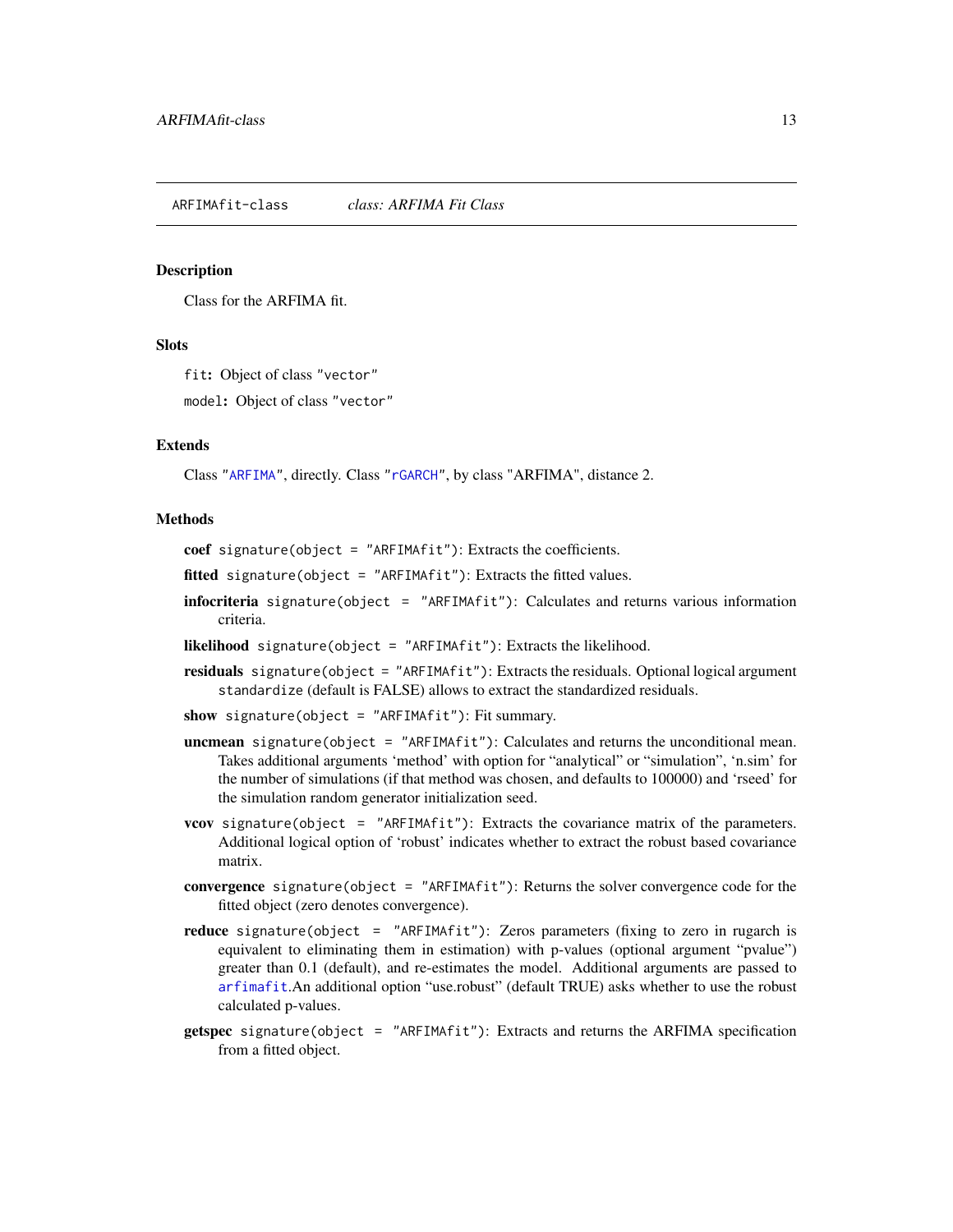# <span id="page-13-0"></span>Author(s)

Alexios Ghalanos

# Examples

```
showClass("ARFIMAfit")
```
arfimafit-methods *function: ARFIMA Fit*

# <span id="page-13-1"></span>Description

Method for fitting an ARFIMA models.

#### Usage

```
arfimafit(spec, data, out.sample = 0, solver = "solnp", solver.control = list(),
fit.control = list(fixed.se = 0, scale = 0), numderiv.control = list(grad.eps=1e-4,
grad.d=0.0001, grad.zero.tol=sqrt(.Machine$double.eps/7e-7), hess.eps=1e-4, hess.d=0.1,
hess.zero.tol=sqrt(.Machine$double.eps/7e-7), r=4, v=2), ...)
```
# Arguments

... .

| An ARFIMA spec object of class ARFIMA spec.<br>A positive integer indicating the number of periods before the last to keep for<br>out of sample forecasting (see details).<br>One of either "nlminb", "solnp", "gosolnp" or "nloptr".<br>solver.control Control arguments list passed to optimizer.<br>Control arguments passed to the fitting routine. The fixed se argument controls<br>whether standard errors should be calculated for those parameters which were<br>data should be scaled before being submitted to the optimizer.<br>numderiv.control<br>Control arguments passed to the numerical routines for the calculation of the<br>standard errors. See the documentation in the numDeriv package for further<br>details. The arguments which start with 'hess' are passed to the hessian routine<br>while those with 'grad' to the jacobian routine. | data        | A univariate data object. Can be a numeric vector, matrix, data.frame, zoo, xts,<br>timeSeries, ts or irts object. |
|---------------------------------------------------------------------------------------------------------------------------------------------------------------------------------------------------------------------------------------------------------------------------------------------------------------------------------------------------------------------------------------------------------------------------------------------------------------------------------------------------------------------------------------------------------------------------------------------------------------------------------------------------------------------------------------------------------------------------------------------------------------------------------------------------------------------------------------------------------------------|-------------|--------------------------------------------------------------------------------------------------------------------|
|                                                                                                                                                                                                                                                                                                                                                                                                                                                                                                                                                                                                                                                                                                                                                                                                                                                                     | spec        |                                                                                                                    |
|                                                                                                                                                                                                                                                                                                                                                                                                                                                                                                                                                                                                                                                                                                                                                                                                                                                                     | out.sample  |                                                                                                                    |
|                                                                                                                                                                                                                                                                                                                                                                                                                                                                                                                                                                                                                                                                                                                                                                                                                                                                     | solver      |                                                                                                                    |
|                                                                                                                                                                                                                                                                                                                                                                                                                                                                                                                                                                                                                                                                                                                                                                                                                                                                     |             |                                                                                                                    |
|                                                                                                                                                                                                                                                                                                                                                                                                                                                                                                                                                                                                                                                                                                                                                                                                                                                                     | fit.control | fixed (through the fixed pars argument of the arfimaspec function). The scale parameter control                    |
|                                                                                                                                                                                                                                                                                                                                                                                                                                                                                                                                                                                                                                                                                                                                                                                                                                                                     |             |                                                                                                                    |
|                                                                                                                                                                                                                                                                                                                                                                                                                                                                                                                                                                                                                                                                                                                                                                                                                                                                     |             |                                                                                                                    |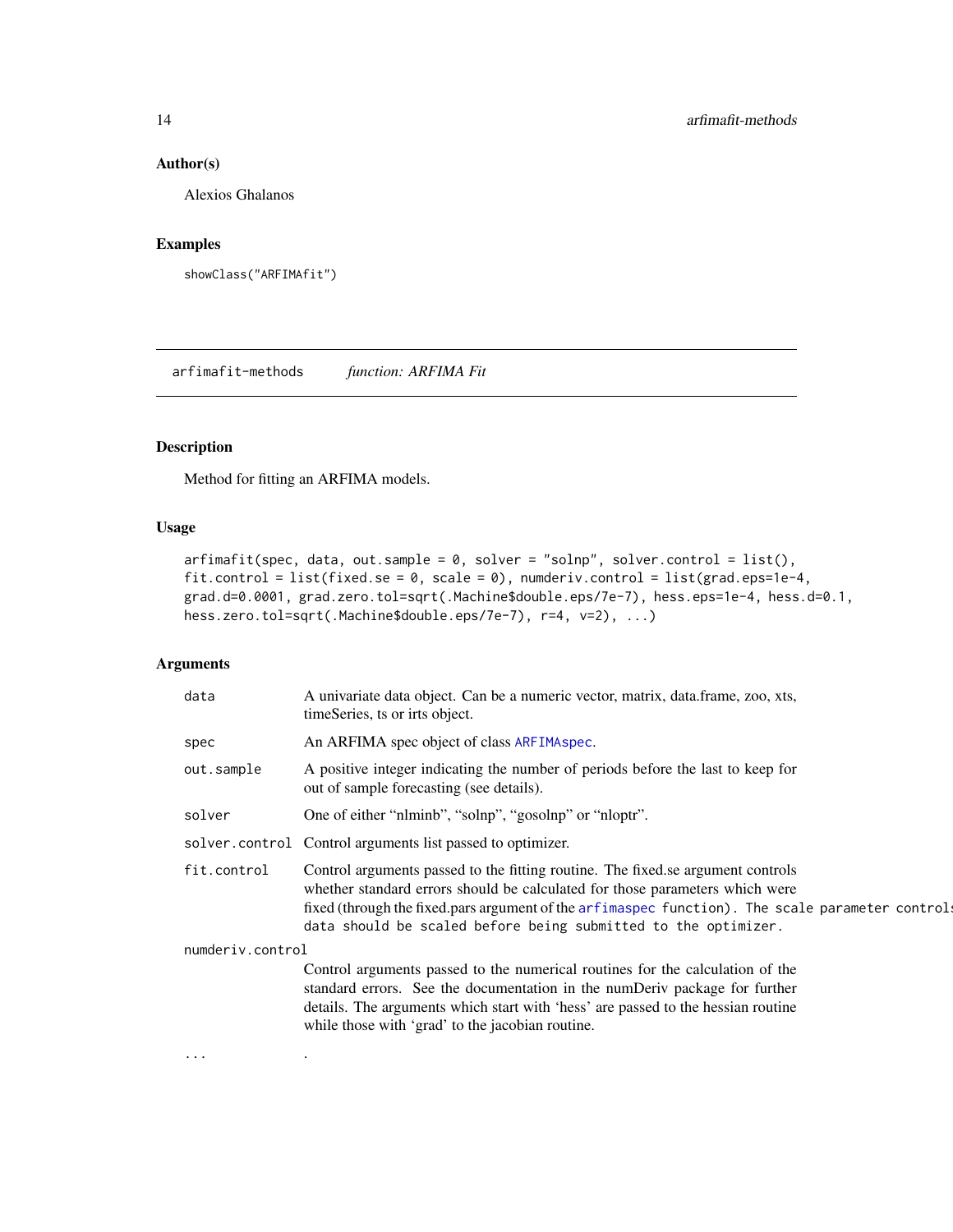# <span id="page-14-0"></span>Details

The ARFIMA optimization routine first calculates a set of feasible starting points which are used to initiate the ARFIMA Maximum Likelihood recursion. The main part of the likelihood calculation is performed in C-code for speed.

The out.sample option is provided in order to carry out forecast performance testing against actual data. A minimum of 5 data points are required for these tests. If the out.sample option is positive, then the routine will fit only  $N$  - out. sample (where  $N$  is the total data length) data points, leaving out.sample points for forecasting and testing using the forecast performance measures. In the [arfimaforecast](#page-15-1) routine the n.ahead may also be greater than the out.sample number resulting in a combination of out of sample data points matched against actual data and some without, which the forecast performance tests will ignore.

The "gosolnp" solver allows for the initialization of multiple restarts of the solnp solver with randomly generated parameters (see documentation in the Rsolnp-package for details of the strategy used). The solver.control list then accepts the following additional (to the solnp) arguments: "n.restarts" is the number of solver restarts required (defaults to 1), "parallel" (logical), "pkg" (either snowfall or multicore) and "cores" (the number of cores or workers to use) for use of parallel functionality, "rseed" is the seed to initialize the random number generator, and "n.sim" is the number of simulated parameter vectors to generate per n.restarts.

#### Value

A [ARFIMAfit](#page-12-1) object containing details of the ARFIMA fit.

#### Author(s)

Alexios Ghalanos

<span id="page-14-1"></span>ARFIMAforecast-class *class: ARFIMA Forecast Class*

# Description

Class for the ARFIMA forecast.

# **Slots**

forecast: Object of class "vector"

model: Object of class "vector"

#### Extends

Class ["ARFIMA"](#page-5-1), directly. Class ["rGARCH"](#page-53-2), by class "ARFIMA", distance 2.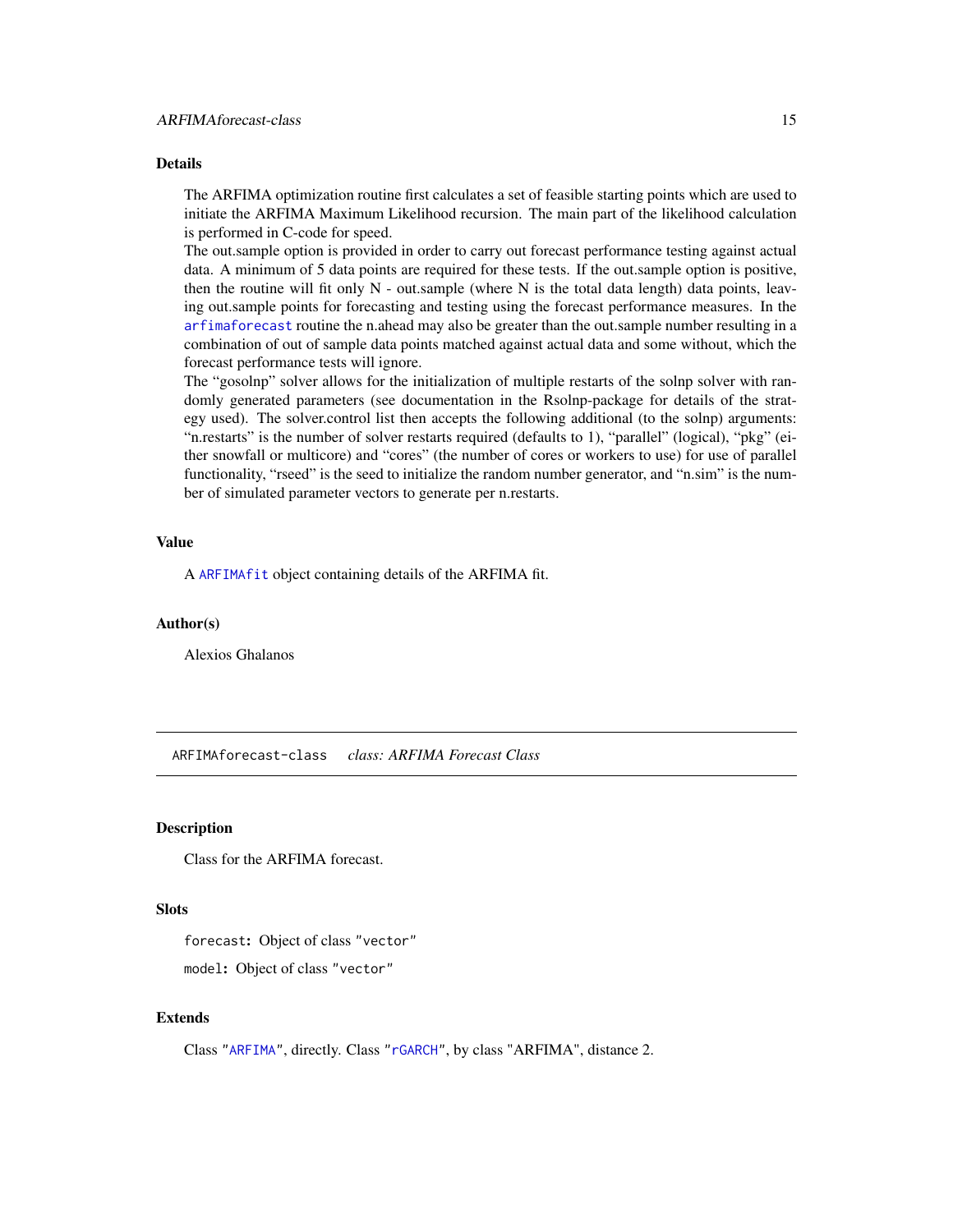#### <span id="page-15-0"></span>Methods

- fitted signature( $x =$  "ARFIMAforecast"): The n.ahead by n.roll+1 matrix of conditional mean forecasts. The column names are the T[0] dates.
- fpm signature(object = "ARFIMAforecast"): Forecast performance measures.
- show signature(object = "ARFIMAforecast"): Forecast summary returning the 0-roll frame only.

#### Note

Since versions 1.01-3, the fitted method has been introduced which extracts the n.ahead by (n.roll+1) matrix of conditional mean forecasts, with column names the T[0] time index. This is unlike the old data.frame which returned the T+1 etc dates. This method is the default extractor in rugarch package for the conditional mean (whether from an estimated, filtered, forecast or simulated object) and the other method, namely as.data.frame is now deprecated with the exception of a few classes where it is still used ([ARFIMAdistribution](#page-7-1) and [ARFIMAroll](#page-21-1)).

The fpm method returns the Mean Squared Error (MSE), Mean Absolute Error (MAE), Directional Accuracy (DAC) and number of points used for the calculation (N), of forecast versus realized returns, if the extra summary option is set to TRUE (default). This is a 4 x (n.roll+1) matrix, with row headings the T[0] time index, and requires at least 5 points to calculate the summary measures else will return NA. When n.ahead>1, this method calculates the measures on the n.ahead>1 unconditional forecast, but if n.ahead=1 with n.roll>4, it will calculate the measures on the rolling forecast instead. Finally, when summary is set to FALSE, the method will return a list of length n.roll+1 of xts objects with the loss functions (Squared Error and Absolute Error and Directional Hits).

#### Author(s)

Alexios Ghalanos

arfimaforecast-methods

*function: ARFIMA Forecasting*

#### <span id="page-15-1"></span>Description

Method for forecasting from an ARFIMA model.

#### Usage

```
arfinaforecast(fitORspec, data = NULL, n. ahead = 10, n.roll = 0, out. sample = 0,external.forecasts = list(mregfor = NULL), ...)
```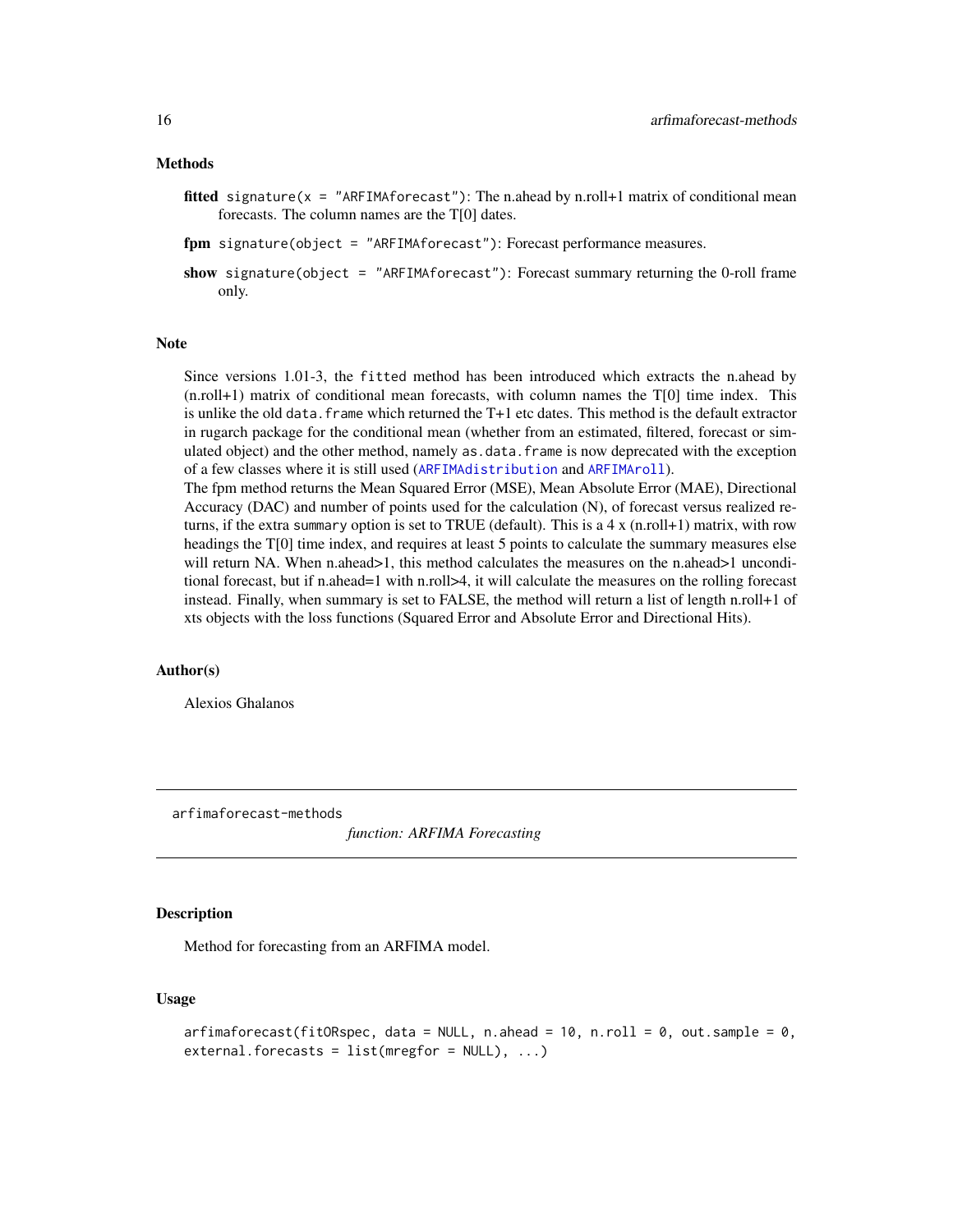#### <span id="page-16-0"></span>**Arguments**

| fitORspec          | Either an ARFIMA fit object of class ARFIMAfit or alternatively an ARFIMA<br>specification object of class ARFIMAspec with valid parameters supplied via the<br>fixed pars argument in the specification. |
|--------------------|-----------------------------------------------------------------------------------------------------------------------------------------------------------------------------------------------------------|
| data               | Required if a specification rather than a fit object is supplied.                                                                                                                                         |
| n.ahead            | The forecast horizon.                                                                                                                                                                                     |
| n.roll             | The no. of rolling forecasts to create beyond the first one (see details).                                                                                                                                |
| out.sample         | Optional. If a specification object is supplied, indicates how many data points<br>to keep for out of sample testing.                                                                                     |
| external.forecasts |                                                                                                                                                                                                           |
|                    | A list with a matrix of forecasts for the external regressors in the mean.                                                                                                                                |

... .

#### Details

The forecast function has two dispatch methods allowing the user to call it with either a fitted object (in which case the data argument is ignored), or a specification object (in which case the data is required) with the parameters entered via the set.fixed<- methods on an [ARFIMAspec](#page-25-1) object. One step ahead forecasts are based on the value of the previous data, while n-step ahead  $(n>1)$  are based on the unconditional mean of the model.

The ability to roll the forecast 1 step at a time is implemented with the n.roll argument which controls how many times to roll the n.ahead forecast. The default argument of  $n$  roll = 0 denotes no rolling beyond the first forecast and returns the standard n.ahead forecast. Critically, since n.roll depends on data being available from which to base the rolling forecast, the [arfimafit](#page-13-1) function needs to be called with the argument out.sample being at least as large as the n.roll argument, or in the case of a specification being used instead of a fit object, the out. sample argument directly in the forecast function.

# Value

A [ARFIMAforecast](#page-14-1) object containing details of the ARFIMA forecast. See the class for details on the returned object and methods for accessing it and performing some tests.

# Author(s)

Alexios Ghalanos

ARFIMAmultifilter-class

*class: ARFIMA Multiple Filter Class*

# Description

Class for the ARFIMA Multiple filter.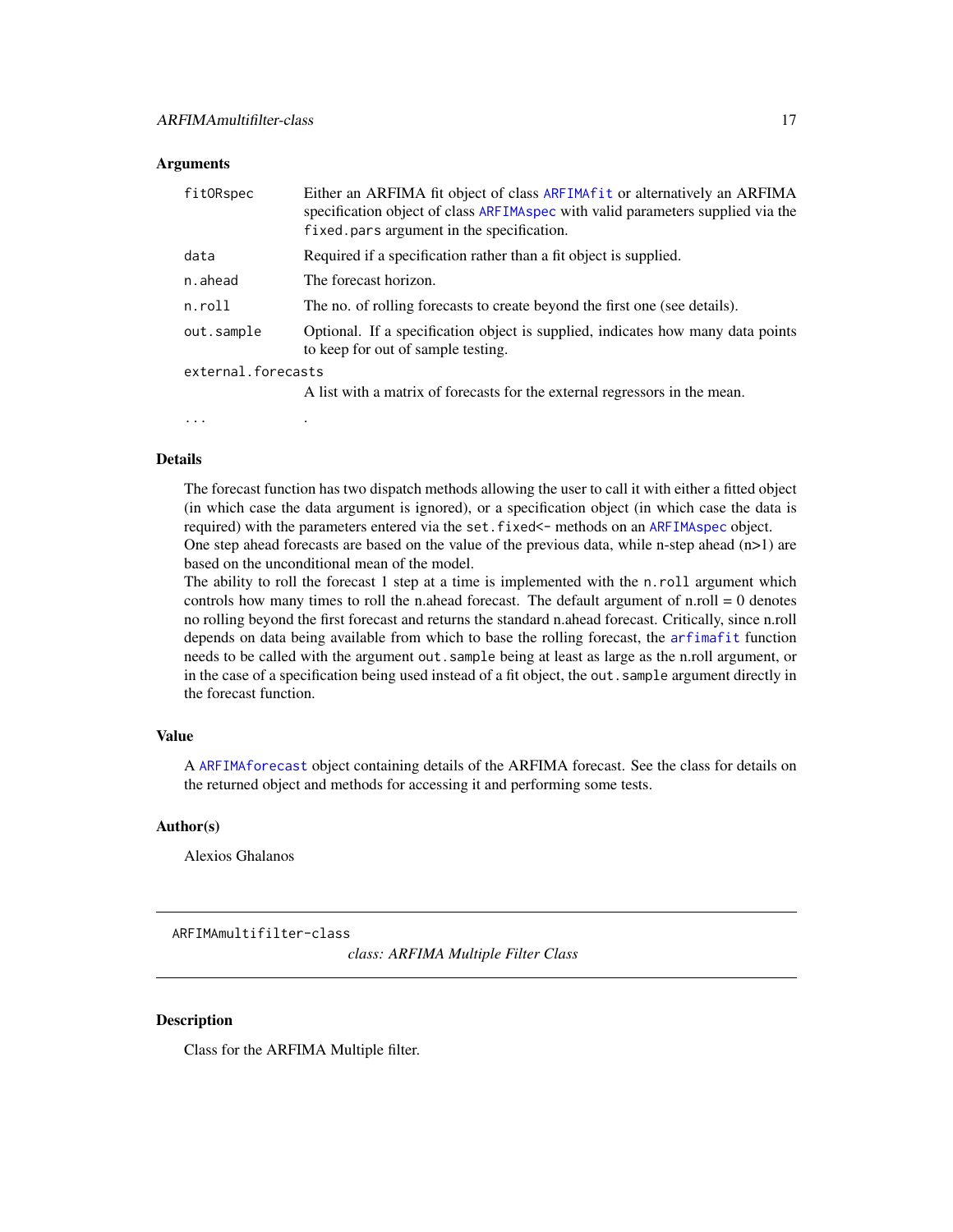## **Slots**

filter: Object of class "vector" desc: Object of class "vector"

#### Extends

Class ["ARFIMA"](#page-5-1), directly. Class ["rGARCH"](#page-53-2), by class "ARFIMA", distance 2.

#### Methods

```
fitted signature(object = "ARFIMAmultifilter"): Extracts the fitted values.
residuals signature(object = "ARFIMAmultifilter"): Extracts the residuals. Optional logi-
    cal argument standardize (default is FALSE) allows to extract the standardized residuals.
coef signature(object = "ARFIMAmultifilter"): Extracts the coefficients.
likelihood signature(object = "ARFIMAmultifilter"): Extracts the likelihood.
show signature(object = "ARFIMAmultifilter"): Filter summary.
```
#### Author(s)

Alexios Ghalanos

ARFIMAmultifit-class *class: ARFIMA Multiple Fit Class*

#### Description

Class for the ARFIMA Multiple fit.

# **Slots**

fit: Object of class "vector" desc: Object of class "vector"

#### Extends

Class ["ARFIMA"](#page-5-1), directly. Class ["rGARCH"](#page-53-2), by class "ARFIMA", distance 2.

#### Methods

```
coef signature(object = "ARFIMAmultifit"): Extracts the coefficients.
likelihood signature(object = "ARFIMAmultifit"): Extracts the likelihood.
fitted signature(object = "ARFIMAmultifit"): Extracts the fitted values.
residuals signature(object = "ARFIMAmultifit"): Extracts the residuals. Optional logical
     argument standardize (default is FALSE) allows to extract the standardized residuals.
show signature(object = "ARFIMAmultifit"): Fit summary.
```
<span id="page-17-0"></span>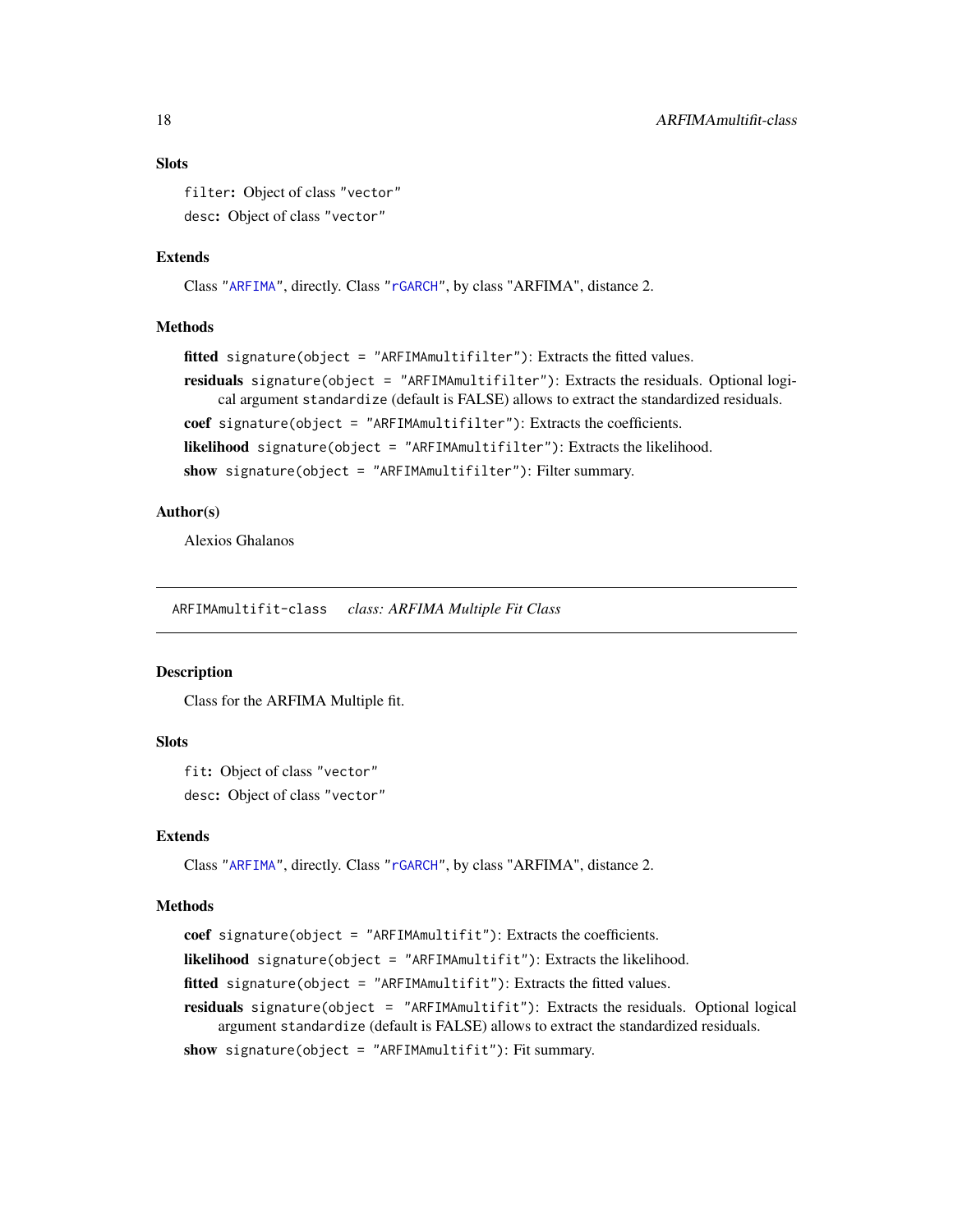# <span id="page-18-0"></span>Author(s)

Alexios Ghalanos

```
ARFIMAmultiforecast-class
```
*class: ARFIMA Multiple Forecast Class*

# Description

Class for the ARFIMA Multiple forecast.

# **Slots**

forecast: Object of class "vector" desc: Object of class "vector"

# Extends

Class ["ARFIMA"](#page-5-1), directly. Class ["rGARCH"](#page-53-2), by class "ARFIMA", distance 2.

#### Methods

fitted signature( $x =$  "ARFIMAmultiforecast"): Extracts the conditional mean forecast from the object, and returns an array of the n.ahead by (n.roll+1) by n.assets.

show signature(object = "ARFIMAmultiforecast"): forecast summary.

#### Author(s)

Alexios Ghalanos

ARFIMAmultispec-class *class: ARFIMA Multiple Specification Class*

# Description

Class for the ARFIMA Multiple specification.

# Slots

spec: Object of class "vector"

type: Object of class "character"

# Extends

Class ["ARFIMA"](#page-5-1), directly. Class ["rGARCH"](#page-53-2), by class "ARFIMA", distance 2.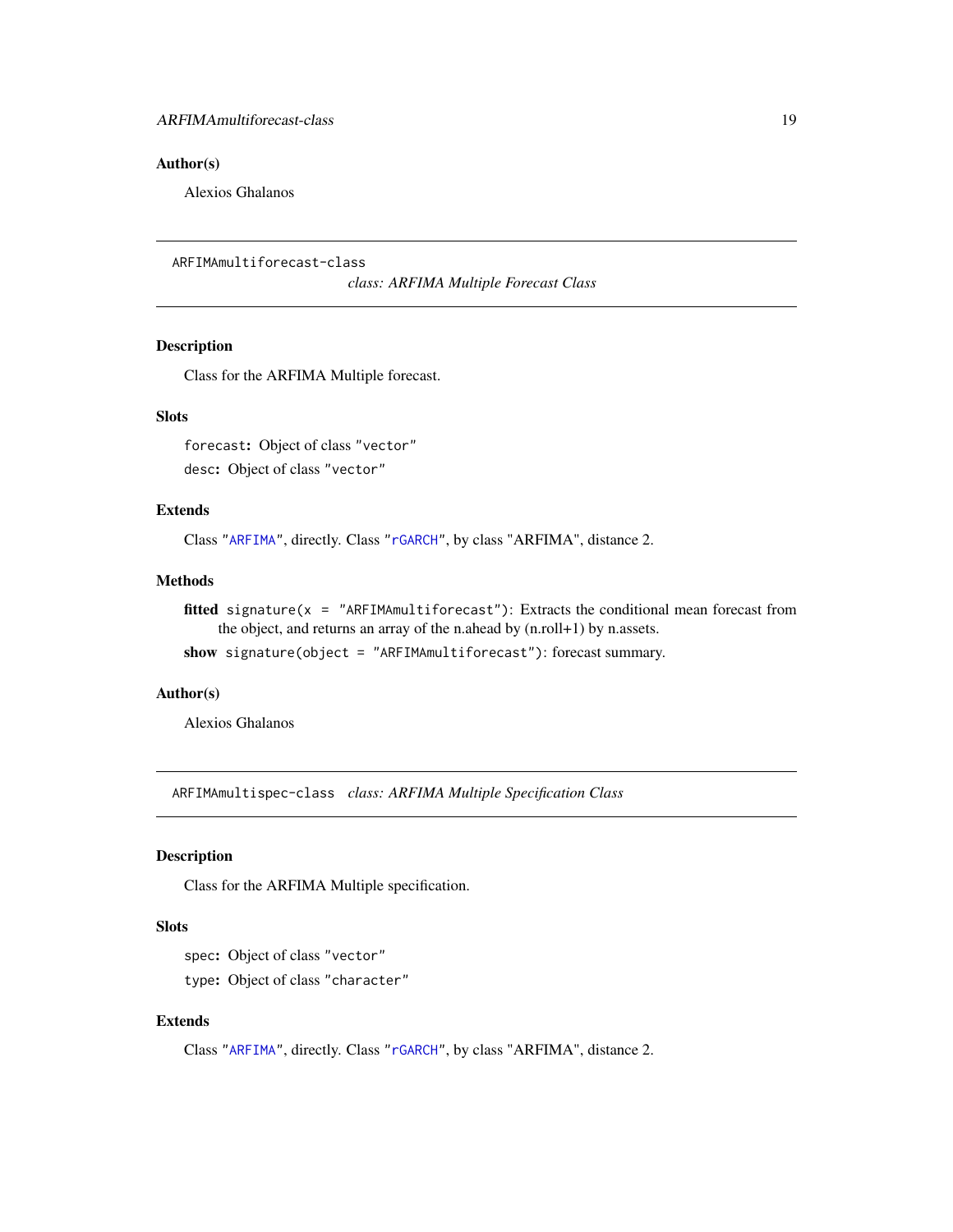# <span id="page-19-0"></span>Methods

show signature(object = "ARFIMAmultispec"): specification summary.

#### Author(s)

Alexios Ghalanos

<span id="page-19-1"></span>ARFIMApath-class *class: ARFIMA Path Simulation Class*

# Description

Class for the ARFIMA Path simulation.

## Slots

path: Object of class "vector" model: Object of class "vector" seed: Object of class "integer"

# Extends

Class ["ARFIMA"](#page-5-1), directly. Class ["rGARCH"](#page-53-2), by class "ARFIMA", distance 2.

# Methods

fitted signature( $x =$  "ARFIMApath"): Extracts the simulated path values as a matrix of dimension n.sim by m.sim.

show signature(object = "ARFIMApath"): path simulation summary.

# Author(s)

Alexios Ghalanos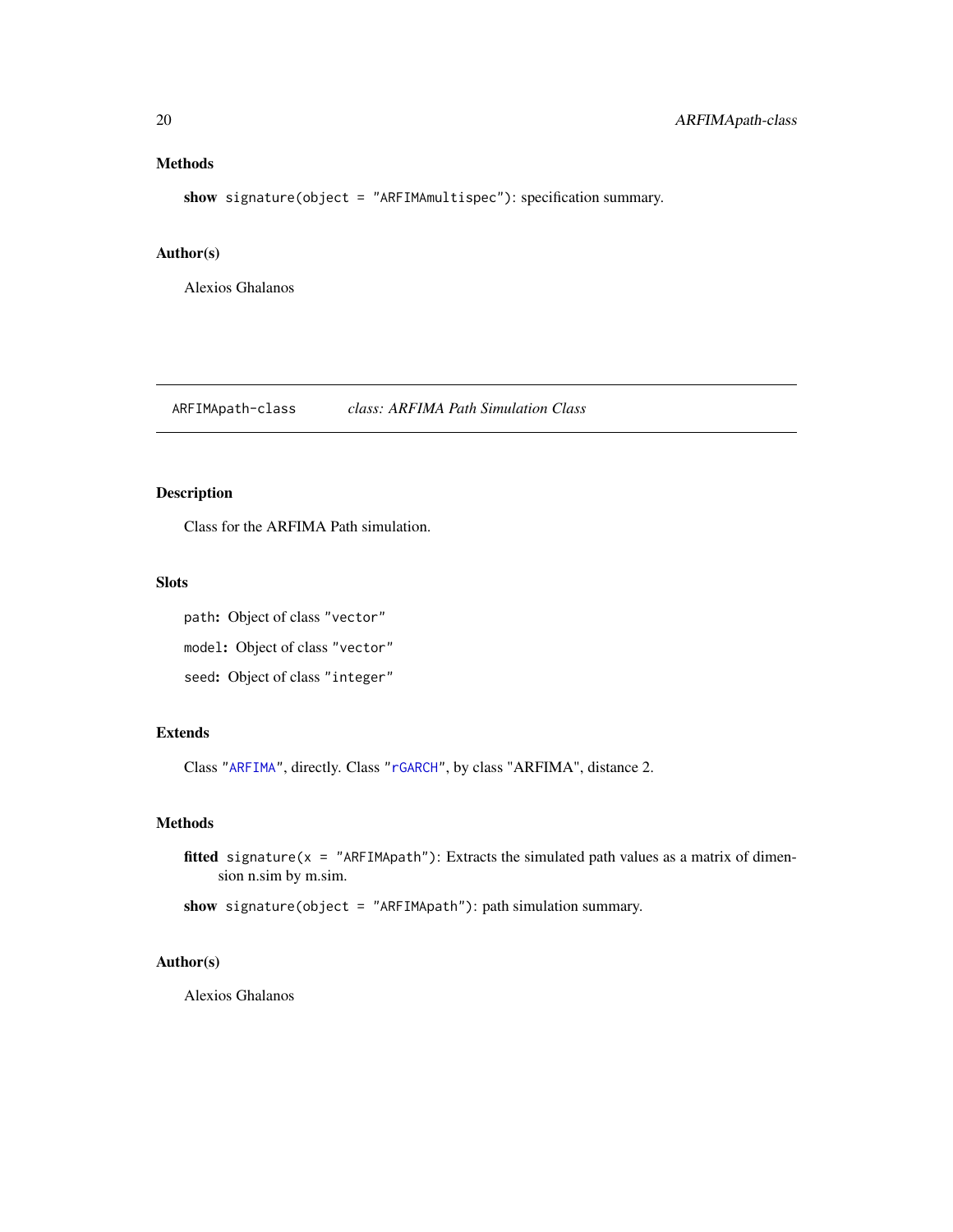<span id="page-20-0"></span>arfimapath-methods *function: ARFIMA Path Simulation*

# Description

Method for simulating the path of an ARFIMA model. This is a convenience function which does not require a fitted object (see note below).

#### Usage

```
arfinapath(spec, n.sim = 1000, n.start = 0, m.sim = 1, prereturns = NA,
preresiduals = NA, rseed = NA,
custom.dist=list(name = NA, distfit = NA, type = "z"), mexsimdata=NULL, ...)
```
# Arguments

| spec         | An ARFIMA object of class ARFIMA spec with the required parameters of the<br>model supplied via the fixed pars list argument.                                                                         |
|--------------|-------------------------------------------------------------------------------------------------------------------------------------------------------------------------------------------------------|
| n.sim        | The simulation horizon.                                                                                                                                                                               |
| n.start      | The burn-in sample.                                                                                                                                                                                   |
| m.sim        | The number of simulations.                                                                                                                                                                            |
| prereturns   | Allows the starting return data to be provided by the user.                                                                                                                                           |
| preresiduals | Allows the starting residuals to be provided by the user.                                                                                                                                             |
| rseed        | Optional seeding value(s) for the random number generator.                                                                                                                                            |
| custom.dist  | Optional density with fitted object from which to simulate. The "type" argument<br>denotes whether the standardized innovations are passed ("z") else the innova-<br>tions (anything other than "z"). |
| mexsimdata   | Matrix of simulated external regressor-in-mean data. If the fit object contains<br>external regressors in the mean equation, this must be provided.                                                   |
| $\cdots$     |                                                                                                                                                                                                       |

#### Details

This is a convenience method to allow path simulation of ARFIMA models without the need to supply a fit object as in the [arfimasim](#page-24-1) method. Instead, an arfima spec object is required with the model parameters supplied via the setfixed <- argument to the spec.

# Value

A [ARFIMApath](#page-19-1) object containing details of the ARFIMA path simulation.

# Author(s)

Alexios Ghalanos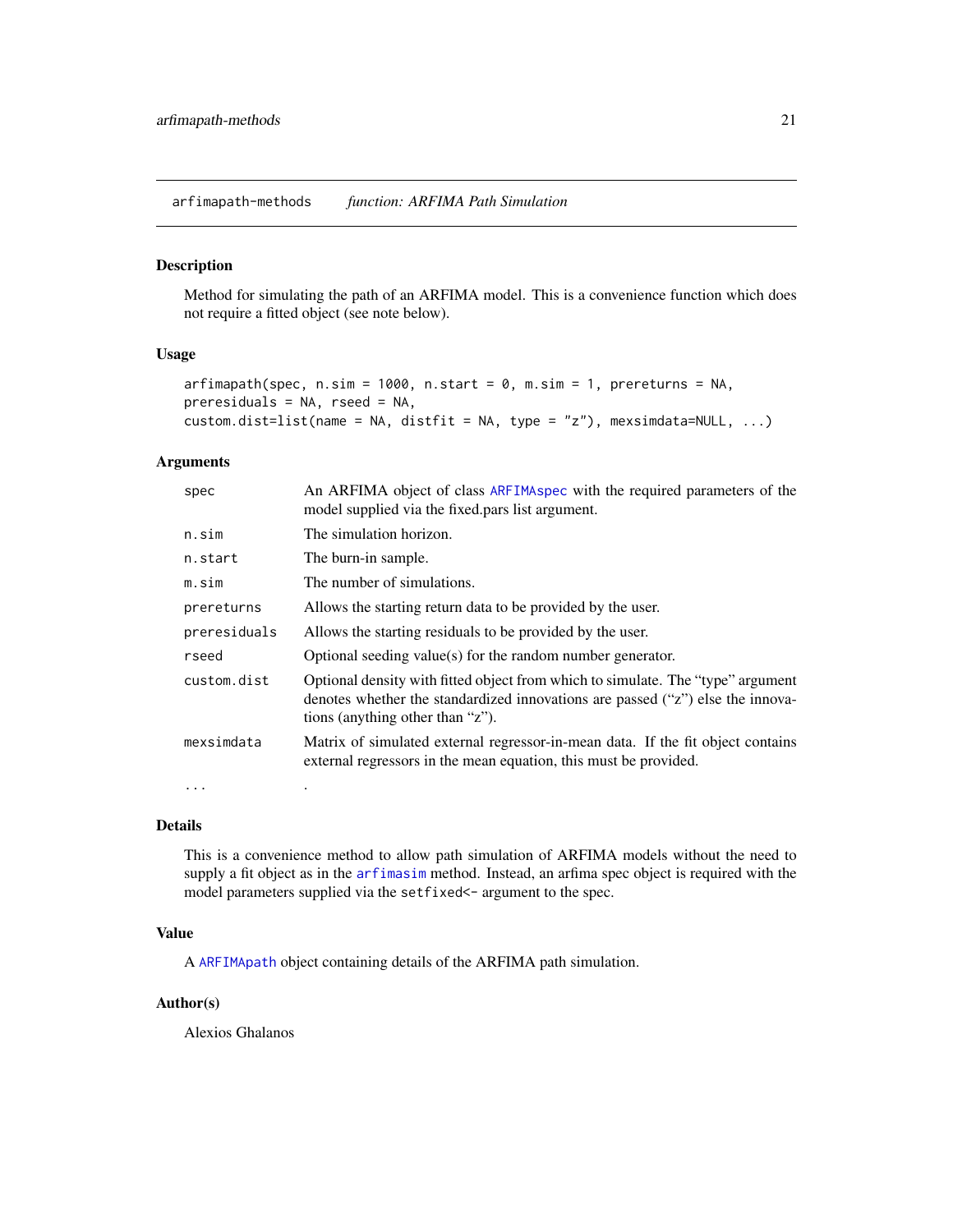<span id="page-21-1"></span><span id="page-21-0"></span>ARFIMAroll-class *class: ARFIMA Rolling Forecast Class*

## Description

Class for the ARFIMA rolling forecast.

# **Slots**

forecast: Object of class "vector"

model: Object of class "vector"

# Extends

Class ["ARFIMA"](#page-5-1), directly. Class ["rGARCH"](#page-53-2), by class "ARFIMA", distance 2.

#### Methods

```
as.data.frame signature(x = "ARFIMAroll"): extracts various values from object (see note).
```
- resume signature(object = "ARFIMAroll"): Resumes a rolling backtest which has nonconverged windows using alternative solver and control parameters.
- fpm signature(object = "ARFIMAroll"): Forecast performance measures.
- coef signature(object = "ARFIMAroll"): Extracts the list of coefficients for each estimated window in the rolling backtest.

report signature(object = "ARFIMAroll"): roll backtest reports (see note).

show signature(object = "ARFIMAroll"): Summary.

#### **Note**

The as.data.frame extractor method allows the extraction of either the conditional forecast density or the VaR. It takes additional argument which with valid values either "density" or "VaR".

The coef method will return a list of the coefficients and their robust standard errors (assuming the keep.coef argument was set to TRUE in the ugarchroll function), and the ending date of each estimation window.

The report method takes the following additional arguments:

1.*type* for the report type. Valid values are "VaR" for the VaR report based on the unconditional and conditional coverage tests for exceedances (discussed below) and "fpm" for forecast performance measures.

2.*VaR.alpha* (for the VaR backtest report) is the tail probability and defaults to 0.01.

3.*conf.level* the confidence level upon which the conditional coverage hypothesis test will be based on (defaults to 0.95).

Kupiec's unconditional coverage test looks at whether the amount of expected versus actual exceedances given the tail probability of VaR actually occur as predicted, while the conditional coverage test of Christoffersen is a joint test of the unconditional coverage and the independence of the exceedances. Both the joint and the separate unconditional test are reported since it is always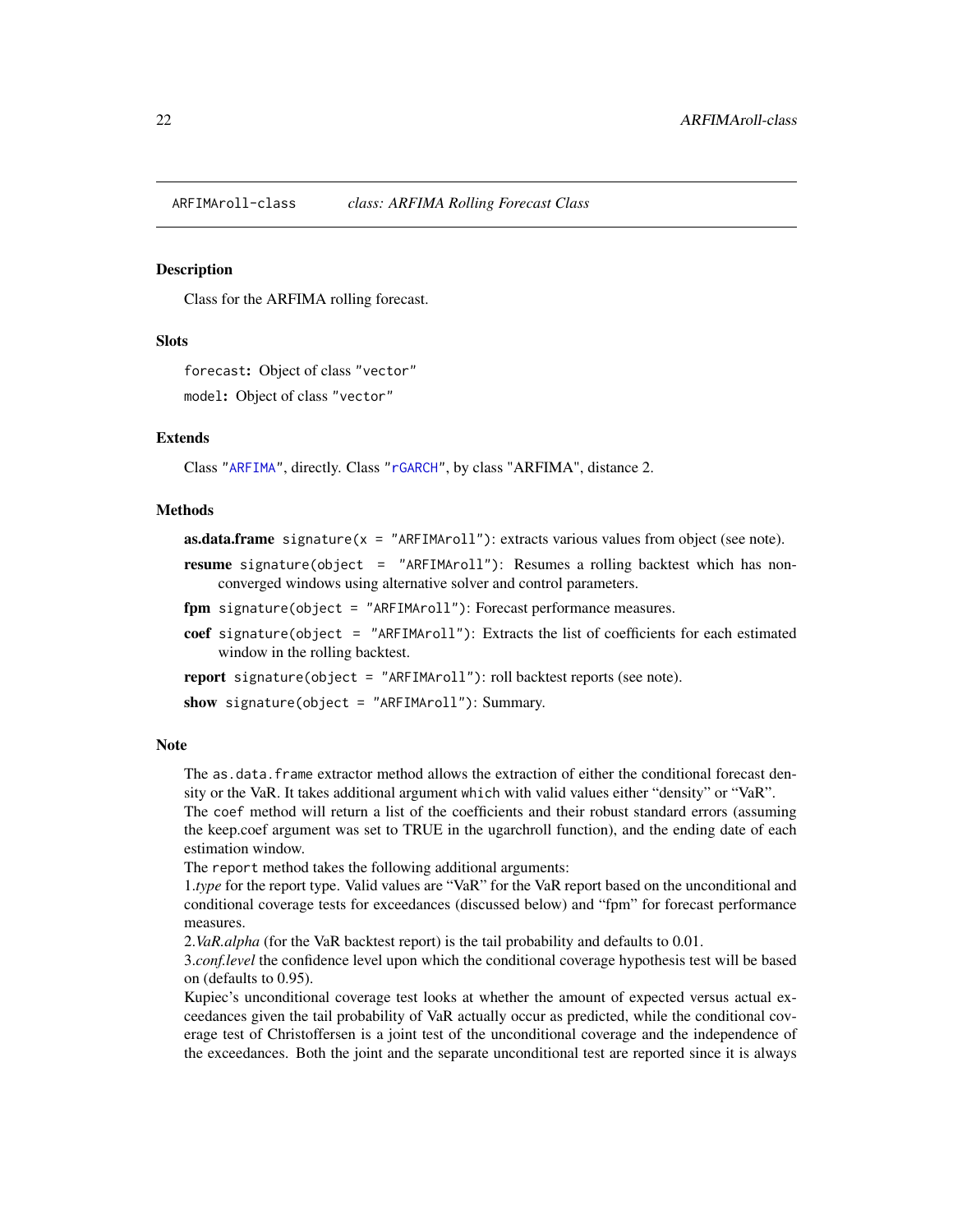#### <span id="page-22-0"></span>arfimaroll-methods 23

possible that the joint test passes while failing either the independence or unconditional coverage test. The fpm method (separately from report) takes additional logical argument *summary*, which when TRUE will return the mean squared error (MSE), mean absolute error (MAE) and directional accuracy of the forecast versus realized returns. When FALSE, it will return a data.frame of the time series of squared (SE) errors, absolute errors (AE), directional hits (HITS), and a VaR Loss function described in Gonzalez-Rivera, Lee, and Mishra (2004) for each coverage level where it was calculated. This can then be compared, with the VaR loss of competing models using such tests as the model confidence set (MCS) of Hansen, Lunde and Nason (2011).

# Author(s)

Alexios Ghalanos

arfimaroll-methods *function: ARFIMA Rolling Density Forecast and Backtesting*

#### Description

Method for creating rolling density forecast from ARFIMA models with option for refitting every n periods with parallel functionality.

#### Usage

```
arfinaroll(spec, data, n. ahead = 1, forecast.length = 500,n.start = NULL, refit.every = 25, refit.window = c("recursive", "moving"),
window.size = NULL, solver = "hybrid", fit.control = list(),
solver.control = list(), calculate.VaR = TRUE, VaR.alpha = c(0.01, 0.05),
cluster = NULL, keep.coef = TRUE, ...)
```
#### Arguments

| spec            | A univariate ARFIMA specification object.                                                                                                                                                                                                                              |
|-----------------|------------------------------------------------------------------------------------------------------------------------------------------------------------------------------------------------------------------------------------------------------------------------|
| data            | A univariate dataset, ideally with time based index.                                                                                                                                                                                                                   |
| n.ahead         | The number of periods to forecast (only n.ahead=1 supported).                                                                                                                                                                                                          |
| forecast.length |                                                                                                                                                                                                                                                                        |
|                 | The length of the total forecast for which out of sample data from the dataset<br>will be used for testing.                                                                                                                                                            |
| n.start         | Instead of forecast.length, this determines the starting point in the dataset from<br>which to initialize the rolling forecast.                                                                                                                                        |
| refit.every     | Determines every how many periods the model is re-estimated.                                                                                                                                                                                                           |
| refit.window    | Whether the refit is done on an expanding window including all the previous<br>data or a moving window where all previous data is used for the first estimation<br>and then moved by a length equal to refit every (unless the window size option<br>is used instead). |
| window.size     | If not NULL, determines the size of the moving window in the rolling estima-<br>tion, which also determines the first point used.                                                                                                                                      |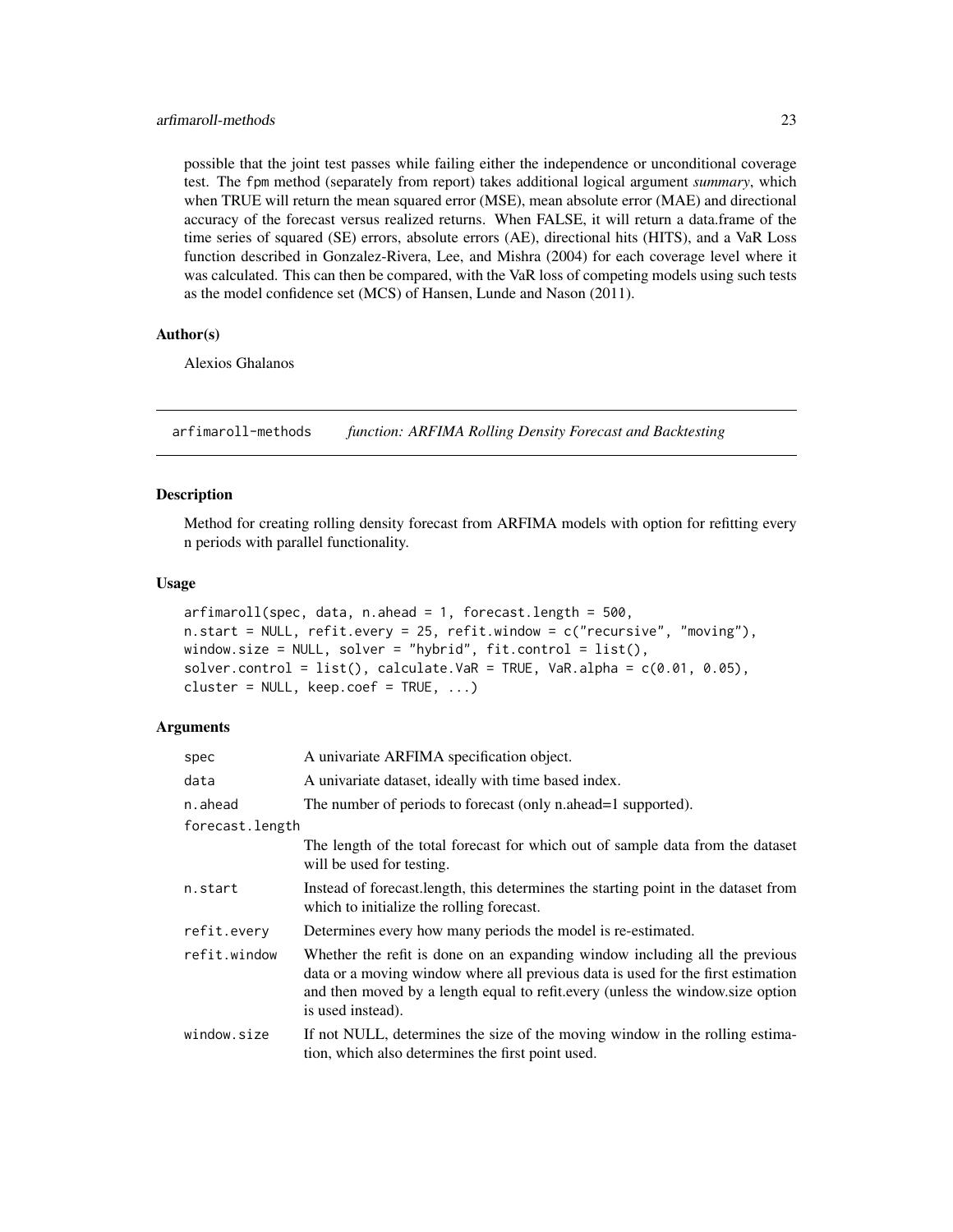| solver        | The solver to use.                                                                                                                                                                                              |
|---------------|-----------------------------------------------------------------------------------------------------------------------------------------------------------------------------------------------------------------|
| fit.control   | Control parameters parameters passed to the fitting function.                                                                                                                                                   |
|               | solver.control Control parameters passed to the solver.                                                                                                                                                         |
| calculate.VaR | Whether to calculate forecast Value at Risk during the estimation.                                                                                                                                              |
| VaR.alpha     | The Value at Risk tail level to calculate.                                                                                                                                                                      |
| cluster       | A cluster object created by calling make Cluster from the parallel package. If it<br>is not NULL, then this will be used for parallel estimation of the refits (remember<br>to stop the cluster on completion). |
| keep.coef     | Whether to return the list of coefficients and their robust standard errors.                                                                                                                                    |
| $\cdots$      |                                                                                                                                                                                                                 |

#### Details

This is a wrapper function for creating rolling forecasts of the conditional ARFIMA density, and optionally calculating the Value at Risk at specified levels. The argument refit.every determines every how many periods the model is re-estimated. Given a dataset of length N, it is possible to choose either how many periods from the end to use for out of sample forecasting (using the forecast.length option), or the starting point for initializing the rolling forecast (and using all the data after that for the out of sample forecast). Only rolling 1-ahead forecasts are supported spanning the dataset, which should be useful for backtesting models. Anything more complicated should be wrapped by the user by making use of the underlying functions in the package. The function has 2 main methods for viewing the data, a standard plot method and a report methods (see class [ARFIMAroll](#page-21-1) for details on how to use these methods). In case of no-convergence in some of all the windows, a new method called [resume](#page-82-1) now allows to pass the returned (non-converged) object with new solver and control parameters to be re-estimated (only the non-converged windows are re-estimated). Parallel functionality is now based entirely on the parallel package, and it is up to the user to pass a cluster object, and then stop it once the routine is completed.

#### Value

An object of class [ARFIMAroll](#page-21-1).

#### Author(s)

Alexios Ghalanos

#### Examples

```
## Not run:
data(sp500ret)
spec = arfimaspec(distribution.model = "std")
mod = \text{arfinaroll}(spec, data = sp500ret, n. ahead = 1,n.start = 1000, refit.every = 100, refit.window = "moving",
solver = "hybrid", fit-control = list(),calcutate.VaR = TRUE, VaR.alpha = c(0.01, 0.025, 0.05),keep.coef = TRUE)
report(sp500.bktest, type="VaR", VaR.alpha = 0.01, conf.level = 0.95)
report(sp500.bktest, type="fpm")
```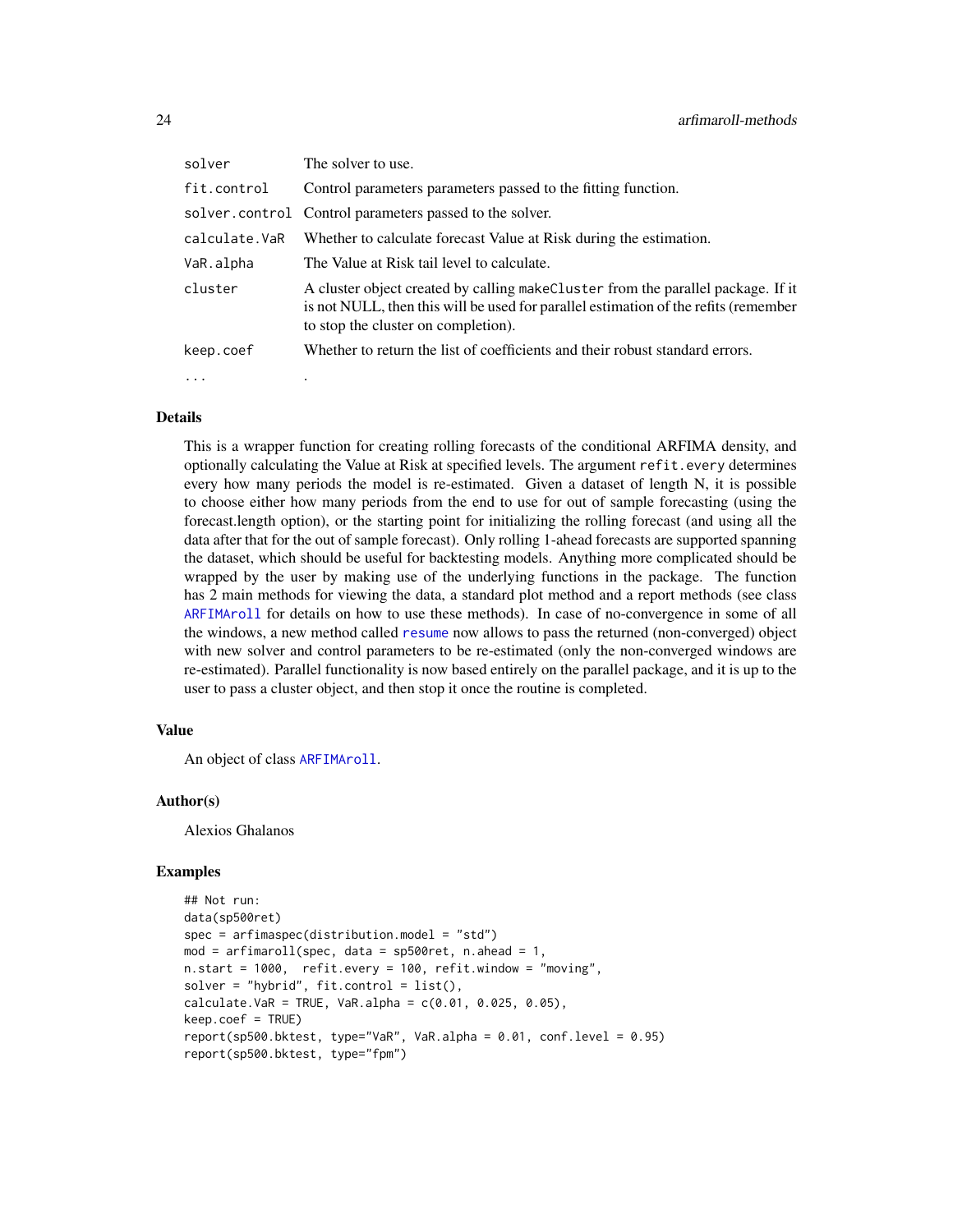<span id="page-24-0"></span>## End(Not run)

<span id="page-24-2"></span>ARFIMAsim-class *class: ARFIMA Simulation Class*

# Description

Class for the ARFIMA simulation.

#### **Slots**

simulation: Object of class "vector" model: Object of class "vector" seed: Object of class "integer"

# Extends

Class ["ARFIMA"](#page-5-1), directly. Class ["rGARCH"](#page-53-2), by class "ARFIMA", distance 2.

#### Methods

fitted signature( $x =$  "ARFIMAsim"): extracts the simulated values as a matrix of dimension n.sim by m.sim.

show signature(object = "ARFIMAsim"): simulation summary.

#### Author(s)

Alexios Ghalanos

arfimasim-methods *function: ARFIMA Simulation*

# <span id="page-24-1"></span>Description

Method for simulation from ARFIMA models.

#### Usage

```
arfinasim(fit, n.sim = 1000, n.start = 0, m.sim = 1, startMethod =c("unconditional", "sample"), prereturns = NA, preresiduals = NA,
rseed = NA, custom.dist = list(name = NA, distfit = NA, type = "z"),mexsimdata = NULL, ...)
```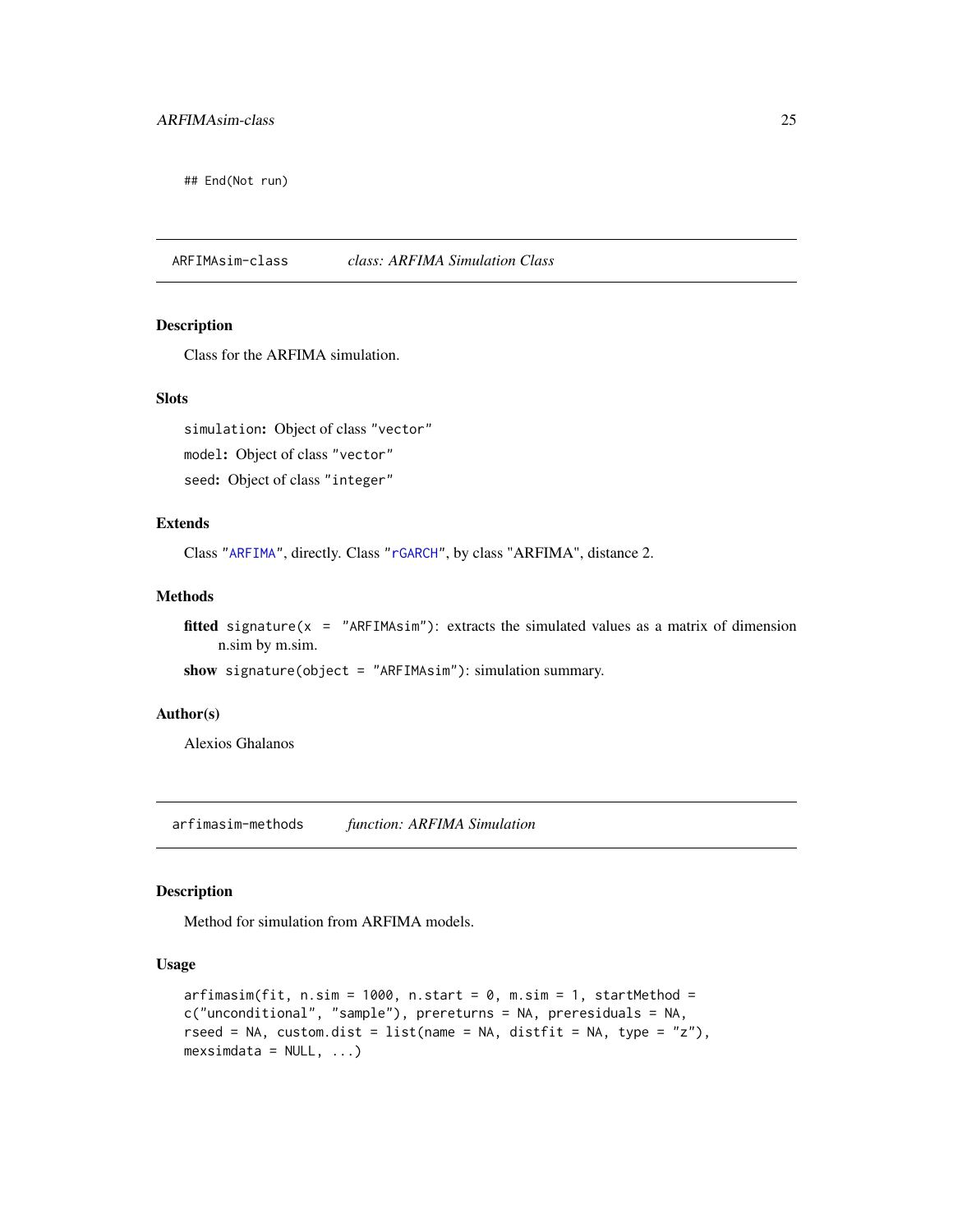# Arguments

| fit          | An ARFIMA fit object of class ARFIMA fit.                                                                                                                                                                                          |
|--------------|------------------------------------------------------------------------------------------------------------------------------------------------------------------------------------------------------------------------------------|
| n.sim        | The simulation horizon.                                                                                                                                                                                                            |
| n.start      | The burn-in sample.                                                                                                                                                                                                                |
| m.sim        | The number of simulations.                                                                                                                                                                                                         |
| startMethod  | Starting values for the simulation.                                                                                                                                                                                                |
| prereturns   | Allows the starting return data to be provided by the user.                                                                                                                                                                        |
| preresiduals | Allows the starting residuals to be provided by the user.                                                                                                                                                                          |
| rseed        | Optional seeding value(s) for the random number generator.                                                                                                                                                                         |
| custom.dist  | Optional density with fitted object from which to simulate. The "type" argument<br>denotes whether the standardized innovations are passed ("z") else the innova-<br>tions (anything other than "z"). See notes below for details. |
| mexsimdata   | Matrix of simulated external regressor-in-mean data. If the fit object contains<br>external regressors in the mean equation, this can be provided else will be ig-<br>nored.                                                       |
| $\ddotsc$    |                                                                                                                                                                                                                                    |

# Details

The custom.dist option allows for defining a custom density which exists in the users workspace with methods for "r" (sampling, e.g. rnorm) and "d" (density e.g. dnorm). It must take a single fit object as its second argument. Alternatively, custom.dist can take any name in the name slot (e.g."sample") and a matrix in the fit slot with dimensions equal to m.sim (columns) and n.sim (rows).

#### Value

A [ARFIMAsim](#page-24-2) object containing details of the ARFIMA simulation.

# Author(s)

Alexios Ghalanos

<span id="page-25-1"></span>ARFIMAspec-class *class: ARFIMA Specification Class*

# Description

Class for the ARFIMA specification.

# Slots

model: Object of class "vector"

<span id="page-25-0"></span>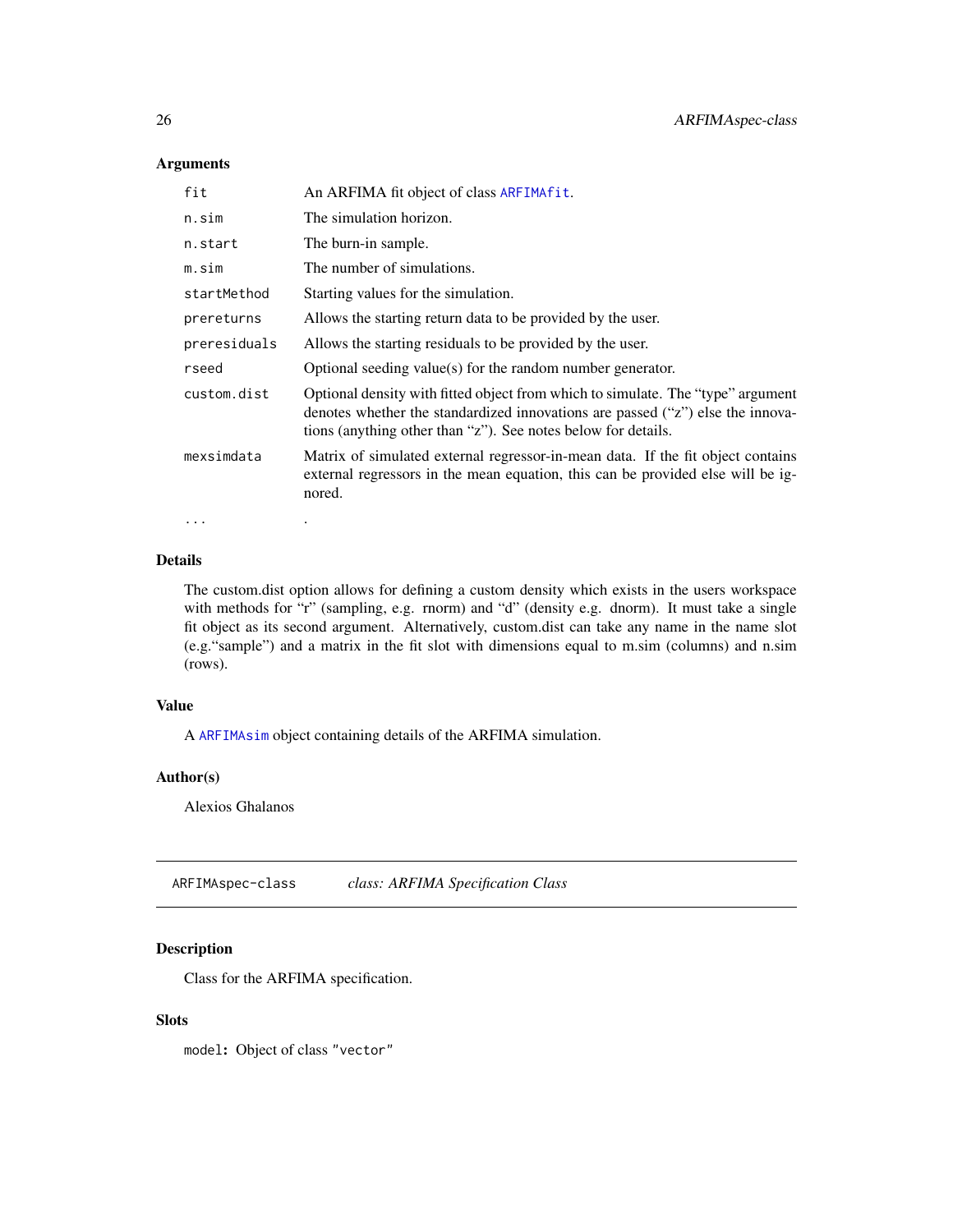#### <span id="page-26-0"></span>Extends

Class ["ARFIMA"](#page-5-1), directly. Class ["rGARCH"](#page-53-2), by class "ARFIMA", distance 2.

# Methods

show signature(object = "ARFIMAspec"): Specification summary.

- setfixed<- signature(object = "ARFIMAspec", value = "vector"): Sets the fixed parameters (which must be supplied as a named list).
- setstart<- signature(object = "ARFIMAspec", value = "vector"): Sets the starting parameters (which must be supplied as a named list).
- setbounds<- signature(object = "ARFIMAspec", value = "vector"): Sets the parameters lower and upper bounds, which must be supplied as a named list with each parameter being a numeric vector of length 2 i.e. "ar1"= $c(-1,1)$ ). If the vector is of length 1, then this is assumed to be the lower bound, and the upper bound will be set to its default value prior to estimation.
- **uncmean** signature(object = "ARFIMAspec"): Returns the unconditional mean of a specification which has been assigned fixed parameters.

## Author(s)

Alexios Ghalanos

arfimaspec-methods *function: ARFIMA Specification*

# <span id="page-26-1"></span>**Description**

Method for creating an ARFIMA specification object prior to fitting.

#### Usage

```
arfinaspec(mean.model = list(amOrder = c(1, 1), include.mean = TRUE,arfima = FALSE, external.regressors = NULL), distribution.model = "norm",
   start.pars = list(), fixed.pars = list(), ...)
```
#### Arguments

| mean.model | List containing the mean model specification:                                  |
|------------|--------------------------------------------------------------------------------|
|            | arma0rder The autoregressive (ar) and moving average (ma) orders (if any).     |
|            | include mean Whether to include the mean.                                      |
|            | arfima Whether to include arfima $(0 < d < 0.5)$ .                             |
|            | external regressors A matrix object containing the external regressors to      |
|            | include in the mean equation with as many rows as will be included in the data |
|            | (which is passed in the fit function).                                         |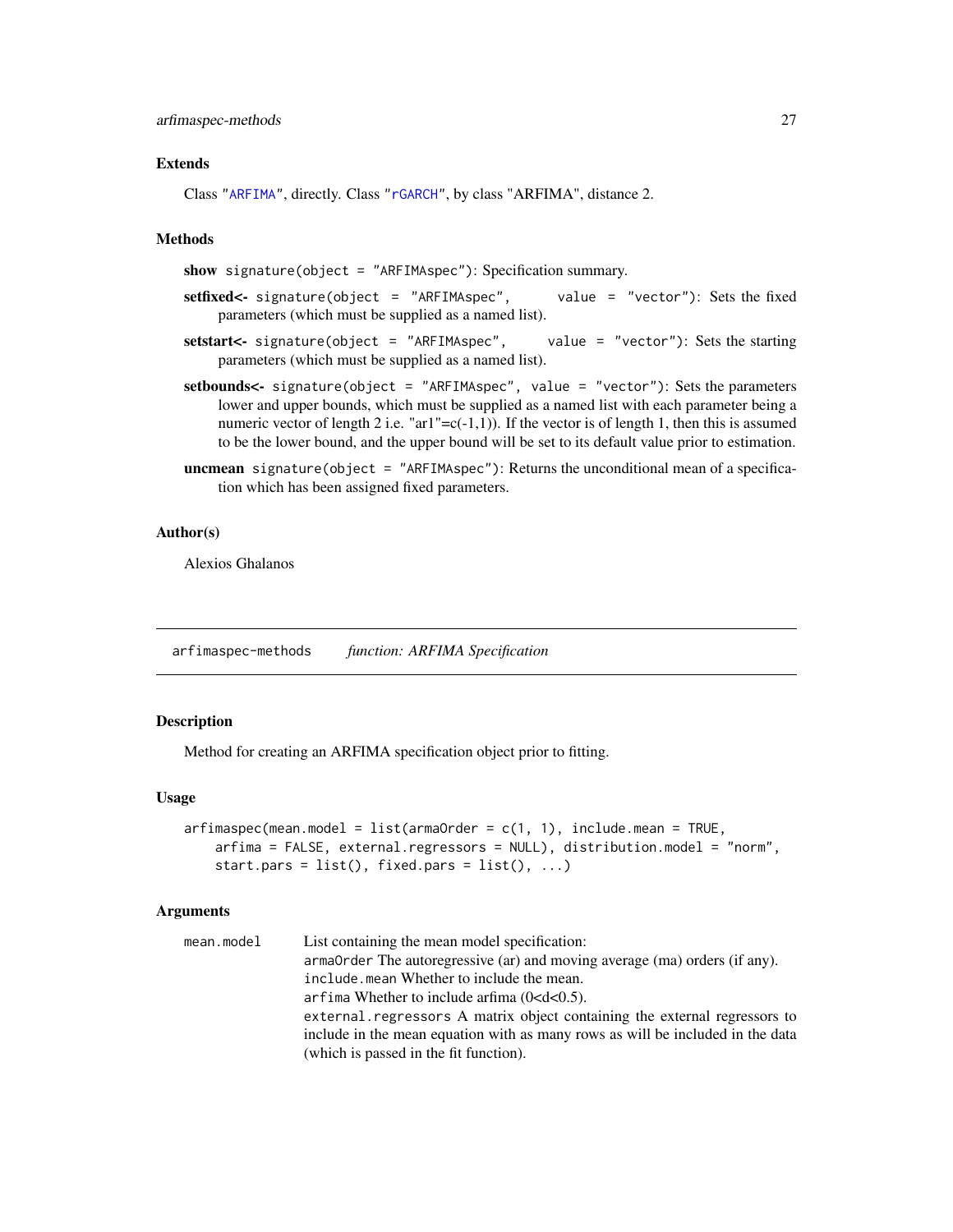#### distribution.model

|            | The distribution density to use for the innovations. Valid choices are "norm" for                                                                                                                                                                                                                                                                                                                        |
|------------|----------------------------------------------------------------------------------------------------------------------------------------------------------------------------------------------------------------------------------------------------------------------------------------------------------------------------------------------------------------------------------------------------------|
|            | the normal distibution, "snorm" for the skew-normal distribution, "std" for the                                                                                                                                                                                                                                                                                                                          |
|            | student-t, "sstd" for the skew-student-t, "ged" for the generalized error distri-                                                                                                                                                                                                                                                                                                                        |
|            | bution, "sged" for the skew-generalized error distribution, "nig" for the normal                                                                                                                                                                                                                                                                                                                         |
|            | inverse gaussian distribution, "ghyp" for the Generalized Hyperbolic, and "jsu"                                                                                                                                                                                                                                                                                                                          |
|            | for Johnson's SU distribution. Note that some of the distributions are taken                                                                                                                                                                                                                                                                                                                             |
|            | from the fBasics package and implemented locally here for convenience. The<br>"jsu" distribution is the reparametrized version from the "gamlss" package.                                                                                                                                                                                                                                                |
| start.pars | List of staring parameters for the optimization routine. These are not usually<br>required unless the optimization has problems converging.                                                                                                                                                                                                                                                              |
| fixed.pars | List of parameters which are to be kept fixed during the optimization. It is<br>possible that you designate all parameters as fixed so as to quickly recover just<br>the results of some previous work or published work. The optional argument<br>"fixed.se" in the arfimafit function indicates whether to calculate standard<br>errors for those parameters fixed during the post optimization stage. |

... .

# Details

The specification allows for flexibility in ARFIMA modelling.

In order to understand which parameters can be entered in the start.pars and fixed.pars optional arguments, the list below exposes the names used for the parameters:(note that when a parameter is followed by a number, this represents the order of the model. Just increment the number for higher orders):

# *Mean Model*:

| constant             | mu     |
|----------------------|--------|
| AR term              | ar1    |
| MA term              | ma1    |
| exogenous regressors | mxreg1 |
| arfima               | arfima |

*Distribution Model*:

|       |       |  | dlambda   dlambda (for GHYP distribution) |
|-------|-------|--|-------------------------------------------|
| skew  | skew  |  |                                           |
| shape | shape |  |                                           |

# Value

A [ARFIMAspec](#page-25-1) object containing details of the ARFIMA specification.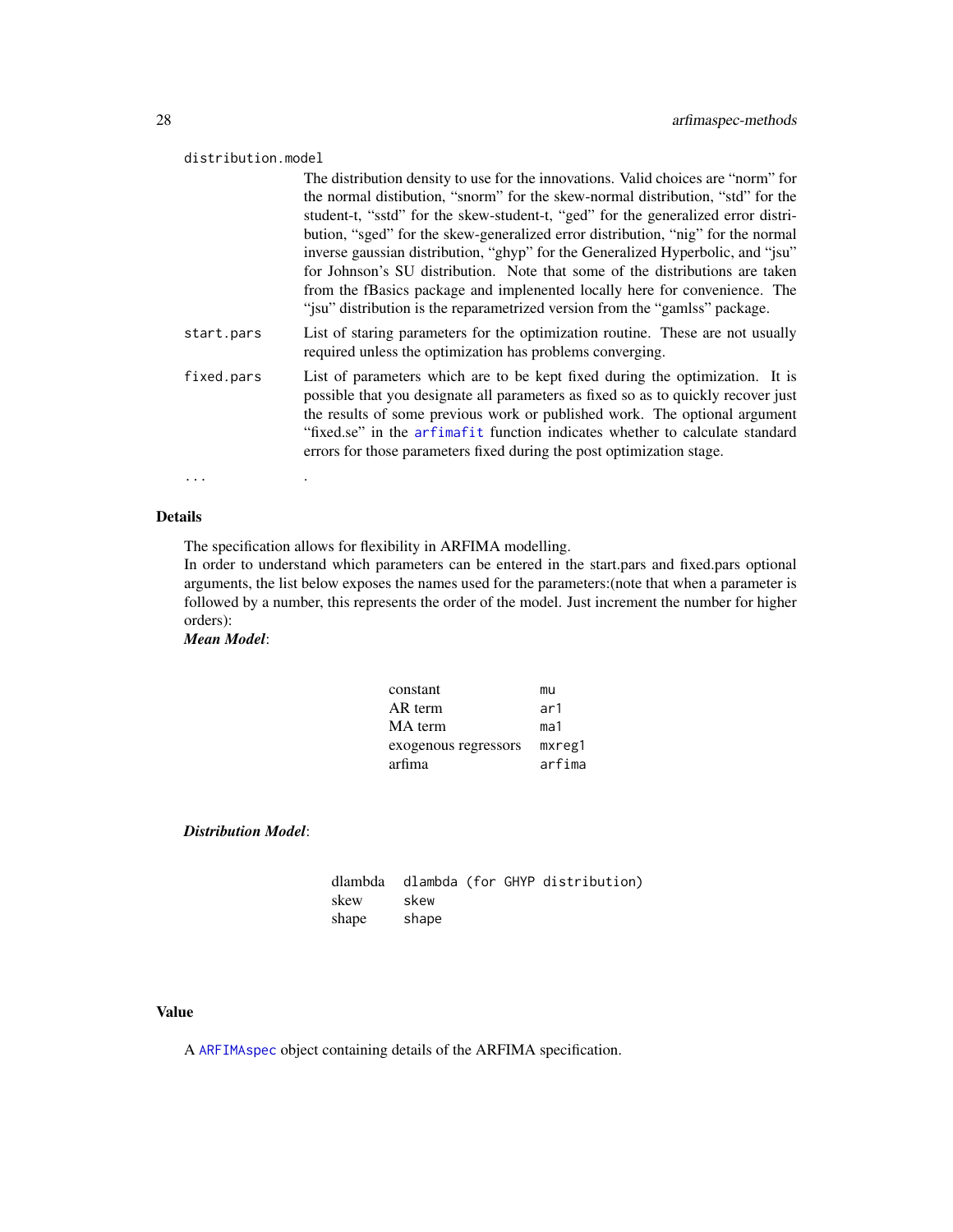#### <span id="page-28-0"></span>autoarfima 29

# Author(s)

Alexios Ghalanos

autoarfima *Automatic Model Selection for ARFIMA models*

# Description

Select best fitting ARFIMA models based on information criteria.

# Usage

```
autoarfima(data, ar.max = 2, ma.max = 2, criterion = c("AIC","BIC","SIC","HQIC"),
method = c("partial", "full"), arfima = FALSE, include.mean = NULL,
distribution.model = "norm", cluster = NULL, external.regressors = NULL,
solver = "solnp", solver.control=list(), fit.control=list(), return.all = FALSE)
```
# Arguments

| data                | A univariate data object. Can be a numeric vector, matrix, data.frame, zoo, xts,<br>timeSeries, ts or irts object.                                                                                                                                               |
|---------------------|------------------------------------------------------------------------------------------------------------------------------------------------------------------------------------------------------------------------------------------------------------------|
| ar.max              | Maximum AR order to test for.                                                                                                                                                                                                                                    |
| ma.max              | Maximum MA order to test for.                                                                                                                                                                                                                                    |
| criterion           | Information Criterion to use for selecting the best model.                                                                                                                                                                                                       |
| method              | The partial method tests combinations of consecutive orders of AR and MA<br>i.e. 1:2, 1:3 etc, while the full method tests all possible combinations within the<br>consecutive orders thus enumerating the complete combination space of the MA<br>and AR orders |
| arfima              | Can be TRUE, FALSE or NULL in which case it is tested.                                                                                                                                                                                                           |
| include.mean        | Can be TRUE, FALSE or NULL in which case it is tested.                                                                                                                                                                                                           |
| cluster             | A cluster object created by calling makeCluster from the parallel package. If it<br>is not NULL, then this will be used for parallel estimation.                                                                                                                 |
| external.regressors |                                                                                                                                                                                                                                                                  |
|                     | A matrix object containing the external regressors to include in the mean equa-<br>tion with as many rows as will be included in the data (which is passed in the fit<br>function).                                                                              |
| distribution.model  |                                                                                                                                                                                                                                                                  |
|                     | The distribution density to use for the innovations (defaults to Normal).                                                                                                                                                                                        |
| solver              | One of either "nlminb", "solnp", "gosolnp" or "nloptr".                                                                                                                                                                                                          |
|                     | solver.control Control arguments list passed to optimizer.                                                                                                                                                                                                       |
| fit.control         | Control arguments passed to the fitting routine.                                                                                                                                                                                                                 |
| return.all          | Whether to return all the fitted models or only the best one.                                                                                                                                                                                                    |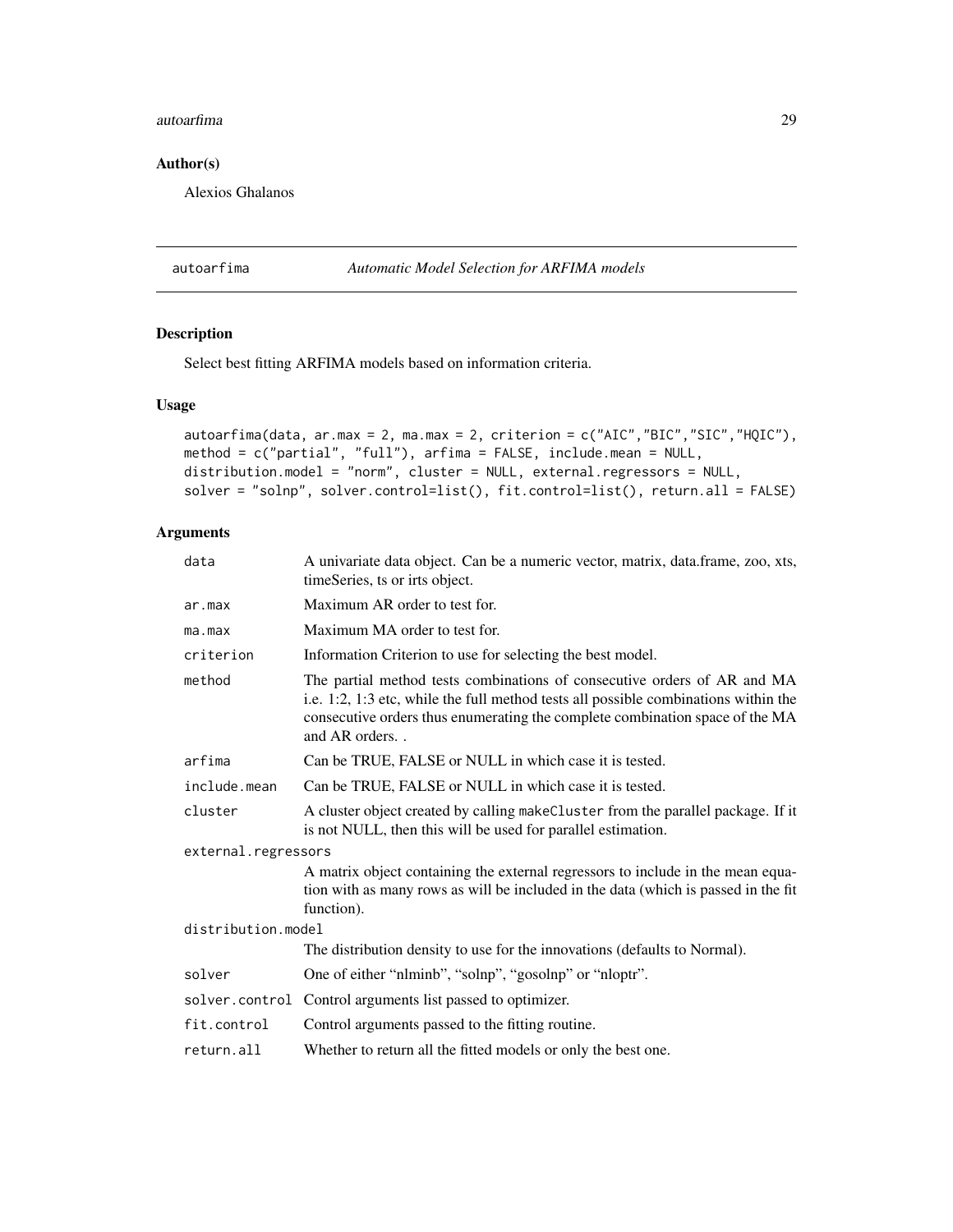# <span id="page-29-0"></span>Value

A list with the following items:

| fit         | Either the best fitted model or all the fitted models if the option 'return.all' was<br>selected.                                                                                            |
|-------------|----------------------------------------------------------------------------------------------------------------------------------------------------------------------------------------------|
| rank.matrix | Either a sorted matrix of the models and their information criterion, else an<br>unsorted matrix of the models and their information criterion if the option 're-<br>turn.all' was selected. |

# Author(s)

Alexios Ghalanos

# Examples

```
## Not run:
data(sp500ret)
fit = autoarfima(data = sp500ret[1:1000,], ar.max = 2, ma.max = 2,
criterion = "AIC", method = "full")
```
## End(Not run)

BerkowitzTest *Berkowitz Density Forecast Likelihood Ratio Test*

# Description

Implements the Berkowitz Density Forecast Likelihood Ratio Test.

# Usage

```
BerkowitzTest(data, lags = 1, significance = 0.05, tail.test = FALSE, alpha = 0.05)
```
# Arguments

| data         | A univariate vector of standard normal transformed values (see details and ex-<br>ample). |
|--------------|-------------------------------------------------------------------------------------------|
| lags         | The number of autoregressive lags (positive and greater than 0).                          |
| significance | The level of significance at which the Null Hypothesis is evaluated.                      |
| tail.test    | Whether to use the tail test of Berkowitz using a censored likelihood.                    |
| alpha        | The quantile level for the tail test cuttoff.                                             |

# Details

See not below.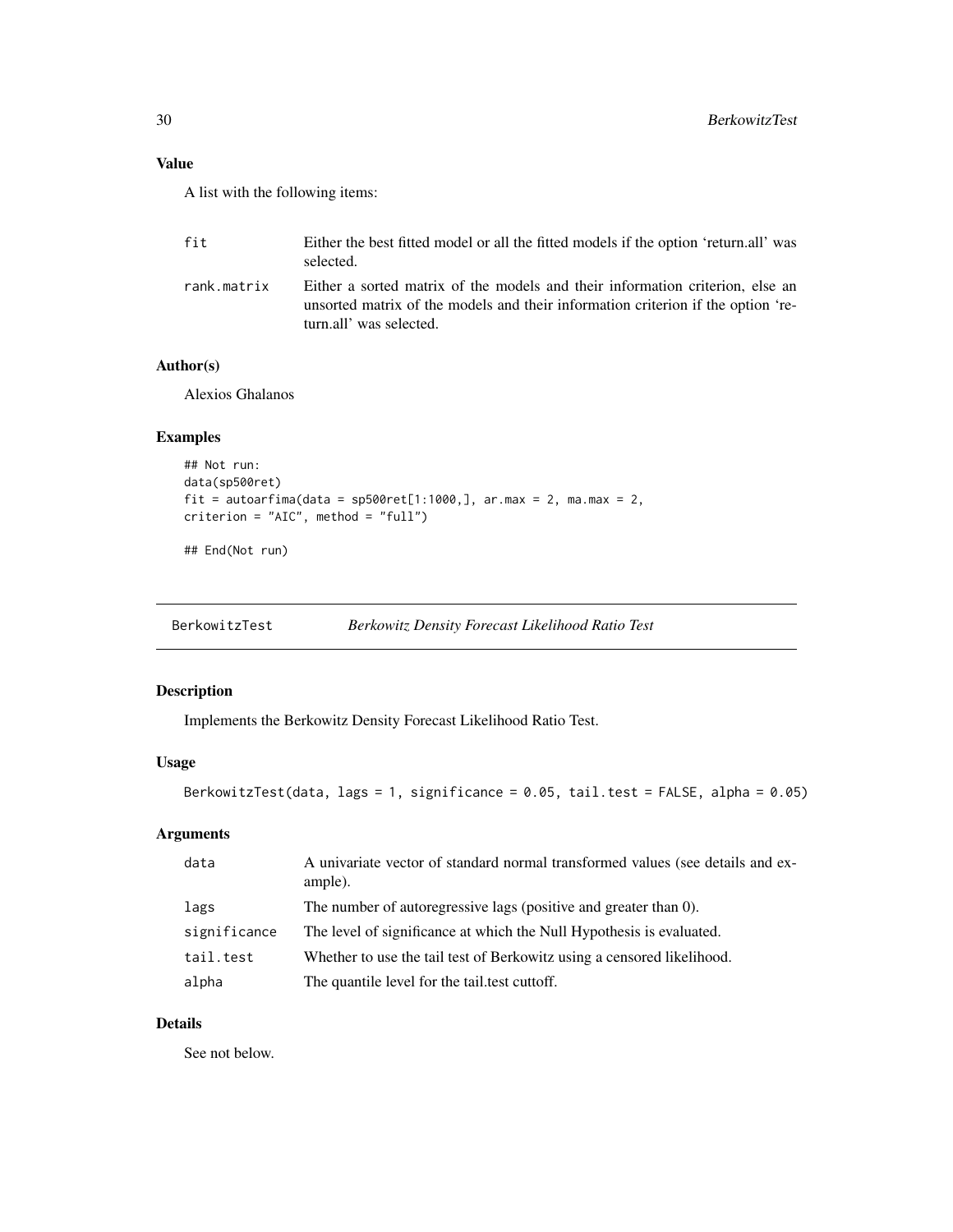# BerkowitzTest 31

# Value

A list with the following items:

| uLL        | The unconditional Log-Likelihood of the maximized values.                                                          |
|------------|--------------------------------------------------------------------------------------------------------------------|
| rLL        | The restricted Log-Likelihood with zero mean, unit variance and zero coeffi-<br>cients in the autoregressive lags. |
| LR         | The Likelihood Ratio Test Statistic.                                                                               |
| LRp        | The LR test statistic p-value (distributed chisq with 2+lags d.o.f).                                               |
| Н0         | The Null Hypothesis.                                                                                               |
| Test       | The test of the Null Hypothesis at the requested level of significance.                                            |
| mu         | The estimated mean of the model.                                                                                   |
| sigma      | The estimated sd of the model.                                                                                     |
| rho        | The estimated autoregressive coefficients of the model (not calculated when<br>tail.test is used).                 |
| JB         | The Jarque-Bera Test of Normality Statistic (not calculated when tail test is<br>used).                            |
| <b>JBp</b> | The Jarque-Beta Test Statistic p-value (not calculated when tail test is used).                                    |
|            |                                                                                                                    |

# Note

The data must first be transformed before being submitted to the function as described here. Given a forecast density (d\*) at time t, transform the actual(observed) realizations of the data by applying the distribution function of the forecast density  $(p^*)$ . This will result in a set of uniform values (see Rosenblatt (1952)). Transform those value into standard normal variates by applying the standard normal quantile function (qnorm). The example below hopefully clarifies this. The function also returns the Jarque Bera Normality Test statistic as an additional check of the normality assumption which the test does not explicitly account for (see Dowd reference). When tail.test is used, the test of the tail at the "alpha" quantile level is performed using a censored normal likelihood.

#### Author(s)

Alexios Ghalanos

#### References

Berkowitz, J. 2001, Testing density forecasts, with applications to risk management, *Journal of Business and Economic Statistics*, 19(4), 465–474.

Dowd, K. 2004, A modified Berkowitz back-test, *RISK Magazine*, 17(4), 86–87.

Jarque, C.M. and Bera, A.K. 1987, A test for normality of observations and regression residuals, *International Statistical Review*, 55(2), 163–172.

Rosenblatt, M. 1952, Remarks on a multivariate transformation, *The Annals of Mathematical Statistics*, 23(3), 470–472.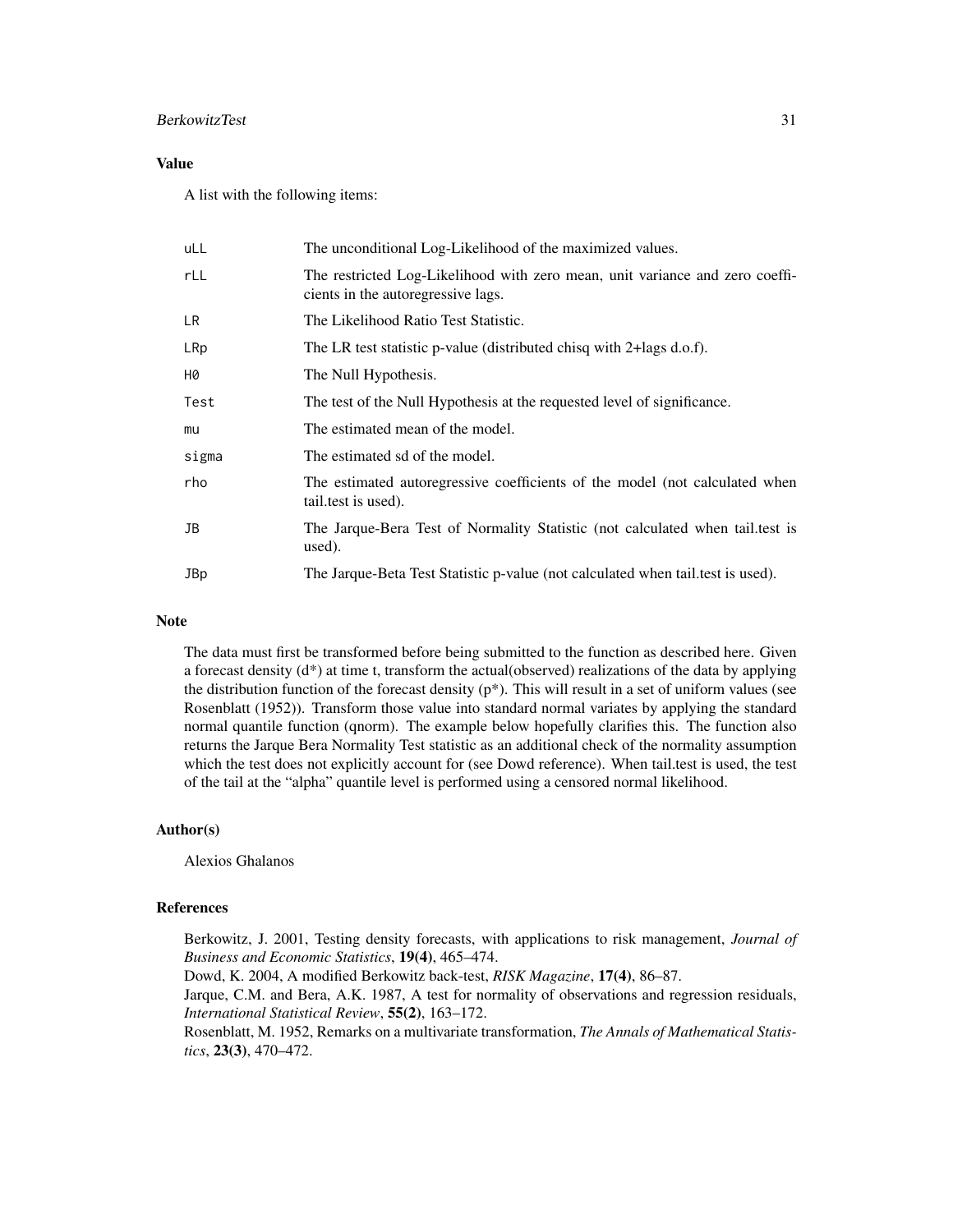## Examples

```
## Not run:
# A univariate GARCH model is used with rolling out of sample forecasts.
data(dji30ret)
spec = ugarchspec(mean.model = list(amadorder = c(6,1), include.mean = TRUE),variance.model = list(model = "gjrGARCH"), distribution.model = "nig")
fit = ugarchfit(spec, data = dji30ret[, 1, drop = FALSE], out.sample = 1000)
pred = ugarchforecast(fit, n. ahead = 1, n.roll = 999)dmatrix = cbind(as.numeric(fitted(pred)), as.numeric(sigma(pred)),
rep(coef(fit)["skew"],1000), rep(coef(fit)["shape"],1000))
colnames(dmatrix) = c("mu", "sigma", "skew", "shape")
# Get Realized (Oberved) Data
obsx = tail(dji30ret[,1], 1000)
# Transform to Uniform
uvector = apply(cbind(obsx,dmatrix), 1, FUN = function(x) pdist("nig", q = x[1],
mu = x[2], signa = x[3], skew = x[4], shape = x[5]))# hist(uvector)
# transform to N(0,1)
nvector = qnorm(uvector)
test1 = BerkowitzTest(data = nvector, lags = 1, significance = 0.05)
test2 = BerkowitzTest(data = nvector, alpha = 0.05, significance = 0.05,
tail.test=TRUE)
test3 = BerkowitzTest(data = nvector, alpha = 0.01, significance = 0.05,
tail.test=TRUE)
## End(Not run)
```
DACTest *Directional Accuracy Test*

### **Description**

Implements the Directional Accuracy Test of Pesaran and Timmerman and Excess Profitability Test of Anatolyev and Gerko.

# Usage

```
DACTest(forecast, actual, test = c("PT", "AG"), conf. level = 0.95)
```
#### Arguments

| forecast   | A numeric vector of the forecasted values.                                     |
|------------|--------------------------------------------------------------------------------|
| actual     | A numeric vector of the actual (realized) values.                              |
| test       | Choice of Pesaran and Timmermann (PT') or Anatolyev and Gerko ('AG')<br>tests. |
| conf.level | The confidence level at which the Null Hypothesis is evaluated.                |

<span id="page-31-0"></span>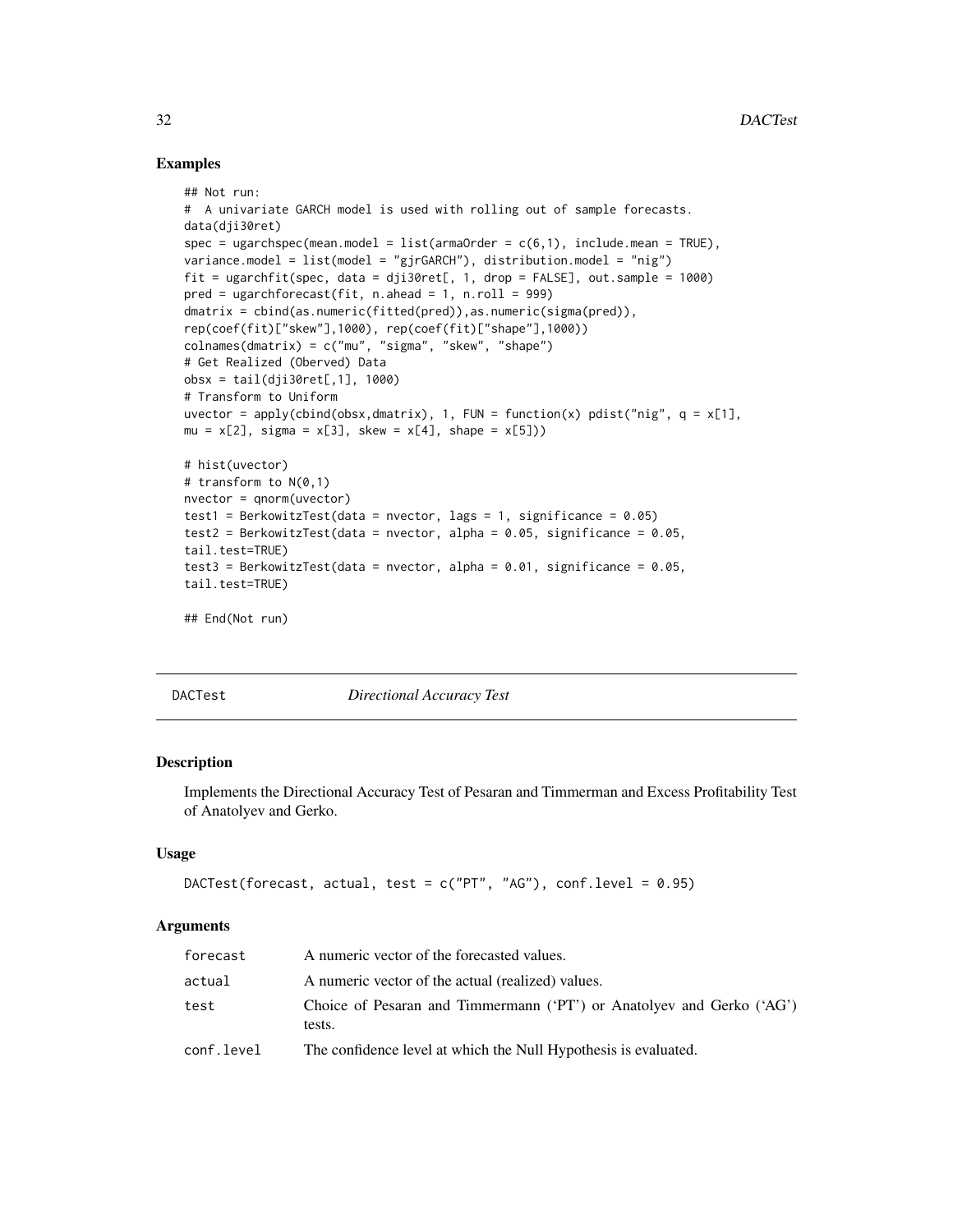#### DACTest 33

# Details

See the references for details on the tests. The Null is effectively that of independence, and distributed as  $N(0,1)$ .

# Value

A list with the following items:

| Test     | The type of test performed.                              |
|----------|----------------------------------------------------------|
| Stat     | The test statistic.                                      |
| p-value  | The p-value of the test statistic.                       |
| H0       | The Null Hypothesis.                                     |
| Decision | Whether to reject or not the Null given the conf. level. |
| DirAcc   | The directional accuracy of the forecast.                |

*Journal of Business and Economic Statistics*, 10(4), 461–465.

# Author(s)

Alexios Ghalanos

#### References

Anatolyev, S. and Gerko, A. 2005, A trading approach to testing for predictability, *Journal of Business and Economic Statistics*, 23(4), 455–461. Pesaran, M.H. and Timmermann, A. 1992, A simple nonparametric test of predictive performance,

#### Examples

```
## Not run:
data(dji30ret)
spec = ugarchspec(mean.model = list(am20rder = c(6,1), include.mean = TRUE),variance.model = list(model = "gjrGARCH"), distribution.model = "nig")
fit = ugarchfit(spec, data = dji30ret[, 1, drop = FALSE], out.sample = 1000)
pred = ugarchforecast(fit, n. ahead = 1, n.roll = 999)# Get Realized (Oberved) Data
obsx = tail(dji30ret[,1], 1000)
forc = as.numeric(as.data.frame(pred,rollframe="all",align=FALSE,which="series"))
print(DACTest(forc, obsx, test = "PT", conf.level = 0.95))
print(DACTest(forc, obsx, test = "AG", conf.level = 0.95))
```
## End(Not run)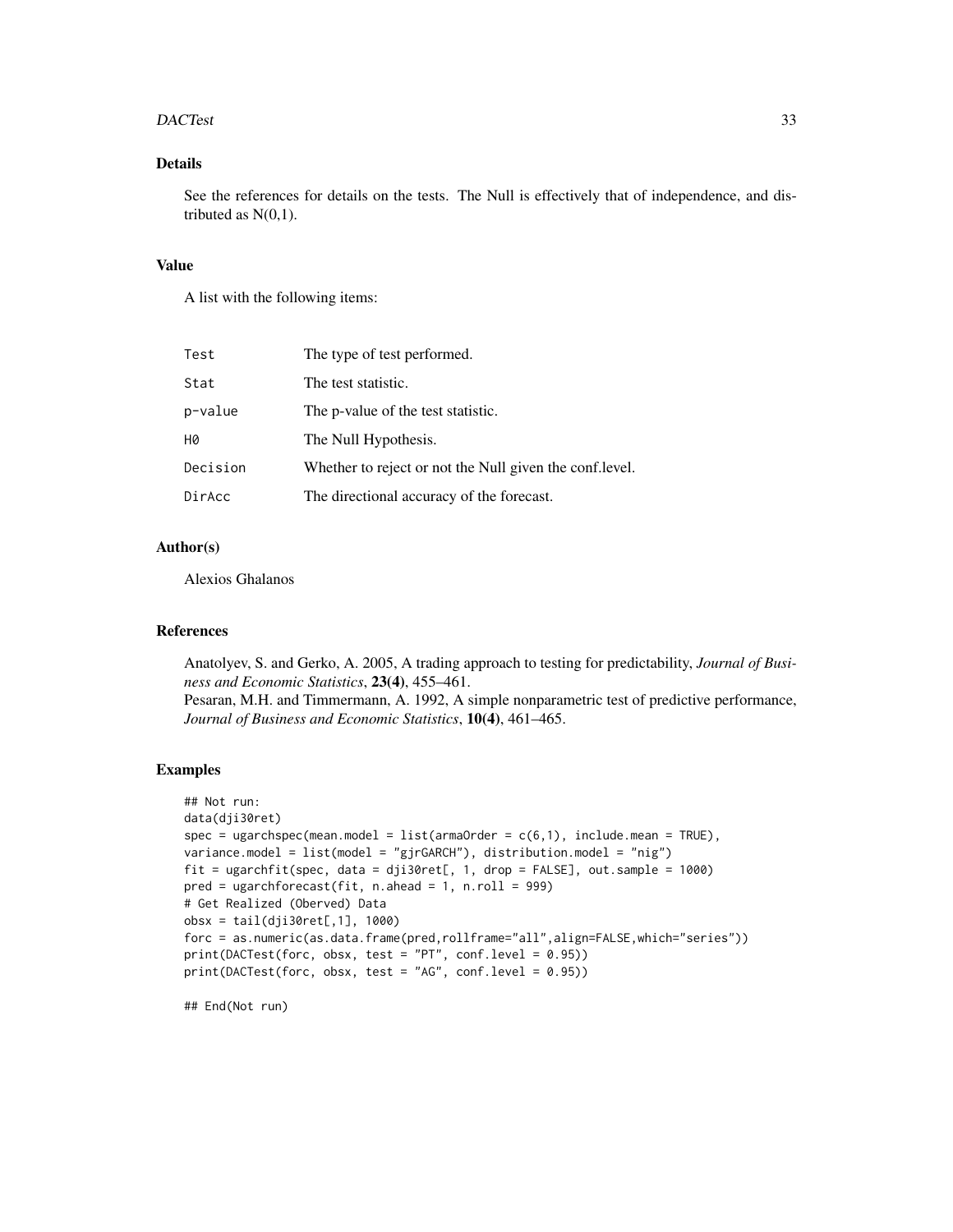<span id="page-33-0"></span>

#### Description

These utilities will likely be useful for working with the forecast objects of the package which have a rather complex structure. In addition, the ftseq function is of particular value in generating intraday regularly spaced time and date sequences within a specific interval of times (e.g. 09:30 to 16:00).

#### Usage

move(index, by=1) generatefwd(T0, length.out = 1, by = "days") ftseq(T0, length.out, by, interval, exclude.weekends = TRUE)

#### Arguments

| index            | A POSIX ct, Date or numeric vector.                                                                                                                                                                                                                                                                  |  |
|------------------|------------------------------------------------------------------------------------------------------------------------------------------------------------------------------------------------------------------------------------------------------------------------------------------------------|--|
| T0               | A single POSIX ct, Date or numeric value from which to generate forward values<br>(the returned vector will exclude this value). For the ftseq function, this must<br>be a Date AND Time object of class POSIX ct.                                                                                   |  |
| by               | For the move function, the length by which to shift the index forward, truncating<br>the first values and extending the last by this amount. For the generatefwd or<br>ftseq function, either a character (see Date and Time classes for valid values),<br>numeric or difftime object (see details). |  |
| length.out       | The length of the forward generated indices (excluding T0 which is not re-<br>turned).                                                                                                                                                                                                               |  |
| interval         | A character vector of the regularly sampled times which define the trading day<br>(see example).                                                                                                                                                                                                     |  |
| exclude.weekends |                                                                                                                                                                                                                                                                                                      |  |

Whether to exclude the weeekends.

#### Details

Every object returned by one of the main methods in rugarch (including ugarchfit, ugarchfilter, ugarchforecast and ugarchsim) has a model slot attached which in turns hold details on the time index of the original dataset used (including a difftime object). In addition, extractors for the forecast class, uGARCHforecast, will usually return a matrix with the  $(n.roll+1)$  columns having the T+0 dates, and the rows names represented as characters 'T+1,...,T+n' indicating the forecast periods following the T+0 date.

For the rolling forecast, it is a simple matter to shift the T+0 date by 1 to obtain the actual forecast date. Because rolling forecasts are made using the 'out.sample' switch, this means that there is always an actual date attached to this forecast based on the realized out.sample data (with the exception of the case when n.roll=out.sample in which case the last forecast is completely out of the range of the dataset). One quick way of obtaining the actual T+1 rolling dates is to just pass the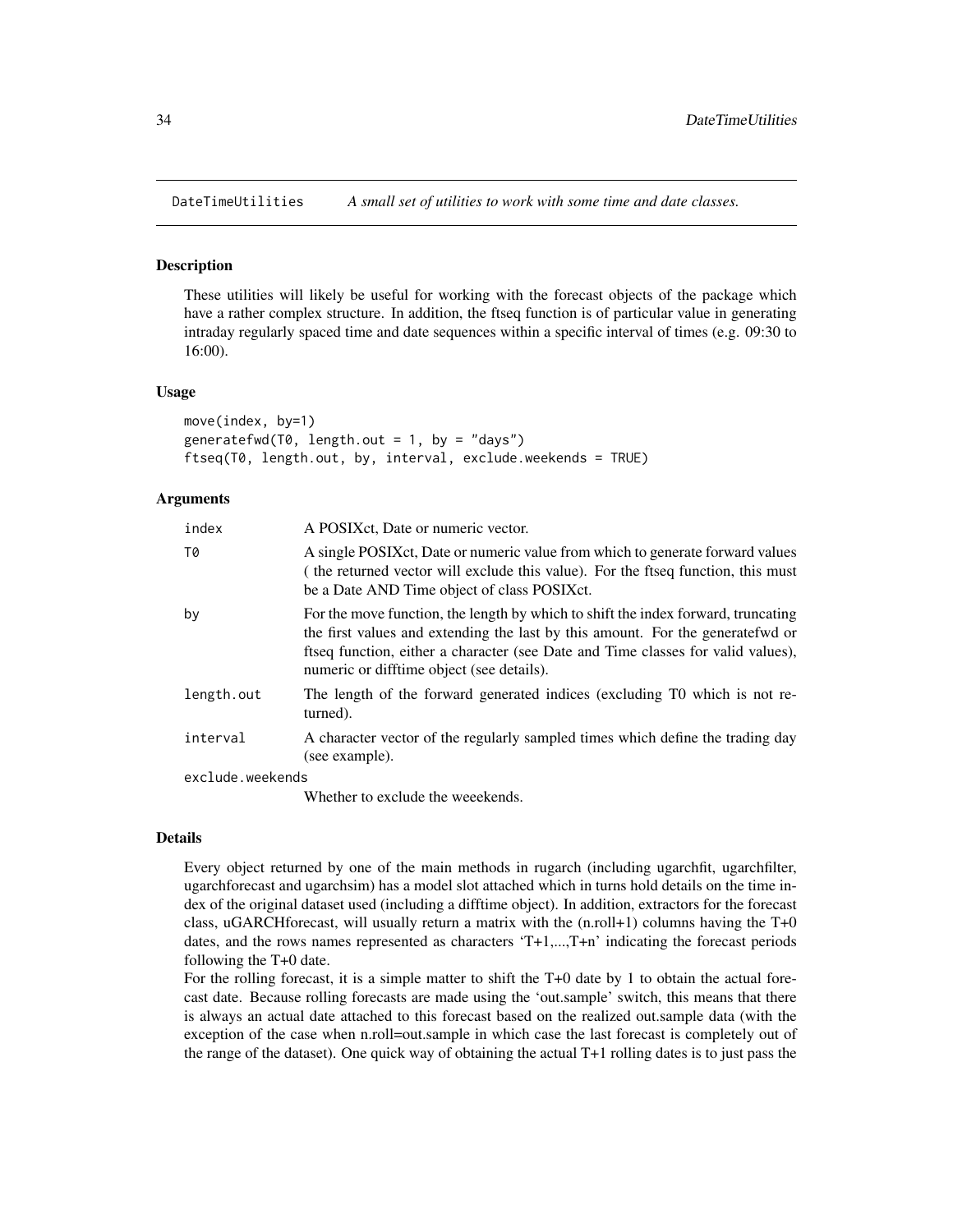vector of T+0 dates to the move function as shown in the examples.

For the n.ahead>1 unconditional forecasts, there may or may not be actual dates in the dataset covering the period, depending on whether out.sample was used, n.roll was also used, and how these all come together to form a complex object of moving and unconditional forecasts (making this the most complex of forecast cases). One way to quickly generate a sequence of dates is to use the generatefwd function with the T+0 starting date, the 'length' as the n.ahead horizon and the 'by' the difftime object from the model slot, as shown in the examples.

Note that for both the move and generatefwd functions, weekends are excluded in order to try to return a more realistic value.

Finally, when working with Date/Time objects remember to set your time zone with Sys.setenv(TZ=).

#### Value

A vector of Date/Time/Numeric indices of the same class as used in the input.

# Author(s)

Alexios Ghalanos

#### Examples

```
## Not run:
data(sp500ret)
spec = ugarchspec()fit = ugarchfit(spec, sp500ret, out.sample=10)
forc = ugarchforecast(fit, n.ahead = 25, n.roll = 10)
f = fitted(forc)# this is a 25 x 11 matrix [n.ahead x (n.roll+1)]
# colnames: T+0 date index
T0 = as.POSIXct(colnames(f))
rollT1 = move(T0, by=1)# rolling estimation
plot(xts(f["T+1",],rollT1))
# unconditional estimates:
par(mfrow=c(3,4))
for(i in 1:11){
# difftime is always in model$modeldata$period
D=generatefwd(T0[i], length.out = 25, by = forc@model$modeldata$period)
plot(xts(f[,i], D), main=paste("T+0:",as.character(T0[i]),sep=""), auto.grid=FALSE)
}
############################
## Intraday Sequency Example
############################
T0 = as.POSIXct("2001-01-01 16:00:00")
# remember to remove the backslash from the code below
interval = format(seq(as.POSIXct("2001-01-01 09:30:00"), as.POSIXct("2001-01-01 16:00:00"),
by="min"), "%H:%M:%S")
by = "mins"
length.out=1000
R = ftseq(T0, length.out, by, interval)
```
## End(Not run)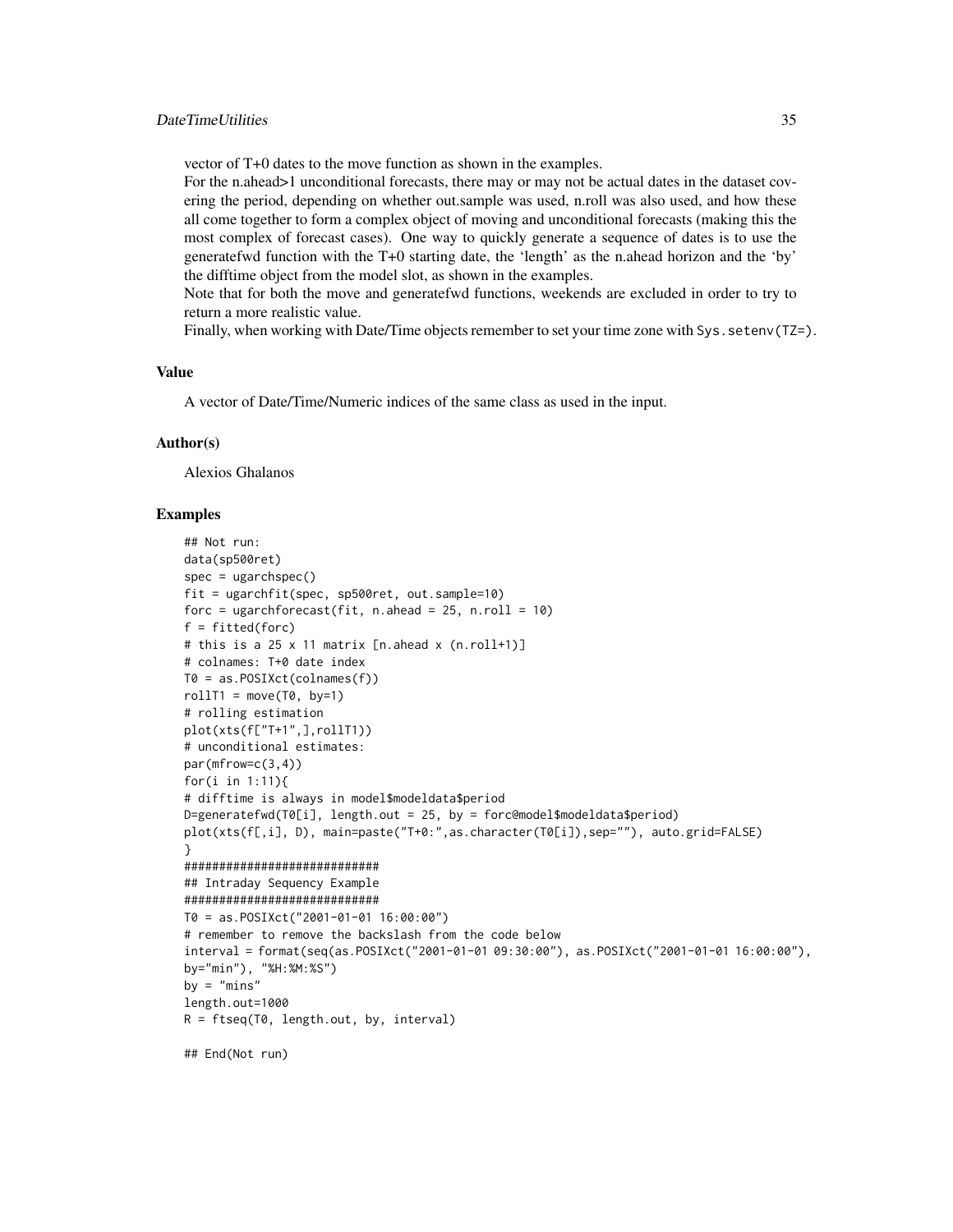#### <span id="page-35-0"></span>Description

Dow Jones 30 Constituents closing value log returns from 1987-03-16 to 2009-02-03 from Yahoo Finance. Note that AIG was replaced by KFT (Kraft Foods) on September 22, 2008. This is not reflected in this data set as that would bring the starting date of the data to 2001.

#### Usage

data(dji30ret)

# Format

A data.frame containing 30x5521 observations.

#### Source

Yahoo Finance

dmbp *data: Deutschemark/British pound Exchange Rate*

#### Description

The Bollerslev-Ghysel benchmark dataset. The variables in the data set are:

1. The daily percentage nominal returns computed as  $100$  [ln(Pt) - ln(Pt-1)], where Pt is the bilateral Deutschemark/British pound rate constructed from the corresponding U.S. dollar rates.

2. A dummy variable that takes the value of 1 on Mondays and other days following no trading in the Deutschemark or British pound/ U.S. dollar market during regular European trading hours and 0 otherwise.

#### Usage

data(dmbp)

#### Format

A data.frame containing 2x1974 observations.

#### References

Bollerslev, T. and Ghysels, E. 1996, Periodic Autoregressive Conditional Heteroscedasticity , *Journal of Business and Economic Statistics*, 14, 139–151.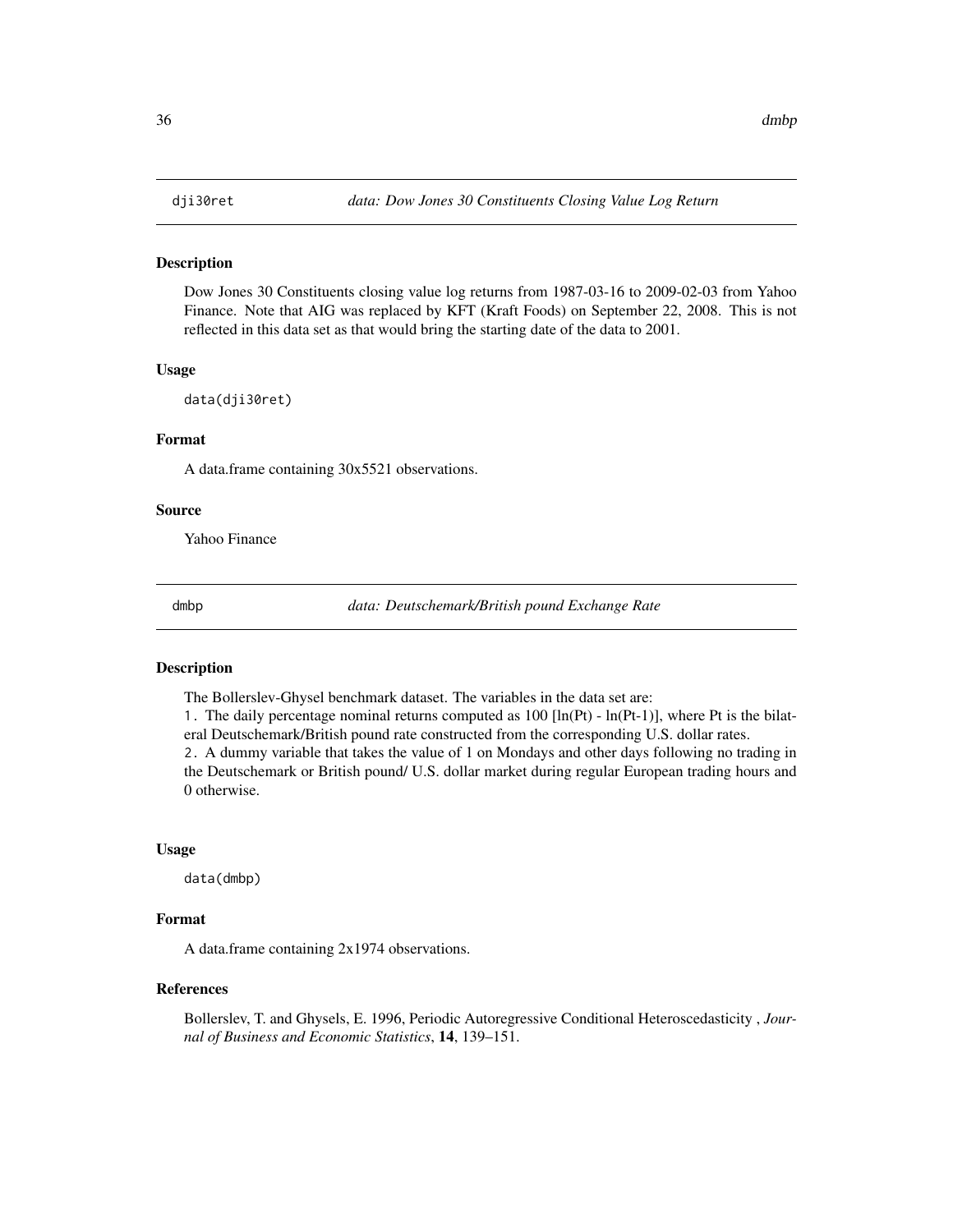### Description

Implements the Expected Shortfall Test of McNeil and Frey.

### Usage

```
ESTest(alpha = 0.05, actual, ES, VaR, conf.level = 0.95,
boot = FALSE, n.boot = 1000)
```
# Arguments

| alpha      | The quantile (coverage) used for the VaR.                       |
|------------|-----------------------------------------------------------------|
| actual     | A numeric vector of the actual (realized) values.               |
| ES.        | The numeric vector of the Expected Shortfall (ES).              |
| VaR        | The numeric vector of VaR.                                      |
| conf.level | The confidence level at which the Null Hypothesis is evaluated. |
| boot       | Whether to bootstrap the test.                                  |
| n.boot     | Number of bootstrap replications to use.                        |

## Details

The Null hypothesis is that the excess conditional shortfall (excess of the actual series when VaR is violated), is i.i.d. and has zero mean. The test is a one sided t-test against the alternative that the excess shortfall has mean greater than zero and thus that the conditional shortfall is systematically underestimated. Using the bootstrap to obtain the p-value should alleviate any bias with respect to assumptions about the underlying distribution of the excess shortfall.

#### Value

A list with the following items:

### expected.exceed

|               | The expected number of exceedances (length actual x coverage).                                      |
|---------------|-----------------------------------------------------------------------------------------------------|
| actual.exceed | The actual number of exceedances.                                                                   |
| Н1            | The Alternative Hypothesis of the one sided test (see details).                                     |
| boot.p.value  | The bootstrapped p-value (if used).                                                                 |
| p.value       | The p-value.                                                                                        |
| Decision      | The one-sided test Decision on H0 given the confidence level and p-value (not<br>the bootstrapped). |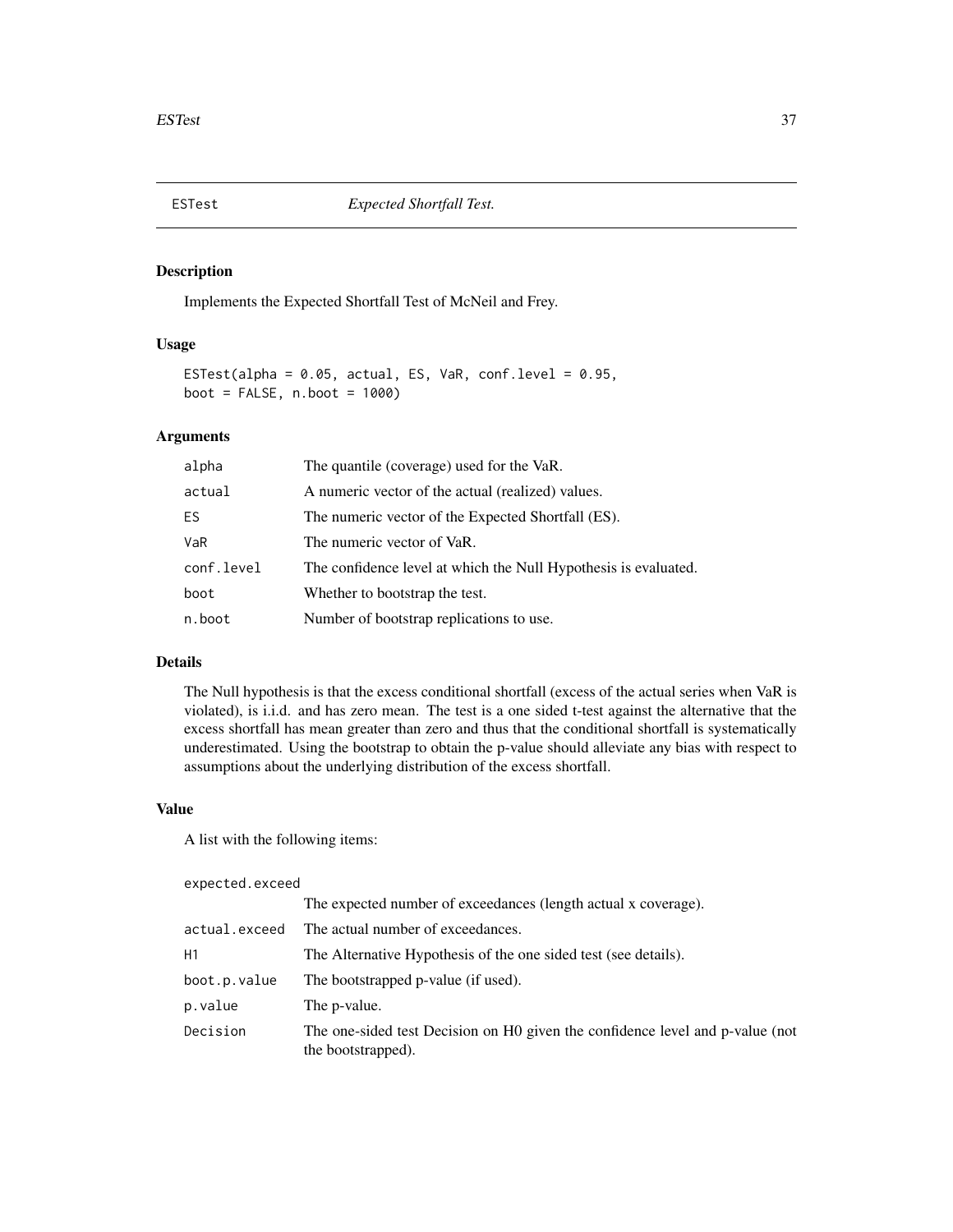### Author(s)

Alexios Ghalanos

#### References

McNeil, A.J. and Frey, R. and Embrechts, P. (2000), Estimation of tail-related risk measures for heteroscedastic financial time series: an extreme value approach, *Journal of Empirical Finance*,7, 271–300.

# Examples

```
## Not run:
data(dji30ret)
spec = ugarchspec(mean.model = list(am20rder = c(1,1), include.mean = TRUE),variance.model = list(model = "gjrGARCH"), distribution.model = "sstd")
fit = ugarchfit(spec, data = dji30ret[1:1000, 1, drop = FALSE])
spec2 = specsetfixed(spec2)<-as.list(coef(fit))
filt = ugarchfilter(spec2, dji30ret[1001:2500, 1, drop = FALSE], n.old = 1000)
actual = dji30ret[1001:2500,1]
# location+scale invariance allows to use [mu + sigma*q(p,0,1,skew,shape)]
VaR = fitted(filt) + sigma(filt)*qdist("sstd", p=0.05, mu = 0, sigma = 1,
skew = coef(fit)["skew"], shape=coef(fit)["shape"])
# calculate ES
f = function(x) qdist("sstd", p=x, mu = 0, sigma = 1,
skew = coef(fit)["skew"], shape=coef(fit)["shape"])
ES = fitted(filt) + sigma(filt)*integrate(f, 0, 0.05)$value/0.05
print(ESTest(0.05, actual, ES, VaR, boot = TRUE))
```
## End(Not run)

<span id="page-37-0"></span>GARCHboot-class *class: GARCH Bootstrap Class*

#### **Description**

High Level GARCH bootstrap class to hold the univariate and multivariate boot objects.

#### Objects from the Class

A virtual Class: No objects may be created from it.

## Extends

Class ["rGARCH"](#page-53-0), directly.

### Methods

No methods defined with class "GARCHboot" in the signature.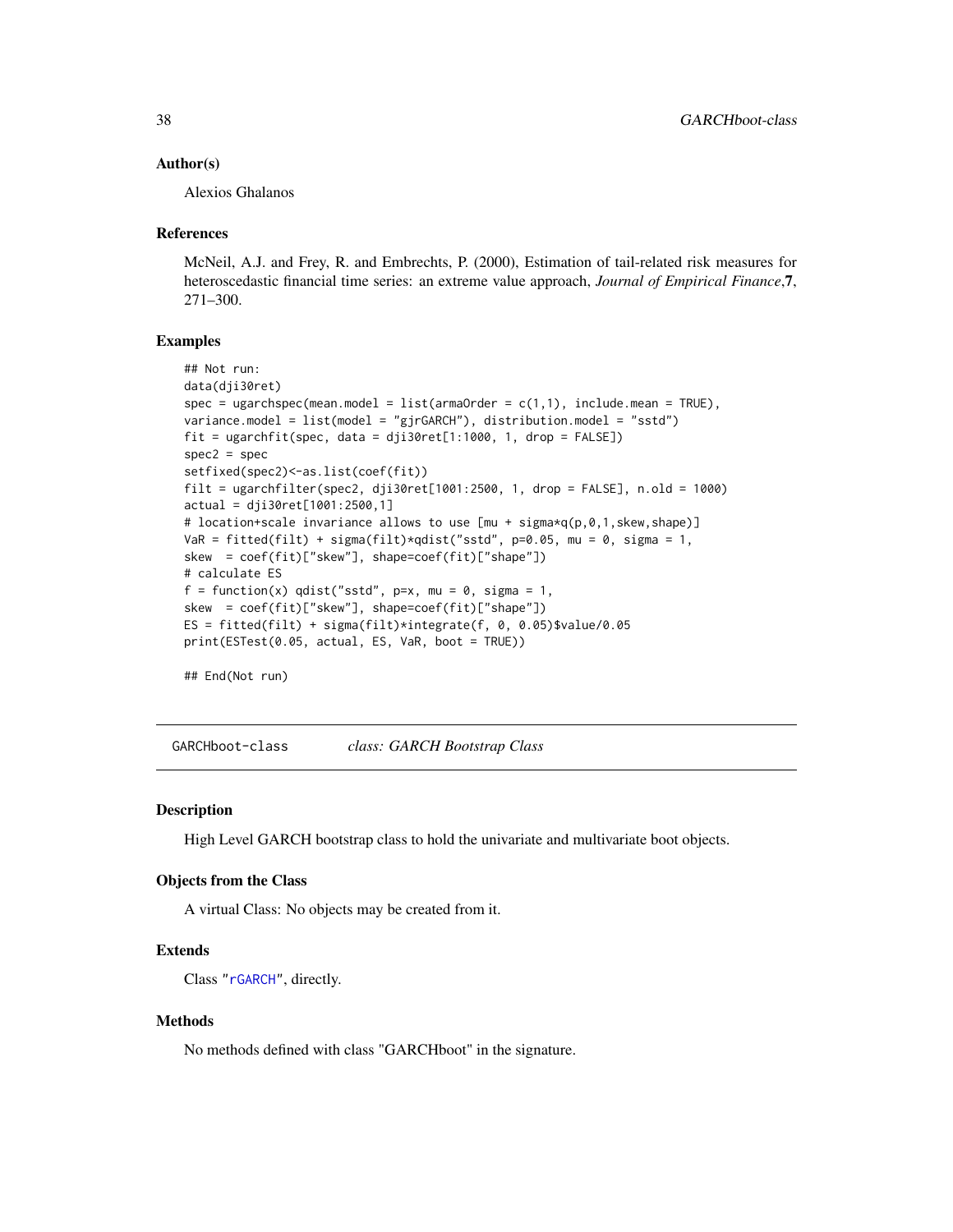# Author(s)

Alexios Ghalanos

# Examples

showClass("GARCHboot")

<span id="page-38-0"></span>GARCHdistribution-class

*class: GARCH Parameter Distribution Class*

# Description

High Level GARCH parameter distribution class to hold the univariate and multivariate boot objects.

# Objects from the Class

A virtual Class: No objects may be created from it.

## Extends

Class ["rGARCH"](#page-53-0), directly.

# Methods

No methods defined with class "GARCHdistribution" in the signature.

### Author(s)

Alexios Ghalanos

# Examples

```
showClass("GARCHdistribution")
```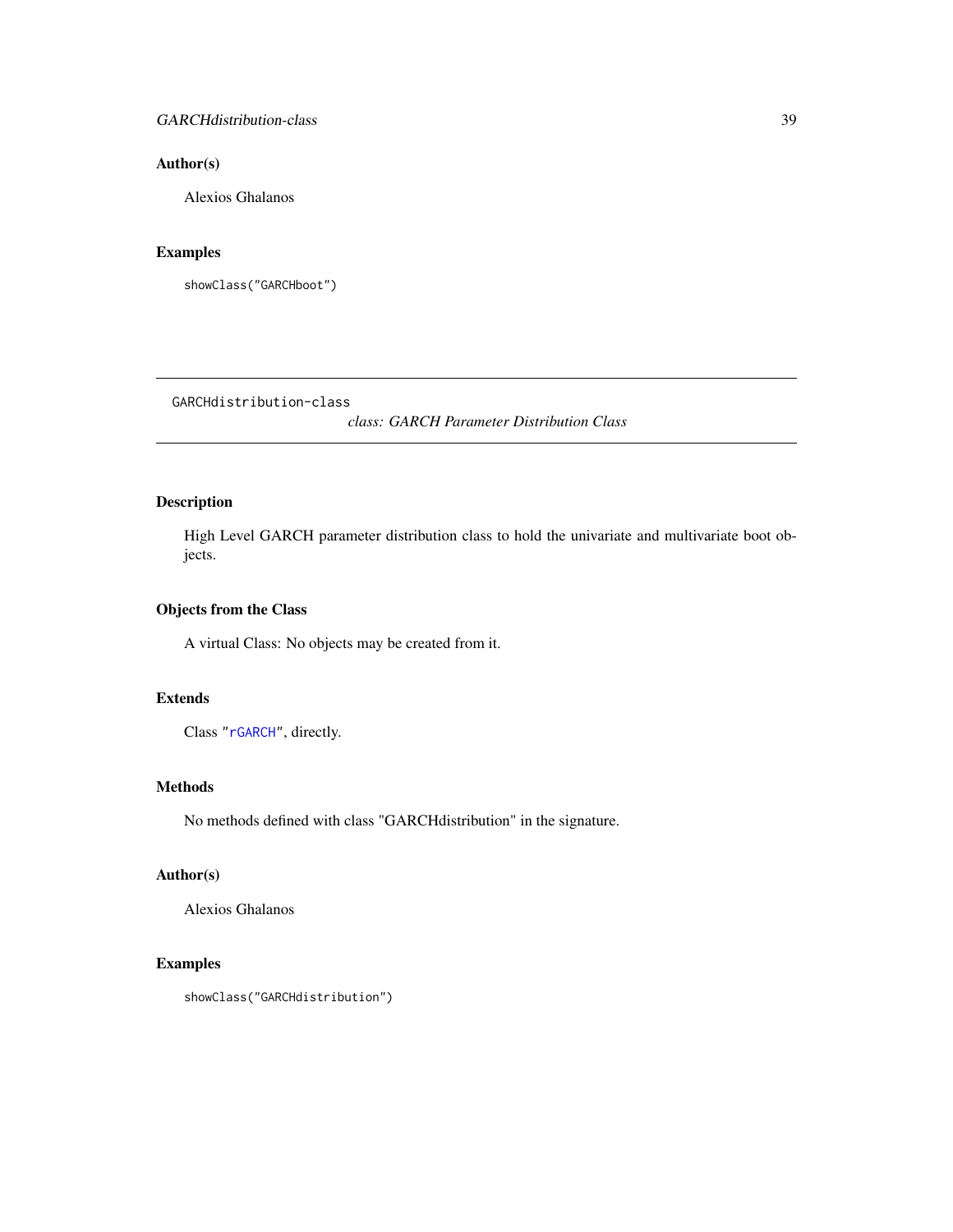<span id="page-39-0"></span>GARCHfilter-class *class: GARCH Filter Class*

# Description

High Level GARCH filter class to hold the univariate and multivariate filter objects.

### Objects from the Class

A virtual Class: No objects may be created from it.

#### Extends

Class ["rGARCH"](#page-53-0), directly.

## Methods

No methods defined with class "GARCHfilter" in the signature.

# Author(s)

Alexios Ghalanos

#### Examples

```
showClass("GARCHfilter")
```
<span id="page-39-1"></span>GARCHfit-class *class: GARCH Fit Class*

# Description

High Level GARCH fit class to hold the univariate and multivariate fits objects.

### Objects from the Class

A virtual Class: No objects may be created from it.

# Extends

Class ["rGARCH"](#page-53-0), directly.

# Methods

No methods defined with class "GARCHfit" in the signature.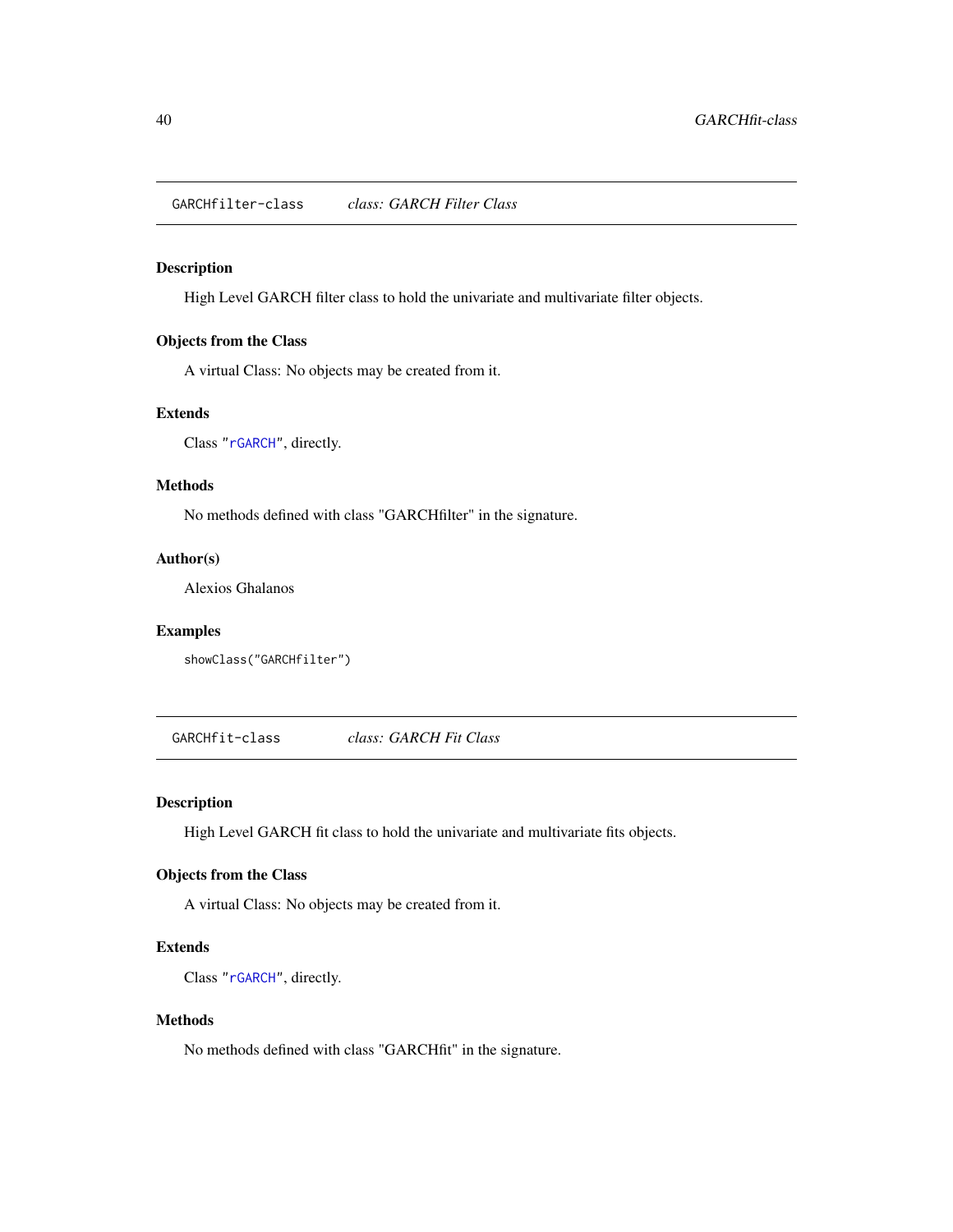# GARCHforecast-class 41

# Author(s)

Alexios Ghalanos

# Examples

showClass("GARCHfit")

GARCHforecast-class *class: GARCH Forecast Class*

# Description

High Level GARCH forecast class to hold the univariate and multivariate forecast objects.

# Objects from the Class

A virtual Class: No objects may be created from it.

# Extends

Class ["rGARCH"](#page-53-0), directly.

#### Methods

No methods defined with class "GARCHforecast" in the signature.

# Author(s)

Alexios Ghalanos

# Examples

```
showClass("GARCHforecast")
```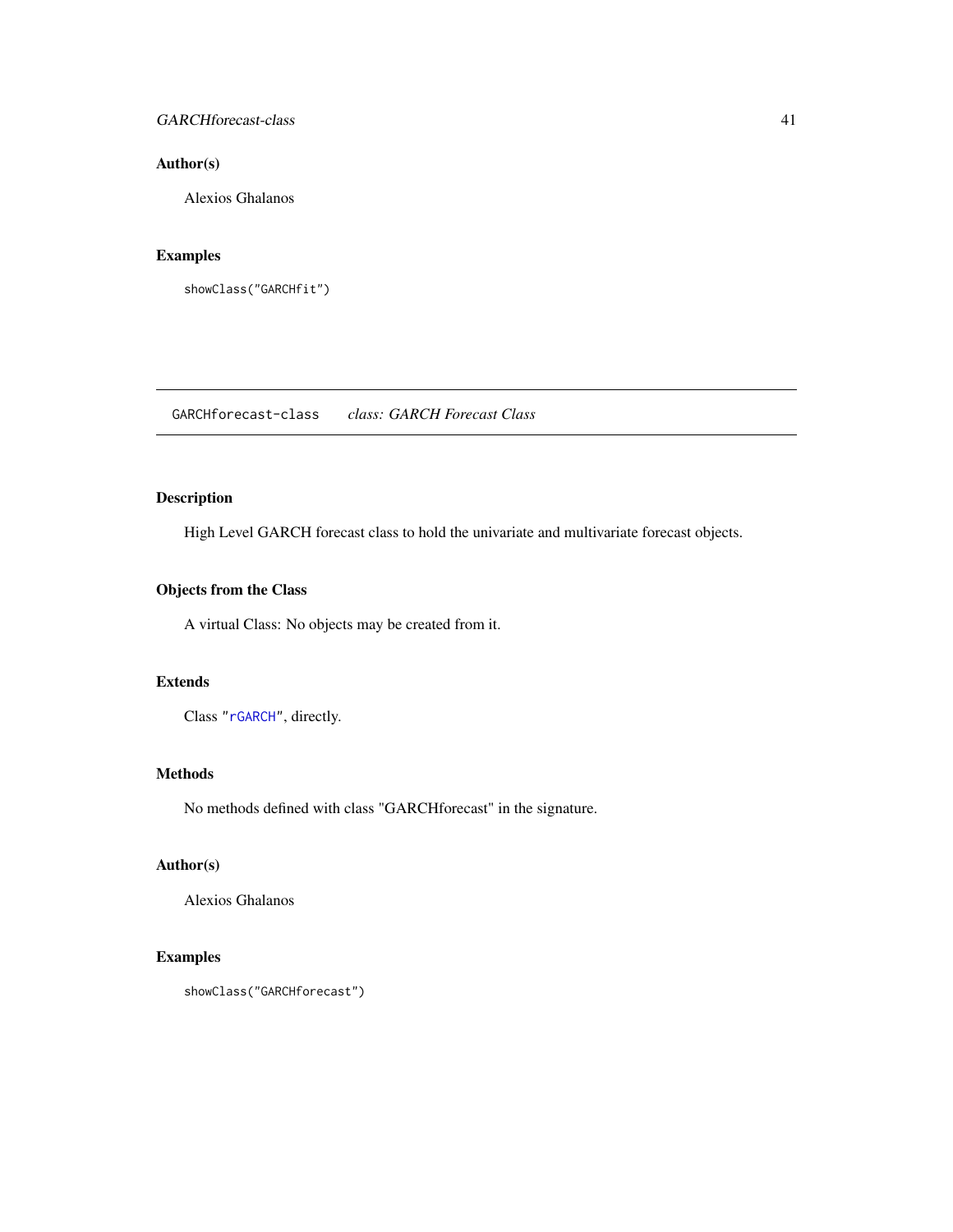GARCHpath-class *class: GARCH Path Simulation Class*

# Description

High Level GARCH Path simulation class to hold the univariate and multivariate path simulation objects.

# Objects from the Class

A virtual Class: No objects may be created from it.

# Extends

Class ["rGARCH"](#page-53-0), directly.

#### Methods

No methods defined with class "GARCHpath" in the signature.

#### Author(s)

Alexios Ghalanos

# Examples

showClass("GARCHpath")

GARCHroll-class *class: GARCH Roll Class*

### Description

High Level GARCH roll class to hold the univariate and multivariate roll objects.

### Objects from the Class

A virtual Class: No objects may be created from it.

## Extends

Class ["rGARCH"](#page-53-0), directly.

# Methods

No methods defined with class "GARCHroll" in the signature.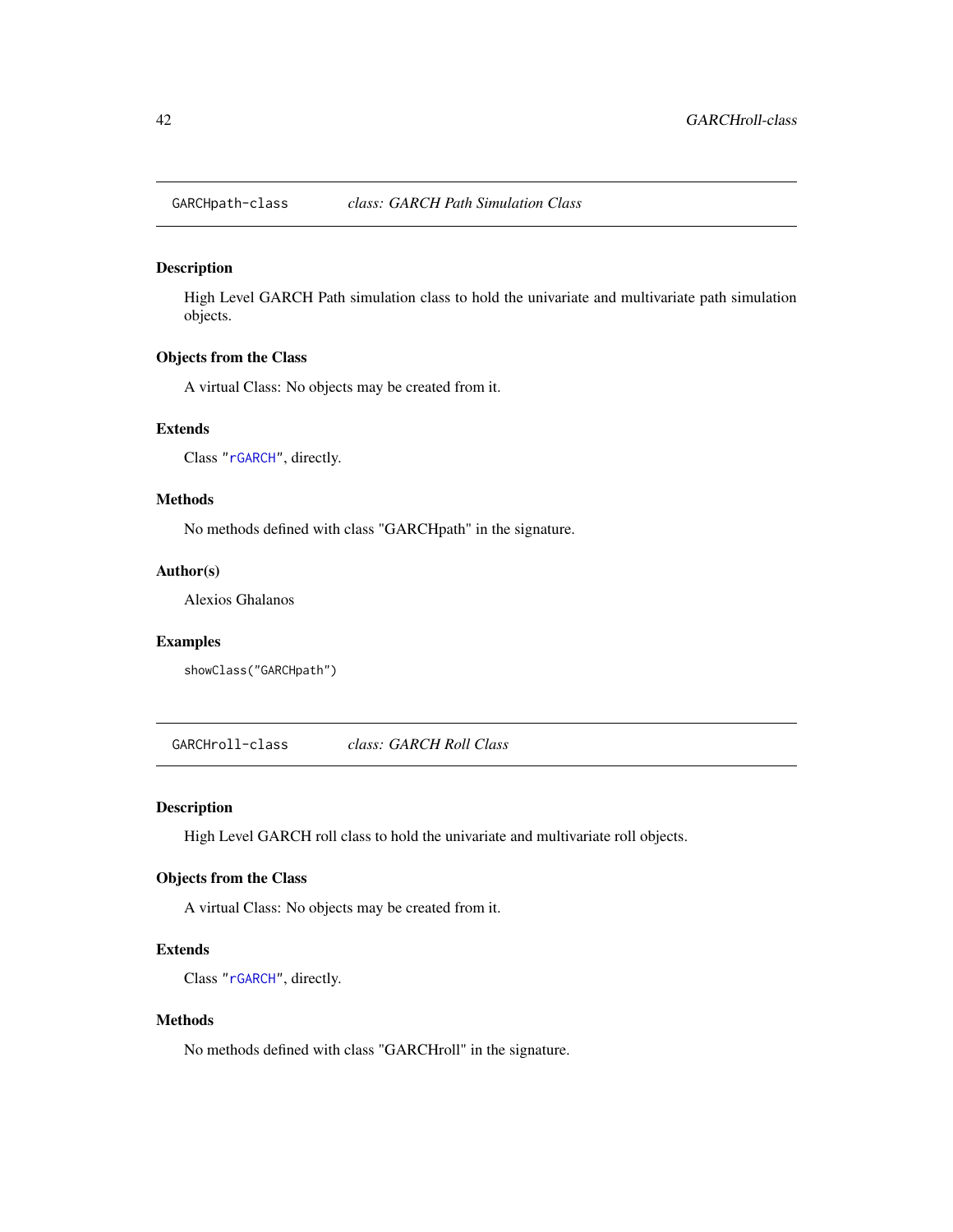# GARCHsim-class 43

# Author(s)

Alexios Ghalanos

# Examples

showClass("GARCHroll")

GARCHsim-class *class: GARCH Simulation Class*

# Description

High Level GARCH simulation class to hold the univariate and multivariate simulation objects.

# Objects from the Class

A virtual Class: No objects may be created from it.

# Extends

Class ["rGARCH"](#page-53-0), directly.

#### Methods

No methods defined with class "GARCHsim" in the signature.

# Author(s)

Alexios Ghalanos

# Examples

showClass("GARCHsim")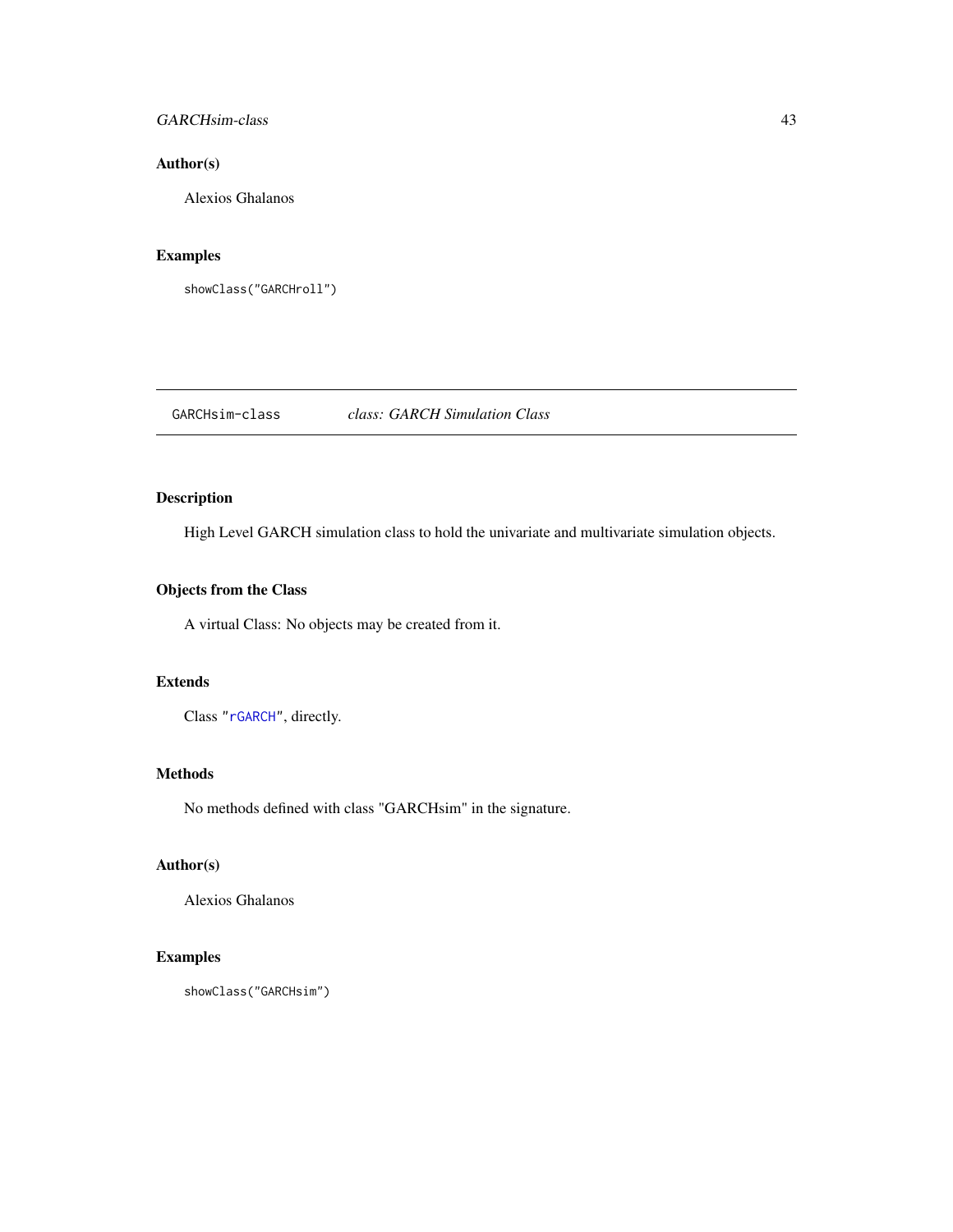GARCHspec-class *class: GARCH Spec Class*

### Description

High Level GARCH spec class to hold the univariate and multivariate spec objects.

# Objects from the Class

A virtual Class: No objects may be created from it.

#### Extends

Class ["rGARCH"](#page-53-0), directly.

### Methods

No methods defined with class "GARCHspec" in the signature.

# Author(s)

Alexios Ghalanos

# Examples

showClass("GARCHspec")

GARCHtests-class *class: GARCH Tests Class*

# Description

GARCH High level inference and other tests class.

## Objects from the Class

A virtual Class: No objects may be created from it.

## Extends

Class ["rGARCH"](#page-53-0), directly.

# Methods

No methods defined with class "GARCHtests" in the signature.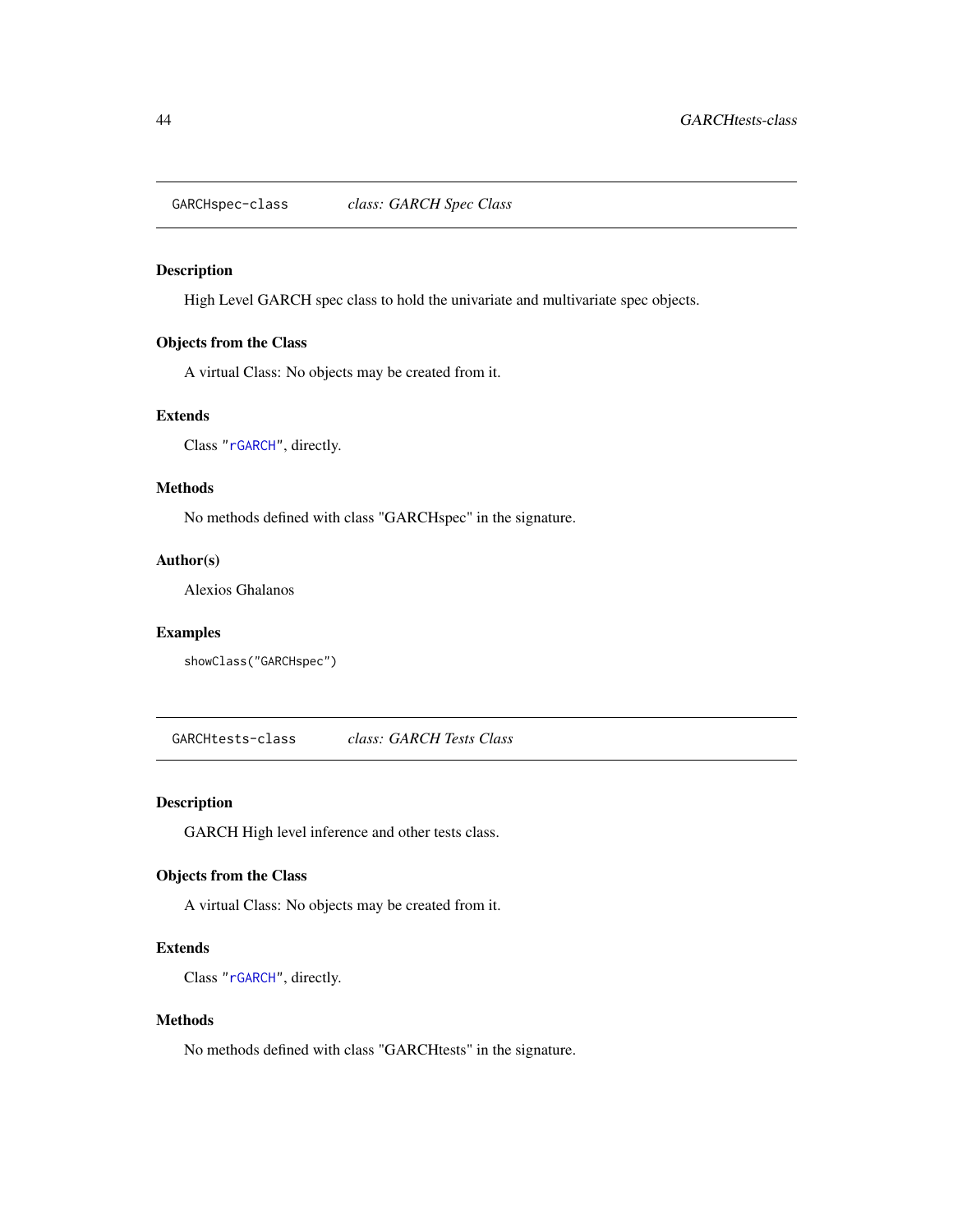# ghyptransform 45

### Author(s)

Alexios Ghalanos

## Examples

showClass("GARCHtests")

ghyptransform *Distribution: Generalized Hyperbolic Transformation and Scaling*

# Description

The function scales the distributions from the  $(0, 1)$  zeta-rho GARCH parametrization to the alphabeta parametrization and performs the appropriate scaling to the parameters given the estimated sigma and mu.

### Usage

ghyptransform(mu =  $0$ , sigma = 1, skew =  $0$ , shape = 3, lambda = -0.5)

# Arguments

| mu                  | Either the conditional time-varying (vector) or unconditional mean estimated<br>from the GARCH process.                                                                                       |
|---------------------|-----------------------------------------------------------------------------------------------------------------------------------------------------------------------------------------------|
| sigma               | The conditional time-varying (vector) sigma estimated from the GARCH pro-<br>cess.                                                                                                            |
| skew, shape, lambda |                                                                                                                                                                                               |
|                     | The conditional non-time varying skewness (rho) and shape (zeta) parameters<br>estimated from the GARCH process (zeta-rho), and the GHYP lambda parame-<br>ter ('dlambda' in the estimation). |

#### Details

The GHYP transformation is taken from Rmetrics internal function and scaled as in Blaesild (see references).

#### Value

A matrix of size nrows(sigma) x 4 of the scaled and transformed parameters to be used in the alpha-beta parametrized GHYP distribution functions.

## Author(s)

Diethelm Wuertz for the Rmetrics R-port of the nig transformation function. Alexios Ghalanos for rugarch implementation.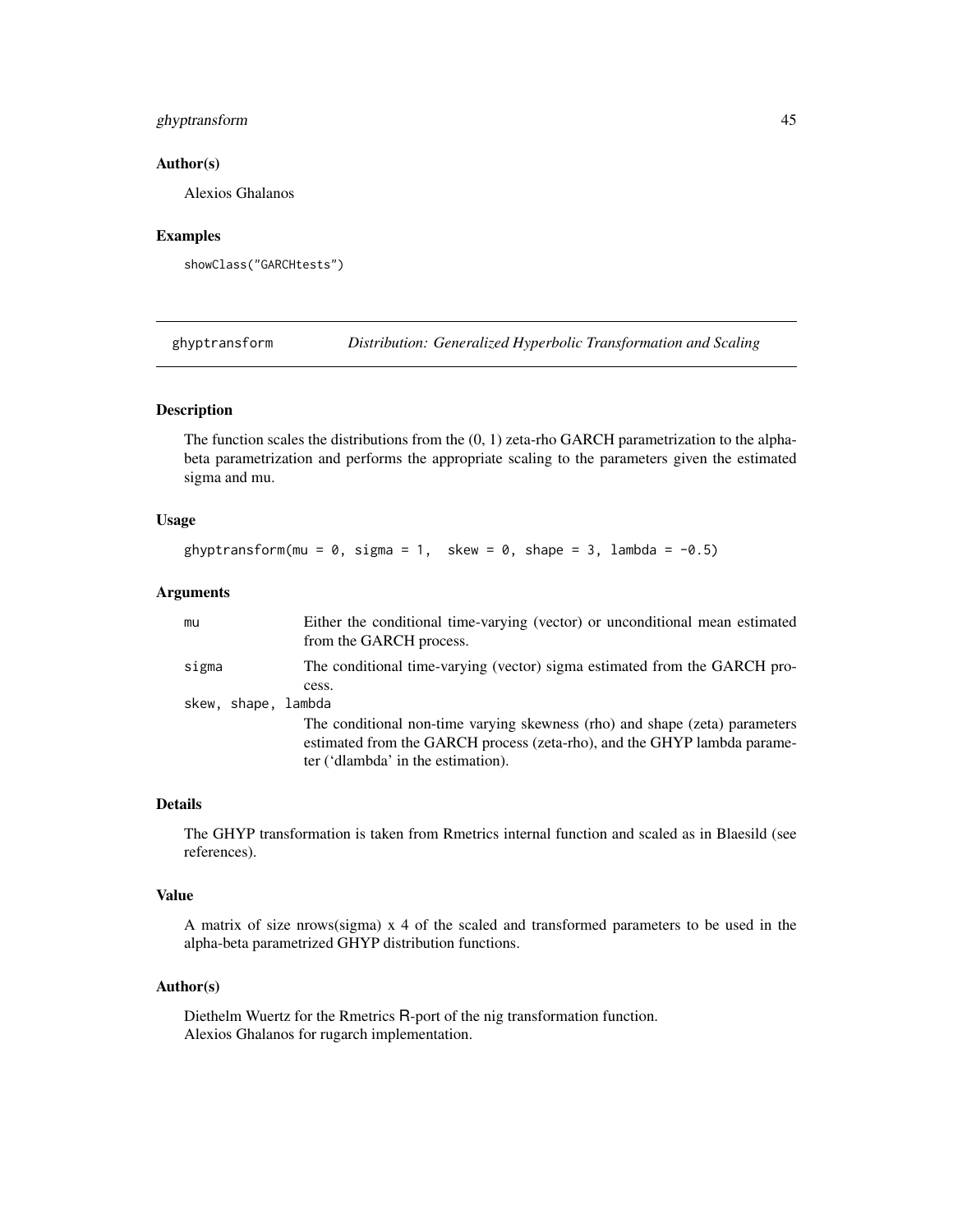#### References

Blaesild, P. 1981, The two-dimensional hyperbolic distribution and related distributions, with an application to Johannsen's bean data, *Biometrika*, 68, 251–263.

Eberlein, E. and Prauss, K. 2000, The Generalized Hyperbolic Model Financial Derivatives and Risk Measures, *Mathematical Finance Bachelier Congress*, 245–267.

GMMTest *The GMM Orthogonality Test of Hansen*

# Description

Implements the GMM Orthogonality Test of Hansen.

### Usage

 $GMMTest(z, lags = 1, skew=0, kurt=3, conf.level = 0.95)$ 

### Arguments

| Z.         | A numeric vector the standardized residuals.                                                                                                                          |
|------------|-----------------------------------------------------------------------------------------------------------------------------------------------------------------------|
| lags       | The number of lags to test for.                                                                                                                                       |
| skew       | The skewness of the standardized residuals (derived from the estimated model).<br>This can be either a scalar or numeric vector the same size as z.                   |
| kurt       | The kurtosis (not excess) of the standardized residuals (derived from the esti-<br>mated model). This can be either a scalar or numeric vector the same size as<br>z. |
| conf.level | The confidence level at which the Null Hypothesis is evaluated.                                                                                                       |

#### Details

This is a mispecification test based on Hansen's GMM procedure. Under a correctly specified model, certain population moment conditions should be satisfied and hold in the sample using the standardized residuals. The moment conditions can be tested both individually using a t-test or jointly using a Wald test (the vignette gives more details). The test returns a matrix (moment.mat) containing the first 4 moments statistics, their standard errors and t-values (2-sided t-test with alternative hypothesis that the value is not equal to zero). The matrix of joint conditions (joint.mat) contains the t-values and critical values of  $\langle Q^2 \rangle$ ,  $\langle Q^3 \rangle$  and  $\langle Q^4 \rangle$  representing the autocorrelation, given the chosen lags in the second, third and fourth moments and distributed as chi-squared with n.lag d.o.f, and the joint test ('J') for all moment conditions distributed chi-squared with 4+(n.lagx3) d.o.f.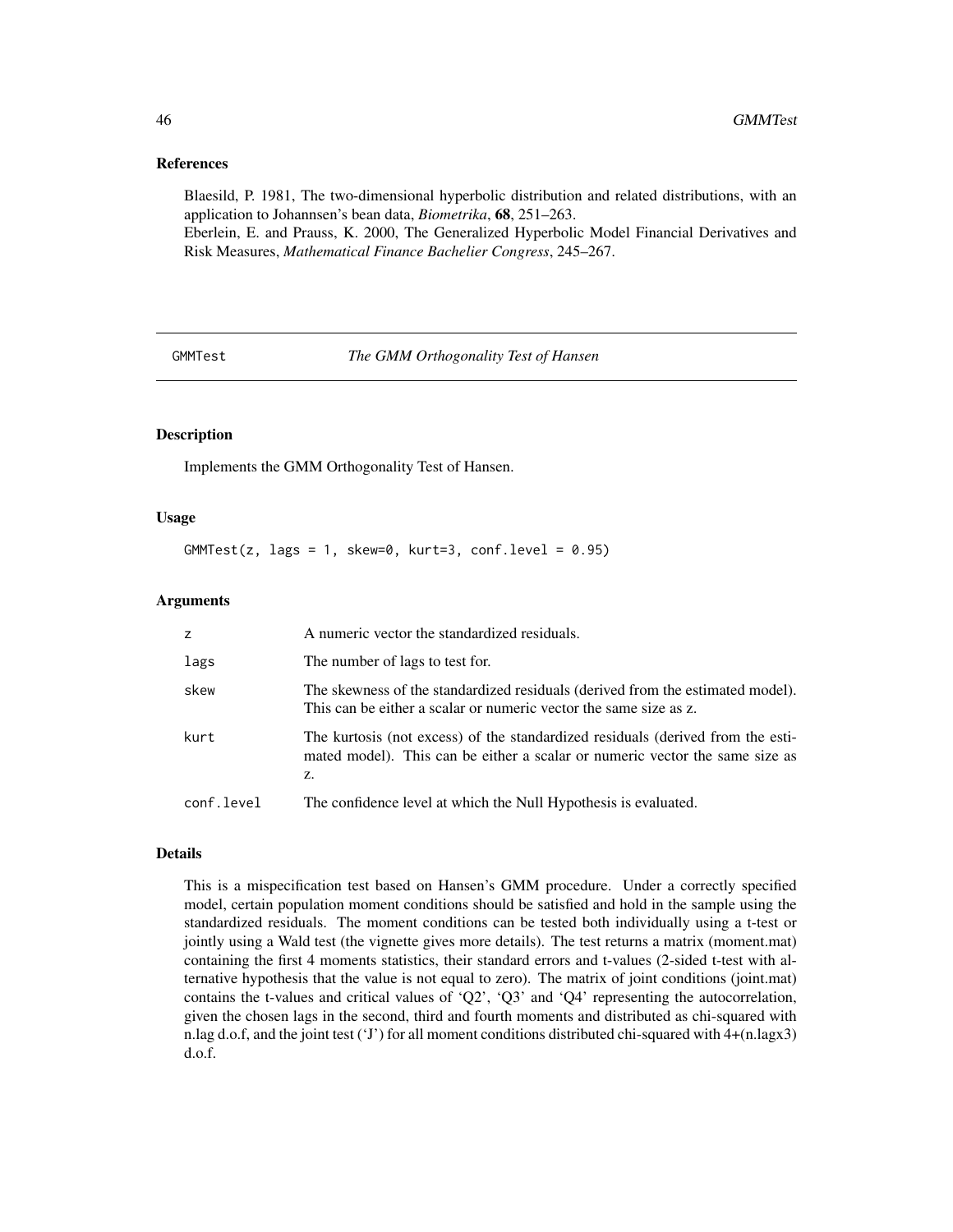### HLTest 47

# Value

A list with the following items:

| joint.mat  | The matrix of the joint tests.                           |
|------------|----------------------------------------------------------|
| moment.mat | The matrix of the individual moment tests.               |
| H0         | The Null Hypothesis.                                     |
| Decision   | Whether to reject or not the Null given the conf. level. |

# Author(s)

Alexios Ghalanos

# References

Hansen, L. (1982), Large Sample Properties of Generalized Method of Moments Estimators, *Econometrica*, 50(4), 1029–1054.

### Examples

```
## Not run:
data(dji30ret)
spec = ugarchspec(mean.model = list(armaOrder = c(1,1), include.mean = TRUE),
variance.model = list(model = "gjrGARCH"), distribution.model = "sstd")
fit = ugarchfit(spec, data = dji30ret[, 1, drop = FALSE])
z = residuals(fit)\/sigma(fit)
skew = dskewness("sstd",skew = coef(fit)["skew"], shape= coef(fit)["shape"])
# add back 3 since dkurtosis returns the excess kurtosis
kurt = 3+dkurtosis("sstd",skew = coef(fit)["skew"], shape= coef(fit)["shape"])
print(GMMTest(z, lags = 1, skew=skew, kurt=kurt))
```
## End(Not run)

HLTest *The Non-Parametric Density Test of Hong and Li*

### Description

Implements the Non-Parametric Density Test of Hong and Li.

# Usage

```
HLTest(PIT, lags = 4, kernel = "quartic", conf.level = 0.95)
```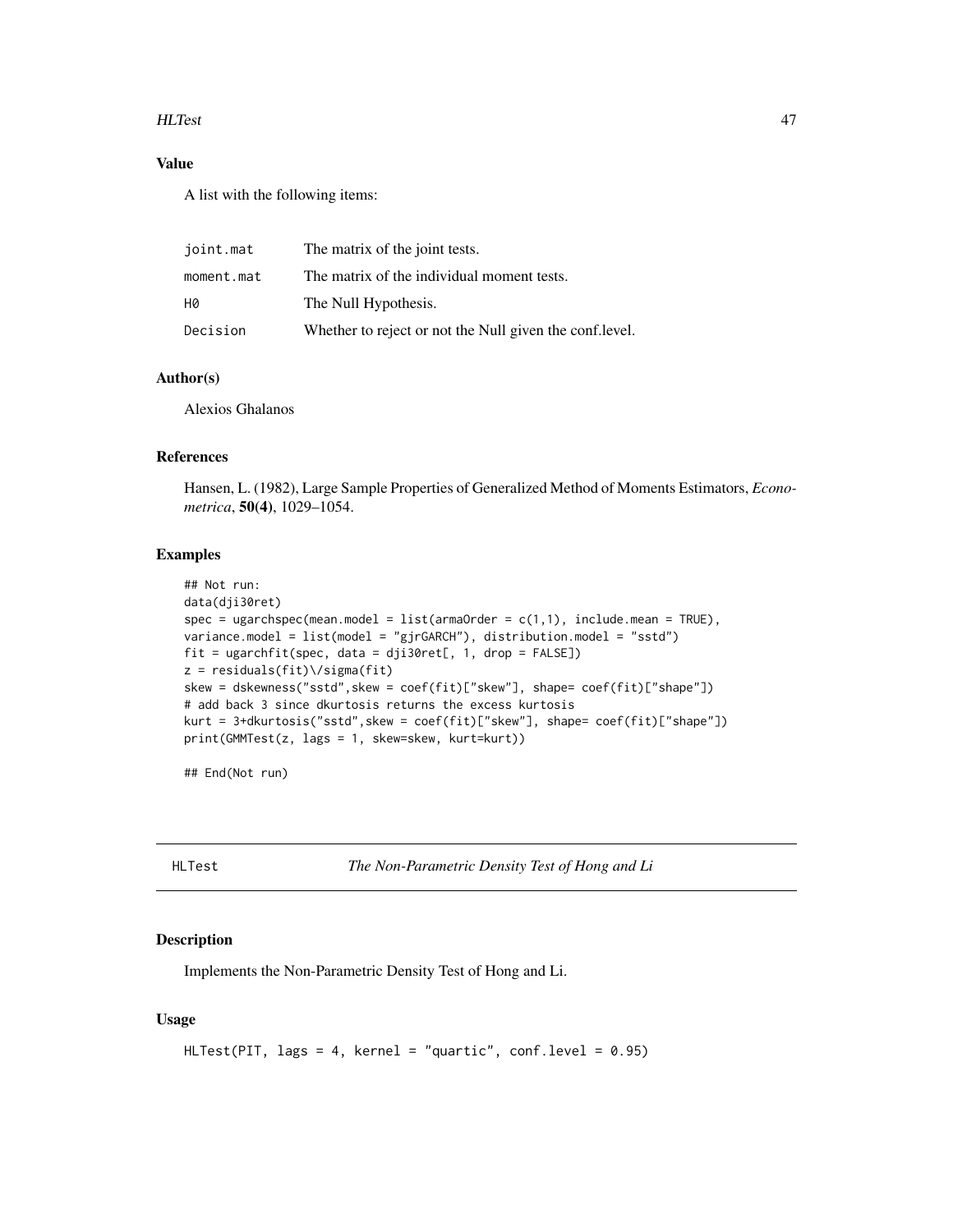#### Arguments

| PIT        | This represents the actual data transformed into a $U(0,1)$ series by applying the<br>distribution function of the estimated model conditional on the parameters. |
|------------|-------------------------------------------------------------------------------------------------------------------------------------------------------------------|
| lags       | The number of lags to use for testing the joint hypothesis.                                                                                                       |
| kernel     | The kernel to use for the comparison against the PIT series (only the 'quartic'<br>currently implemented).                                                        |
| conf.level | The confidence level at which the Null Hypothesis is evaluated.                                                                                                   |

#### Details

A novel method to analyze how well a conditional density fits the underlying data is through the probability integral transformation (PIT) discussed in Rosenblatt (1952) and used in the [BerkowitzTest](#page-29-0). More recently, Hong and Li (2005) introduced a nonparametric portmanteau test, building on the work of Ait-Sahalia (1996), which tests the joint hypothesis of i.i.d and uniformity for a series of PIT transformed data. To achieve this, it tests for misspecification in the conditional moments of the model transformed standardized residuals, and is distributed as  $N(0, 1)$  under the Null of a correctly specified model. These moment tests are reported as ' $M(1,1)$ ' to ' $M(4,4)$ ' in the output, with 'M(1,2)' related to ARCH-in-mean effects, and 'M(2,1)' to leverage, while 'W' is the Portmanteu type test statistic for general misspecification (using p lags) and also distributed as  $N(0, 1)$  under the Null of a correctly specified model. Only upper tail critical values are used in this test. The interested reader is referred to the paper for more details.

## Value

A list with the following items:

| statistic | The individual moment and joint test statistics.         |
|-----------|----------------------------------------------------------|
| Decision  | Whether to reject or not the Null given the conf. level. |

### Author(s)

Alexios Ghalanos

## References

Ait-Sahalia, Y. (1996), Testing continuous-time models of the spot interest rate, *Review of Financial Studies*, 9(2), 385–426.

Berkowitz, J. (2001), Testing density forecasts, with applications to risk management, *Journal of Business and Economic Statistics*, 19(4), 465–474.

Hong, Y., and Li, H. (2005), Nonparametric specification testing for continuous-time models with applications to term structure of interest rates, *Review of Financial Studies*, 18(1), 37–84.

Rosenblatt, M. (1952), Remarks on a multivariate transformation, *The Annals of Mathematical Statistics*, 23(3), 470–472.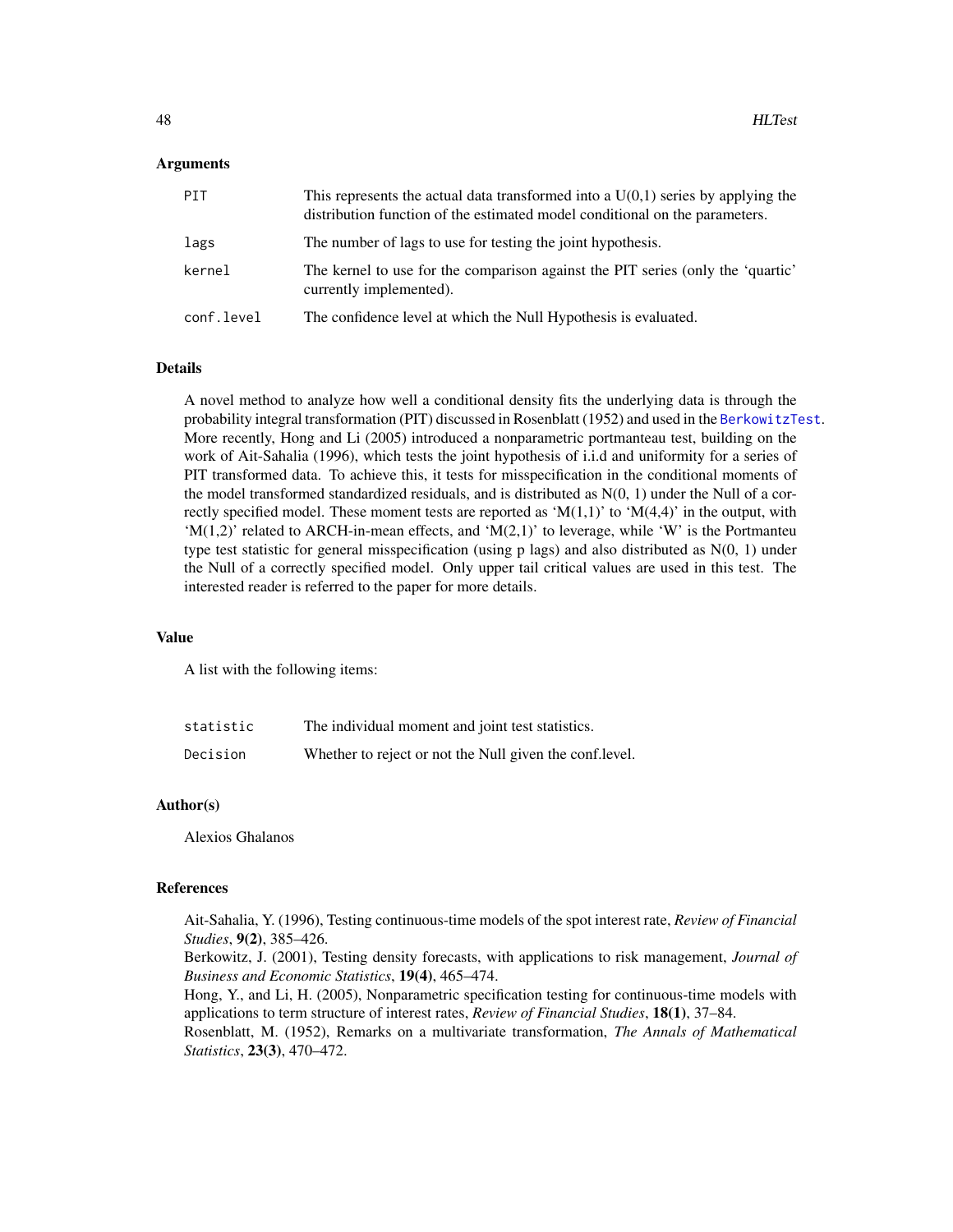#### mcsTest 49

# Examples

```
## Not run:
data(dji30ret)
spec = ugarchspec(mean.model = list(am20rder = c(1,1), include.mean = TRUE),variance.model = list(model = "gjrGARCH"), distribution.model = "sstd")
fit = ugarchfit(spec, data = dji30ret[, 1, drop = FALSE])
z = residuals(fit)/sigma(fit)
PIT = pdist("sstd",z, mu = 0, sigma = 1, skew = coef(fit)["skew"],
shape=coef(fit)["shape"])
print(HLTest(PIT, lags=4))
```
## End(Not run)

mcsTest *Model Confidence Set Test*

### Description

Implements the Model Confidence Set Test procedure of Hansen, Lunde and

# Usage

mcsTest(losses, alpha, nboot = 100, nblock = 1, boot = c("stationary", "block"))

# Arguments

| losses | A matrix of losses from competing models.            |
|--------|------------------------------------------------------|
| alpha  | The p-value used in the test.                        |
| nboot  | The number of bootstrap replications.                |
| nblock | The block length to use in the bootstrap.            |
| boot   | A choice of either the stationary or block boostrap. |

# Details

Calculates and returns the results of both the R (range) and SQ (semi-quadratic) statistics.

# Value

A list with the following items:

| includedR  | The models included based on the R statistic.            |
|------------|----------------------------------------------------------|
| pvalsR     | The final p-values of each model under the R statistic.  |
| excludedR  | The excluded models based on the R statistic.            |
| includedSQ | The models included based on the SO statistic.           |
| pvalsSQ    | The final p-values of each model under the SQ statistic. |
| excludedSO | The excluded models based on the SO statistic.           |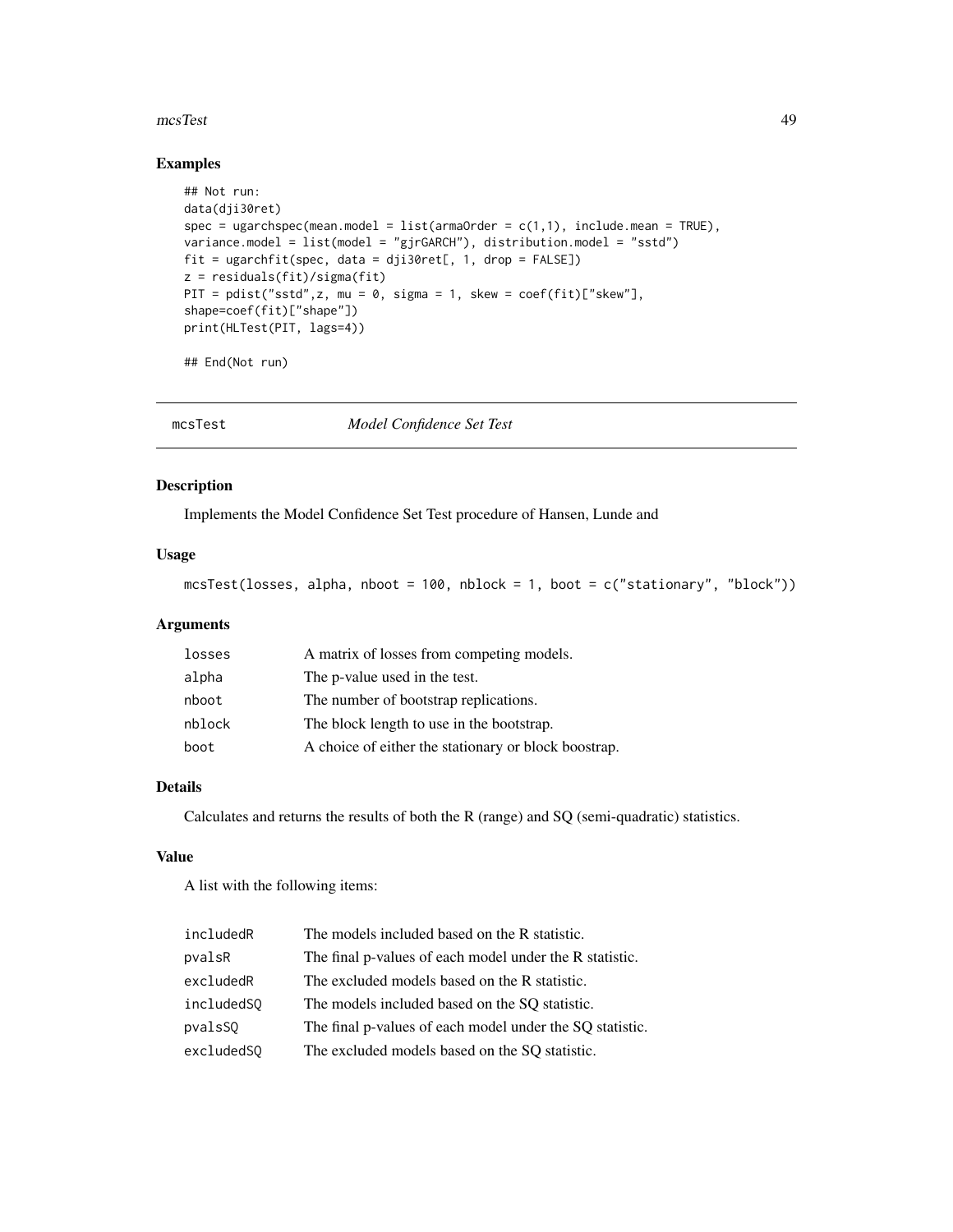# Author(s)

Alexios Ghalanos

# References

Hansen, P. R., Lunde, A., and Nason, J. M., 2011. The model confidence set. *Econometrica*, 79(2), 453–497.

multifilter-methods *function: Univariate GARCH and ARFIMA Multiple Filtering*

# Description

Method for multiple filtering of a variety of univariate GARCH and ARFIMA models.

# Usage

```
multifilter(multifitORspec, data = NULL, out.sample = 0, n.old = NULL,
rec.init = "all", cluster = NULL, ...)
```
### Arguments

|            | multifitORspec Either a univariate GARCH or ARFIMA multiple fit object of class uGARCHmultifit<br>and ARFIMAmultifit, or alternatively a univariate GARCH or ARFIMA multi-<br>ple specification object of class uGARCHmultispec and ARFIMAmultispec with<br>valid parameters supplied via the fixed. pars argument in the individual speci-<br>fications. |
|------------|-----------------------------------------------------------------------------------------------------------------------------------------------------------------------------------------------------------------------------------------------------------------------------------------------------------------------------------------------------------|
| data       | Required if a multiple specification rather than a multiple fit object is supplied.<br>A multivariate data object. Can be a matrix or data.frame object, no other class<br>supported at present.                                                                                                                                                          |
| out.sample | A positive integer indicating the number of periods before the last to keep for<br>out of sample forecasting (as in ugarchfit function).                                                                                                                                                                                                                  |
| n.old      | For comparison with uGARCH fit or ARFIMA fit models using the out sample<br>argument, this is the length of the original dataset (see details).                                                                                                                                                                                                           |
| rec.init   | Recursion initialization method (as in ugarch fit function), valid only for GARCH<br>models, and can be a vector of length equal to the number of assets being mod-<br>elled.                                                                                                                                                                             |
| cluster    | A cluster object created by calling makeCluster from the parallel package. If it<br>is not NULL, then this will be used for parallel estimation.                                                                                                                                                                                                          |
| $\cdots$   |                                                                                                                                                                                                                                                                                                                                                           |

# Value

A [uGARCHmultifilter](#page-77-1) object containing details of the multiple GARCH filter. A [ARFIMAmultifilter](#page-16-0) object containing details of the multiple ARFIMA filter.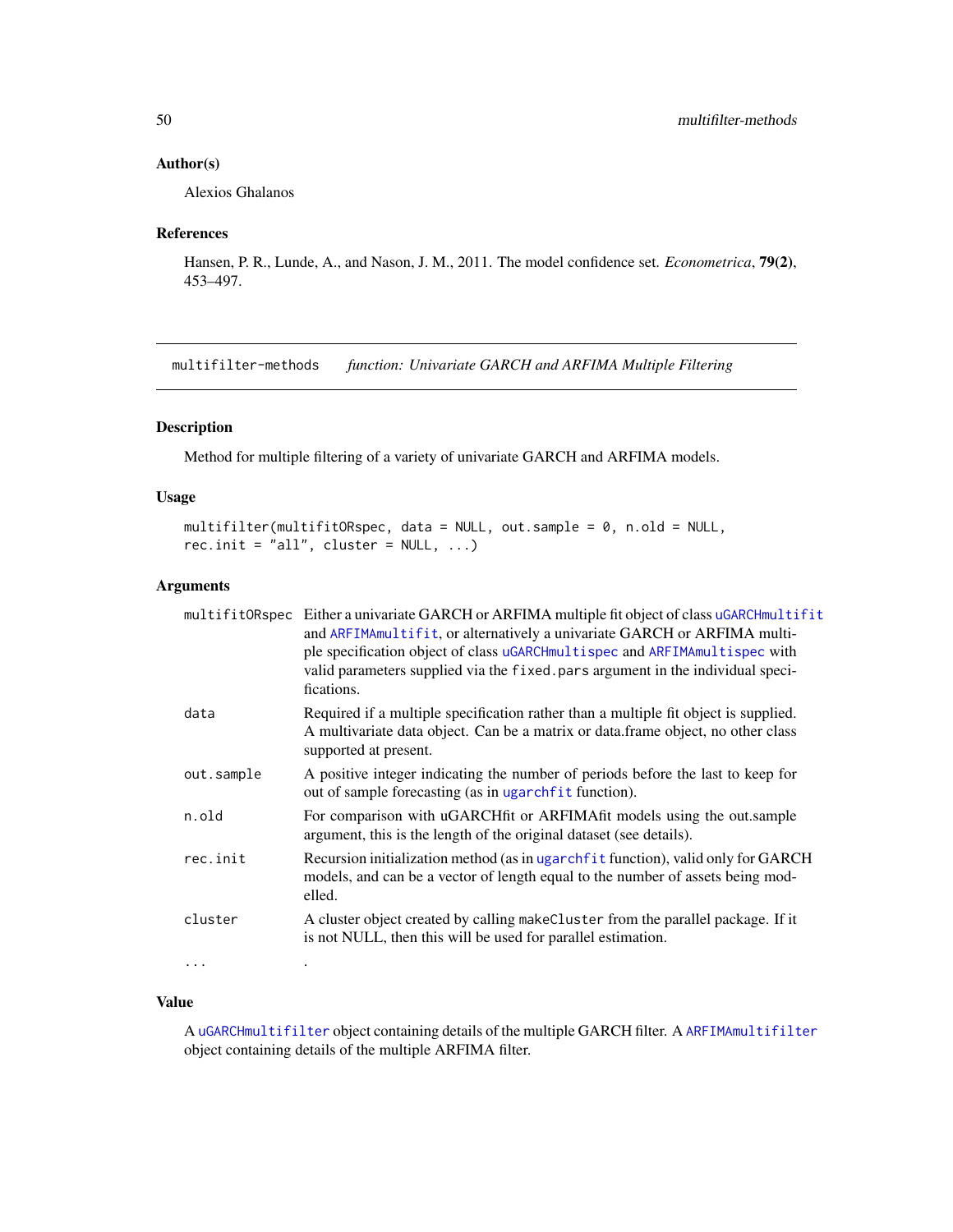# multifit-methods 51

# Author(s)

Alexios Ghalanos

multifit-methods *function: Univariate GARCH and ARFIMA Multiple Fitting*

# Description

Method for multiple fitting a variety of univariate GARCH and ARFIMA models.

# Usage

```
multifit(multispec, data, out.sample = 0, solver = "solnp", solver.control = list(),
fit.control = list(stationarity = 1, fixed.se = 0, scale = 0, rec.init = "all"),
cluster = NULL, ...
```
# Arguments

| multispec   | A multiple GARCH or ARFIMA spec object of class uGARCHmultispec and<br>ARFIMAmultispec.                                                                                                                                                                                                                                                                                                                                                                                                                                                                                                                  |
|-------------|----------------------------------------------------------------------------------------------------------------------------------------------------------------------------------------------------------------------------------------------------------------------------------------------------------------------------------------------------------------------------------------------------------------------------------------------------------------------------------------------------------------------------------------------------------------------------------------------------------|
| out.sample  | A positive integer indicating the number of periods before the last to keep for<br>out of sample forecasting (see details).                                                                                                                                                                                                                                                                                                                                                                                                                                                                              |
| data        | A multivariate data object of class xts or coercible to such.                                                                                                                                                                                                                                                                                                                                                                                                                                                                                                                                            |
| solver      | One of either "nlminb" or "solnp".                                                                                                                                                                                                                                                                                                                                                                                                                                                                                                                                                                       |
|             | solver.control Control arguments list passed to optimizer.                                                                                                                                                                                                                                                                                                                                                                                                                                                                                                                                               |
| fit.control | Control arguments passed to the fitting routine. Stationarity (only for the GARCH<br>case) explicitly imposes the variance stationarity constraint during optimization.<br>The fixed se argument controls whether standard errors should be calculated<br>for those parameters which were fixed (through the fixed pars argument of the<br>ugarchspec or arfimaspec functions). The scale parameter controls whether<br>the data should be scaled before being submitted to the optimizer, while the<br>rec.init option controls the recursion initialization method and only valid for<br>GARCH models. |
| cluster     | A cluster object created by calling make Cluster from the parallel package. If it<br>is not NULL, then this will be used for parallel estimation.                                                                                                                                                                                                                                                                                                                                                                                                                                                        |
| $\cdots$    |                                                                                                                                                                                                                                                                                                                                                                                                                                                                                                                                                                                                          |

## Value

A [uGARCHmultifit](#page-77-0) or [ARFIMAmultifit](#page-17-0) object containing details of the GARCH or ARFIMA fits.

# Author(s)

Alexios Ghalanos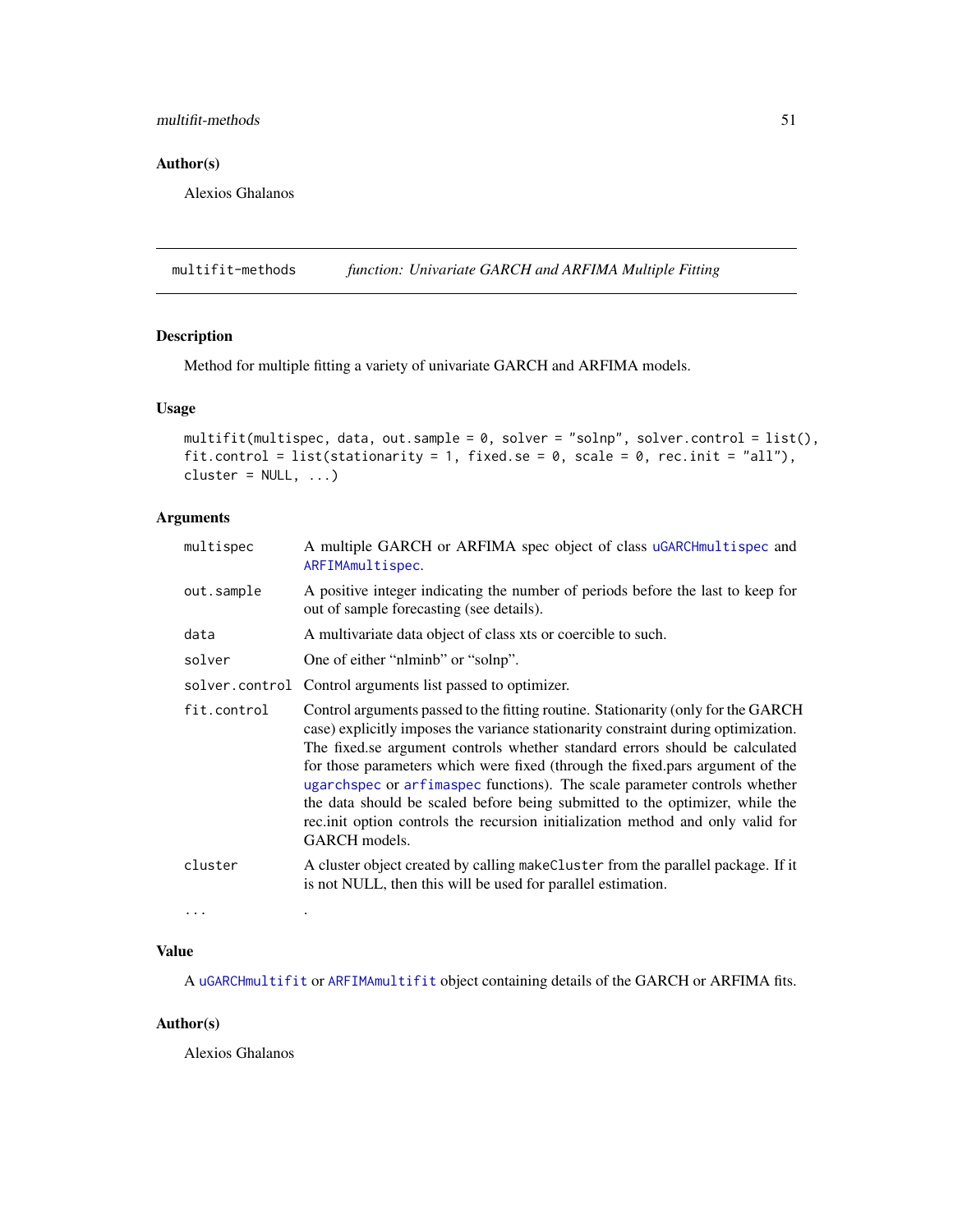# Examples

```
## Not run:
data(dji30ret)
spec = ugarchspec()mspec = multispec( replicate(spec, n = 4) )
fitlist = multifit(multispec = mspec, data = dji30ret[,1:4])
## End(Not run)
```
multiforecast-methods *function: Univariate GARCH and ARFIMA Multiple Forecasting*

# Description

Method for multiple forecasting from a variety of univariate GARCH and ARFIMA models.

# Usage

```
multiforecast(multifitORspec, data = NULL, n.ahead = 1, n.roll = 0,
out.sample = 0, external.forecasts = list(mregfor = NULL, vregfor = NULL),
cluster = NULL, ...
```
# Arguments

|                    | multifitORspec Either a univariate GARCH or ARFIMA multiple fit object uGARCHmultifit<br>and ARFIMAmultifit, or alternatively a univariate GARCH or ARFIMA multi-<br>ple specification object of class uGARCHmultispec and ARFIMAmultispec with<br>valid parameters supplied via the setfixed <- function in the individual speci-<br>fications. |
|--------------------|--------------------------------------------------------------------------------------------------------------------------------------------------------------------------------------------------------------------------------------------------------------------------------------------------------------------------------------------------|
| data               | Required if a multiple specification rather than a multiple fit object is supplied.<br>A multivariate data object. Can be a matrix or data.frame object, no other class<br>supported at present.                                                                                                                                                 |
| n.ahead            | The forecast horizon.                                                                                                                                                                                                                                                                                                                            |
| n.roll             | The no. of rolling forecasts to create beyond the first one.                                                                                                                                                                                                                                                                                     |
| out.sample         | Optional. If a specification object is supplied, indicates how many data points<br>to keep for out of sample testing. If this is not a vector equal to the column<br>dimension of the data, then it will be replicated to that dimension, else it must<br>be of same length as the data column dimension.                                        |
| external.forecasts |                                                                                                                                                                                                                                                                                                                                                  |
|                    | A list with forecasts for the external regressors in the mean and/or variance<br>equations if specified.                                                                                                                                                                                                                                         |
| cluster            | A cluster object created by calling makeCluster from the parallel package. If it<br>is not NULL, then this will be used for parallel estimation of the refits (remember<br>to stop the cluster on completion).                                                                                                                                   |
| $\cdots$           |                                                                                                                                                                                                                                                                                                                                                  |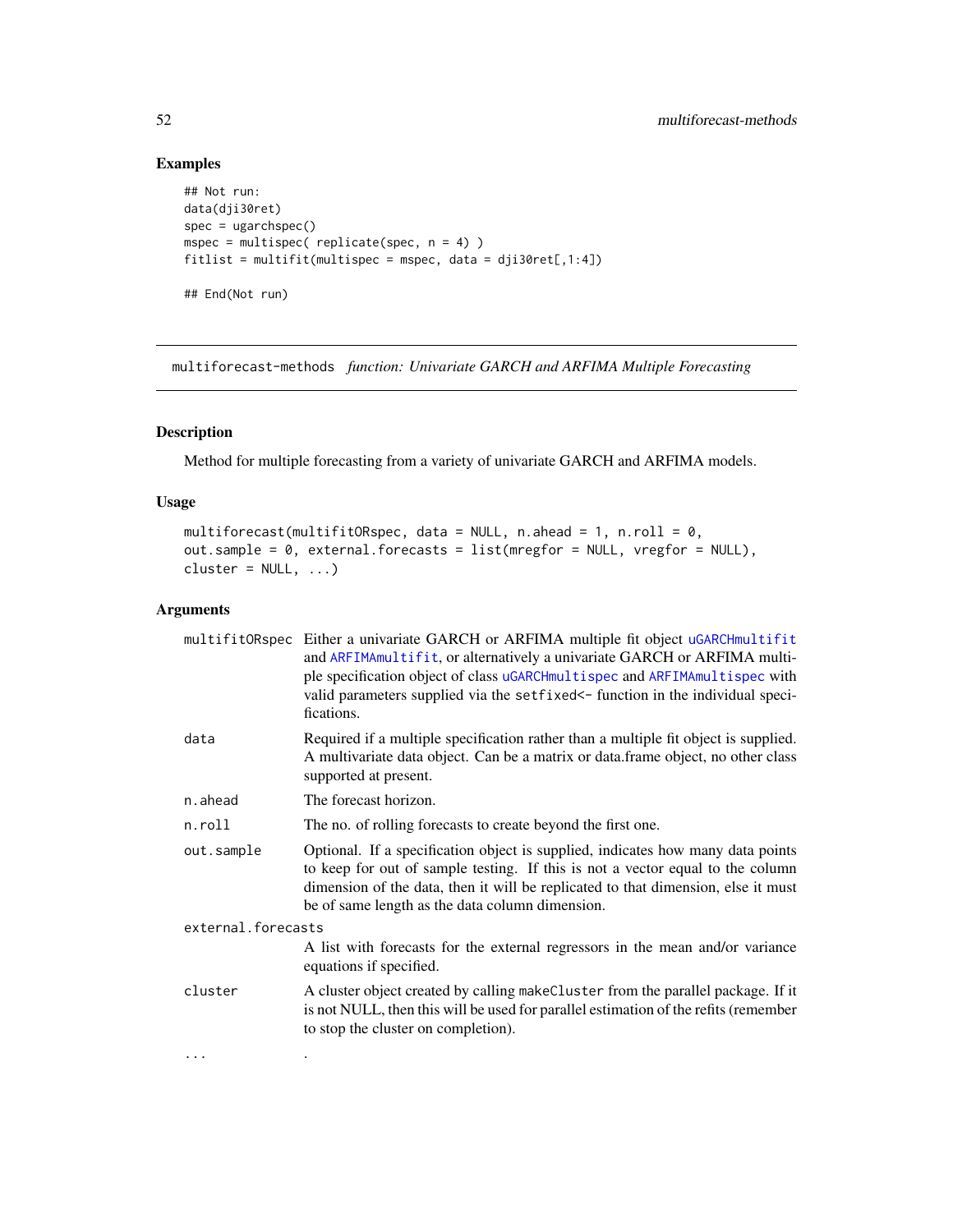## multispec-methods 53

# Value

A [uGARCHmultiforecast](#page-78-0) or [ARFIMAmultiforecast](#page-18-1) object containing details of the multiple GARCH or ARFIMA forecasts. See the class for details.

#### Author(s)

Alexios Ghalanos

multispec-methods *function: Univariate multiple GARCH Specification*

### Description

Method for creating a univariate multiple GARCH or ARFIMA specification object prior to fitting.

### Usage

multispec( speclist )

## Arguments

speclist A list with as many univariate GARCH or ARFIMA specifications of class [uGARCHspec](#page-89-0) and [ARFIMAspec](#page-25-0) as there will be columns in the data object passed to one of the other methods which uses a multiple specification object (fitting, filtering and forecasting).

# Value

A [uGARCHmultispec](#page-79-0) or [ARFIMAmultispec](#page-18-0) object containing details of the multiple GARCH or ARFIMA specifications.

# Author(s)

Alexios Ghalanos

# Examples

```
# how to make a list with 2 uGARCHspec objects of the same type
spec = ugarchspec()mspec = multispec( replicate(2, spec) )
# note that replicate(spec, 2) does not work...be careful about the order
# else explicity name 'n' (i.e. n = 2)
# or simply combine disparate objects
spec1 = ugarchspec(distribution = "norm")
spec2 = ugarchspec(distribution = "std")
mspec = multispec( c( spec1, spec2 ) )
```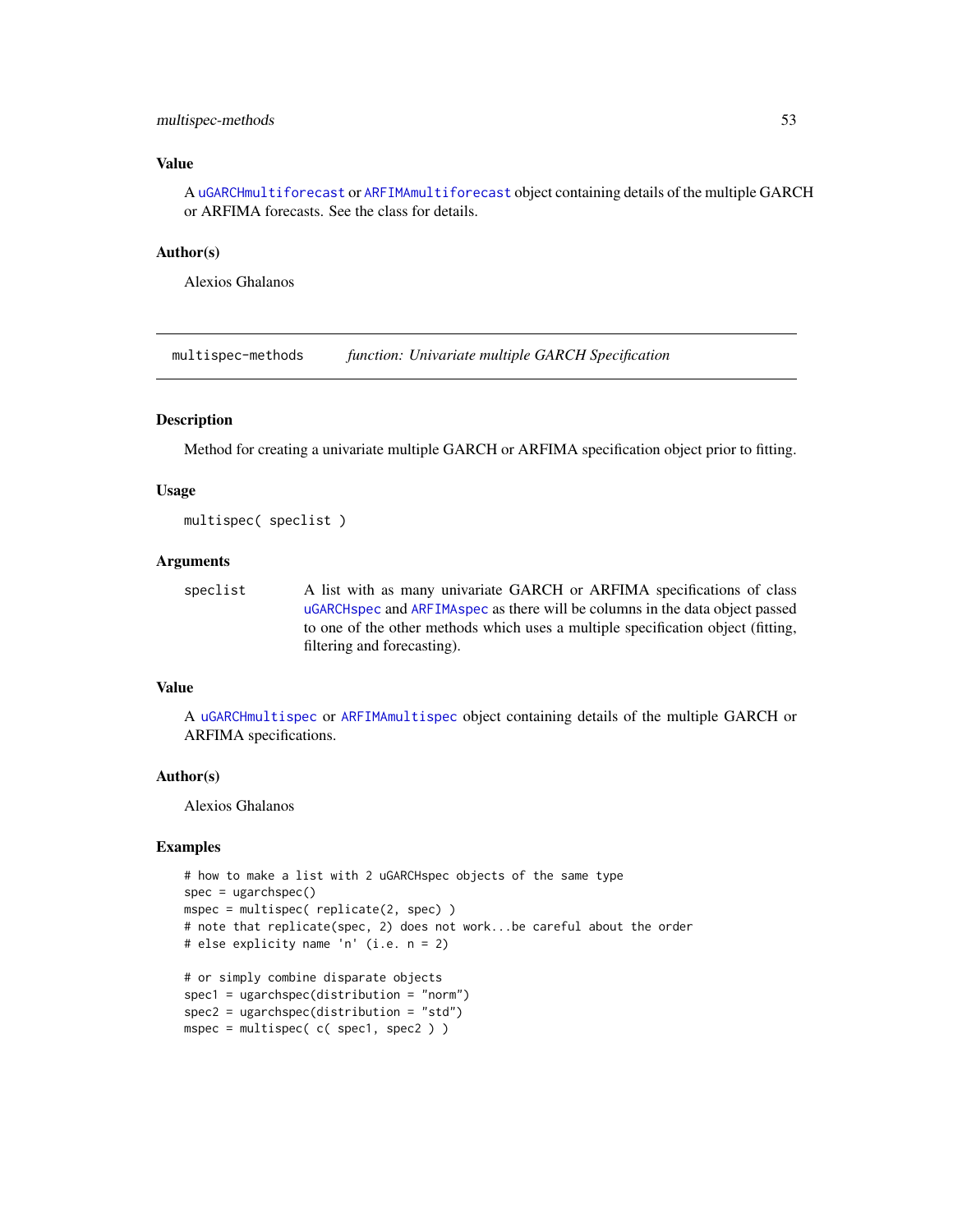<span id="page-53-0"></span>

#### Description

Highest Level Virtual Package Class to which all other classes belong.

#### Objects from the Class

A virtual Class: No objects may be created from it.

#### Methods

No methods defined with class "rGARCH" in the signature.

#### Author(s)

Alexios Ghalanos

### Examples

showClass("rGARCH")

rgarchdist *Distribution: rugarch distribution functions*

#### Description

Density, distribution function, quantile function, random generation and fitting from the univariate distributions implemented in the rugarch package, with functions for skewness and excess kurtosis given density skew and shape parameters.

> rgarchdist rugarch univariate distributions, fitdist MLE parameter fit for the rugarch univariate distributions,

### Usage

ddist(distribution = "norm", y, mu = 0, sigma = 1, lambda =  $-0.5$ , skew = 1, shape  $= 5$ ) pdist(distribution = "norm", q, mu =  $\theta$ , sigma = 1, lambda = -0.5, skew = 1, shape  $= 5$ ) qdist(distribution = "norm",  $p$ , mu = 0, sigma = 1, lambda = -0.5, skew = 1, shape  $= 5$ ) rdist(distribution = "norm", n, mu = 0, sigma = 1, lambda =  $-0.5$ , skew = 1, shape  $= 5$ )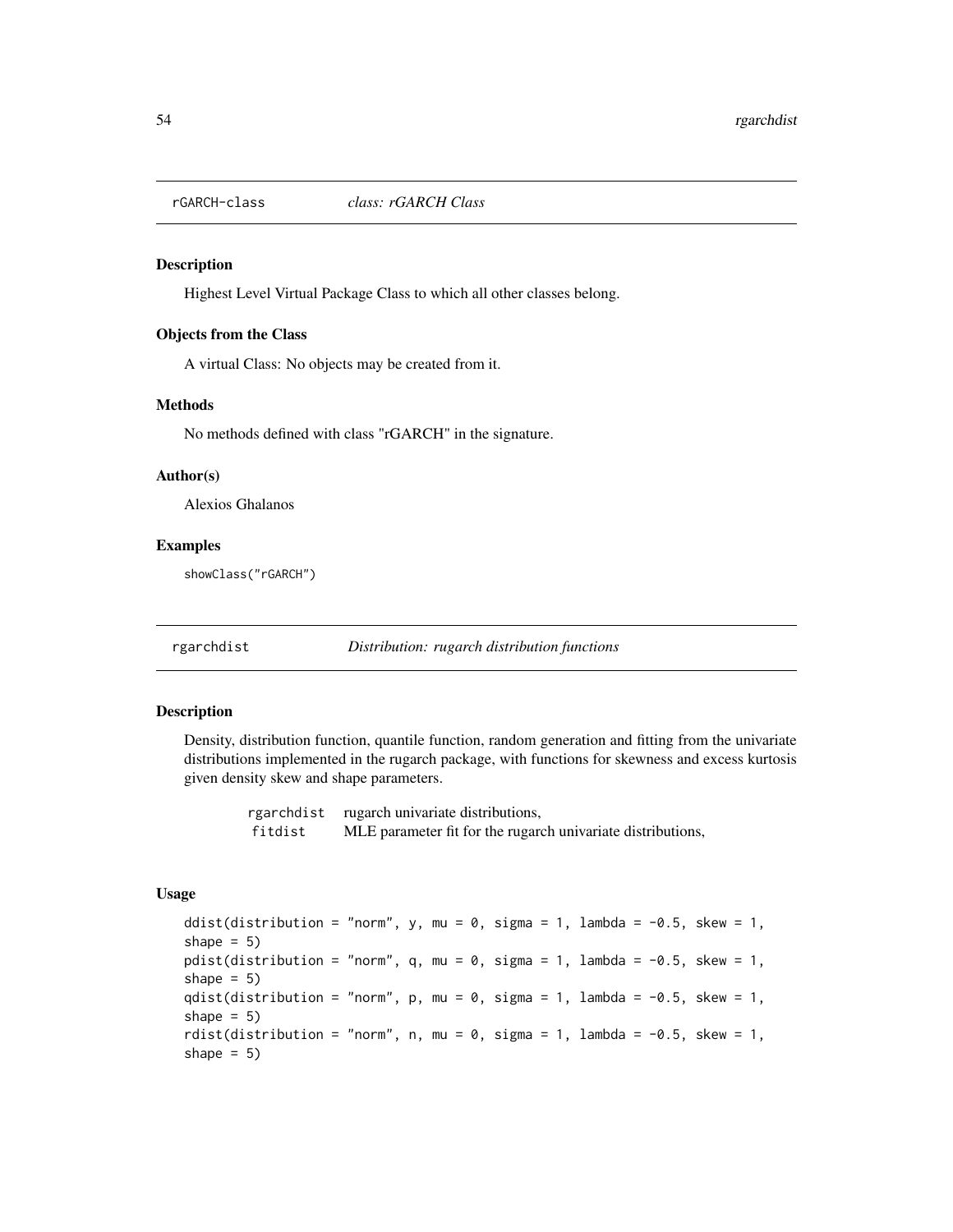```
fitdist(distribution = "norm", x, control=list())
dskewness(distribution = "norm", skew = 1, shape = 5, lambda = -0.5)
dkurtosis(distribution = "norm", skew = 1, shape = 5, lambda = -0.5)
distplot(distribution = "snorm", skewbounds = NULL, shapebounds = NULL,
n.points = NULL)
skdomain(distribution = "nig", kurt.max = 30, n.points = 25, lambda = 1,
plot = TRUE, legend = NULL)
```
### Arguments

| distribution           | The distribution name. Valid choices are "norm", "snorm", "std", "sstd", "ged",<br>"sged", "nig", "jsu".                                                                                                                                                                                             |
|------------------------|------------------------------------------------------------------------------------------------------------------------------------------------------------------------------------------------------------------------------------------------------------------------------------------------------|
| mu, sigma, skew, shape |                                                                                                                                                                                                                                                                                                      |
|                        | location, scale and skewness and shape parameters (see details).                                                                                                                                                                                                                                     |
| lambda                 | The additional shape parameter for the Generalized Hyperbolic and NIG distri-<br>butions.                                                                                                                                                                                                            |
| n                      | The number of observations.                                                                                                                                                                                                                                                                          |
| p                      | A numeric vector of probabilities.                                                                                                                                                                                                                                                                   |
| y, q                   | A numeric vector of quantiles.                                                                                                                                                                                                                                                                       |
| X                      | A univariate dataset (for fitting routine).                                                                                                                                                                                                                                                          |
| control                | Control parameters passed to the solnp solver.                                                                                                                                                                                                                                                       |
| skewbounds             | The skewed distribution skew bounds for the plot. Leaving it NULL will use a<br>good set of defaults for display purposes.                                                                                                                                                                           |
| shapebounds            | The shaped distribution shape bounds for the plot. Leaving it NULL will use a<br>good set of defaults for display purposes.                                                                                                                                                                          |
| n.points               | The number of points between the lower and upper bounds of the skew and<br>shape parameters for which to evaluate the skewness and excess kurtosis. For the<br>skdomain function this determines the kurtosis interval (3-max.kurt) for which<br>to determine (using a solver) the maximum skewness. |
| kurt.max               | The maximum kurtosis for which to determine the bounds for the skewness-<br>kurtosis domain.                                                                                                                                                                                                         |
| plot                   | Whether to plot the results.                                                                                                                                                                                                                                                                         |
| legend                 | Whether to include a legend with the plot in the skdomain.                                                                                                                                                                                                                                           |

# Details

For the "nig" and "ghyp" distributions, the shape, skew and lambda are transformed from the 'zetarho' to the 'alpha-beta' parametrization and then scaled by the mean and standard deviation. The fitting routines use the solnp solver and minimize the negative of the log-likelihood. The "dskewness" and "dkurtosis" functions take as inputs the distribution name, skew and shape parameters and return the skewneness and excess kurtosis of the distribution. The functions are not at present vectorized. The distplot provides illustrative plots (or surfaces) of skewness and kurtosis for any of the distributions supported (with the exception of the GH which has 2 shape and 1 skew parameters and hence is impractical to represent).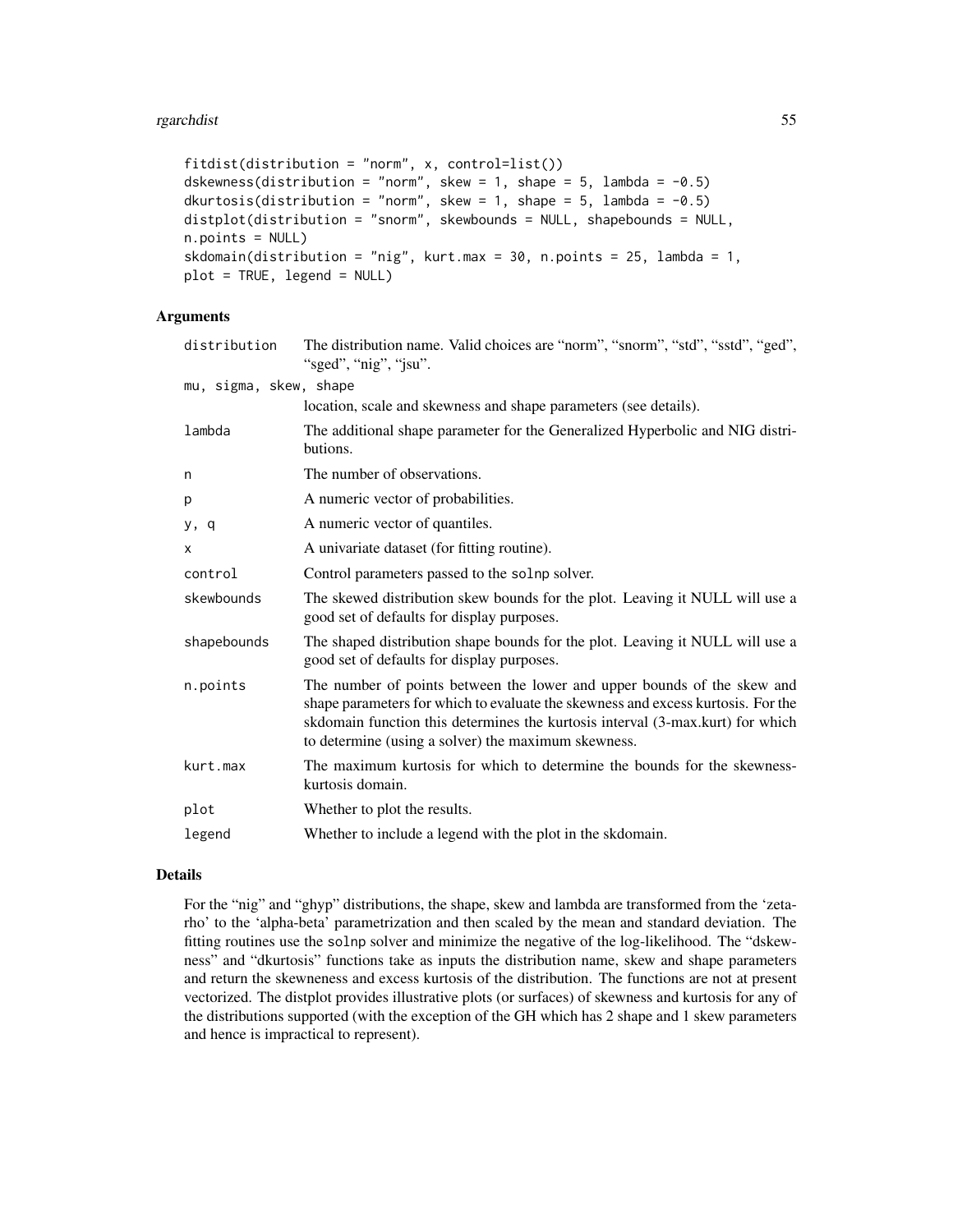# Value

 $d*$  returns the density, p\* returns the distribution function,  $q*$  returns the quantile function, and  $r*$ generates random deviates,

all values are numeric vectors.

fitdist returns a list with the following components:

| par         | The best set of parameters found.                                                                             |
|-------------|---------------------------------------------------------------------------------------------------------------|
| value       | The likelihood values of the optimization (vector whose length represents the<br>number of major iterations). |
| convergence | An integer code. 0 indicates successful convergence.                                                          |
| lagrange    | The lagrange multiplier value at convergence.                                                                 |
| h           | The hessian at the solution.                                                                                  |
| xineq0      | The value of the inequality constraint multiplier (NULL for the distribution fit)<br>problems).               |

dskewness returns the skewness of the distribution. dkurtosis returns the excess kurtosis of the distribution. skdomain returns the authorized domain of the distribution.

#### Author(s)

Diethelm Wuertz for the Rmetrics R-port of the "norm", "snorm", "std", "sstd", "ged", "sged" and "nig" distrbutions.

Rigby, R. A. and Stasinopoulos D. M for the JSU distribution in the gamlss package.

Alexios Ghalanos for rugarch implementation and higher moment distribution functions.

#### References

Johnson, N. L. 1954, Systems of frequency curves derived from the first law of Laplace, *Trabajos de Estadistica*, 5, 283–291.

Barndorff-Nielsen, O. E. 1995, Normal inverse Gaussian processes and the modeling of stock returns, *mimeo: Univ.of Aarhus Denmark*.

Fernandez C. and Steel, M.F.J. 1998, On Bayesian Modelling of Fat Tails and Skewness, *Journal of the American Statistical Association*, 359–371.

sp500ret *data: Standard and Poors 500 Closing Value Log Return*

## **Description**

The S\&P500 index closing value log return from 1987-03-10 to 2009-01-30 from yahoo finance.

#### Usage

data(sp500ret)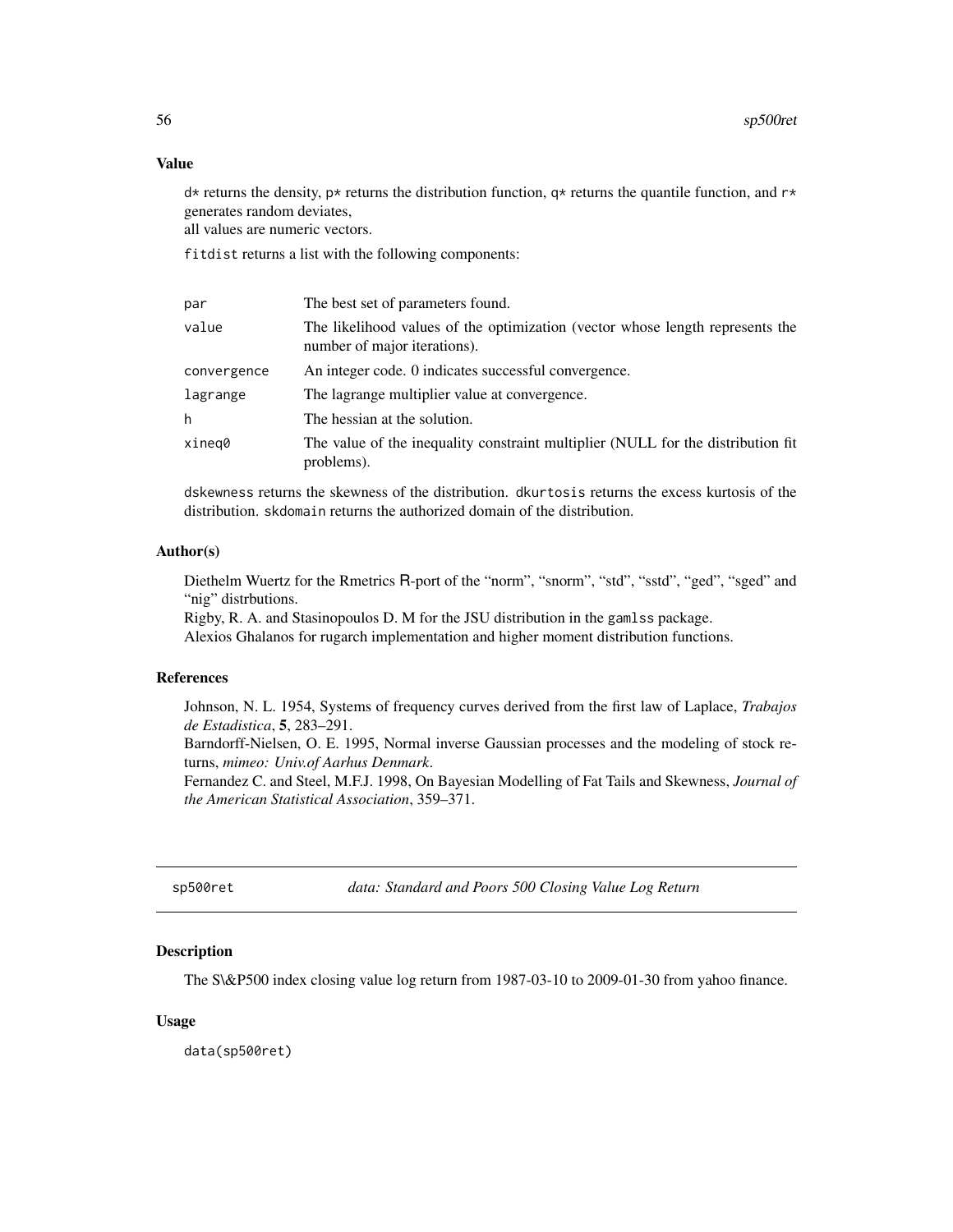#### spyreal 57

# Format

A data.frame containing 1x5523 observations.

#### Source

Yahoo Finance

| spyreal |  |
|---------|--|
|---------|--|

data: SPDR Standard and Poors 500 Open-Close Daily Return and *Realized Kernel Volatility*

# Description

The SPDR S\&P500 index open-close return and the realized kernel volatility for the period 2002- 01-02 to 2008-08-29 from the paper of Hansen, Huang and Shek (2011). Used for illustrating the implementation of the Realized GARCH model in rugarch.

# Usage

data(spyreal)

#### Format

An xts object.

# Source

Journal of Applied Econometrics Data Archive

# References

Hansen, P. R., Huang, Z., and Shek, H. H. (2012). Realized GARCH: a joint model for returns and realized measures of volatility. *Journal of Applied Econometrics*, 27(6), 877–906.

ugarchbench *Benchmark: The Benchmark Test Suite*

## Description

Function for running the rugarch benchmark suite.

#### Usage

```
ugarchbench( benchmark = c("commercial", "published") )
```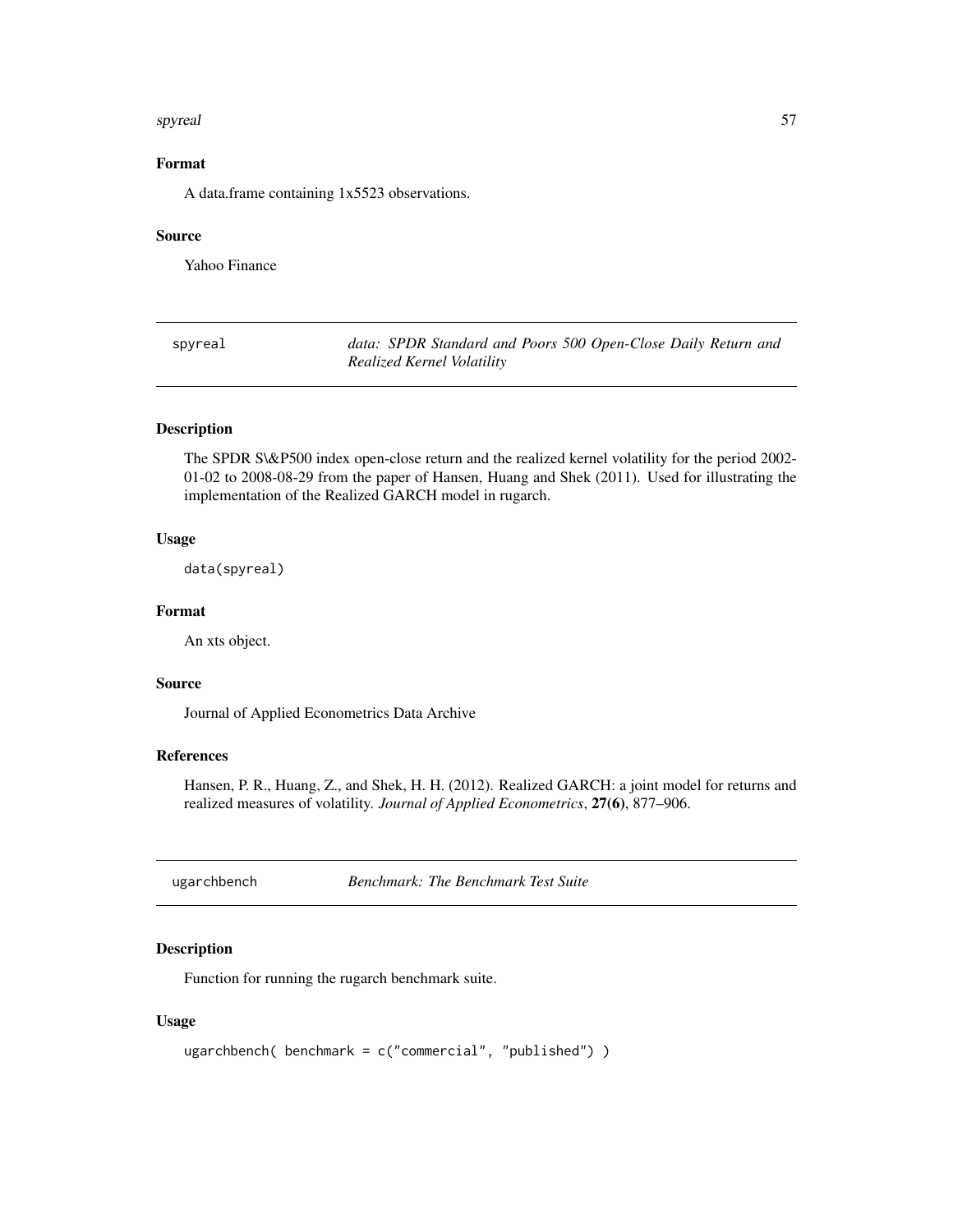#### Arguments

benchmark The type of benchmark to run against (see details).

# Details

Currently, 2 benchmark suites are available. The "commercial" option runs the standard GARCH, apARCH and gjrGARCH against a commercial based product and reports the results. The data for this bechmarks is "AA" in the dji30ret dataset. The "published" option is based on the published benchmark of Bollerslev and Ghysels for the standard and exponential GARCH models on the dmbp data.

### Author(s)

Alexios Ghalanos

#### Source

'http://www.stanford.edu/~clint/bench/index.htm'

# References

Brooks, C. 1997, GARCH Modelling in Finance: A review of the Software Options, *Economic Journal*, 107(443), 1271–1276.

# Examples

```
## Not run:
ugarchbench( benchmark = "published" )
```

```
## End(Not run)
```
<span id="page-57-0"></span>uGARCHboot-class *class: Univariate GARCH Bootstrap Class*

#### Description

Class for the univariate GARCH Bootstrap based Forecasts.

#### Objects from the Class

A virtual Class: No objects may be created from it.

# Extends

Class ["GARCHboot"](#page-37-0), directly. Class ["rGARCH"](#page-53-0), by class "GARCHboot", distance 2.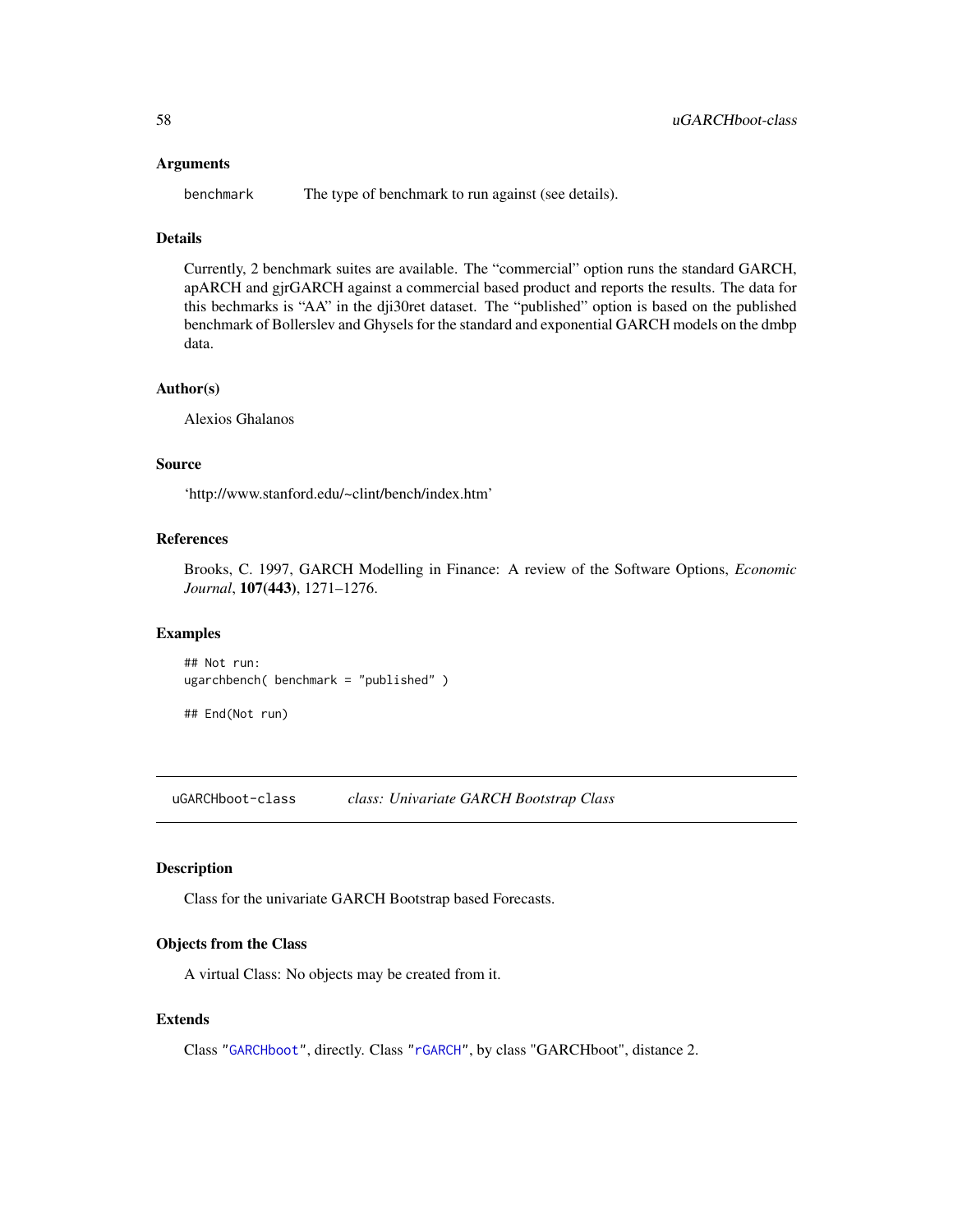#### Methods

**as.data.frame** signature( $x =$  "uGARCHboot"): extracts various values from object (see note). plot signature( $x =$  "uGARCHboot",  $y =$  "missing"): bootstrap forecast plots.

show signature(object = "uGARCHboot"): bootstrap forecast summary.

# Note

The as.data.frame function takes optionally the arguments which, being either "sigma" or "series", the argument type, with the options "raw" for the bootstrapped series, "summary" for summary statistics per n.ahead, and "q" for the quantiles of the n.ahead bootstrapped series, for which the option qtile is then required and takes a numeric vector of quantiles (e.g.  $c(0.05, 0.95)$ ). The plot method provides for a Parameter Density Plots (only valid for the "full" method), and the series and sigma forecast plots with quantile error lines from the bootstrapped n.ahead distribution. The plot option which relates to either a numeric choice (1:3), an interactive choice ("ask" which is the default) and an all plot choice ("all") for which only plots 2 and 3 are included.

#### Author(s)

Alexios Ghalanos

#### References

Pascual, L., Romo, J. and Ruiz, E. 2004, Bootstrap predictive inference for ARIMA processes, *Journal of Time Series Analysis*.

Pascual, L., Romo, J. and Ruiz, E. 2006, Bootstrap prediction for returns and volatilities in GARCH models, *Computational Statistics and Data Analysis*.

#### See Also

Classes [uGARCHforecast](#page-73-0), [uGARCHfit](#page-67-0) and [uGARCHspec](#page-89-0).

ugarchboot-methods *function: Univariate GARCH Forecast via Bootstrap*

### <span id="page-58-0"></span>**Description**

Method for forecasting the GARCH density based on a bootstrap procedures (see details and references).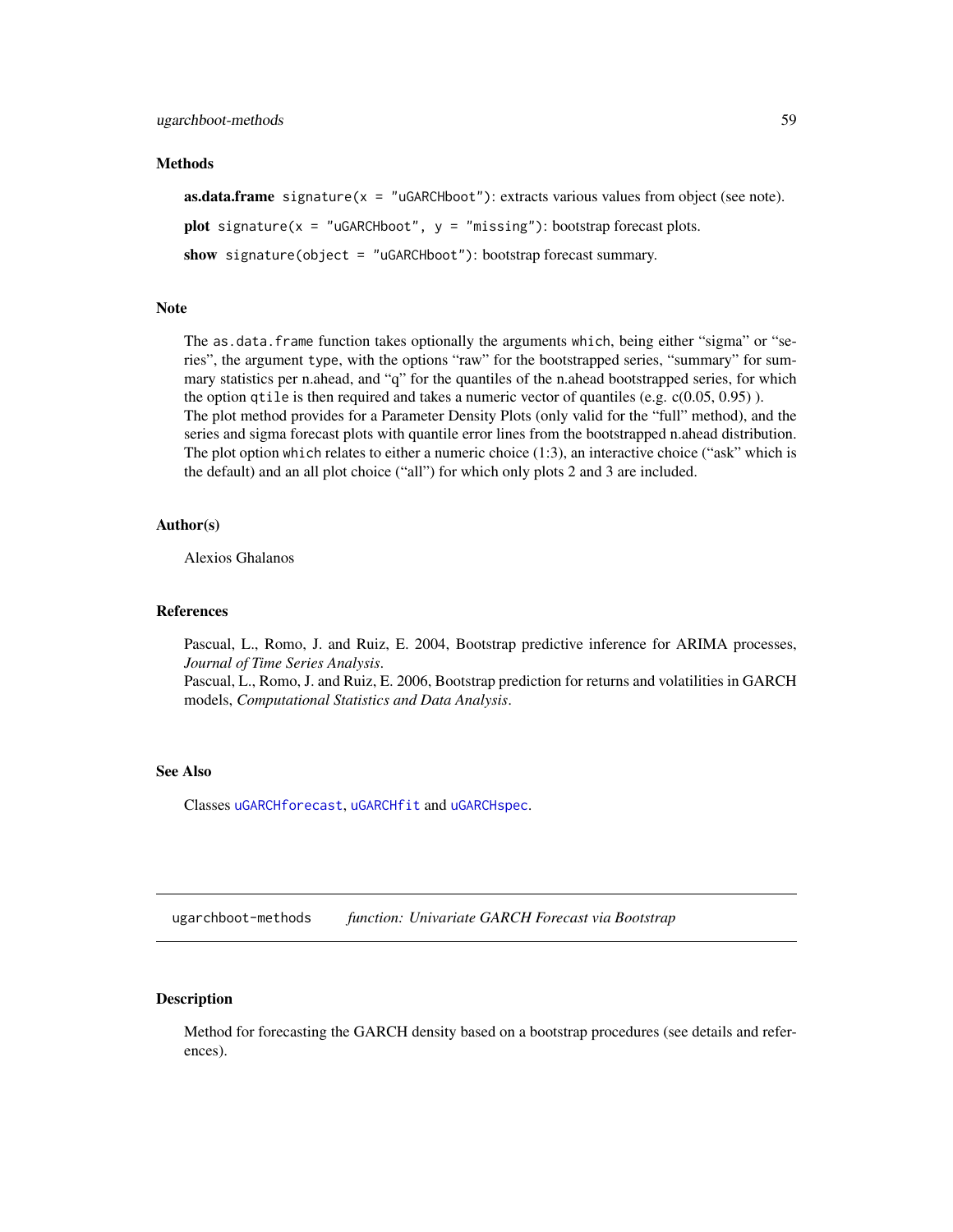```
ugarchboot(fitORspec, data = NULL, method = c("Partial", "Full"),
sampling = c("raw", "kernel", "spd"), spd.options = list(upper = 0.9,lower = 0.1, type = "pwm", kernel = "normal"), n. ahead = 10,n.bootfit = 100, n.bootpred = 500, out.sample = 0, rseed = NA, solver = "solnp",
solver.control = list(), fitcontrol = list(),
external.forecasts = list(mregfor = NULL, vregfor = NULL), mexsimdata = NULL,
vexsimdata = NULL, cluster = NULL, verbose = FALSE)
```
### Arguments

| fitORspec          | Either a univariate GARCH fit object of class uGARCHfit or alternatively a uni-<br>variate GARCH specification object of class uGARCHspec with valid parameters<br>supplied via the setfixed <- function in the specification.                                            |
|--------------------|---------------------------------------------------------------------------------------------------------------------------------------------------------------------------------------------------------------------------------------------------------------------------|
| data               | Required if a specification rather than a fit object is supplied.                                                                                                                                                                                                         |
| method             | Either the full or partial bootstrap (see note).                                                                                                                                                                                                                          |
| sampling           | Whether to sample from the raw residuals, the kernel-fitted distribution of the<br>residuals or the spd-fitted distribution of the residuals.                                                                                                                             |
| spd.options        | If sampling is from the SPD distribution, this controls the options for fitting this<br>distribution to the residuals (see spd package for details).                                                                                                                      |
| n.ahead            | The forecast horizon.                                                                                                                                                                                                                                                     |
| n.bootfit          | The number of simulation based re-fits used to generate the parameter distribu-<br>tion (i.e the parameter uncertainty). Not relevant for the "Partial" method.                                                                                                           |
| n.bootpred         | The number of bootstrap replications per parameter distribution per n.ahead<br>forecasts used to generate the predictive density. If this is for the partial method,<br>simply the number of random samples from the empirical distribution to gener-<br>ate per n.ahead. |
| out.sample         | Optional. If a specification object is supplied, indicates how many data points<br>to keep for out of sample testing.                                                                                                                                                     |
| rseed              | A vector of seeds to initialize the random number generator for the resampling<br>with replacement method (if supplied should be equal to n.bootfit + n.bootpred).                                                                                                        |
| solver             | One of either "nlminb" or "solnp".                                                                                                                                                                                                                                        |
| solver.control     | Control arguments list passed to optimizer.                                                                                                                                                                                                                               |
| fit.control        | Control arguments passed to the fitting routine (as in the ugarchfit method).                                                                                                                                                                                             |
| external.forecasts |                                                                                                                                                                                                                                                                           |
|                    | A list with forecasts for the external regressors in the mean and/or variance<br>equations if specified.                                                                                                                                                                  |
| mexsimdata         | List of matrices (size of list n.bootpred, with each matrix having n.ahead rows)<br>of simulated external regressor-in-mean data. If the fit object contains external<br>regressors in the mean equation, this must be provided else will be assumed<br>zero.             |
| vexsimdata         | List of matrices (size of list n.bootpred, with each matrix having n.ahead rows)<br>of simulated external regressor-in-variance data. If the fit object contains exter-<br>nal regressors in the mean equation, this must be provided else will be assumed<br>zero.       |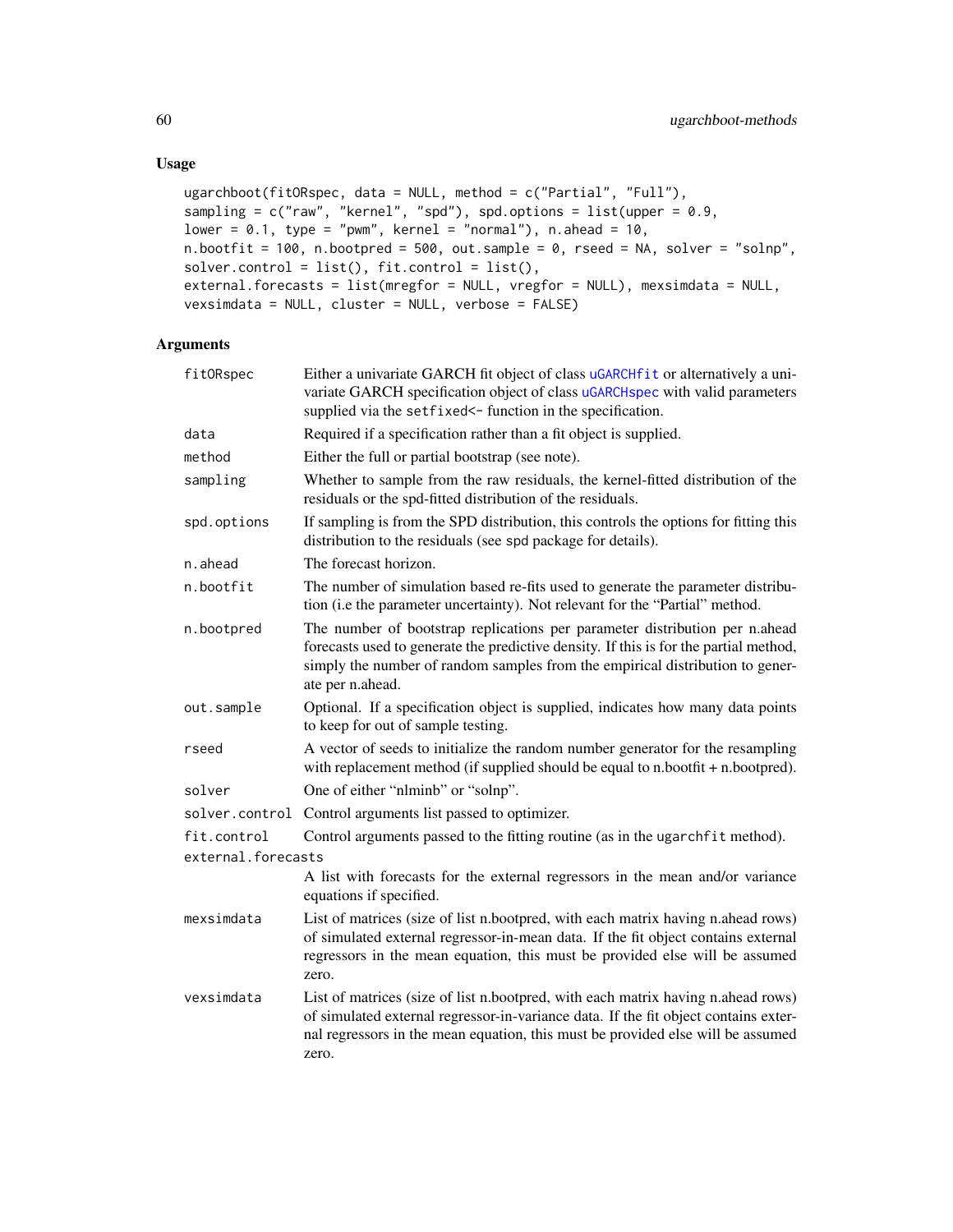| cluster  | A cluster object created by calling make Cluster from the parallel package. If it<br>is not NULL, then this will be used for parallel estimation of the refits (remember<br>to stop the cluster on completion). |
|----------|-----------------------------------------------------------------------------------------------------------------------------------------------------------------------------------------------------------------|
| verbose  | Whether to print out progress messages.                                                                                                                                                                         |
| $\cdots$ |                                                                                                                                                                                                                 |

#### Details

There are two main sources of uncertainty about n.ahead forecasting from GARCH models, namely that arising from the form of the predictive density and due to parameter estimation. The bootstrap method considered here, is based on resampling innovations from the empirical distribution of the fitted GARCH model to generate future realizations of the series and sigma. The "full" method, based on the referenced paper by Pascual et al (2006), takes into account parameter uncertainty by building a simulated distribution of the parameters through simulation and refitting. This process, while more accurate, is very time consuming which is why choice of parallel computation via a cluster (as in the [ugarchdistribution](#page-62-0) is available and recommended). The "partial" method, only considers distribution uncertainty and while faster, will not generate prediction intervals for the sigma 1-ahead forecast for which only the parameter uncertainty is relevant in GARCH type models.

If using external regressors, the routine requires both the forecast (of length n.ahead as in the [ugarchforecast](#page-75-0) routine) and a list of simulated forecasts as in the [ugarchsim](#page-87-0) routine (else with be assumed zero). Finally, it is possible to resample based on 3 schemes, namely the "raw" innovations as in the original paper of Pascual et al (2006), "kernel" fits a Gaussian kernel to the innovations from the ks package in order to then generate random samples, and the "spd" fits a semi-parametric distribution to the innovations based on the spd package in order to generate the random samples, for which an optional list (spd.options) may be further passed to the spd fitting routine.

#### Value

A [uGARCHboot](#page-57-0) object containing details of the GARCH bootstrapped forecast density.

#### Author(s)

Alexios Ghalanos

#### References

Pascual, L., Romo, J. and Ruiz, E. 2004, Bootstrap predictive inference for ARIMA processes, *Journal of Time Series Analysis*.

Pascual, L., Romo, J. and Ruiz, E. 2006, Bootstrap prediction for returns and volatilities in GARCH models, *Computational Statistics and Data Analysis*.

# See Also

For specification [ugarchspec](#page-90-0), fitting [ugarchfit](#page-70-0), filtering [ugarchfilter](#page-66-0), forecasting [ugarchforecast](#page-75-0), simulation [ugarchsim](#page-87-0), rolling forecast and estimation [ugarchroll](#page-84-0), parameter distribution and uncertainty [ugarchdistribution](#page-62-0).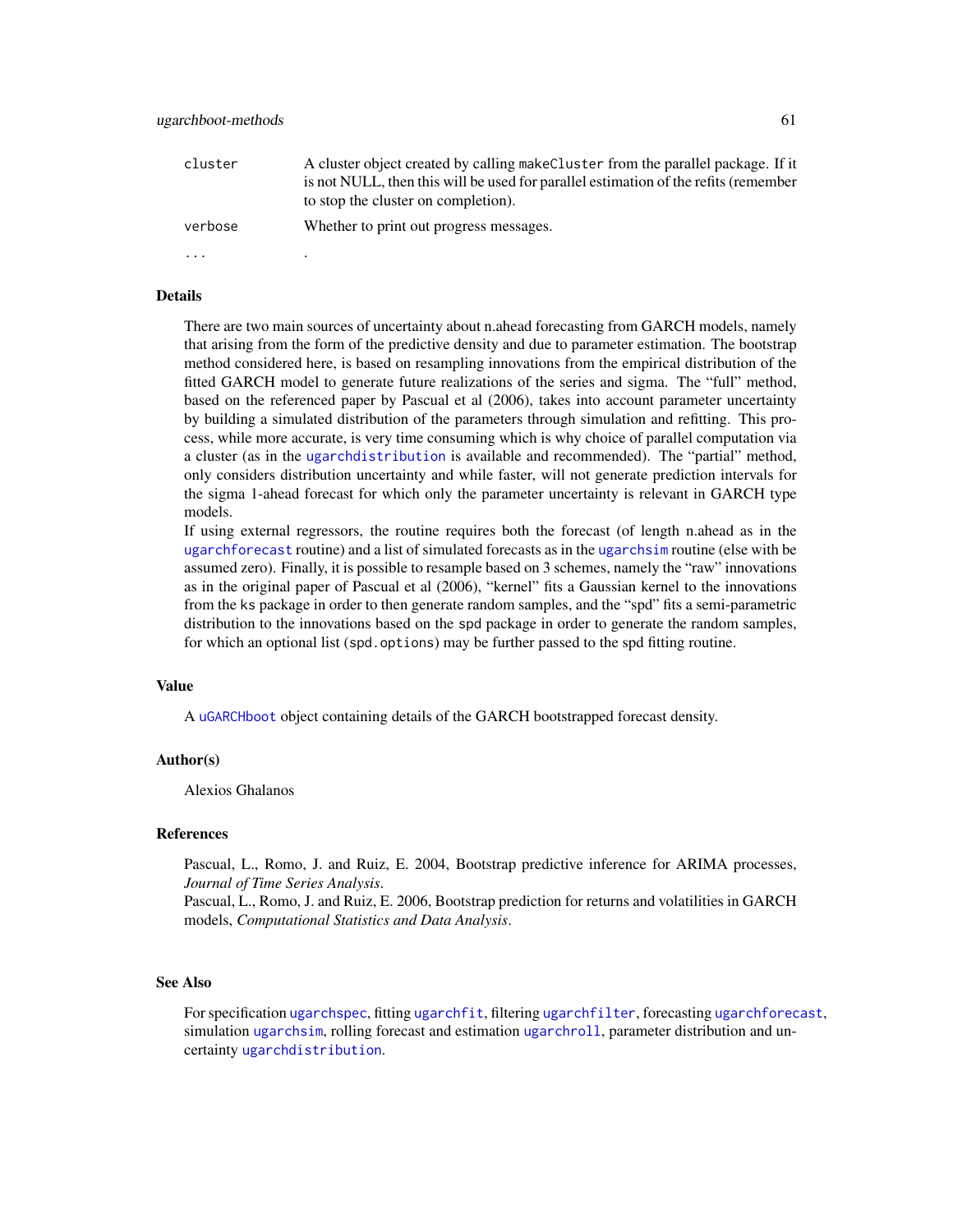### Examples

```
## Not run:
data(dji30ret)
spec = ugarchspec(variance.model=list(model="gjrGARCH", garchOrder=c(1,1)),
mean.model=list(armaOrder=c(1,1), arfima=FALSE, include.mean=TRUE,
archm = FALSE, archpow = 1), distribution.model="std")
ctrl = list(tol = 1e-7, delta = 1e-9)fit = ugarchfit(data=dji30ret[, "BA", drop = FALSE], out.sample = 0,
spec = spec, solver = "solnp", solver.control = ctrl,fitcontrol = list(scale = 1)bootpred = ugarchboot(fit, method = "Partial", n.ahead = 120, n.bootpred = 2000)
bootpred
# as.data.frame(bootpred, which = "sigma", type = "q", qtile = c(0.01, 0.05))
## End(Not run)
```
<span id="page-61-0"></span>uGARCHdistribution-class

*class: Univariate GARCH Parameter Distribution Class*

#### **Description**

Class for the univariate GARCH Parameter Distribution.

#### Objects from the Class

A virtual Class: No objects may be created from it.

# Extends

Class ["GARCHdistribution"](#page-38-0), directly. Class ["rGARCH"](#page-53-0), by class "GARCHdistribution", distance 2.

## Methods

```
as.data.frame signature(x = "uGARCHdistribution"): Extracts various values from object
    (see note).
plot signature(x = "uGARCHdistribution", y = "missing"): Parameter Distribution Plots.
```

```
show signature(object = "uGARCHdistribution"): Parameter Distribution Summary.
```
#### Note

The as.data.frame function takes optionally 2 additional arguments, namely window which indicates the particular distribution window number for which data is required (is usually just 1 unless the recursive option was used), and which indicating the type of data required. Valid values for the latter are "rmse" for the root mean squared error between simulation fit and actual parameters, "stats" for various statistics computed for the simulations such as log likelihood, persistence, unconditional variance and mean, "coef" for the estimated coefficients (i.e. the parameter distribution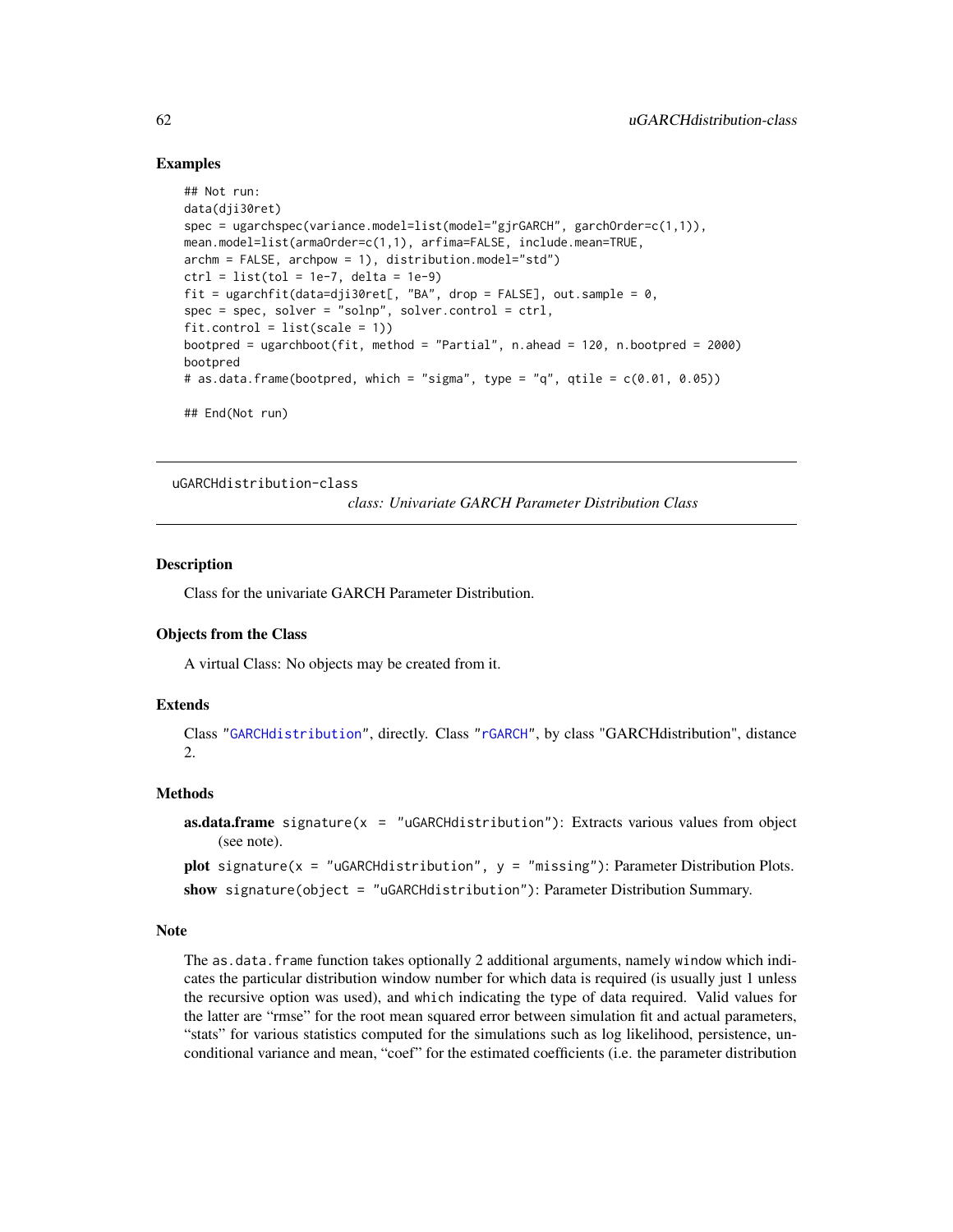and is the default choice), and "coefse" for the estimated robust standard errors of the coefficients (i.e. the parameter standard error distribution).

The plot method offers 4 plot types, namely, Parameter Density Plots (take window as additional argument), Bivariate Plots (take window as additional argument), Stats and RMSE (only when recursive option used) Plots. The standard option for which is used, allowing for a numeric arguments to one of the four plot types else interactive choice via "ask".

# Author(s)

Alexios Ghalanos

#### See Also

Classes [uGARCHforecast](#page-73-0), [uGARCHfit](#page-67-0) and [uGARCHspec](#page-89-0).

### Examples

```
## Not run:
data(sp500ret)
spec = ugarchspec(variance.model=list(model="gjrGARCH", garchOrder=c(1,1)),
mean.model=list(armaOrder=c(1,1), arfima=FALSE, include.mean=TRUE,
archm = FALSE, archpow = 1), distribution.model="std")
fit = ugarchfit(data=sp500ret[, 1, drop = FALSE], out.sample = 0,
spec = spec, solver = "solnp")
dist = ugarchdistribution(fit, n \sin = 2000, n \cdot \text{start} = 50, m \cdot \text{sim} = 5)
## End(Not run)
```
ugarchdistribution-methods

*function: Univariate GARCH Parameter Distribution via Simulation*

#### <span id="page-62-0"></span>**Description**

Method for simulating and estimating the parameter distribution from a variety of univariate GARCH models as well as the simulation based consistency of the estimators given the data size.

#### Usage

```
ugarchdistribution(fitORspec, n.sim = 2000, n.start = 1,
m.sim = 100, recursive = FALSE, recursive.length = 6000, recursive.window = 1000,
presigma = NA, prereturns = NA, preresiduals = NA, rseed = NA,
custom.dist = list(name = NA, distfit = NA), mexsimdata = NULL, vexsimdata = NULL,
fit-control = list(), solver = "solnp", solver.config = list(), cluster = NULL, ...)
```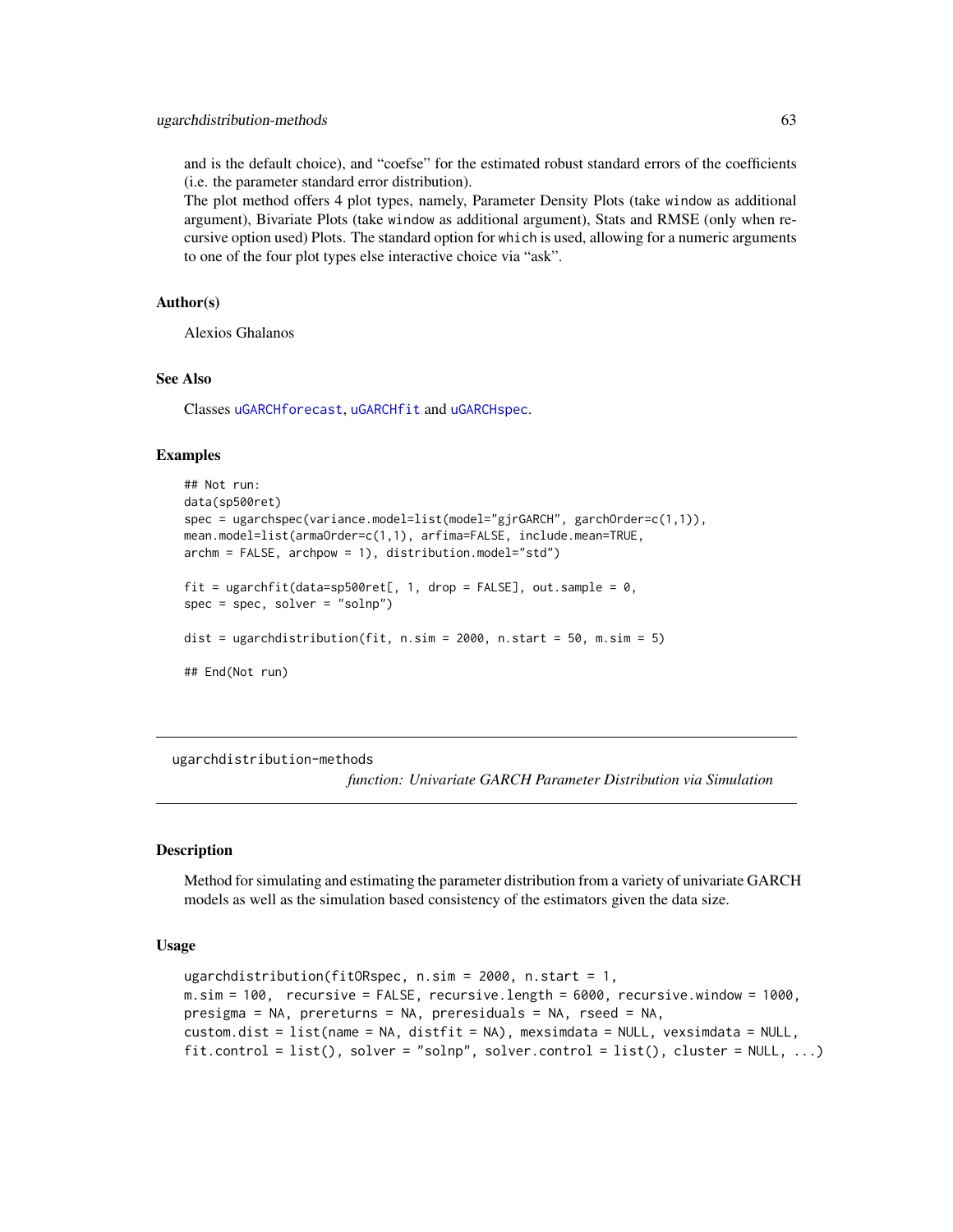# Arguments

| fitORspec        | Either a univariate GARCH fit object of class uGARCHf it or alternatively a uni-<br>variate GARCH specification object of class uGARCHspec with valid parameters<br>supplied via the setfixed <- function in the specification. |
|------------------|---------------------------------------------------------------------------------------------------------------------------------------------------------------------------------------------------------------------------------|
| n.sim            | The simulation horizon.                                                                                                                                                                                                         |
| n.start          | The burn-in sample.                                                                                                                                                                                                             |
| m.sim            | The number of simulations.                                                                                                                                                                                                      |
| recursive        | Whether to perform a recursive simulation on an expanding window.                                                                                                                                                               |
| recursive.length |                                                                                                                                                                                                                                 |
|                  | If recursive is TRUE, this indicates the final length of the simulation horizon,<br>with starting length n.sim.                                                                                                                 |
| recursive.window |                                                                                                                                                                                                                                 |
|                  | If recursive is TRUE, this indicates the increment to the expanding window.<br>Together with recursive.length, it determines the total number of separate<br>and increasing length windows which will be simulated and fitted.  |
| presigma         | Allows the starting sigma values to be provided by the user.                                                                                                                                                                    |
| prereturns       | Allows the starting return data to be provided by the user.                                                                                                                                                                     |
| preresiduals     | Allows the starting residuals to be provided by the user.                                                                                                                                                                       |
| rseed            | Optional seeding value(s) for the random number generator.                                                                                                                                                                      |
| custom.dist      | Optional density with fitted object from which to simulate.                                                                                                                                                                     |
| mexsimdata       | Matrix of simulated external regressor-in-mean data. If the fit object contains<br>external regressors in the mean equation, this must be provided.                                                                             |
| vexsimdata       | Matrix of simulated external regressor-in-variance data. If the fit object contains<br>external regressors in the variance equation, this must be provided.                                                                     |
| solver           | One of either "nlminb" or "solnp".                                                                                                                                                                                              |
| solver.control   | Control arguments list passed to optimizer.                                                                                                                                                                                     |
| fit.control      | Control arguments passed to the fitting routine (as in the ugarchfit method).                                                                                                                                                   |
| cluster          | A cluster object created by calling makeCluster from the parallel package. If it<br>is not NULL, then this will be used for parallel estimation of the refits (remember<br>to stop the cluster on completion).                  |
| $\cdots$         |                                                                                                                                                                                                                                 |

# Details

This method facilitates the simulation and evaluation of the uncertainty of GARCH model parameters. The recursive option also allows the evaluation of the simulation based consistency (in terms of  $sqrt(N)$ ) of the parameters as the length  $(n,sim)$  of the data increases, in the sense of the root mean square error (rmse) of the difference between the simulated and true (hypothesized) parameters. This is a very expensive function, particularly if using the recursive option, both on memory and cpu resources, performing many re-fits of the simulated data in order to generate the parameter distribution and it is therefore suggested that, if available, the parallel functionality should be used (in a system with ideally many cores and at least 4GB of RAM for the recursion option...).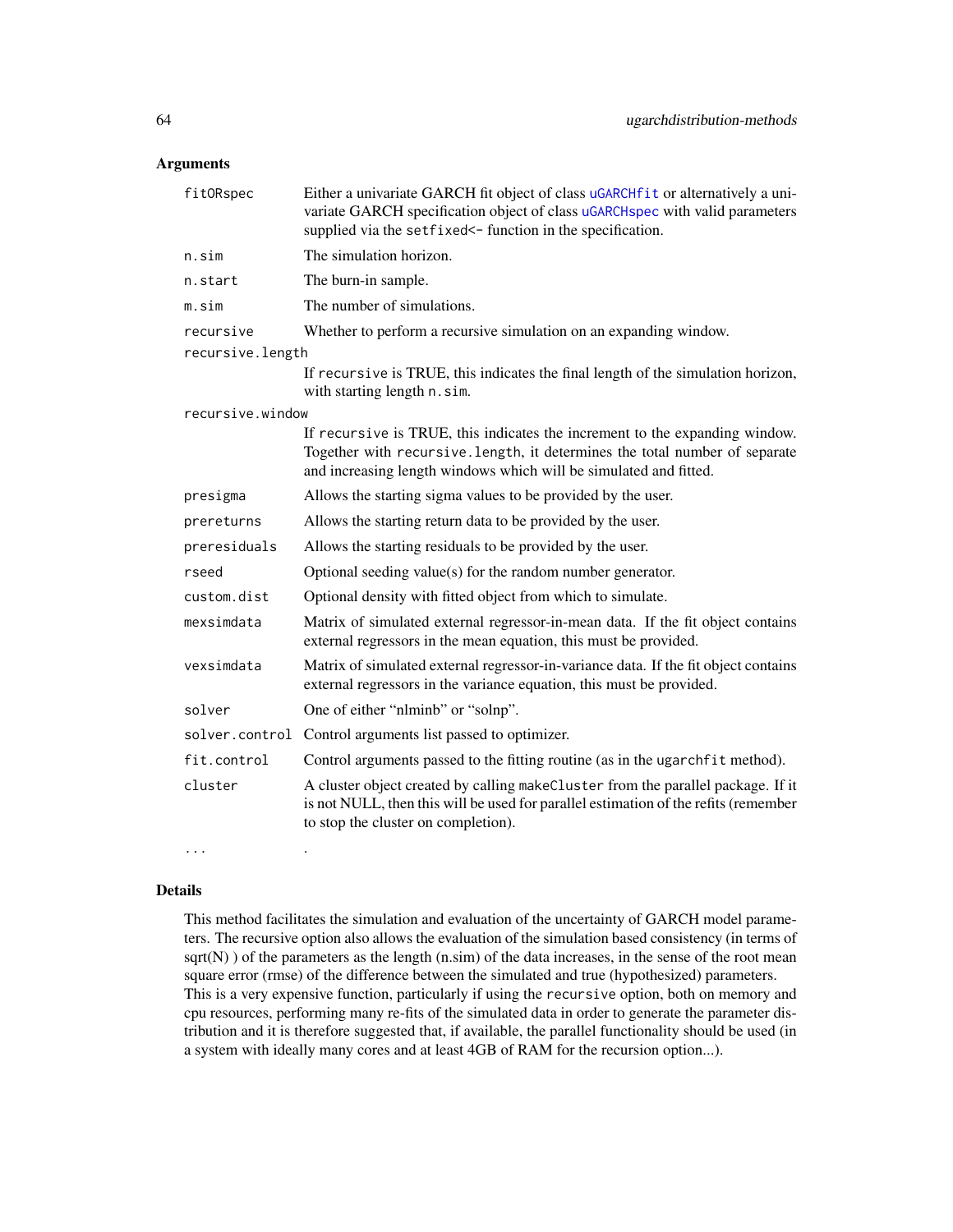#### uGARCHfilter-class 65

### Value

A [uGARCHdistribution](#page-61-0) object containing details of the GARCH simulated parameters distribution.

### Author(s)

Alexios Ghalanos

## See Also

For specification [ugarchspec](#page-90-0), fitting [ugarchfit](#page-70-0), filtering [ugarchfilter](#page-66-0), forecasting [ugarchforecast](#page-75-0), simulation [ugarchsim](#page-87-0), rolling forecast and estimation [ugarchroll](#page-84-0), bootstrap forecast [ugarchboot](#page-58-0).

<span id="page-64-0"></span>uGARCHfilter-class *class: Univariate GARCH Filter Class*

### Description

Class for the univariate GARCH filter.

# Extends

Class ["GARCHfilter"](#page-39-0), directly. Class ["rGARCH"](#page-53-0), by class "GARCHfilter", distance 2.

#### Methods

fitted signature(object = "uGARCHfilter"): Extracts the fitted values.

residuals signature(object = "uGARCHfilter"): Extracts the residuals. Optional logical argument standardize (default is FALSE) allows to extract the standardized residuals.

sigma signature(object = "uGARCHfilter"): Extracts the conditional sigma values.

coef signature(object = "uGARCHfilter"): Extracts the coefficients.

- infocriteria signature(object = "uGARCHfilter"): Calculates and returns various information criteria.
- newsimpact signature(object = "uGARCHfilter"): Calculates and returns the news impact curve.

likelihood signature(object = "uGARCHfilter"): Extracts the likelihood.

- signbias signature(object = "uGARCHfilter"): Calculates and returns the sign bias test of Engle and Ng (1993).
- gof signature(object = "uGARCHfilter", groups = "numeric"): Calculates and returns the adjusted goodness of fit statistic and p-values for the fitted distribution based on the Vlaar and Palm paper (1993). Groups is a numeric vector of bin sizes.
- persistence signature(object = "uGARCHfilter", pars = "missing",distribution = "missing", model = "miss Calculates and returns the persistence of the garch filter model.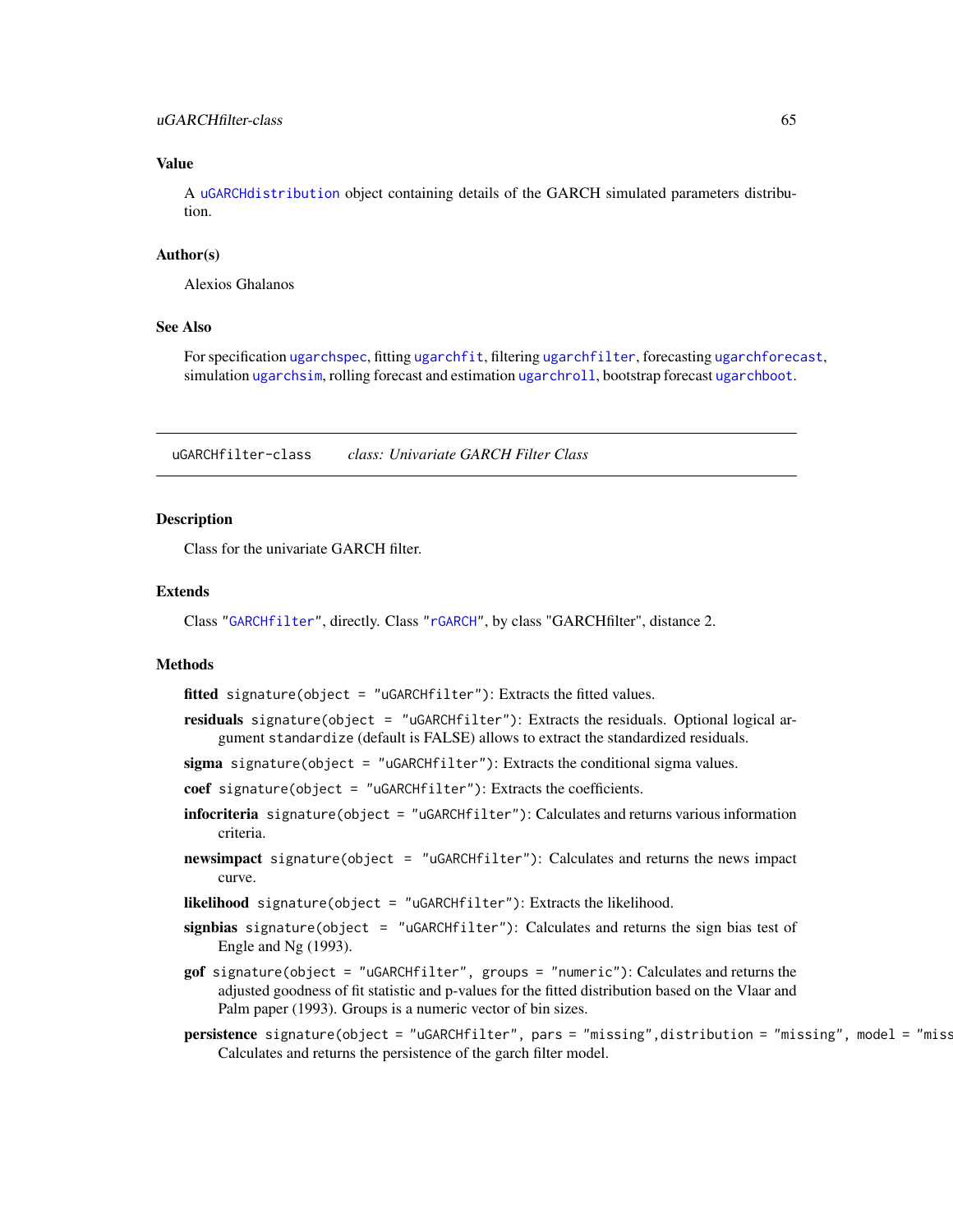- halflife signature(object = "uGARCHfilter", pars = "missing",distribution = "missing", model = "missing Calculates and returns the halflife of the garch fit variance given a [uGARCHfilter](#page-64-0) object.
- **uncmean** signature(object =  $"uGARCHfilter"$ ): Calculates and returns the unconditional mean of the conditional mean equation (constant, ARMAX, arch-in-mean).
- uncvariance signature(object = "uGARCHfilter", pars = "missing",distribution = "missing", model = "mis Calculates and returns the long run unconditional variance of the garch filter given a [uGARCHfilter](#page-64-0) object.
- quantile signature( $x = "uGARCHfilter")$ : Calculates and returns, given a vector of probabilities (additional argument "probs"), the conditional quantiles of the filtered object  $(x)$ .
- pit signature(object = "uGARCHfilter"): Calculates and returns the conditional probability integral transform given the data and estimated density.

plot signature( $x =$  "uGARCHfilter",  $y =$  "missing"): Filter plots

show signature(object = "uGARCHfilter"): Filter summary.

# Note

The [uGARCHfilter](#page-64-0) class contains almost all the methods available with the [uGARCHfit](#page-67-0) with the exception of those requiring the scores of the likelihood (i.e the optimization process) such as the nyblom test.

#### Author(s)

Alexios Ghalanos

### Examples

```
## Not run:
data(dji30ret)
ctrl = list(rho = 1, delta = 1e-8, outer.iter = 100, inner.iter = 650,tol = 1e-6spec = ugarchspec(varriance.model = list(model = "SGARCH", garchOrder = c(1,1)),mean.model = list(armaOrder = c(1,1), include mean = TRUE),distribution.model = "std")
sgarch.fit = ugarchfit(data = dji30ret[,"AA",drop=FALSE], spec = spec,
solver = "solnp", solver.control = ctrl)
spec = ugarchspec(varriance.model = list(model = "sGARCH", garchOrder = c(1,1)),mean.model = list(armaOrder = c(1,1), include mean = TRUE),distribution.model = "std", fixed.pars = as.list(coef(sgarch.fit)))
sgarch.filter = ugarchfilter(data = dji30ret[,"AA",drop=FALSE], spec = spec)
c(likelihood(sgarch.filter), likelihood(sgarch.fit))
c(uncmean(sgarch.filter), uncmean(sgarch.fit))
c(uncvariance(sgarch.filter), uncvariance(sgarch.fit))
## End(Not run)
```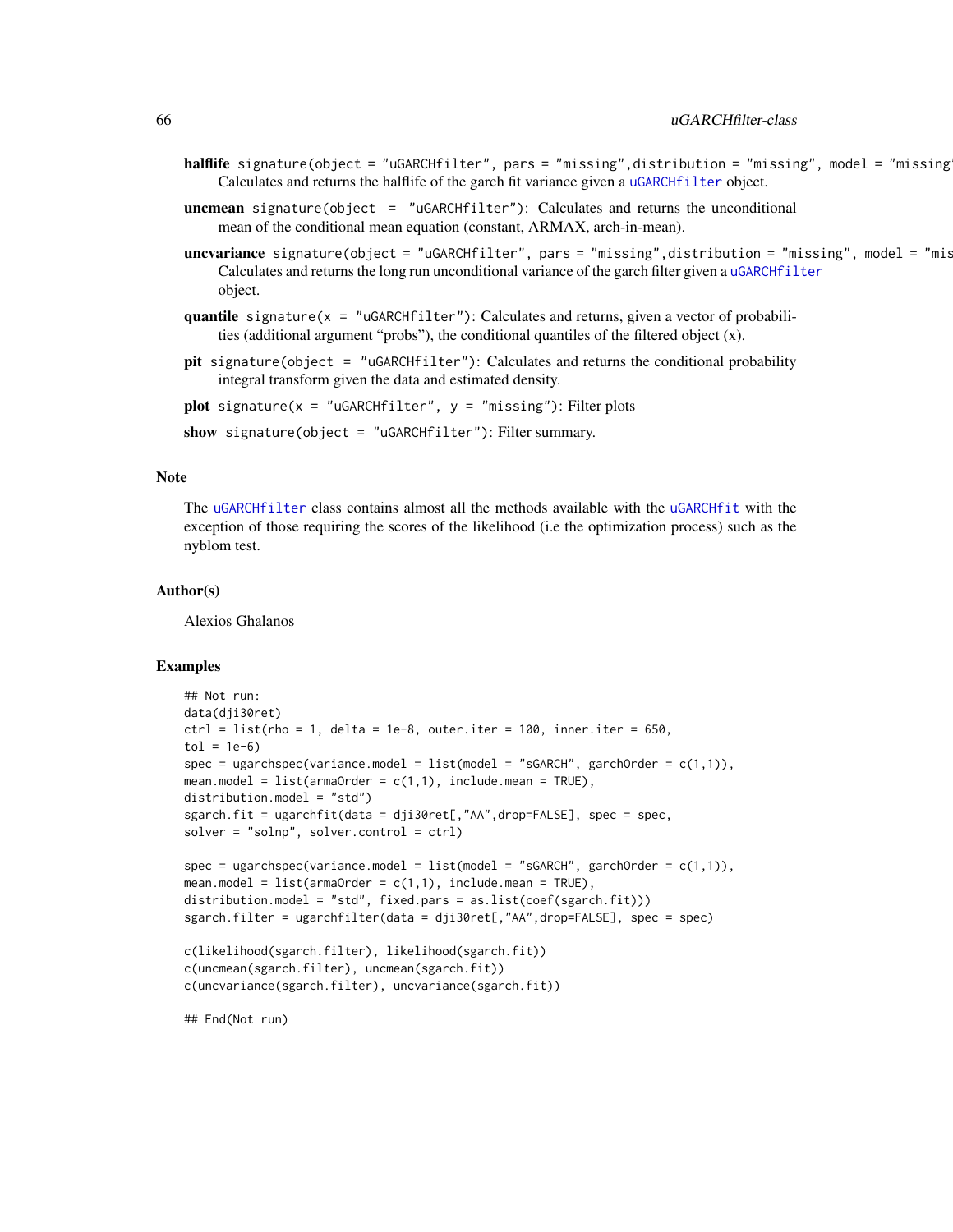ugarchfilter-methods *function: Univariate GARCH Filtering*

# <span id="page-66-0"></span>Description

Method for filtering a variety of univariate GARCH models.

### Usage

```
ugarchfilter(spec, data, out.sample = 0, n.old=NULL, rec.init = 'all',
trunclag = 1000, \ldots)
```
# Arguments

| data       | A univariate data object. Can be a numeric vector, matrix, data.frame, zoo, xts,<br>timeSeries, ts or irts object.                                                                                           |
|------------|--------------------------------------------------------------------------------------------------------------------------------------------------------------------------------------------------------------|
| spec       | A univariate GARCH spec object of class uGARCH spec with the fixed pars argu-<br>ment having the model parameters on which the filtering is to take place.                                                   |
| out.sample | A positive integer indicating the number of periods before the last to keep for<br>out of sample forecasting (as in ugarch f it function).                                                                   |
| n.old      | For comparison with uGARCH fit models using the out sample argument, this is<br>the length of the original dataset (see details).                                                                            |
| rec.init   | The recursion initialization method (see ugarchfit for explanation).                                                                                                                                         |
| trunclag   | The truncation lags for the binomial expansion in the FIGARCH model.                                                                                                                                         |
| .          | For the multiplicative component sGARCH model (mcsGARCH), the additional<br>argument 'DailyVar' is required and should be an xts object of the daily fore-<br>casted variance to use with the intraday data. |

### Details

The n.old argument is optional and indicates the length of the original data (in cases when this represents a series augmented by newer data). The reason for using this is so that the old and new datasets agree since the original recursion uses the sum of the residuals to start the recursion and therefore is influenced by new data. For a small augmentation the values converge after x periods, but it is sometimes preferable to have this option so that there is no forward looking information contaminating the study.

## Value

A [uGARCHfilter](#page-64-0) object containing details of the GARCH filter.

#### Author(s)

Alexios Ghalanos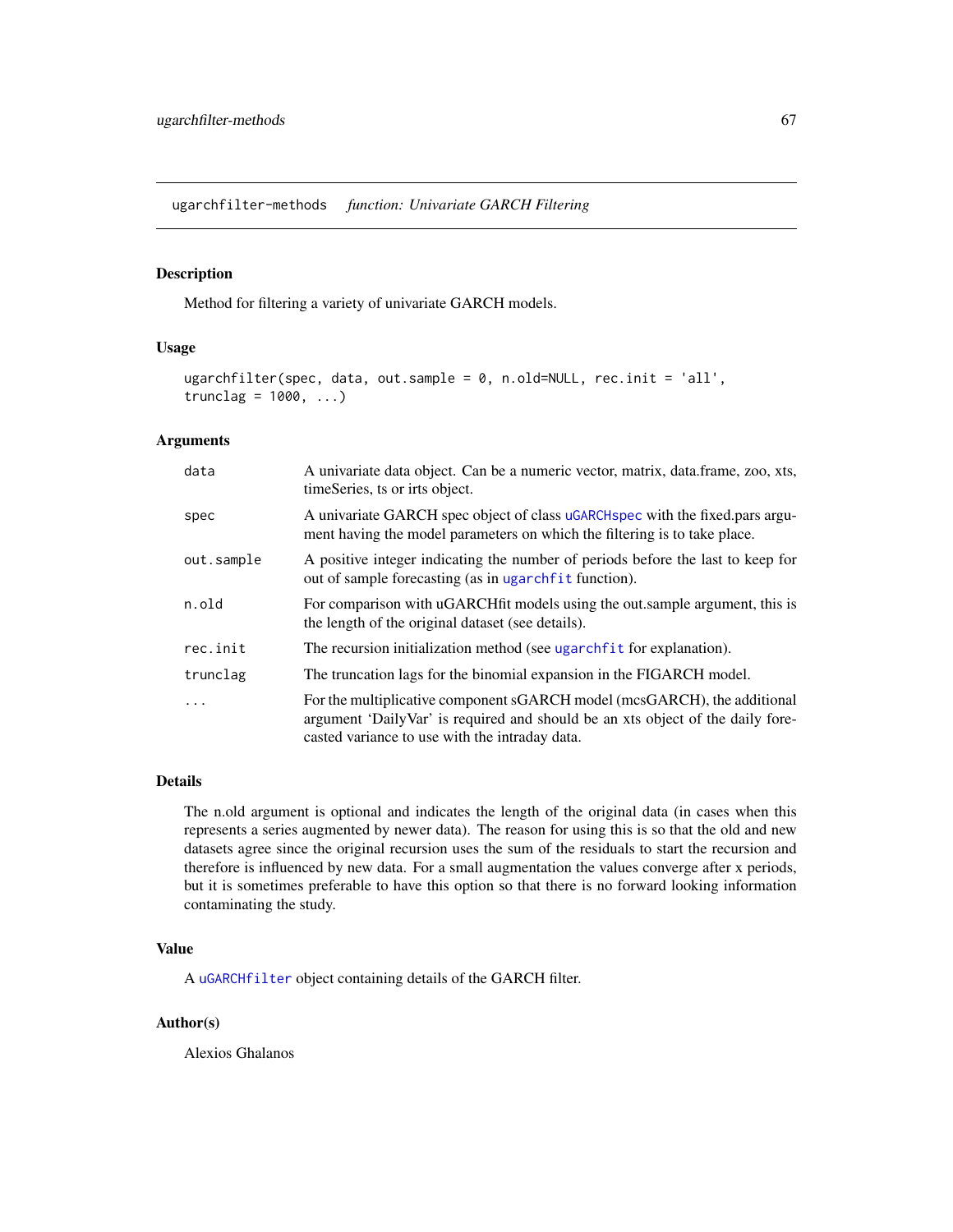#### See Also

For specification [ugarchspec](#page-90-0), fitting [ugarchfit](#page-70-0), forecasting [ugarchforecast](#page-75-0), simulation [ugarchsim](#page-87-0), rolling forecast and estimation [ugarchroll](#page-84-0), parameter distribution and uncertainty [ugarchdistribution](#page-62-0), bootstrap forecast [ugarchboot](#page-58-0).

#### Examples

```
## Not run:
data(sp500ret)
ctrl = list(RHO = 1,DELTA = 1e-8,MAJIT = 100,MINIT = 650,TOL = 1e-6)
spec = ugarchspec(variance.model = list(model = "eGARCH", garchOrder = c(1,1)),mean.model = list(armaOrder = c(1,1), include .mean = TRUE),distribution.model = "std")
egarch.fit = ugarchfit(data = sp500ret[,1,drop=FALSE], spec = spec,
solver = "solnp", solver.control = ctrl)
spec = ugarchspec(variance.model = list(model = "eGARCH", garchOrder = c(1,1)),
mean.model = list(armaOrder = c(1,1), include.mean = TRUE),distribution.model = "std", fixed.pars = as.list(coef(egarch.fit)))
egarch.filter = ugarchfilter(data = sp500ret[,1,drop=FALSE], spec = spec)
```
## End(Not run)

<span id="page-67-0"></span>uGARCHfit-class *class: Univariate GARCH Fit Class*

# **Description**

Class for the univariate GARCH fit.

#### Objects from the Class

A virtual Class: No objects may be created from it.

#### Extends

Class [GARCHfit](#page-39-1), directly. Class [rGARCH](#page-53-0), by class [GARCHfit](#page-39-1), distance 2.

### **Slots**

fit: Object of class "vector" Holds data on the fitted model.

model: Object of class "vector" The model specification common to all objects.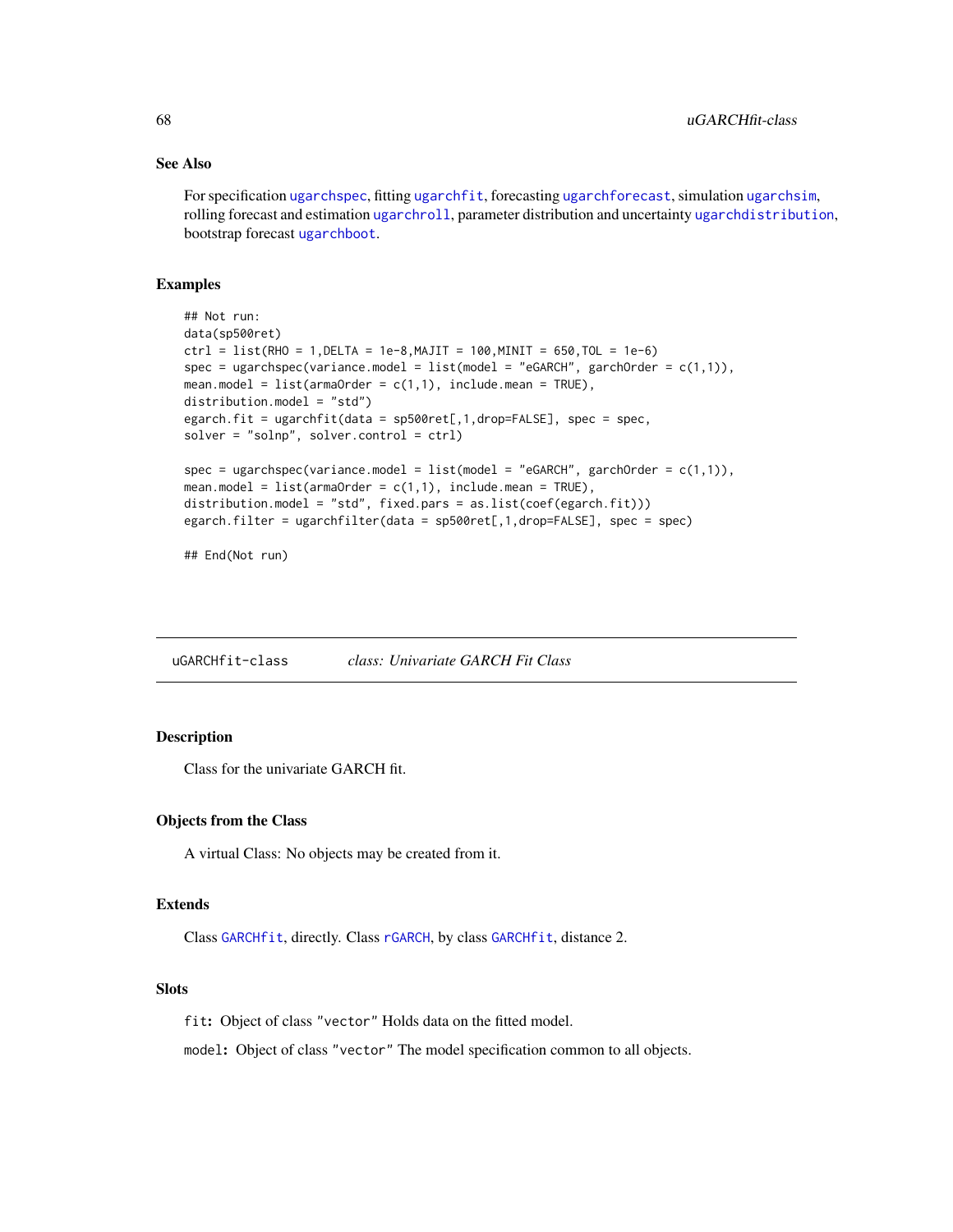#### uGARCHfit-class 69

#### **Methods**

coef signature(object = "uGARCHfit"): Extracts the coefficients.

- cofint signature(object = "uGARCHfit"): Similar to the stats S3 method [confint](#page-0-0), extracts coefficient confidence intervals taking additional optional arguments parm and level, as well as robust (default: FALSE) indicating whether to use the robust covariance matrix for the calculations.
- vcov signature(object = "uGARCHfit"): Extracts the covariance matrix of the parameters. Additional logical option of 'robust' indicates whether to extract the robust based covariance matrix.
- infocriteria signature(object = "uGARCHfit"): Calculates and returns various information criteria.
- nyblom signature(object = "uGARCHfit"): Calculates and returns the Hansen-Nyblom stability test (1990).
- gof signature(object = "uGARCHfit", groups = "numeric"): Calculates and returns the adjusted goodness of fit statistic and p-values for the fitted distribution based on the Vlaar and Palm paper (1993). Groups is a numeric vector of bin sizes.
- newsimpact signature(object = "uGARCHfit"): Calculates and returns the news impact curve.
- signbias signature(object =  $"uGARCHfit"$ ): Calculates and returns the sign bias test of Engle and Ng (1993).

likelihood signature(object = "uGARCHfit"): Extracts the likelihood.

- sigma signature(object = "uGARCH $fit$ "): Extracts the conditional sigma values.
- fitted signature(object = "uGARCH $fit$ "): Extracts the fitted values.
- residuals signature(object = "uGARCHfit"): Extracts the residuals. Optional logical argument standardize (default is FALSE) allows to extract the standardized residuals.
- getspec signature(object = "uGARCHfit"): Extracts and returns the GARCH specification from a fit object.
- uncvariance signature(object = "uGARCHfit", pars = "missing",distribution="missing", model = "missing Calculates and returns the long run unconditional variance of the GARCH fit given a [uGARCHfit](#page-67-0) object.
- uncvariance signature(object = "missing", pars = "numeric",distribution = "character", model = "charac Calculates and returns the long run unconditional variance of the GARCH fit given a named parameter vector as returned by the fit, a distribution model name and a GARCH model name with a submodel included if the model is of the nested type such as fGARCH and any external regressor data.
- **uncmean** signature(object =  $"uGARCHfit")$ : Calculates and returns the unconditional mean of the conditional mean equation (constant, ARMAX, arch-in-mean).
- persistence signature(object = "uGARCHfit", pars = "missing",distribution = "missing", model = "missing Calculates and returns the persistence of the GARCH fit model given a [uGARCHfit](#page-67-0) object.
- persistence signature(object = "missing", pars = "numeric",distribution = "character", model = "charact Calculates and returns the persistence of the GARCH fit model given a named parameter vector as returned by the fit, a distribution model name and a GARCH model name with a submodel included if the model is of the nested type such as fGARCH.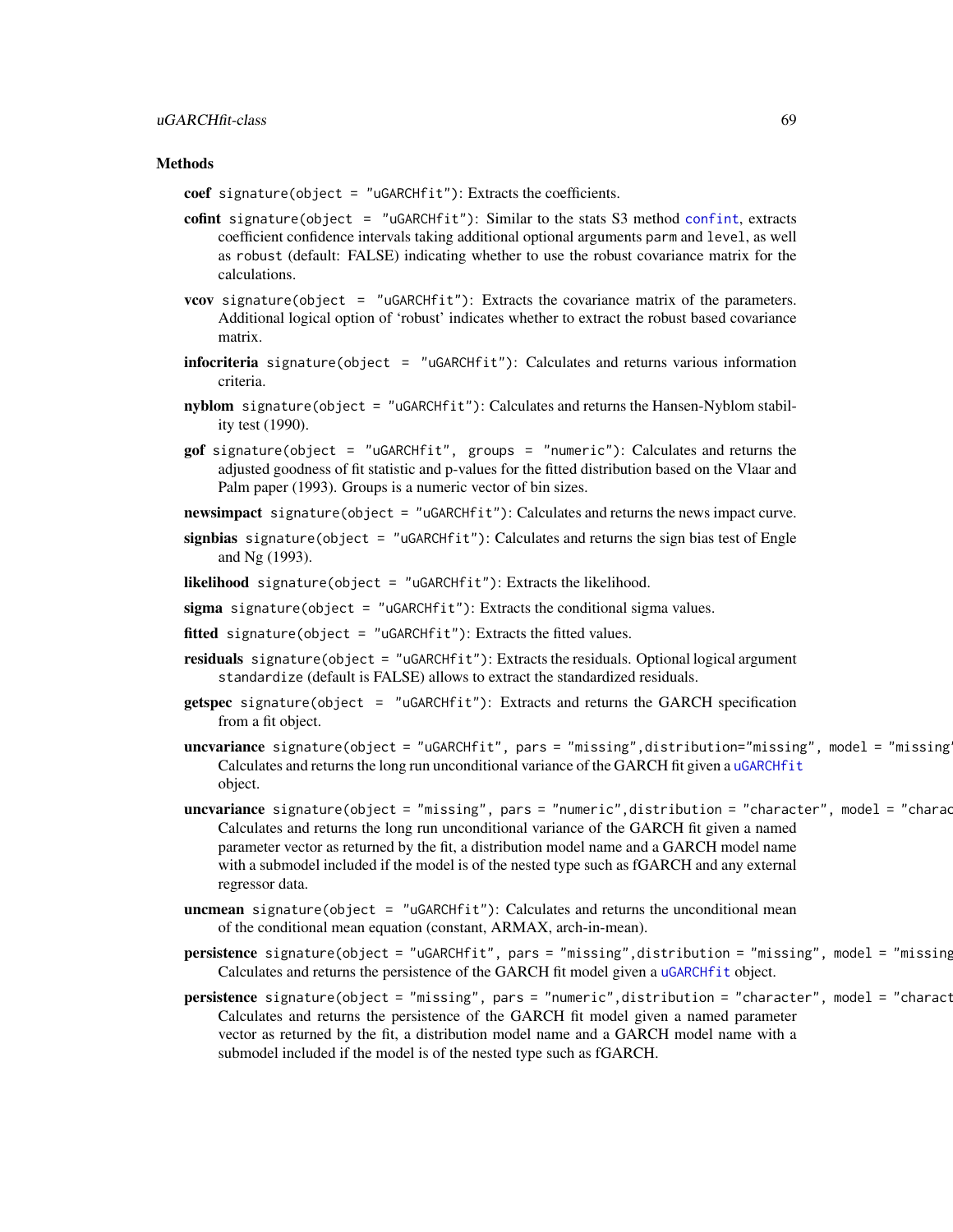- halflife signature(object = "uGARCHfit", pars = "missing",distribution = "missing", model = "missing"): Calculates and returns the halflife of the GARCH fit variance given a [uGARCHfit](#page-67-0) object.
- halflife signature(object = "missing", pars = "numeric",distribution = "character", model = "character" Calculates and returns the halflife of the GARCH fit variance given a named parameter vector as returned by the fit, a distribution model name and a GARCH model name with a submodel included if the model is of the nested type such as fGARCH.
- convergence signature(object = "uGARCHfit"): Returns the solver convergence code for the fitted object (zero denotes convergence).
- quantile signature( $x =$  "uGARCHfit"): Calculates and returns, given a vector of probabilities (additional argument "probs"), the conditional quantiles of the fitted object (x).
- pit signature(object = "uGARCHfit"): Calculates and returns the conditional probability integral transform given the data and estimated density.
- **reduce** signature(object = "uGARCHfit"): Zeros parameters (fixing to zero in rugarch is equivalent to eliminating them in estimation) with p-values (optional argument "pvalue") greater than 0.1 (default), and re-estimates the model. Additional arguments are passed to [ugarchfit](#page-70-0).An additional option "use.robust" (default TRUE) asks whether to use the robust calculated p-values.

plot signature( $x =$  "uGARCHfit",  $y =$  "missing"): Fit plots.

show signature(object = "uGARCHfit"): Fit summary.

#### Note

Methods for coef, likelihood, fitted, sigma and residuals provide extractor functions for those values.

Method for show gives detailed summary of GARCH fit with various tests.

Method for plot provides for interactive choice of plots, option of choosing a particular plot (option "which" equal to a valid plot number) or a grand plot including all subplots on one page (option "which"="all").

The infocriteria method calculates and returns the information criteria (AIC, BIC etc) of the GARCH fit.

The nyblom method calculates and returns the Hansen-Nyblom joint and individual coefficient stability test statistic and critical values.

The gof methods calculates and returns the adjusted goodness of fit statistic and p-values for the fitted distribution. The groups parameter is a numeric vector of grouped bin sizes for the test. See the references in the package introduction for the original paper by Vlaar and Palm explaining the test.

The signbias methods calculates and returns the sign bias test of Engle and Ng (see the references in the package introduction).

Methods for calculating and extracting persistence, unconditional variance and half-life of the GARCH shocks exist and take either the GARCH fit object as a single value otherwise you may provide a named parameter vector (see [uGARCHspec](#page-89-0) section for parameter names of the various GARCH models), a distribution name and the GARCH model (with submodel argument for the fGARCH model).

Unconditional mean and variance of the model may be extracted by means of the uncmean and uncvariance methods. The uncvariance may take either a fit object or a named parameter list, distribution and GARCH model name. The uncmean will only take a fit object due to the complexity of the calculation requiring much more information than the uncoditional variance.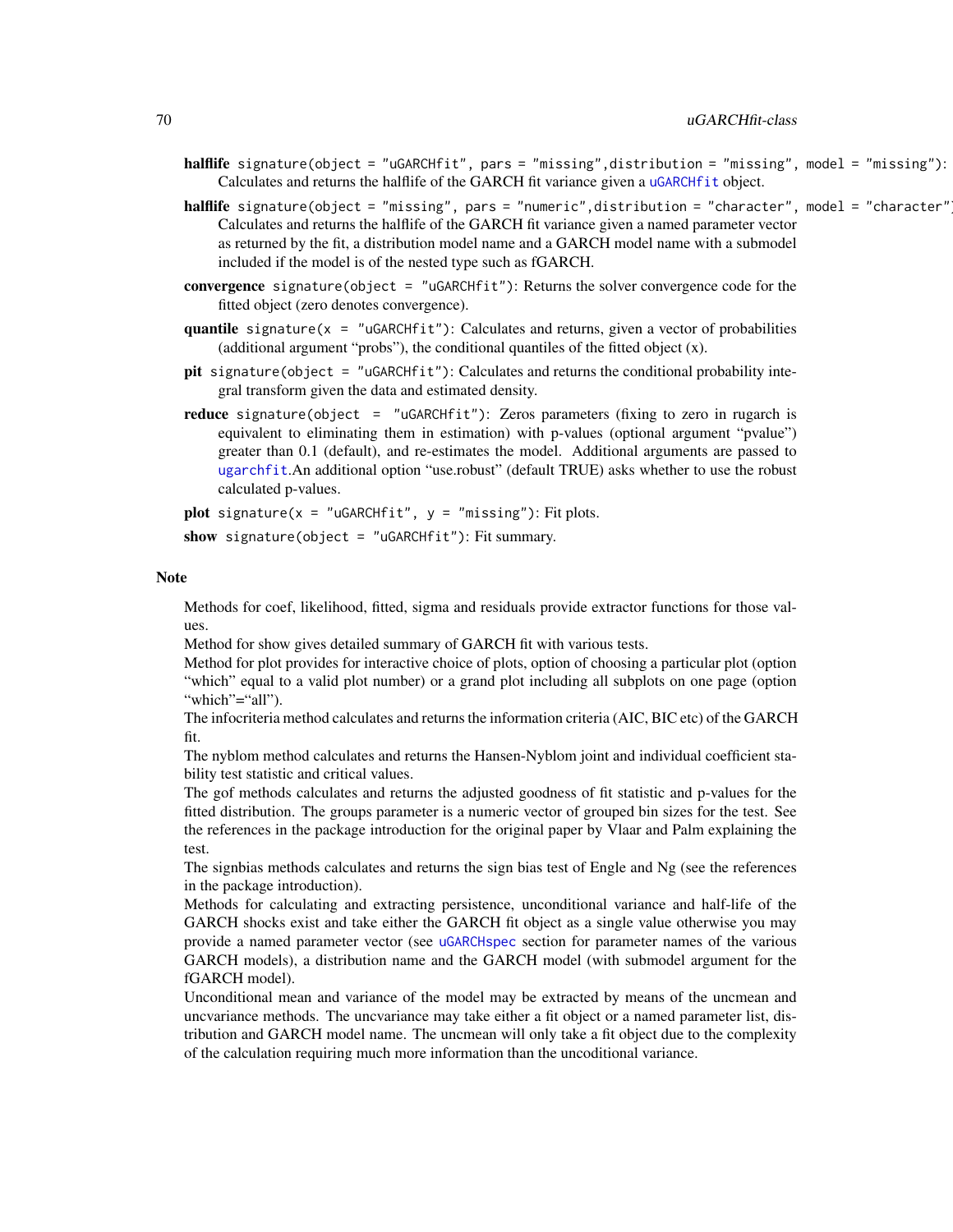# ugarchfit-methods 71

The news impact method returns a list with the calculated values  $(zx, zy)$  and the expression (xexpr, yexpr) which can be used to illustrate the plot.

#### Author(s)

Alexios Ghalanos

# See Also

Classes [uGARCHforecast](#page-73-0), [uGARCHsim](#page-86-0) and [uGARCHspec](#page-89-0).

#### Examples

```
## Not run:
# Basic GARCH(1,1) Spec
data(dmbp)
spec = ugarchspec()
fit = ugarchfit(data = dmbp[,1], spec = spec)fit
# object fit:
slotNames(fit)
# sublist fit@fit
names(fit@fit)
coef(fit)
infocriteria(fit)
likelihood(fit)
nyblom(fit)
signbias(fit)
head(sigma(fit))
head(residuals(fit))
head(fitted(fit))
gof(fit,c(20,30,40,50))
uncmean(fit)
uncvariance(fit)
#plot(fit,which="all")
# news impact example
spec = ugarchspec(variance.model=list(model="apARCH"))
fit = ugarchfit(data = dmbp[, 1], spec = spec)# note that newsimpact does not require the residuals (z) as it
# will discover the relevant range to plot against by using the min/max
# of the fitted residuals.
ni = newsimpact(z = NULL, fit)
#plot(ni$zx, ni$zy, ylab=ni$yexpr, xlab=ni$xexpr, type="l", main = "News Impact Curve")
## End(Not run)
```
<span id="page-70-0"></span>ugarchfit-methods *function: Univariate GARCH Fitting*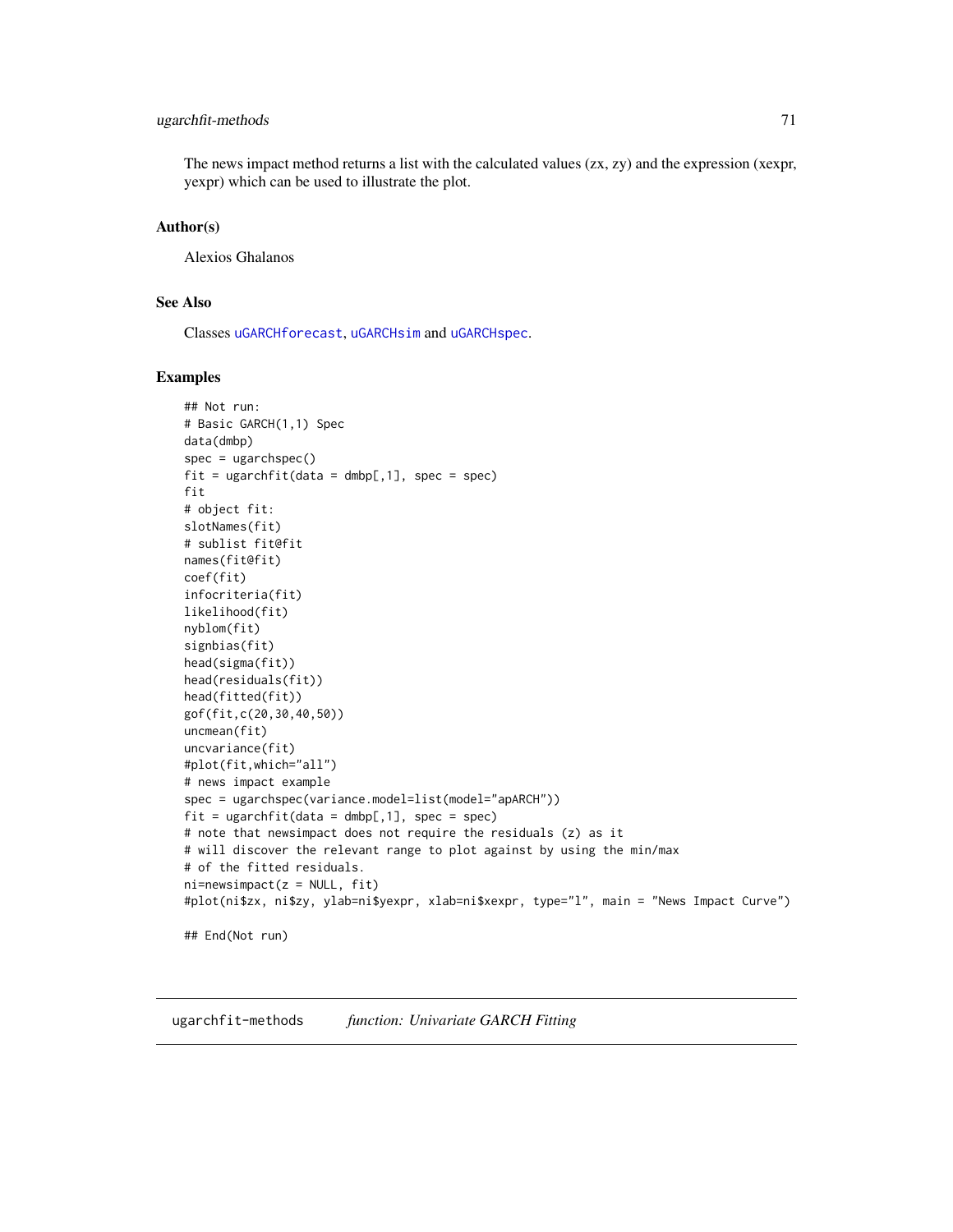#### Description

Method for fitting a variety of univariate GARCH models.

#### Usage

```
ugarchfit(spec, data, out.sample = 0, solver = "solnp", solver.control = list(),
fit.control = list(stationarity = 1, fixed.se = 0, scale = 0, rec.init = 'all',
trunclag = 1000,
numderiv.control = list(grad.eps=1e-4, grad.d=0.0001,
grad.zero.tol=sqrt(.Machine$double.eps/7e-7), hess.eps=1e-4, hess.d=0.1,
hess.zero.tol=sqrt(.Machine$double.eps/7e-7), r=4, v=2),...)
```
#### **Arguments**

| data       | A univariate data object. Can be a numeric vector, matrix, data.frame, zoo, xts,<br>timeSeries, ts or irts object.          |
|------------|-----------------------------------------------------------------------------------------------------------------------------|
| spec       | A univariate GARCH spec object of class uGARCH spec.                                                                        |
| out.sample | A positive integer indicating the number of periods before the last to keep for<br>out of sample forecasting (see details). |
| solver     | One of either "nlminb", "solnp", "lbfgs", "gosolnp", "nloptr" or "hybrid" (see<br>notes).                                   |
|            |                                                                                                                             |

solver.control Control arguments list passed to optimizer.

fit.control Control arguments passed to the fitting routine. Stationarity explicitly imposes the variance stationarity constraint during optimization. For the FIGARCH model this imposes the positivity constraint. The fixed.se argument controls whether standard errors should be calculated for those parameters which were fixed (through the fixed.pars argument of the [ugarchspec](#page-90-0) function). The scale parameter controls whether the data should be scaled before being submitted to the optimizer. The rec.init option determines the type of initialization for the variance recursion. Valid options are 'all' which uses all the values for the unconditional variance calculation, an integer greater than or equal to 1 denoting the number of data points to use for the calculation, or a positive numeric value less than one which determines the weighting for use in an exponential smoothing backcast. The trunclag is the truncation lags for the binomial expansion in the FIGARCH model.

numderiv.control

Control arguments passed to the numerical routines for the calculation of the standard errors. See the documentation in the numDeriv package for further details. The arguments which start with 'hess' are passed to the hessian routine while those with 'grad' to the jacobian routine.

... For the multiplicative component sGARCH model (mcsGARCH), the additional argument 'DailyVar' is required and should be an xts object of the daily forecasted variance to use with the intraday data.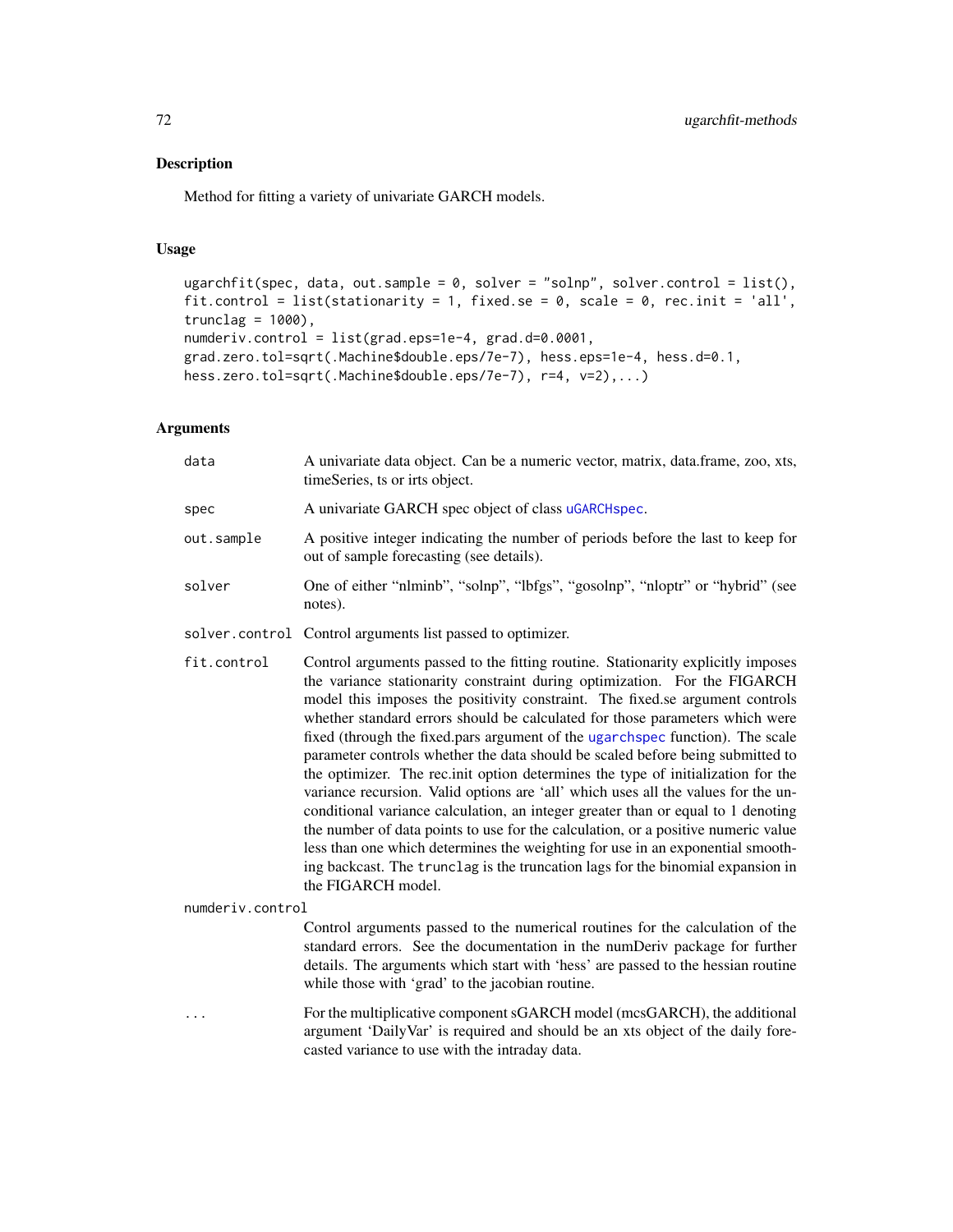#### <span id="page-72-0"></span>Details

The GARCH optimization routine first calculates a set of feasible starting points which are used to initiate the GARCH recursion. The main part of the likelihood calculation is performed in C-code for speed.

The out.sample option is provided in order to carry out forecast performance testing against actual data. A minimum of 5 data points are required for these tests. If the out.sample option is positive, then the routine will fit only  $N$  - out. sample (where  $N$  is the total data length) data points, leaving out.sample points for forecasting and testing using the forecast performance measures. In the [ugarchforecast](#page-75-0) routine the n.ahead may also be greater than the out.sample number resulting in a combination of out of sample data points matched against actual data and some without, which the forecast performance tests will ignore.

The "gosolnp" solver allows for the initialization of multiple restarts of the solnp solver with randomly generated parameters (see documentation in the Rsolnp-package for details of the strategy used). The solver.control list then accepts the following additional (to the solnp) arguments: "n.restarts" is the number of solver restarts required (defaults to 1), "parallel" (logical), "pkg" (either snowfall or multicore) and "cores" (the number of cores or workers to use) for use of parallel functionality, "rseed" is the seed to initialize the random number generator, and "n.sim" is the number of simulated parameter vectors to generate per n.restarts.

The "hybrid" strategy solver first tries the "solnp" solver, in failing to converge then tries then "nlminb", the "gosolnp" and finally the "nloptr" solvers. Solver control parameters can be passed for all the solvers in the solver.control list as one long list which will be filtered for each solver's specific options as and when that solver is called during the hybrid strategy optimization. It is still possible that the Hessian at the optimal found cannot be inverted, in which case a warning is printed and there will not be any standard errors. In this case it is suggested that the problem is re-run with different solver parameters. It is also possible that the solution, while still 'almost' optimal may be at a saddle-point very near the global optimum in which case the Hessian may still be invertible but one eigenvalue is negative. The uGARCHfit object has a value in the fit slot called condH (object@fit\$condH) which indicates the approximate number of decimal places lost to roundoff/numerical estimation error. When this is NaN, this indicates the case just described of one negative eigenvalue/saddlepoint (this previously flagged a warning but is now silenced and it is upto to the user to decide whether it is worth investigating further).

#### Value

A [uGARCHfit](#page-67-0) object containing details of the GARCH fit.

#### **Note**

The nloptr solver takes the following options in the solver.control list:

| ftol rel    | function value relative tolerance  | default: 1e-8           |
|-------------|------------------------------------|-------------------------|
| xtol rel    | parameter value relative tolerance | default: 1e-6           |
| maxeval     | maximum function evaluations       | default: 25000          |
| print level | trace level                        | default: 1              |
| solver      | the nloptr solver to use           | default: $1$ ('SBPLX'). |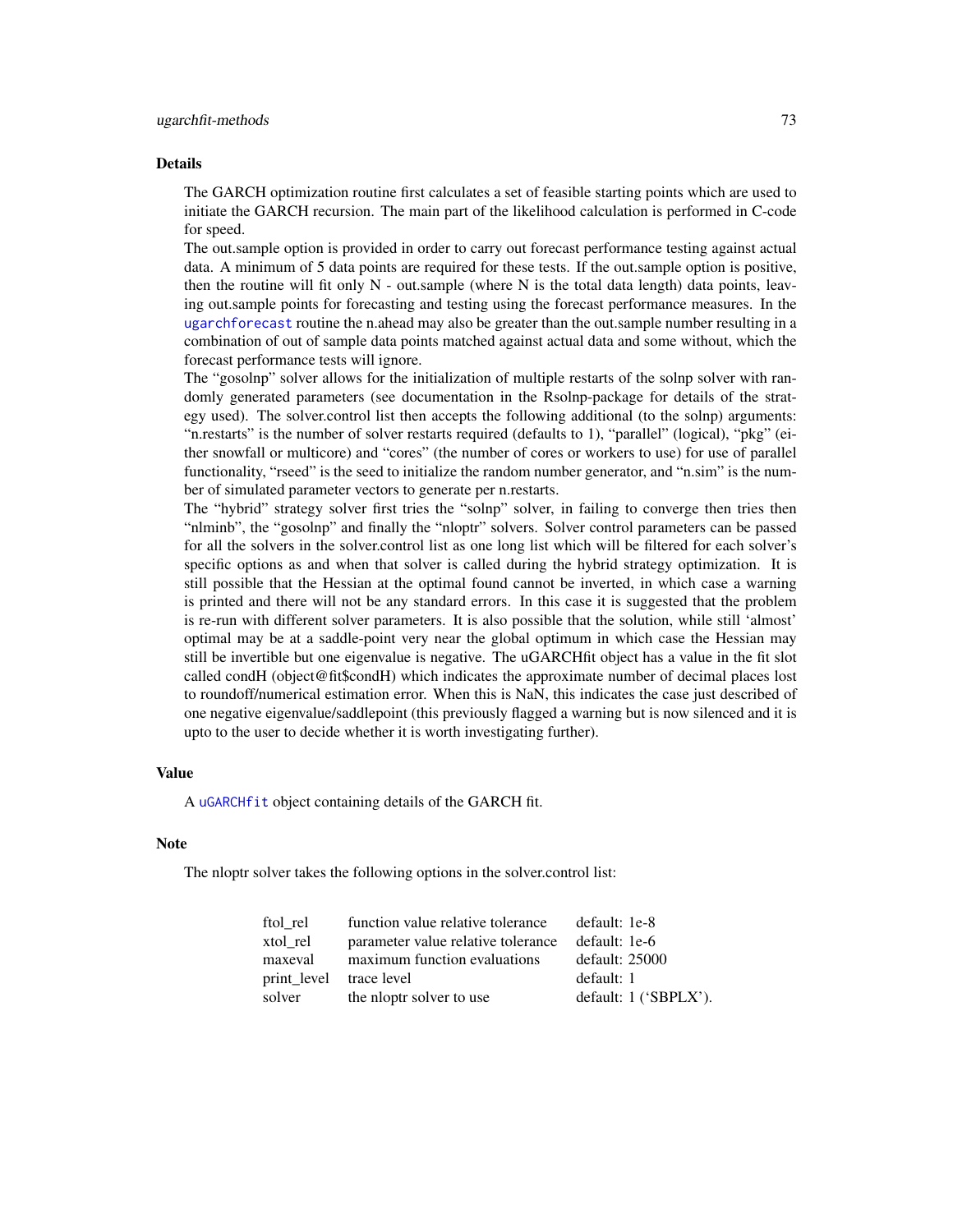The solver option for nloptr has 10 different choices (1:10), which are 1:'COBYLA', 2:'BOBYQA', 3:'PRAXIS', 4:'NELDERMEAD', 5:'SBPLX', 6:'AUGLAG'+'COBYLA', 7:'AUGLAG'+'BOBYQA', 8:'AUGLAG'+'PRAXIS', 9:'AUGLAG'+'NELDERMEAD' and 10:'AUGLAG'+'SBPLX'. As always, your mileage will vary and care should be taken on the choice of solver, tuning parameters etc. If you do use this solver try 9 or 10 first.

#### Author(s)

Alexios Ghalanos

# See Also

For specification [ugarchspec](#page-90-0),filtering [ugarchfilter](#page-66-0), forecasting [ugarchforecast](#page-75-0), simulation [ugarchsim](#page-87-0), rolling forecast and estimation [ugarchroll](#page-84-0), parameter distribution and uncertainty [ugarchdistribution](#page-62-0), bootstrap forecast [ugarchboot](#page-58-0).

#### Examples

```
# Basic GARCH(1,1) Spec
data(dmbp)
spec = ugarchspec()
fit = ugarchfit(data = dmbp[, 1], spec = spec)fit
coef(fit)
head(sigma(fit))
#plot(fit,which="all")
# in order to use fpm (forecast performance measure function)
# you need to select a subsample of the data:
spec = ugarchspec()
fit = ugarchfit(data = dmbp[, 1], spec = spec, out.sample=100)forc = ugarchforecast(fit, n.ahead=100)
# this means that 100 data points are left from the end with which to
# make inference on the forecasts
fpm(forc)
```
<span id="page-73-0"></span>uGARCHforecast-class *class: Univariate GARCH Forecast Class*

# Description

Class for the univariate GARCH forecast.

# Objects from the Class

A virtual Class: No objects may be created from it.

# Extends

Class [GARCHforecast](#page-40-0), directly. Class [rGARCH](#page-53-0), by class [GARCHforecast](#page-40-0), distance 2.

<span id="page-73-1"></span>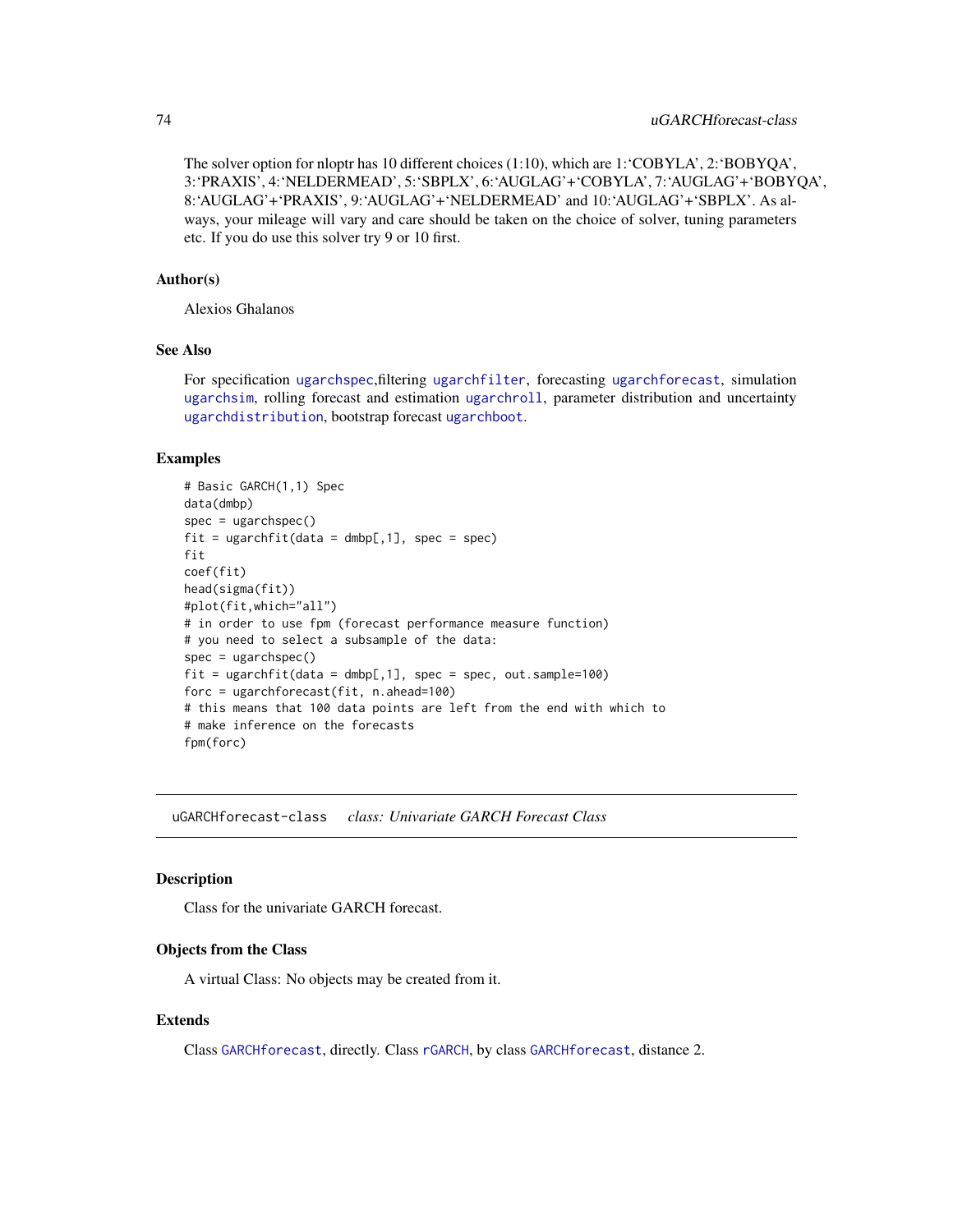#### <span id="page-74-0"></span>Methods

- sigma signature( $x =$ "uGARCHforecast"): The n.ahead by n.roll+1 matrix of conditional sigma forecasts. The column names are the T[0] dates.
- **fitted** signature( $x =$  "uGARCHforecast"): The n.ahead by n.roll+1 matrix of conditional mean forecasts. The column names are the T[0] dates.
- quantile signature( $x =$  "uGARCHforecast"): Calculates and returns, given a scalar for the probability (additional argument "probs"), the conditional quantile of the forecast object as an n.ahead by n.roll+1 matrix (with the same type of headings as the sigma and fitted methods).
- plot signature( $x =$  "uGARCHforecast",  $y =$  "missing"): Forecast plots with n.roll optional argument indicating the rolling sequence to plot.
- fpm signature(object = "uGARCHforecast"): Forecast performance measures.
- show signature(object = "uGARCHforecast"): Forecast summary returning the 0-roll frame only.

#### Note

Since versions 1.01-3, a sigma and fitted methods have been introduced which extract the n.ahead by (n.roll+1) matrix of conditional sigma and mean forecasts respectively, with column names the  $T[0]$  time index. This is unlike the old data. frame which returned the T+1 etc dates. These two methods are the default extractors in rugarch (used on estimated, filtered, forecast and simulation class objects) and the other methods, namely as.data.frame is now deprecated with the exception of a few classes where it is still used ([uGARCHdistribution](#page-61-0), [uGARCHboot](#page-57-0) and [uGARCHroll](#page-82-0)).

The plot method takes additional arguments which and n.roll indicating which roll frame to plot. The fpm method returns the Mean Squared Error (MSE), Mean Absolute Error (MAE), Directional Accuracy (DAC) and number of points used for the calculation (N), of forecast versus realized returns, if the extra summary option is set to TRUE (default). This is a 4 x (n.roll+1) matrix, with row headings the T[0] time index, and requires at least 5 points to calculate the summary measures else will return NA. When n.ahead>1, this method calculates the measures on the n.ahead>1 unconditional forecast, but if n.ahead=1 with n.roll>4, it will calculate the measures on the rolling forecast instead. Finally, when summary is set to FALSE, the method will return a list of length n.roll+1 of xts objects with the loss functions (Squared Error and Absolute Error and Directional Hits).

#### Author(s)

Alexios Ghalanos

#### See Also

Classes [uGARCHfit](#page-67-0), [uGARCHsim](#page-86-0) and [uGARCHspec](#page-89-0).

#### Examples

```
## Not run:
# Basic GARCH(1,1) Spec
data(dmbp)
spec = ugarchspec()fit = ugarchfit(data = dmbp[, 1], spec = spec, out.sample = 100)forc1 = ugarchforecast(fit, n.ahead=100, n.roll = 100)
```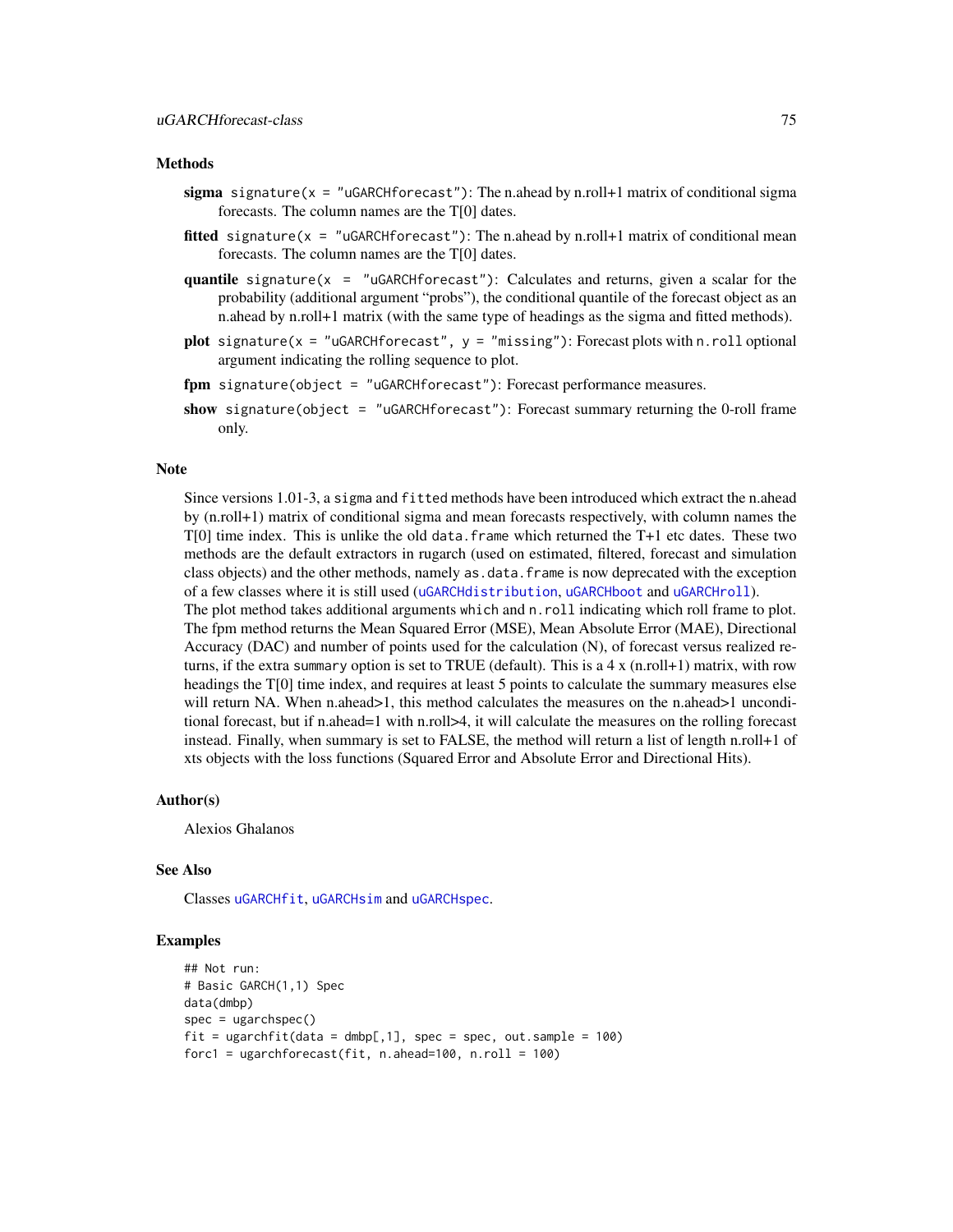```
forc
#plot(forc, which = "all")
## End(Not run)
```
ugarchforecast-methods

*function: Univariate GARCH Forecasting*

# <span id="page-75-0"></span>Description

Method for forecasting from a variety of univariate GARCH models.

# Usage

```
ugarchforecast(fitORspec, data = NULL, n.ahead = 10, n.roll = 0, out.sample = 0,
external.forecasts = list(mregfor = NULL, vregfor = NULL),
trunclag = 1000, ...
```
# Arguments

| fitORspec          | Either a univariate GARCH fit object of class uGARCHfit or alternatively a uni-<br>variate GARCH specification object of class uGARCHspec with valid fixed pa-<br>rameters.                                                                                                                                                                                                                                                                                                                                          |
|--------------------|----------------------------------------------------------------------------------------------------------------------------------------------------------------------------------------------------------------------------------------------------------------------------------------------------------------------------------------------------------------------------------------------------------------------------------------------------------------------------------------------------------------------|
| data               | Required if a specification rather than a fit object is supplied.                                                                                                                                                                                                                                                                                                                                                                                                                                                    |
| n.ahead            | The forecast horizon.                                                                                                                                                                                                                                                                                                                                                                                                                                                                                                |
| n.roll             | The no. of rolling forecasts to create beyond the first one (see details).                                                                                                                                                                                                                                                                                                                                                                                                                                           |
| out.sample         | Optional. If a specification object is supplied, indicates how many data points<br>to keep for out of sample testing.                                                                                                                                                                                                                                                                                                                                                                                                |
| external.forecasts |                                                                                                                                                                                                                                                                                                                                                                                                                                                                                                                      |
|                    | A list with forecasts for the external regressors in the mean and/or variance<br>equations if specified.                                                                                                                                                                                                                                                                                                                                                                                                             |
| trunclag           | The truncation lag for the binomial expansion in the FIGARCH model. Only<br>used when the dispatch is based on a uGARCHspec object, otherwise will be read<br>from the already defined value in the fitted object.                                                                                                                                                                                                                                                                                                   |
|                    | For the multiplicative component sGARCH model (mcsGARCH), the additional<br>argument 'DailyVar' is required and should be an xts object of the daily fore-<br>casted variance for the period under consideration to be used with the intraday<br>data.                                                                                                                                                                                                                                                               |
|                    | For the realized GARCH model (realGARCH), the additional argument 'Re-<br>alizedVol', an xts object, is required when using a specification object for fi-<br>tORspec. Additionally, the optional argument 'n.sim' denotes the number of<br>simulations required for n.ahead>1 forecast (see vignette for this model's rep-<br>resentation), whilst 'returnDistribution' is a logical argument (default TRUE)<br>denoting whether to return the simulated distribution of the sigma and realized<br>forecast values. |

<span id="page-75-1"></span>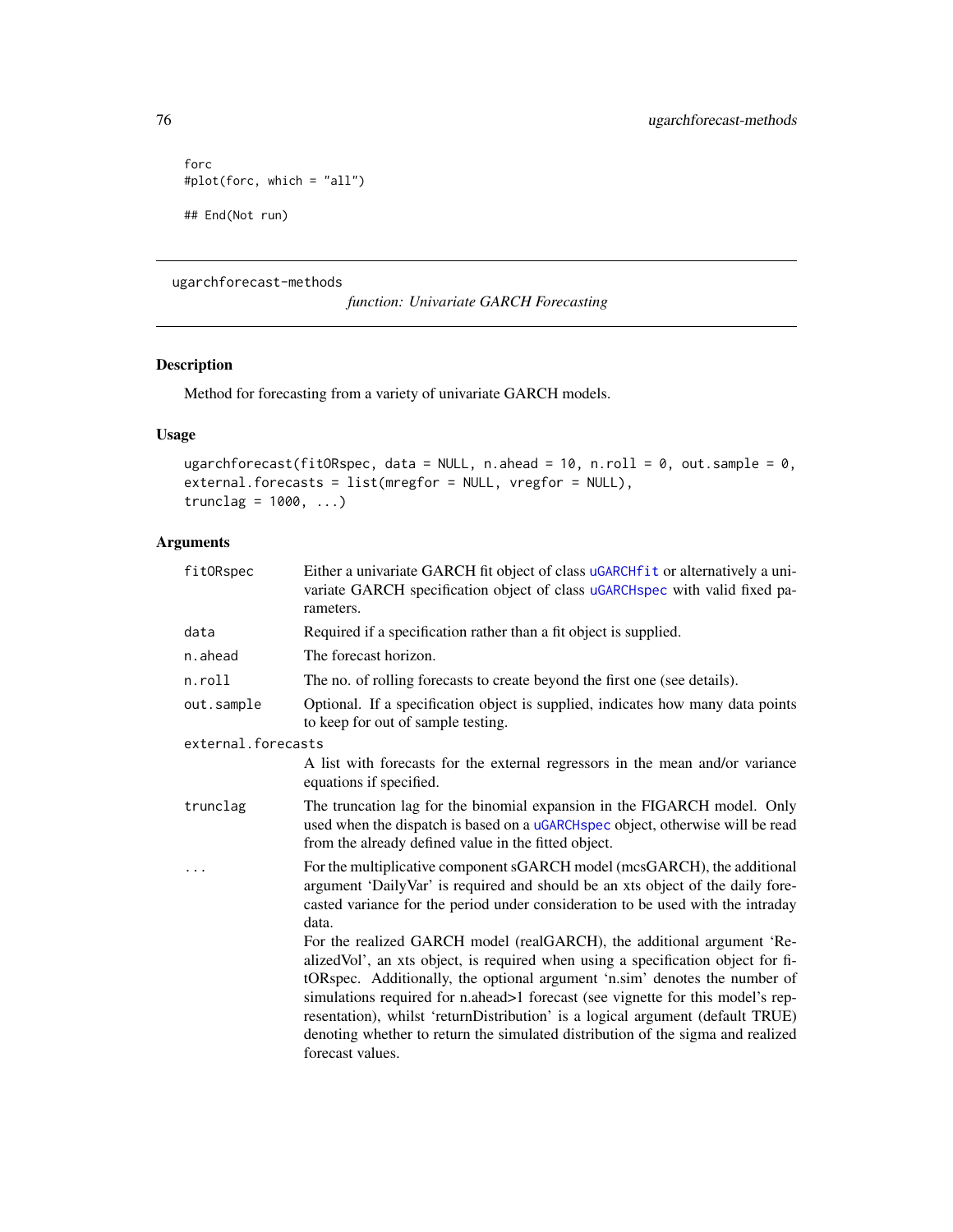#### <span id="page-76-0"></span>Details

The forecast function has two dispatch methods allowing the user to call it with either a fitted object (in which case the data argument is ignored), or a specification object (in which case the data is required) with fixed parameters.

The forecast is based on the expected value of the innovations and hence the density chosen. One step ahead forecasts are based on the value of the previous data, while n-step ahead (n>1) are based on the unconditional expectation of the models.

The ability to roll the forecast 1 step at a time is implemented with the n.roll argument which controls how many times to roll the n.ahead forecast. The default argument of n.roll  $= 0$  denotes no rolling and returns the standard n.ahead forecast. Critically, since n.roll depends on data being available from which to base the rolling forecast, the [ugarchfit](#page-70-0) function needs to be called with the argument out.sample being at least as large as the n.roll argument, or in the case of a specification being used instead of a fit object, the out. sample argument directly in the forecast function.

#### Value

A [uGARCHforecast](#page-73-0) object containing details of the GARCH forecast. See the class for details on the returned object and methods for accessing it and performing some tests.

#### Author(s)

Alexios Ghalanos

# See Also

For filtering [ugarchfilter](#page-66-0),simulation [ugarchsim](#page-87-0), rolling forecast and estimation [ugarchroll](#page-84-0), parameter distribution and uncertainty [ugarchdistribution](#page-62-0), bootstrap forecast [ugarchboot](#page-58-0).

#### Examples

```
## Not run:
# Basic GARCH(1,1) Spec
data(dmbp)
spec = ugarchspec()fit = ugarchfit(data = dmbp[, 1], spec = spec)forc = ugarchforecast(fit, n.ahead=20)
forc
head(sigma(forc))
head(fitted(forc))
#plot(forc,which="all")
```
## End(Not run)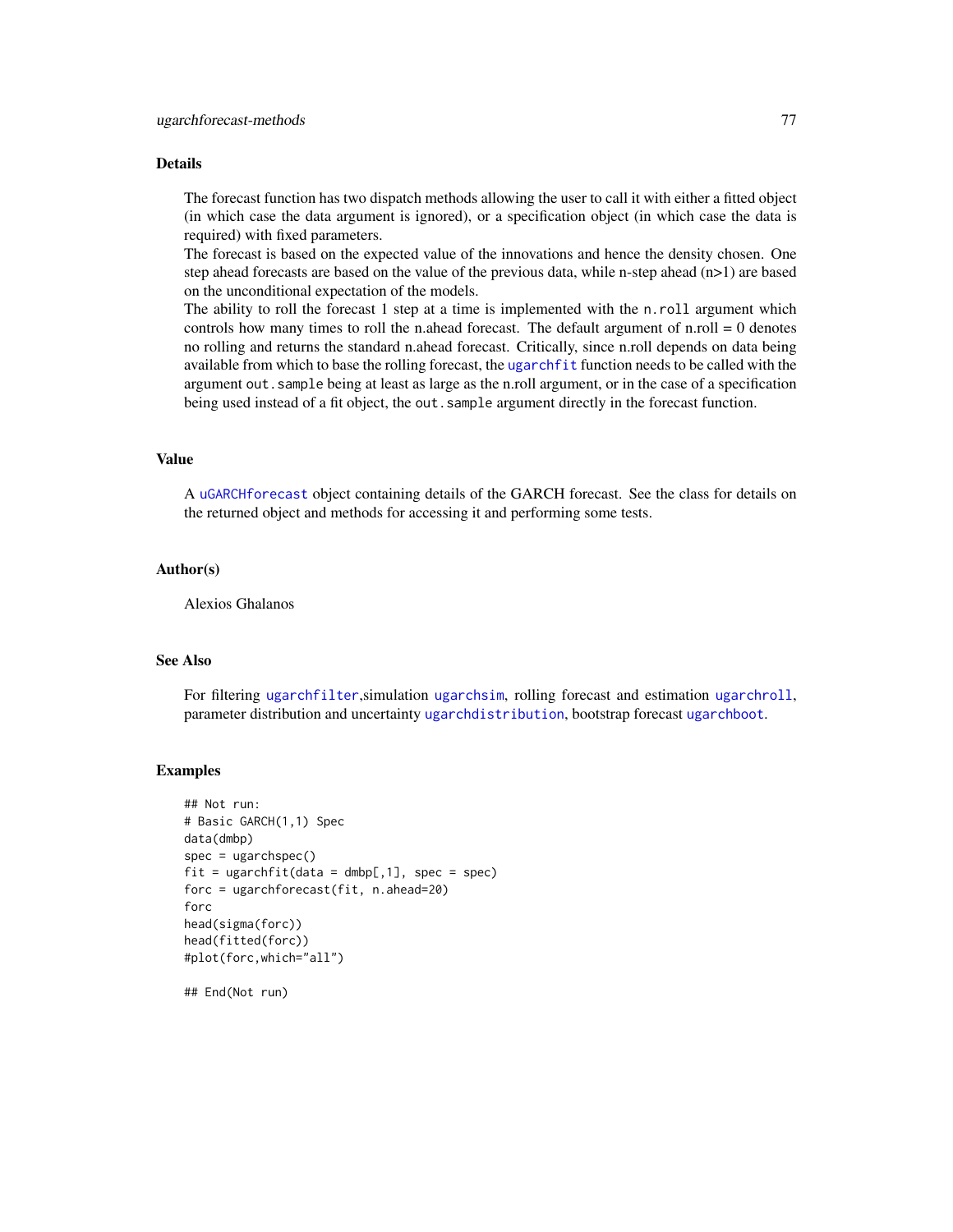```
uGARCHmultifilter-class
```
*class: Univariate GARCH Multiple Filter Class*

# Description

Class for the univariate GARCH Multiple filter.

# Extends

Class ["GARCHfilter"](#page-39-0), directly. Class ["rGARCH"](#page-53-0), by class "GARCHfilter", distance 3.

# **Methods**

```
fitted signature(object = "uGARCHmultifilter"): Extracts the fitted values.
```
residuals signature(object = "uGARCHmultifilter"): Extracts the residuals. Optional logical argument standardize (default is FALSE) allows to extract the standardized residuals.

sigma signature(object = "uGARCHmultifilter"): Extracts the conditional sigma values.

coef signature(object = "uGARCHmultifilter"): Extracts the coefficients.

likelihood signature(object = "uGARCHmultifilter"): Extracts the likelihood.

show signature(object = "uGARCHmultifilter"): Filter summary.

# Author(s)

Alexios Ghalanos

# See Also

Classes [uGARCHmultiforecast](#page-78-0), [uGARCHmultifit](#page-77-0) and [uGARCHmultispec](#page-79-0).

<span id="page-77-0"></span>uGARCHmultifit-class *class: Univariate GARCH Multiple Fit Class*

# Description

Class for the univariate GARCH Multiple fit.

#### Objects from the Class

A virtual Class: No objects may be created from it.

# Extends

Class [GARCHfit](#page-39-1), directly. Class [rGARCH](#page-53-0), by class [GARCHfit](#page-39-1), distance 3.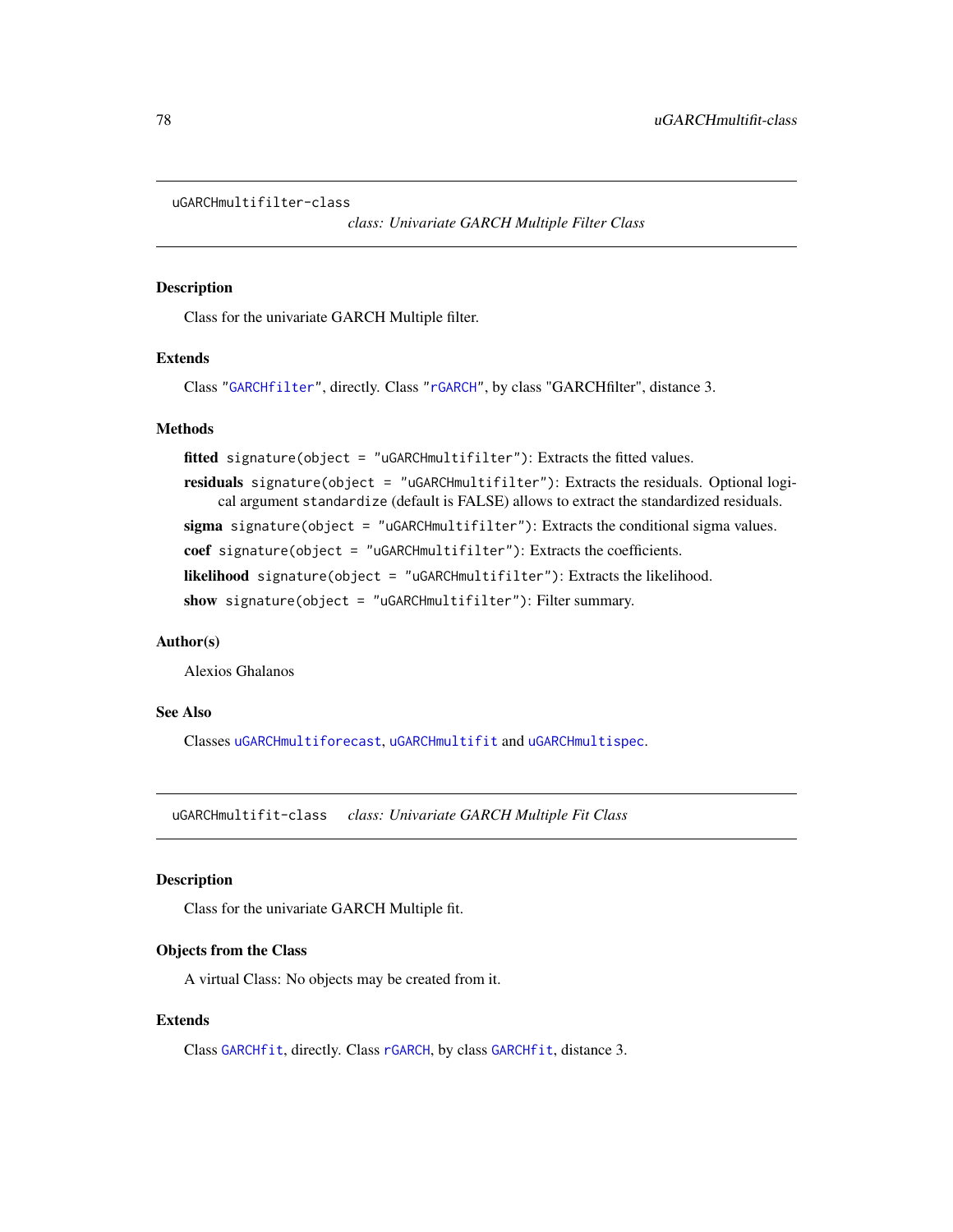#### <span id="page-78-1"></span>**Methods**

```
coef signature(object = "uGARCHmultifit"): Extracts the coefficients.
likelihood signature(object = "uGARCHmultifit"): Extracts the likelihood.
sigma signature(object = "uGARCHmultifit"): Extracts the conditional sigma values.
fitted signature(object = "uGARCHmultifit"): Extracts the fitted values.
residuals signature(object = "uGARCHmultifit"): Extracts the residuals. Optional logical
     argument standardize (default is FALSE) allows to extract the standardized residuals.
show signature(object = "uGARCHmultifit"): Fit summary.
```
# Note

Methods for coef, likelihood, fitted, sigma and residuals provide extractor functions for those values.

#### Author(s)

Alexios Ghalanos

# See Also

Classes [uGARCHmultiforecast](#page-78-0), [uGARCHmultispec](#page-79-0) and [uGARCHmultifilter](#page-77-1).

```
uGARCHmultiforecast-class
```
*class: Univariate GARCH Multiple Forecast Class*

# Description

Class for the univariate GARCH Multiple forecast.

#### Objects from the Class

A virtual Class: No objects may be created from it.

# Extends

Class [GARCHforecast](#page-40-0), directly. Class [rGARCH](#page-53-0), by class [GARCHforecast](#page-40-0), distance 3.

# Methods

- sigma signature( $x =$  "uGARCHmultiforecast"): extracts the n.ahead by  $(n.roll+1)$  by n.assets array of conditional sigma forecasts.
- **fitted** signature( $x =$  "uGARCHforecast"): extracts the n.ahead by (n.roll+1) by n.assets array of conditional mean forecasts.
- show signature(object = "uGARCHforecast"): forecast summary.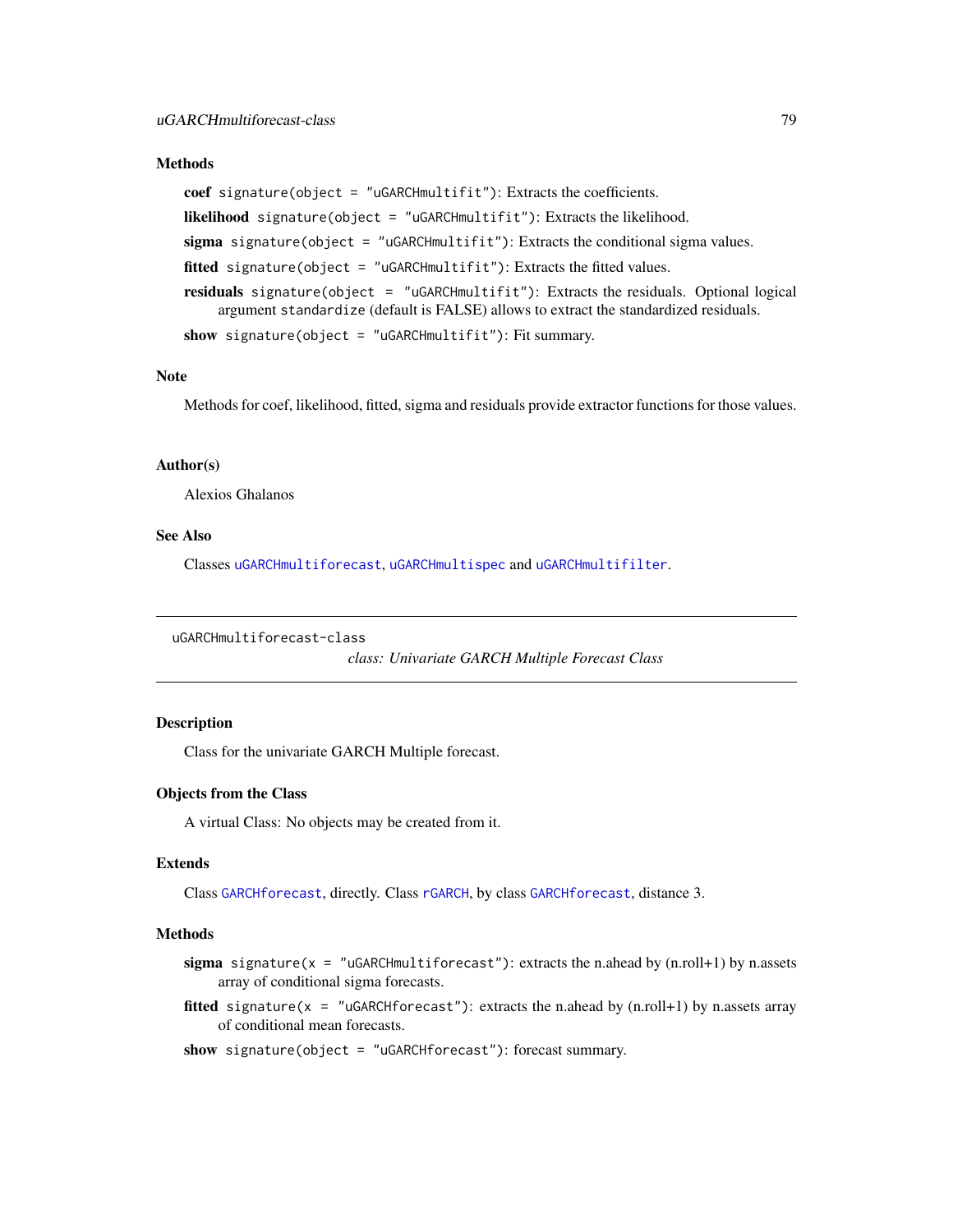# <span id="page-79-1"></span>Author(s)

Alexios Ghalanos

# See Also

Classes [uGARCHmultifilter](#page-77-1), [uGARCHmultifit](#page-77-0) and [uGARCHmultispec](#page-79-0).

<span id="page-79-0"></span>uGARCHmultispec-class *class: Univariate GARCH Multiple Specification Class*

# Description

Class for the univariate GARCH Multiple specification.

# Objects from the Class

A virtual Class: No objects may be created from it.

# Extends

Class ["GARCHspec"](#page-43-0), directly. Class ["rGARCH"](#page-53-0), by class "GARCHspec", distance 3.

# Methods

show signature(object = "uGARCHmultispec"): specification summary.

# Author(s)

Alexios Ghalanos

# See Also

Classes [uGARCHmultiforecast](#page-78-0), [uGARCHmultifit](#page-77-0) and [uGARCHmultifilter](#page-77-1).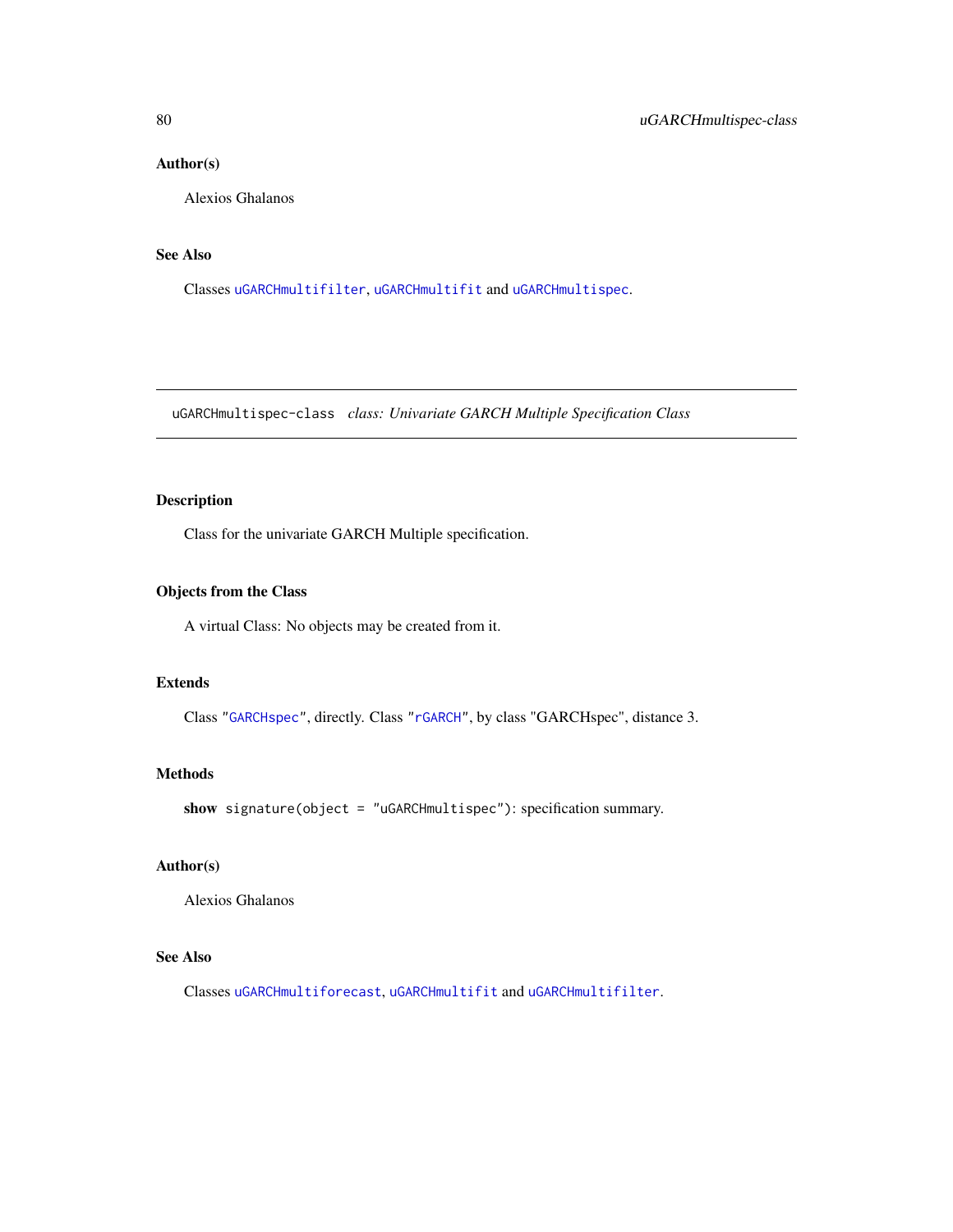<span id="page-80-1"></span><span id="page-80-0"></span>uGARCHpath-class *class: Univariate GARCH Path Simulation Class*

# Description

Class for the univariate GARCH Path simulation.

#### Objects from the Class

A virtual Class: No objects may be created from it.

# Extends

Class ["uGARCHpath"](#page-80-0), directly. Class ["rGARCH"](#page-53-0), by class "GARCHpath", distance 2.

#### Methods

- sigma signature(object = "uGARCHpath"): Extracts the conditional sigma simulated values as a matrix of size n.sim x m.sim.
- fitted signature(object = "uGARCHpath"): Extracts the conditional mean simulated values as a matrix of size n.sim x m.sim.
- quantile signature( $x =$  "uGARCHpath"): Calculates and returns, given a scalar for the probability (additional argument "probs"), the conditional quantile of the simulated object as an n.sim by m.sim matrix (with the same type of headings as the sigma and fitted methods).
- plot signature( $x =$  "uGARCHpath",  $y =$  "missing"): path simulation plots.

show signature(object = "uGARCHpath"): path simulation summary.

#### Note

The sigma and fitted methods are used to extract the matrix of simulated conditional sigma and mean values. The as.data.frame method is globally deprecated as an extractor method in rugarch with the exception of a few classes which still makes sense to use them.

#### Author(s)

Alexios Ghalanos

#### See Also

Classes [uGARCHsim](#page-86-0), [uGARCHfit](#page-67-0) and [uGARCHspec](#page-89-0).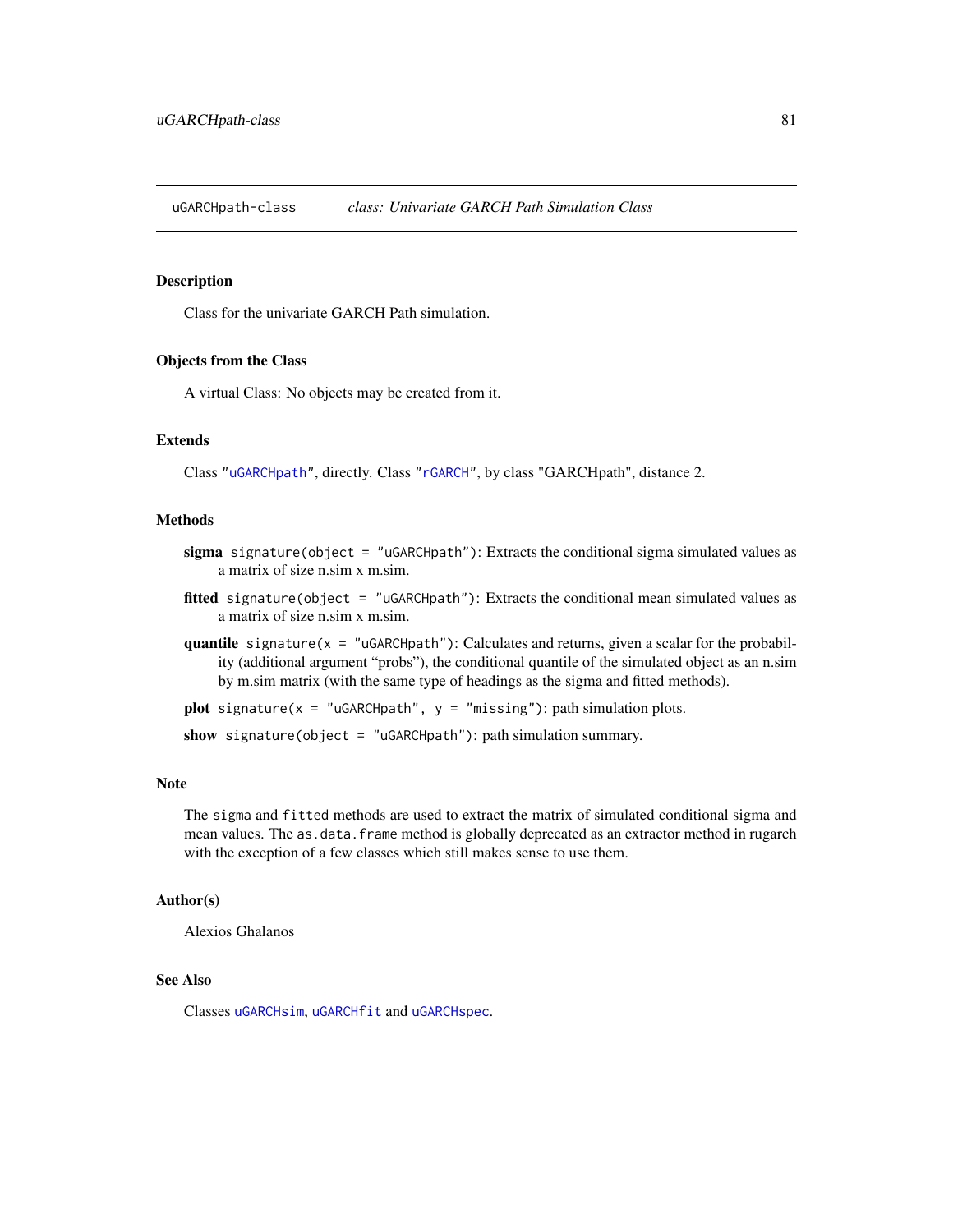<span id="page-81-0"></span>ugarchpath-methods *function: Univariate GARCH Path Simulation*

# Description

Method for simulating the path of a GARCH model from a variety of univariate GARCH models. This is a convenience function which does not require a fitted object (see note below).

# Usage

```
ugarchpath(spec, n.sim=1000, n.start=0, m.sim=1, presigma=NA, prereturns=NA,
preresiduals=NA, rseed=NA, custom.dist=list(name=NA,distfit=NA), mexsimdata=NULL,
vexsimdata=NULL, trunclag=1000, ...)
```
# Arguments

| spec         | A univariate GARCH spec object of class uGARCHspec with the required pa-<br>rameters of the model supplied via the fixed.pars list argument or setfixed <-<br>method.                                                                                                                                                                                                                                                                                                                                                             |
|--------------|-----------------------------------------------------------------------------------------------------------------------------------------------------------------------------------------------------------------------------------------------------------------------------------------------------------------------------------------------------------------------------------------------------------------------------------------------------------------------------------------------------------------------------------|
| n.sim        | The simulation horizon.                                                                                                                                                                                                                                                                                                                                                                                                                                                                                                           |
| n.start      | The burn-in sample.                                                                                                                                                                                                                                                                                                                                                                                                                                                                                                               |
| m.sim        | The number of simulations.                                                                                                                                                                                                                                                                                                                                                                                                                                                                                                        |
| presigma     | Allows the starting sigma values to be provided by the user.                                                                                                                                                                                                                                                                                                                                                                                                                                                                      |
| prereturns   | Allows the starting return data to be provided by the user.                                                                                                                                                                                                                                                                                                                                                                                                                                                                       |
| preresiduals | Allows the starting residuals to be provided by the user.                                                                                                                                                                                                                                                                                                                                                                                                                                                                         |
| rseed        | Optional seeding value(s) for the random number generator. For m.sim > 1, it<br>is possible to provide either a single seed to initialize all values, or one seed<br>per separate simulation (i.e. m.sim seeds). However, in the latter case this may<br>result in some slight overhead depending on how large m.sim is. It is now rec-<br>ommended not to provide a value (i.e., keep the default of $r$ seed $ ==$ NA) and<br>to call set seed only once in the beginning of the session, which will ensure<br>reproducibility. |
| custom.dist  | Optional density with fitted object from which to simulate. See notes below for<br>details.                                                                                                                                                                                                                                                                                                                                                                                                                                       |
| mexsimdata   | List of matrices (size of list m.sim, with each matrix having n.sim rows) of<br>simulated external regressor-in-mean data. If the fit object contains external<br>regressors in the mean equation, this must be provided else will be assumed<br>zero.                                                                                                                                                                                                                                                                            |
| vexsimdata   | List of matrices (size of list m.sim, with each matrix having n.sim rows) of<br>simulated external regressor-in-variance data. If the fit object contains external<br>regressors in the variance equation, this must be provided else will be assumed<br>zero.                                                                                                                                                                                                                                                                    |
| trunclag     | This is the truncation lags for the binomial expansion in the FIGARCH model                                                                                                                                                                                                                                                                                                                                                                                                                                                       |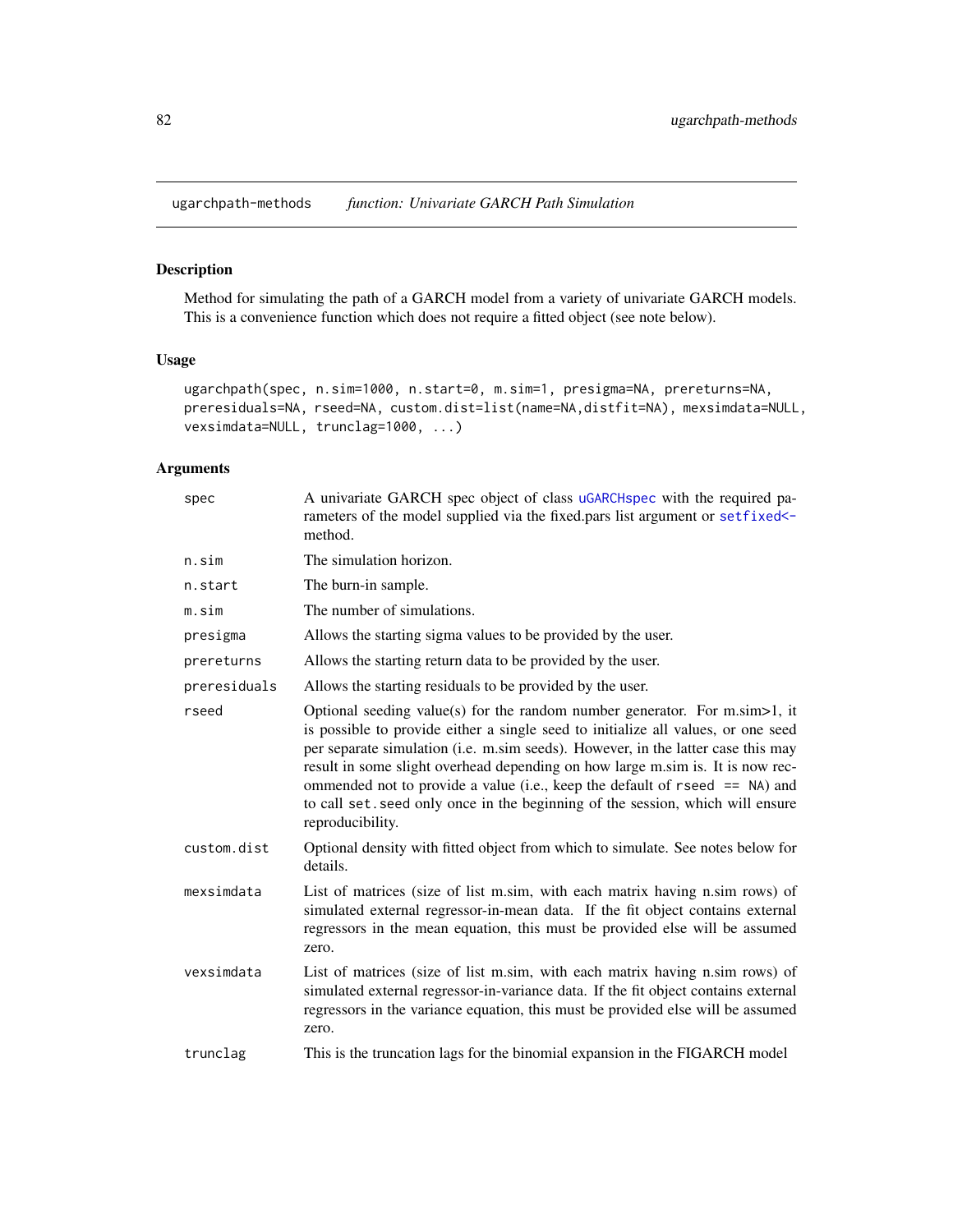<span id="page-82-2"></span>... If the model is the "csGARCH", then preq can be used to denote the previous value of the permanent component of the variance model  $(q, e.g. tail(fit@fit\$ q,1)) so that the ugarchpath method with all pre-values included will evaluate to the same result as the ugarchsim method with method equal to "sample" (assuming the same random seeding values are used).

# Details

This is a convenience method to allow path simulation of various GARCH models without the need to supply a fit object as in the [ugarchsim](#page-87-0) method. Instead, a GARCH spec object is required with the fixed model parameters. The mcsGARCH model is not supported for the path method-use [ugarchsim](#page-87-0) instead.

# Value

A [uGARCHpath](#page-80-0) object containing details of the GARCH path simulation.

#### Author(s)

Alexios Ghalanos

# See Also

For specification [ugarchspec](#page-90-0), fitting [ugarchfit](#page-70-0), filtering [ugarchfilter](#page-66-0), forecasting [ugarchforecast](#page-75-0), simulation [ugarchsim](#page-87-0), rolling forecast and estimation [ugarchroll](#page-84-0), parameter distribution and uncertainty [ugarchdistribution](#page-62-0), bootstrap forecast [ugarchboot](#page-58-0).

#### Examples

```
## Not run:
# create a basic sGARCH(1,1) spec:
spec=ugarchspec(variance.model=list(model="sGARCH", garchOrder=c(1,1)),
mean.model=list(armaOrder=c(0,0), include.mean=TRUE, garchInMean =
FALSE, inMeanType = 2), distribution.model="sstd",
fixed.pars=list(mu=0.001,omega=0.00001, alpha1=0.05, beta1=0.90,
shape=4, skew=2))
# simulate the path
path.sgarch = ugarchpath(spec, n.sim=3000, n.start=1, m.sim=1)
## End(Not run)
```
<span id="page-82-0"></span>uGARCHroll-class *class: Univariate GARCH Rolling Forecast Class*

#### <span id="page-82-1"></span>Description

Class for the univariate GARCH rolling forecast.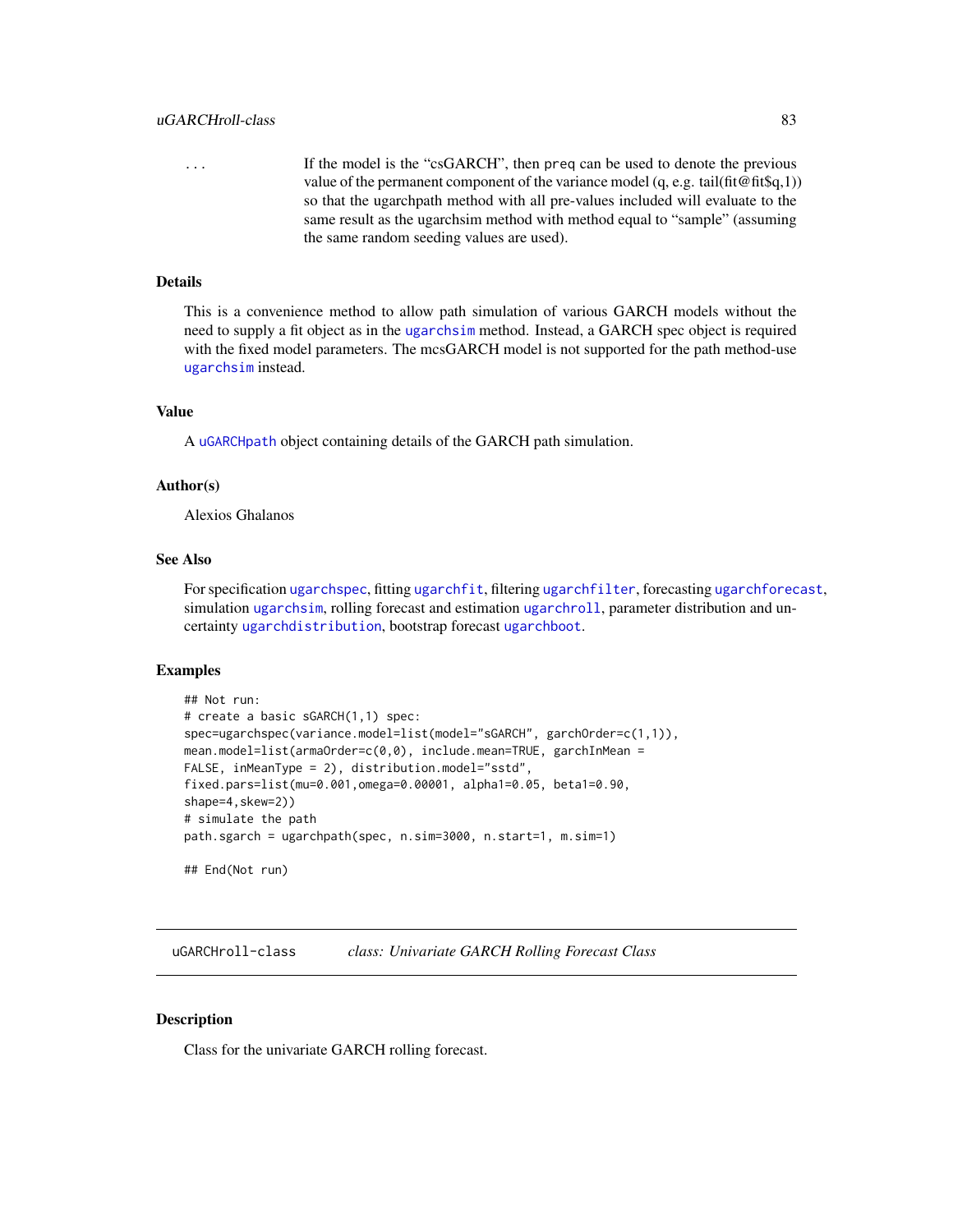<span id="page-83-0"></span>forecast: Object of class "vector" model: Object of class "vector"

# Extends

Class ["GARCHroll"](#page-41-0), directly. Class ["rGARCH"](#page-53-0), by class "GARCHroll", distance 2.

# Methods

**as.data.frame** signature( $x = "uGARCHroll")$ : Extracts various values from object (see note).

plot signature( $x =$  "uGARCHroll",  $y =$  "missing"): Roll result backtest plots (see note).

report signature(object = "uGARCHroll"): Roll backtest reports (see note).

resume signature(object = "uGARCHroll"): Resumes a rolling backtest which has nonconverged windows using alternative solver and control parameters.

fpm signature(object = "uGARCHroll"): Forecast performance measures.

- coef signature(object = "uGARCHroll"): Extracts the list of coefficients for each estimated window in the rolling backtest.
- quantile signature( $x =$  "uGARCHroll"): Calculates and returns, given a vector of probabilities (additional argument "probs"), the conditional quantiles of the rolling object as an xts matrix.
- pit signature(object = "uGARCHroll"): Calculates and returns the conditional probability integral transform given the realized data and forecast density.
- convergence signature(object = "uGARCHroll"): Returns the convergence code for the estimation windows, with 0 indicating that all have converged and 1 that there were non-converged windows. In the latter case the 'nonconverged' attribute is also printed of those windows which failed to converge.

show signature(object = "uGARCHroll"): Summary.

#### Note

The as.data.frame extractor method allows the extraction of either the conditional forecast density or the VaR. It takes additional argument which with valid values either "density" or "VaR".

The coef method will return a list of the coefficients and their robust standard errors (assuming the keep.coef argument was set to TRUE in the ugarchroll function), and the ending date of each estimation window.

The plot method takes the following additional arguments:

1.*which* allows for either a numeric value of 1:4, else will default to "ask" for interactive printing of the options in the command windows. Additionally, the value of "all" wil create a 2x2 chart with all plots.

2.*VaR.alpha* for the Value at Risk backtest plot, this is the tail probability and defaults to 0.01.

3.*density.support* the support for the time varying density plot density, defaults to c(-0.15, 0.15) but you should change this to something more appropriate for your data and period under consideration. The report method takes the following additional arguments:

1.*type* for the report type. Valid values are "VaR" for the VaR report based on the unconditional and conditional coverage tests for exceedances (discussed below) and "fpm" for forecast performance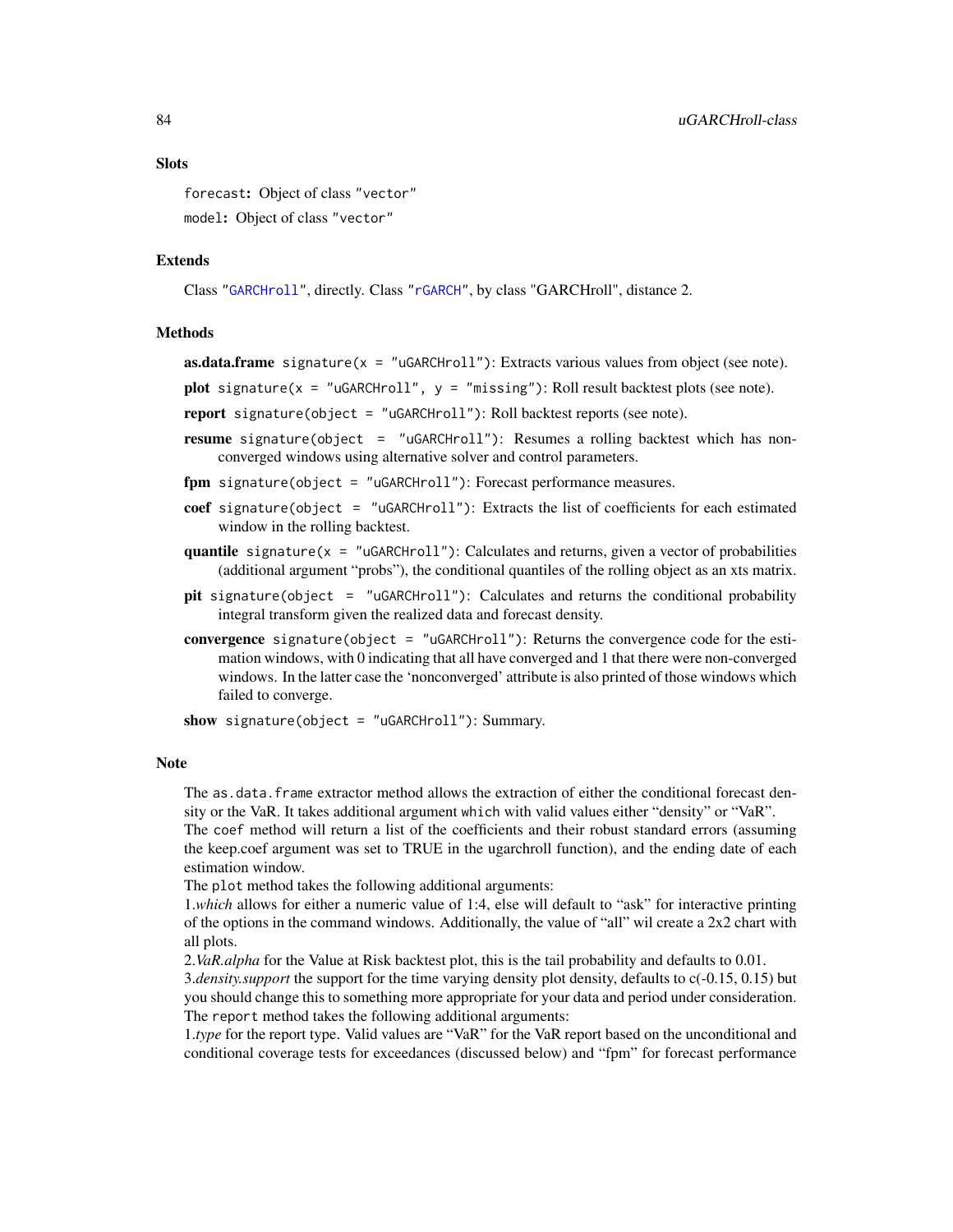#### <span id="page-84-1"></span>ugarchroll-methods 85

#### measures.

2.*VaR.alpha* (for the VaR backtest report) is the tail probability and defaults to 0.01.

3.*conf.level* the confidence level upon which the conditional coverage hypothesis test will be based on (defaults to 0.95).

Kupiec's unconditional coverage test looks at whether the amount of expected versus actual exceedances given the tail probability of VaR actually occur as predicted, while the conditional coverage test of Christoffersen is a joint test of the unconditional coverage and the independence of the exceedances. Both the joint and the separate unconditional test are reported since it is always possible that the joint test passes while failing either the independence or unconditional coverage test. The fpm method (separately from report) takes additional logical argument *summary*, which when TRUE will return the mean squared error (MSE), mean absolute error (MAE) and directional accuracy of the forecast versus realized returns. When FALSE, it will return a data.frame of the time series of squared (SE) errors, absolute errors (AE), directional hits (HITS), and a VaR Loss function described in Gonzalez-Rivera, Lee, and Mishra (2004) for each coverage level where it was calculated. This can then be compared, with the VaR loss of competing models using such tests as the model confidence set (MCS) of Hansen, Lunde and Nason (2011).

# Author(s)

Alexios Ghalanos

ugarchroll-methods *function: Univariate GARCH Rolling Density Forecast and Backtesting*

#### <span id="page-84-0"></span>Description

Method for creating rolling density forecast from ARMA-GARCH models with option for refitting every n periods with parallel functionality.

#### Usage

```
ugarchroll(spec, data, n.ahead = 1, forecast.length = 500,
n.start = NULL, refit.every = 25, refit.window = c("recursive", "moving"),
window.size = NULL, solver = "hybrid", fit.control = list(),
solver.control = list(), calculate.VaR = TRUE, VaR.alpha = c(0.01, 0.05),
cluster = NULL, keep.coef = TRUE, ...)
```
# Arguments

| spec            | A univariate GARCH specification object.                                       |
|-----------------|--------------------------------------------------------------------------------|
| data            | A univariate dataset, ideally with time based index.                           |
| n.ahead         | The number of periods to forecast (only n.ahead=1 supported).                  |
| forecast.length |                                                                                |
|                 | The length of the total forecast for which out of sample data from the dataset |
|                 | will be used for testing.                                                      |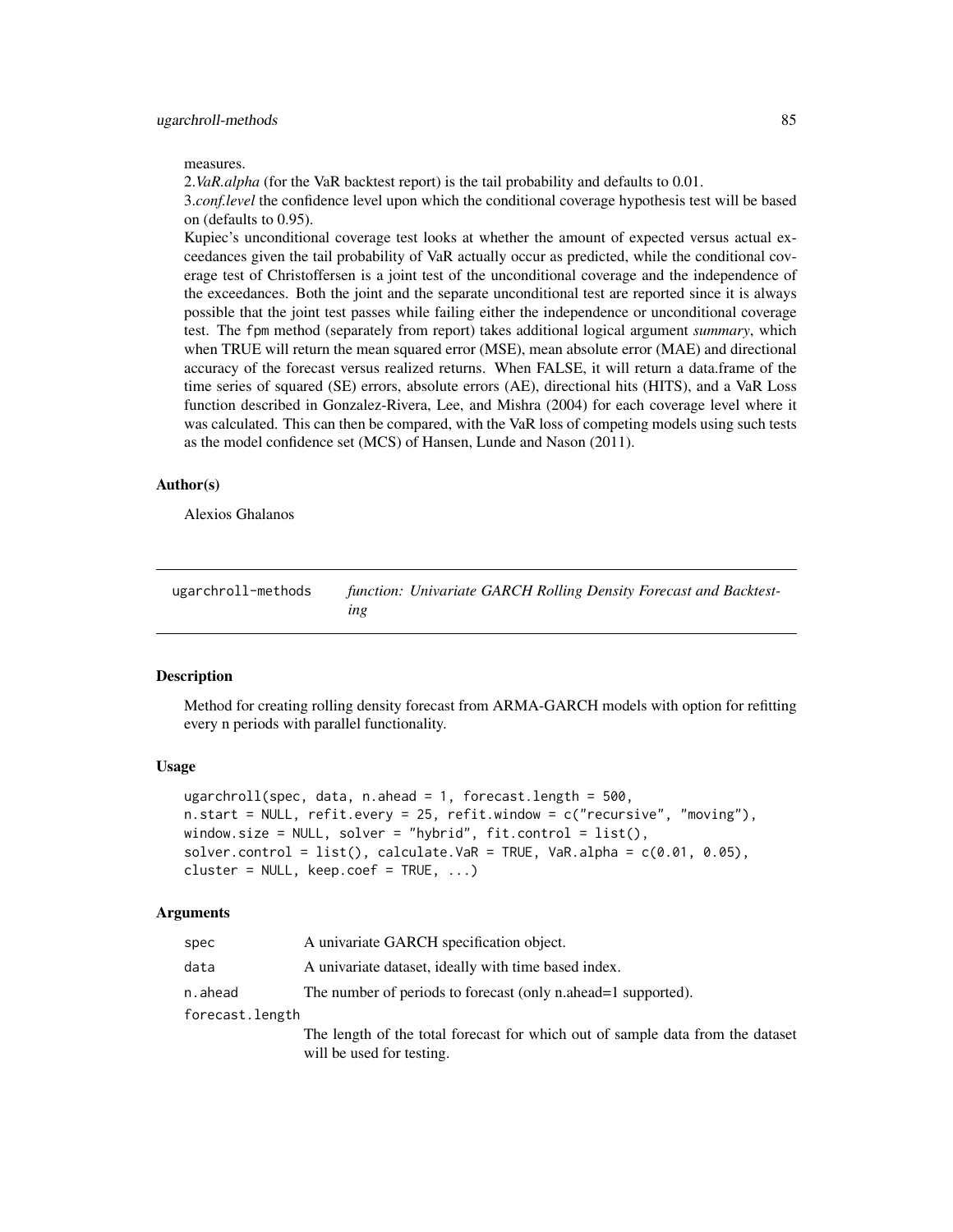<span id="page-85-0"></span>

| n.start        | Instead of forecast.length, this determines the starting point in the dataset from<br>which to initialize the rolling forecast.                                                                                                                                        |
|----------------|------------------------------------------------------------------------------------------------------------------------------------------------------------------------------------------------------------------------------------------------------------------------|
| refit.every    | Determines every how many periods the model is re-estimated.                                                                                                                                                                                                           |
| refit.window   | Whether the refit is done on an expanding window including all the previous<br>data or a moving window where all previous data is used for the first estimation<br>and then moved by a length equal to refit.every (unless the window.size option<br>is used instead). |
| window.size    | If not NULL, determines the size of the moving window in the rolling estima-<br>tion, which also determines the first point used.                                                                                                                                      |
| solver         | The solver to use.                                                                                                                                                                                                                                                     |
| fit.control    | Control parameters parameters passed to the fitting function.                                                                                                                                                                                                          |
| solver.control | Control parameters passed to the solver.                                                                                                                                                                                                                               |
| calculate.VaR  | Whether to calculate forecast Value at Risk during the estimation.                                                                                                                                                                                                     |
| VaR.alpha      | The Value at Risk tail level to calculate.                                                                                                                                                                                                                             |
| cluster        | A cluster object created by calling makeCluster from the parallel package. If it<br>is not NULL, then this will be used for parallel estimation of the refits (remember<br>to stop the cluster on completion).                                                         |
| keep.coef      | Whether to return the list of coefficients and their robust standard errors.                                                                                                                                                                                           |
| $\ddots$       | In the case of the realized GARCH (realGARCH) model, the 'realizedVol' is<br>required (an xts object), and optionally the 'n.sim' argument indicates the sam-<br>ples to generate for the realized vol forecast (does not affect the 1-ahead sigma<br>forecast).       |

# Details

This is a wrapper function for creating rolling forecasts of the conditional GARCH density, and optionally calculating the Value at Risk at specified levels. The argument refit.every determines every how many periods the model is re-estimated. Given a dataset of length N, it is possible to choose either how many periods from the end to use for out of sample forecasting (using the forecast.length option), or the starting point for initializing the rolling forecast (and using all the data after that for the out of sample forecast). Only rolling 1-ahead forecasts are supported spanning the dataset, which should be useful for backtesting models. Anything more complicated should be wrapped by the user by making use of the underlying functions in the package. The function has 2 main methods for viewing the data, a standard plot method and a report methods (see class [uGARCHroll](#page-82-0) for details on how to use these methods). In case of no-convergence in some of all the windows, a new method called [resume](#page-82-1) now allows to pass the returned (non-converged) object with new solver and control parameters to be re-estimated (only the non-converged windows are re-estimated). Non-convergence here implies both a failure of the solver to converge to a solution (global failure) OR a failure to invert the resulting Hessian (local failure). The convergence method can be used on an object (aside from the printed warning) to print out the number of the nonconverged estimation windows.

Parallel functionality is now based entirely on the parallel package, and it is up to the user to pass a cluster object, and then stop it once the routine is completed.

# Value

An object of class [uGARCHroll](#page-82-0).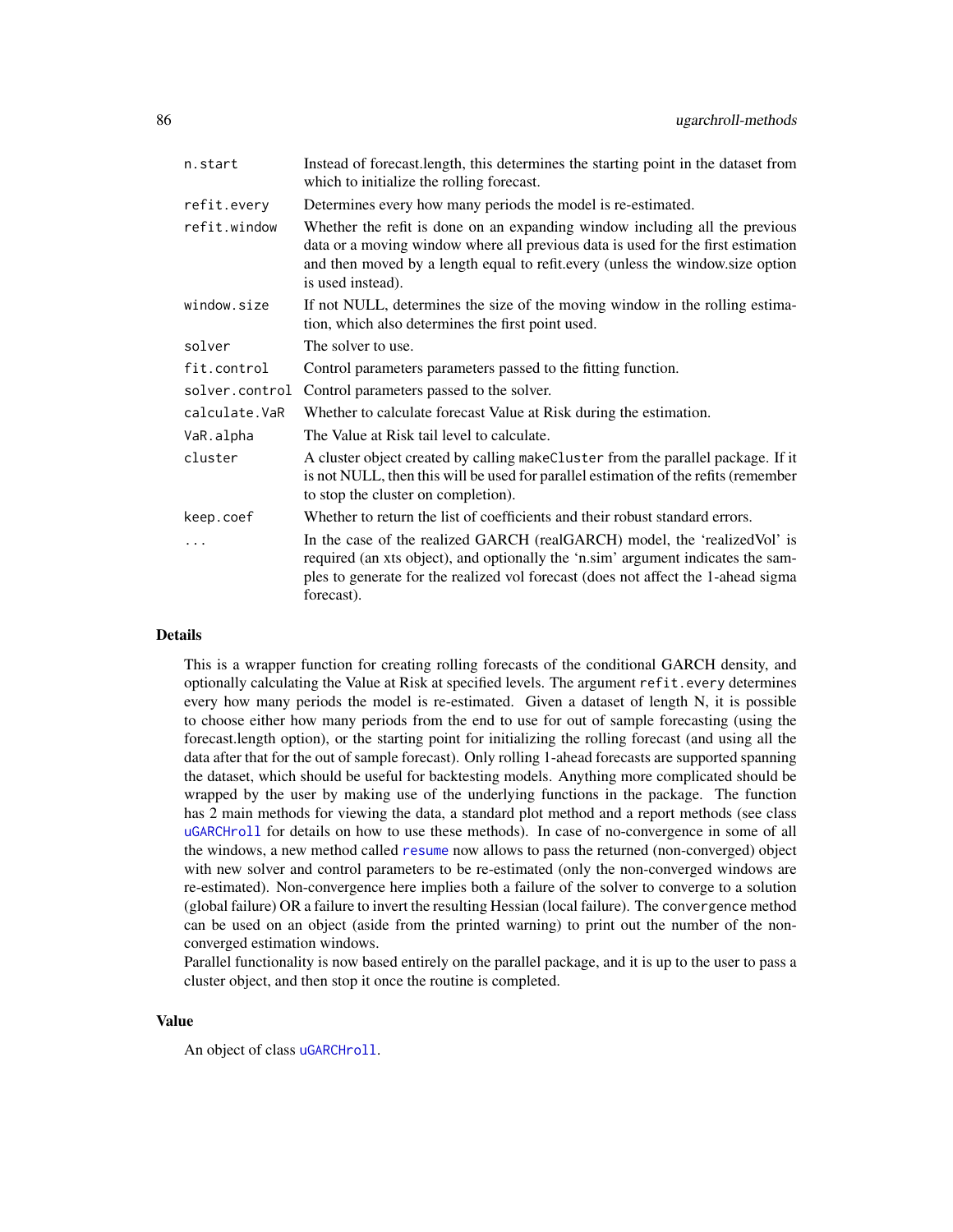# <span id="page-86-1"></span>Author(s)

Alexios Ghalanos

#### See Also

For specification [ugarchspec](#page-90-0), fitting [ugarchfit](#page-70-0), filtering [ugarchfilter](#page-66-0), forecasting [ugarchforecast](#page-75-0), simulation [ugarchsim](#page-87-0), parameter distribution and uncertainty [ugarchdistribution](#page-62-0), bootstrap forecast [ugarchboot](#page-58-0).

#### Examples

```
## Not run:
data(sp500ret)
spec = ugarchspec(distribution.model = "std")
mod = ugarchroll(spec, data = sp500ret, n.ahead = 1,
n.start = 1000, refit.every = 500, refit.window = "recursive",
solver = "hybrid", fit.control = list(),
calcutate.VaR = TRUE, VaR.alpha = c(0.01, 0.025, 0.05),keep.coef = TRUE)
report(mod, type="VaR", VaR.alpha = 0.01, conf.level = 0.95)
report(mod, type="fpm")
```
## End(Not run)

<span id="page-86-0"></span>uGARCHsim-class *class: Univariate GARCH Simulation Class*

#### **Description**

Class for the univariate GARCH simulation.

# Extends

Class ["GARCHsim"](#page-42-0), directly. Class ["rGARCH"](#page-53-0), by class "GARCHsim", distance 2.

# Slots

simulation: Object of class "vector" Holds data on the simulation.

model: Object of class "vector" The model specification common to all objects.

seed: Object of class "integer" The random seed used.

# Methods

sigma signature(object = "uGARCHsim"): Extracts the conditional sigma simulated values as a matrix of size n.sim x m.sim.

fitted signature(object = "uGARCHsim"): Extracts the conditional mean simulated values as a matrix of size n.sim x m.sim.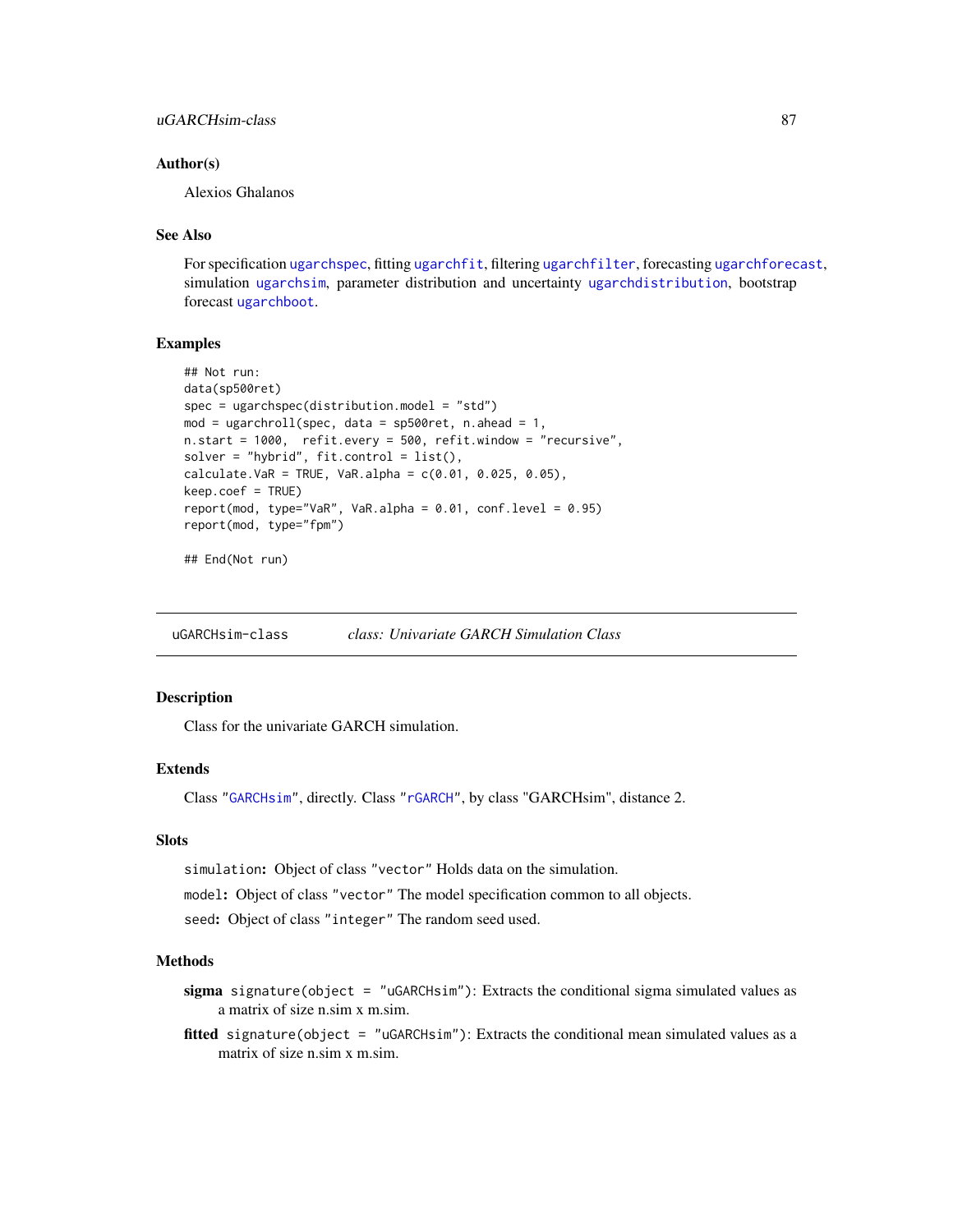<span id="page-87-1"></span>quantile signature(object = "uGARCHsim", probs="numeric"): Calculates and returns, given a scalar for the probability (additional argument "probs"), the conditional quantile of the simulated object as an n.sim by m.sim matrix (with the same type of headings as the sigma and fitted methods).

```
plot signature(x = "uGARCHsim", y = "missing"): Simulation plots.
```
show signature(object = "uGARCHsim"): Simulation summary.

#### Note

The sigma and fitted methods are used to extract the matrix of simulated conditional sigma and mean values. The as.data.frame method is globally deprecated as an extractor method in rugarch with the exception of a few classes which still makes sense to use them.

#### Author(s)

Alexios Ghalanos

#### See Also

Classes [uGARCHforecast](#page-73-0), [uGARCHfit](#page-67-0) and [uGARCHspec](#page-89-0).

#### Examples

```
## Not run:
# Basic GARCH(1,1) Spec
data(dmbp)
spec = ugarchspec()
fit = ugarchfit(data = dmbp[,1], spec = spec)sim = ugarchsim(fit,n.sim=1000, n.start=1, m.sim=1, startMethod="sample")
sim
head(sigma(sim))
## End(Not run)
```
ugarchsim-methods *function: Univariate GARCH Simulation*

#### <span id="page-87-0"></span>Description

Method for simulation from a variety of univariate GARCH models.

# Usage

```
ugarchsim(fit, n \sin = 1000, n \cdot \text{start} = 0, m \cdot \text{sim} = 1,
startMethod = c("unconditional", "sample"), presigma = NA, prereturns = NA,
preresiduals = NA, rseed = NA, custom.dist = list(name = NA, distfit = NA),
mexsimdata = NULL, vexsimdata = NULL, ...)
```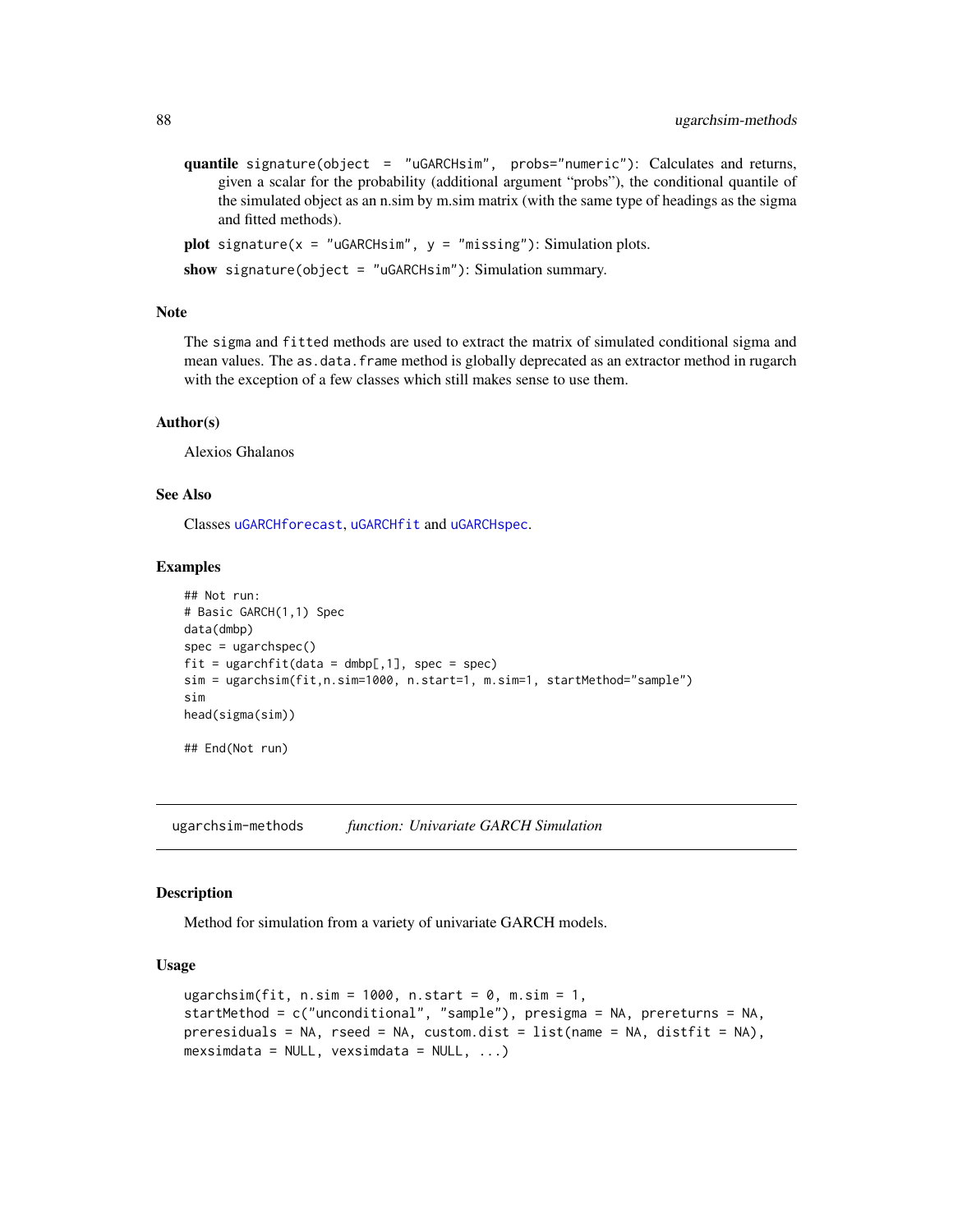#### <span id="page-88-0"></span>Arguments

| fit          | A univariate GARCH fit object of class uGARCHfit.                                                                                                                                                                                                                                                                                                                                                                                                                                                                                        |
|--------------|------------------------------------------------------------------------------------------------------------------------------------------------------------------------------------------------------------------------------------------------------------------------------------------------------------------------------------------------------------------------------------------------------------------------------------------------------------------------------------------------------------------------------------------|
| n.sim        | The simulation horizon.                                                                                                                                                                                                                                                                                                                                                                                                                                                                                                                  |
| n.start      | The burn-in sample.                                                                                                                                                                                                                                                                                                                                                                                                                                                                                                                      |
| m.sim        | The number of simulations.                                                                                                                                                                                                                                                                                                                                                                                                                                                                                                               |
| startMethod  | Starting values for the simulation. Valid methods are "unconditional" for the<br>expected values given the density, and "sample" for the ending values of the<br>actual data from the fit object.                                                                                                                                                                                                                                                                                                                                        |
| presigma     | Allows the starting sigma values to be provided by the user.                                                                                                                                                                                                                                                                                                                                                                                                                                                                             |
| prereturns   | Allows the starting return data to be provided by the user.                                                                                                                                                                                                                                                                                                                                                                                                                                                                              |
| preresiduals | Allows the starting residuals to be provided by the user.                                                                                                                                                                                                                                                                                                                                                                                                                                                                                |
| rseed        | Optional seeding value(s) for the random number generator. For $m \sin \ge 1$ , it<br>is possible to provide either a single seed to initialize all values, or one seed<br>per separate simulation (i.e. m.sim seeds). However, in the latter case this may<br>result in some slight overhead depending on how large m.sim is. It is now rec-<br>ommended not to provide a value (i.e., keep the default of $r$ seed $ ==$ NA) and<br>to call set. seed only once in the beginning of the session, which will ensure<br>reproducibility. |
| custom.dist  | Optional density with fitted object from which to simulate. See notes below for<br>details.                                                                                                                                                                                                                                                                                                                                                                                                                                              |
| mexsimdata   | List of matrices (size of list m.sim, with each matrix having n.sim rows) of<br>simulated external regressor-in-mean data. If the fit object contains external<br>regressors in the mean equation, this must be provided else will be assumed<br>zero.                                                                                                                                                                                                                                                                                   |
| vexsimdata   | List of matrices (size of list m.sim, with each matrix having n.sim rows) of<br>simulated external regressor-in-variance data. If the fit object contains external<br>regressors in the mean equation, this must be provided else will be assumed<br>zero.                                                                                                                                                                                                                                                                               |
| .            | For the multiplicative component sGARCH model (mcsGARCH), the additional<br>argument 'DailyVar' is required and should be an xts object of length floor(n.sim/increments-<br>per-day) by m.sim of the the daily simulated variance to use with the intraday<br>data. In the case of the realized GARCH (realGARCH) model, the optional<br>argument 'prerealized' allows to pass starting values of the realized volatility<br>(should be of length q as was set in the 'garchOrder $(q, p)$ ' in the specification)                      |

# Details

The custom.dist option allows for defining a custom density which exists in the users workspace with methods for "r" (sampling, e.g. rnorm) and "d" (density e.g. dnorm). It must take a single fit object as its second argument. Alternatively, custom.dist can take any name in the name slot (e.g."sample") and a matrix in the fit slot with dimensions equal to m.sim (columns) and n.sim (rows). It is understood that what is supplied are the standardized  $(0,1)$  innovations and not the unstandardized residuals. The usefulness of this becomes apparent when one is considering the copula-GARCH approach or the bootstrap method.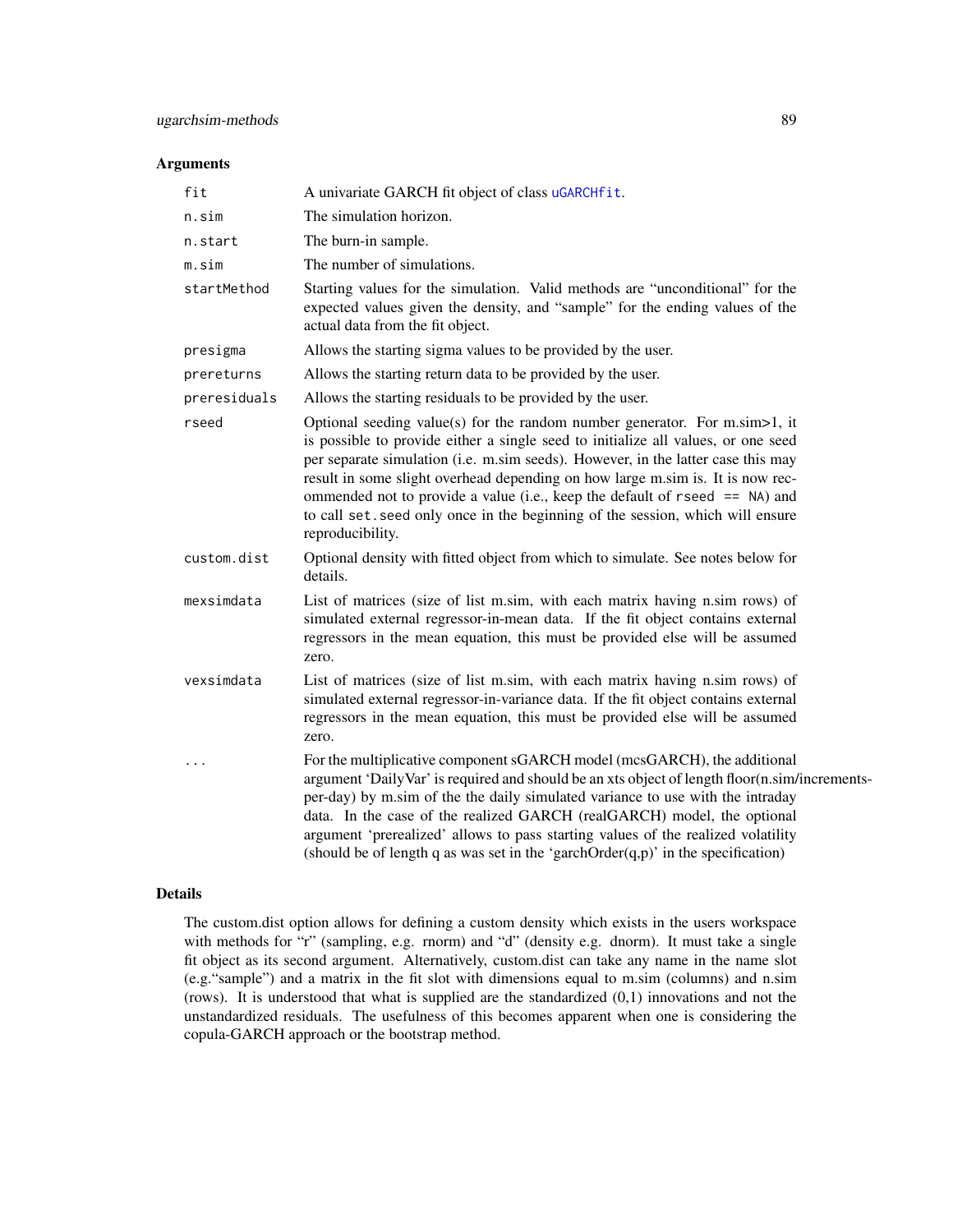<span id="page-89-2"></span>A [uGARCHsim](#page-86-0) object containing details of the GARCH simulation.

# Author(s)

Alexios Ghalanos

# See Also

For specification [ugarchspec](#page-90-0), fitting [ugarchfit](#page-70-0), filtering [ugarchfilter](#page-66-0), forecasting [ugarchforecast](#page-75-0), rolling forecast and estimation [ugarchroll](#page-84-0), parameter distribution and uncertainty [ugarchdistribution](#page-62-0), bootstrap forecast [ugarchboot](#page-58-0).

# Examples

```
## Not run:
# Basic GARCH(1,1) Spec
data(dmbp)
spec = ugarchspec()fit = ugarchfit(data = dmbp[,1], spec = spec)sim = ugarchsim(fit,n.sim=1000, n.start=1, m.sim=1, startMethod="sample")
sim
head(sigma(sim))
```
## End(Not run)

<span id="page-89-0"></span>uGARCHspec-class *class: Univariate GARCH Specification Class*

# <span id="page-89-1"></span>Description

Class for the univariate GARCH specification.

# Extends

Class ["GARCHspec"](#page-43-0), directly. Class ["rGARCH"](#page-53-0), by class "GARCHspec", distance 2.

# **Slots**

model: Object of class "vector" The model specification common to all objects.

#### Methods

show signature(object = "uGARCHspec"): Specification summary.

setfixed<- signature(object = "uGARCHspec", value = "vector"): Sets the fixed parameters (which must be supplied as a named list).

setstart<- signature(object = "uGARCHspec", value = "vector"): Sets the starting parameters (which must be supplied as a named list).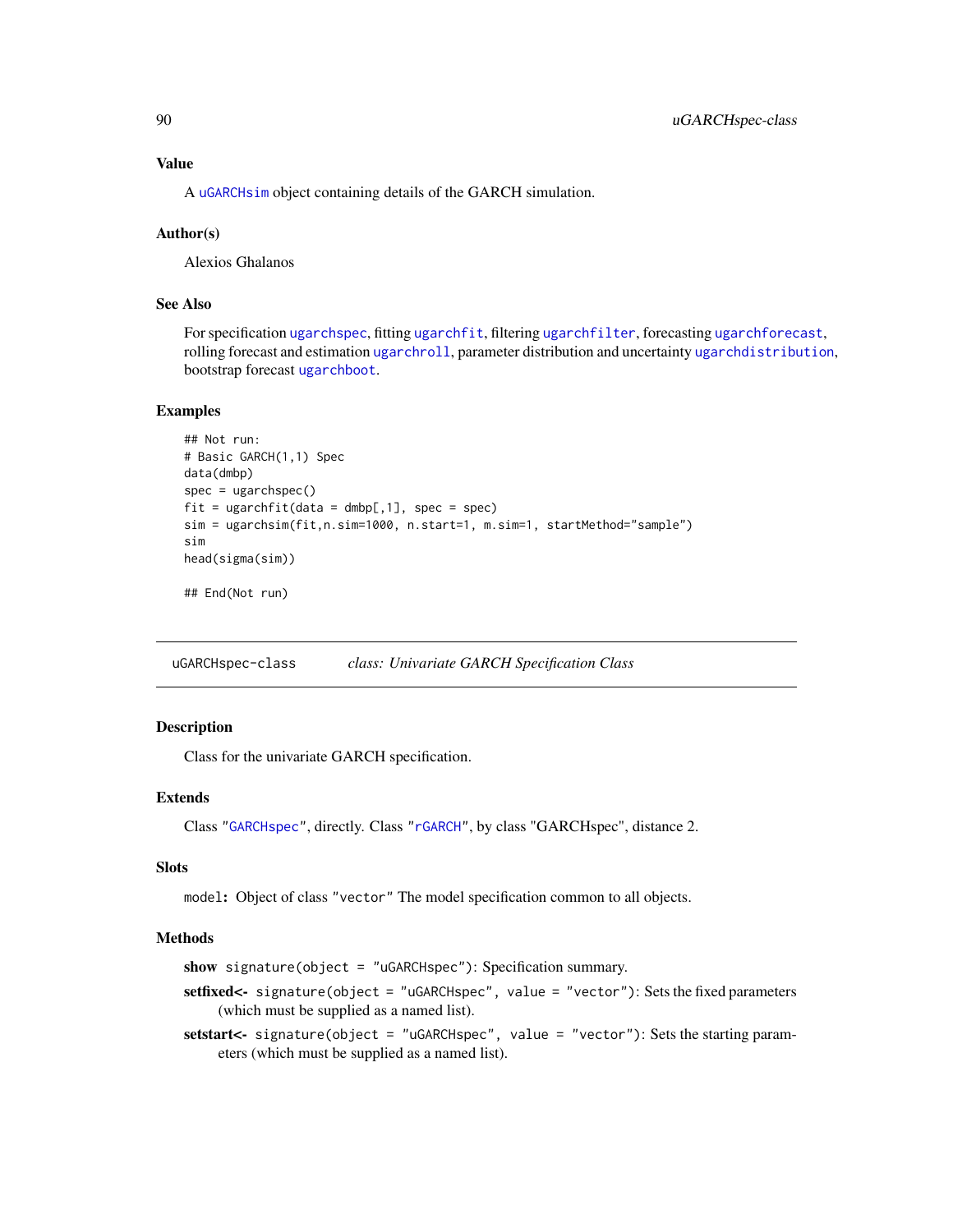- <span id="page-90-1"></span>setbounds<- signature(object = "uGARCHspec", value = "vector"): Sets the parameters lower and upper bounds, which must be supplied as a named list with each parameter being a numeric vector of length 2 i.e. "alpha1"= $c(0,1)$ ). If the vector is of length 1, then this is assumed to be the lower bound, and the upper bound will be set to its default value prior to estimation. Some of the parameters in the fGARCH model are not allowed to take on custom bounds (since they determine the class of the model) nor the beta parameter(s) in the iGARCH model.
- **uncmean** signature(object = "uGARCHspec"): Unconditional mean of model for a specification with fixed.pars list.
- uncvariance signature(object = "uGARCHspec"): Unconditional variance of model for a specification with fixed.pars list.
- $uncvariance$   $signature(object = "uGARCHSpec", pars = "missing",$   $distribution = "missing",$  model = "mi Calculates and returns the long run unconditional variance of the GARCH fit given a [uGARCHfit](#page-67-0) object.
- halflife signature(object = "uGARCHspec", pars = "missing",distribution = "missing", model = "missing") Calculates and returns the halflife of the GARCH fit variance given a [uGARCHspec](#page-89-0) object with fixed parameters.
- persistence signature(object = "uGARCHfit", pars = "missing",distribution = "missing", model = "missing Calculates and returns the persistence of the GARCH fit model given a [uGARCHspec](#page-89-0) object with fixed parameters.

#### Author(s)

Alexios Ghalanos

#### See Also

Classes [uGARCHfit](#page-67-0), [uGARCHsim](#page-86-0) and [uGARCHforecast](#page-73-0).

#### Examples

```
# Basic GARCH(1,1) Spec
spec = ugarchspec()spec
```
ugarchspec-methods *function: Univariate GARCH Specification*

#### <span id="page-90-0"></span>Description

Method for creating a univariate GARCH specification object prior to fitting.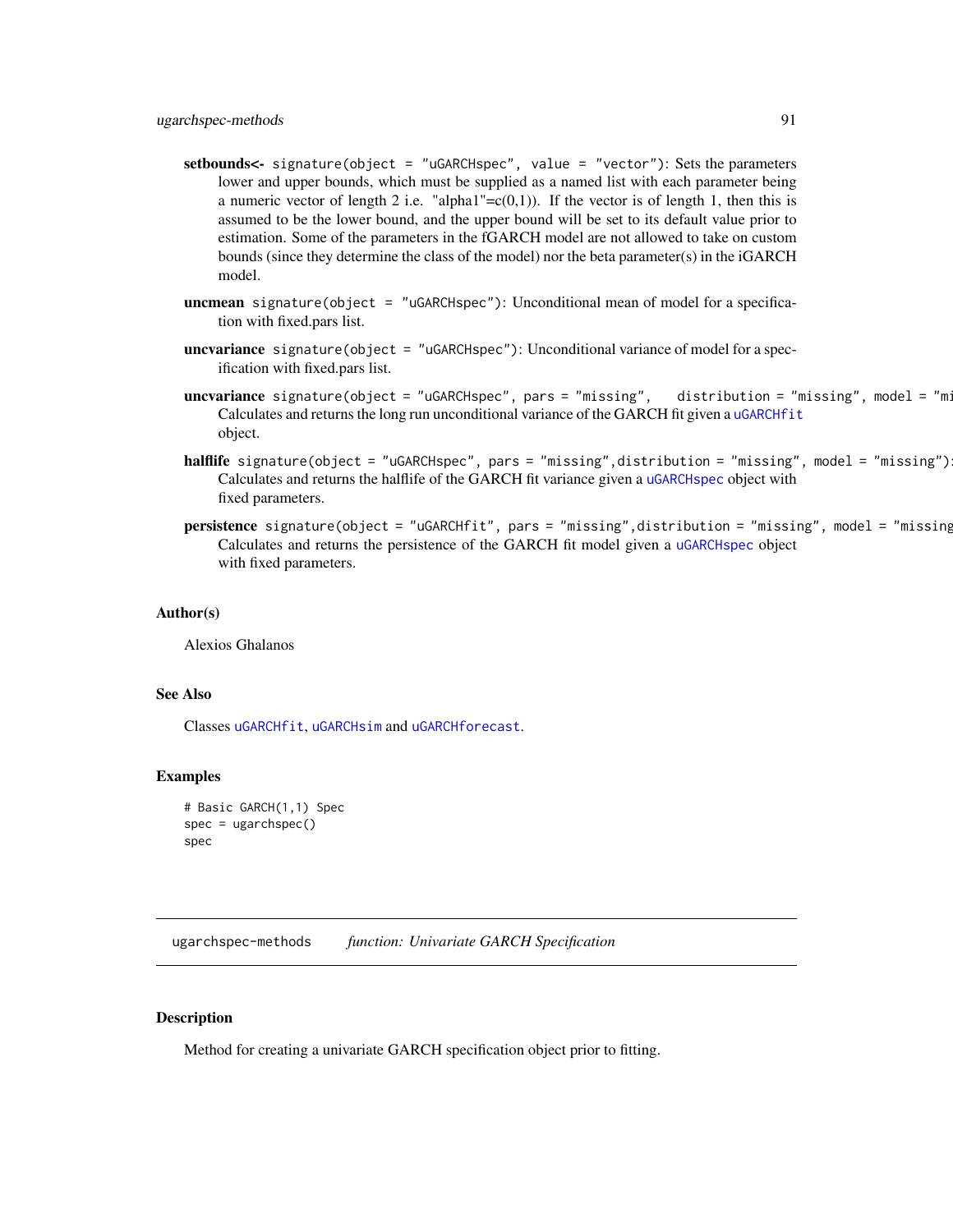```
ugarchspec(variance.model = list(model = "sGARCH", garchOrder = c(1, 1),
submodel = NULL, external.regressors = NULL, variance.targeting = FALSE),
mean.model = list(armaOrder = c(1, 1), include.mean = TRUE, archm = FALSE,
archpow = 1, arfima = FALSE, external.regressors = NULL, archex = FALSE),
distribution.model = "norm", start.pars = list(), fixed.parse = list(), ...)
```
# Arguments

variance.model List containing the variance model specification: model Valid models (currently implemented) are "sGARCH", "fGARCH", "eGARCH", "gjrGARCH", "apARCH" and "iGARCH" and "csGARCH". garchOrder The ARCH (q) and GARCH (p) orders. submodel If the model is "fGARCH", valid submodels are "GARCH", "TGARCH", "AVGARCH", "NGARCH", "NAGARCH", "APARCH","GJRGARCH" and "ALL-GARCH". external.regressors A matrix object containing the external regressors to include in the variance equation with as many rows as will be included in the data (which is passed in the fit function). variance.targeting (Logical or Numeric) If logical, indicates whether to use variance targeting for the conditional variance intercept "omega", else if numeric, the value provided is used instead of the unconditional variance for the calculation of the intercept (in combination with the persistence value). Care should be taken if using the numeric option for apARCH and fGARCH models since the intercept is not the variance but sigma raised to the power of some positive value. Finally, if scaling is used (from the fit.control option in [ugarchfit](#page-70-0)), the value provided is adjusted accordingly by the routine. mean.model List containing the mean model specification: armaOrder The autoregressive (ar) and moving average (ma) orders (if any). include.mean Whether to include the mean. archm Whether to include ARCH volatility in the mean regression. archpow Indicates whether to use st.deviation (1) or variance (2) in the ARCH in mean regression. arfima Whether to fractional differencing in the ARMA regression. external.regressors A matrix object containing the external regressors to include in the mean equation with as many rows as will be included in the data (which is passed in the fit function). archex (integer) Whether to multiply the last 'archex' external regressors by the conditional standard deviation. distribution.model The conditional density to use for the innovations. Valid choices are "norm" for the normal distibution, "snorm" for the skew-normal distribution, "std" for the student-t, "sstd" for the skew-student, "ged" for the generalized error distribution, "sged" for the skew-generalized error distribution, "nig" for the normal inverse gaussian distribution, "ghyp" for the Generalized Hyperbolic, and "jsu"

for Johnson's SU distribution. Note that some of the distributions are taken from the fBasics package and implenented locally here for convenience. The "jsu" distribution is the reparametrized version from the "gamlss" package.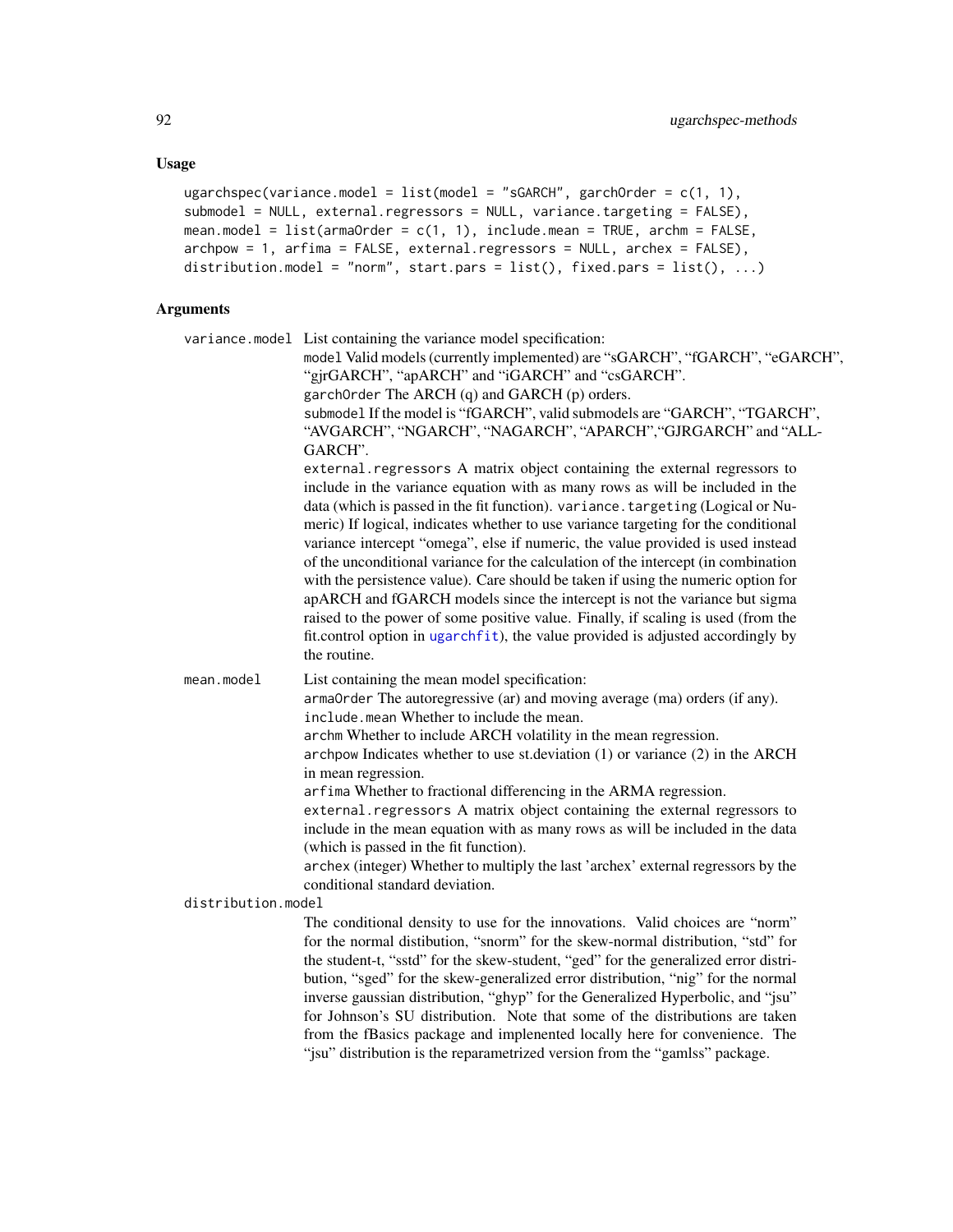<span id="page-92-0"></span>fixed.pars List of parameters which are to be kept fixed during the optimization. It is possible that you designate all parameters as fixed so as to quickly recover just the results of some previous work or published work. The optional argument "fixed.se" in the [ugarchfit](#page-70-0) function indicates whether to calculate standard errors for those parameters fixed during the post optimization stage.

... .

#### Details

The specification allows for a wide choice in univariate GARCH models, distributions, and mean equation modelling. For the "fGARCH" model, this represents Hentschel's omnibus model which subsumes many others.

For the mean equation, ARFIMAX is fully supported in fitting, forecasting and simulation. There is also an option to multiply the external regressors by the conditional standard deviation, which may be of use for example in calculating the correlation coefficient in a CAPM type setting.

The "iGARCH" implements the integrated GARCH model. For the "EWMA" model just set "omega" to zero in the fixed parameters list.

The asymmetry term in the rugarch package, for all implemented models, follows the order of the arch parameter alpha.

Variance targeting, referred to in Engle and Mezrich (1996), replaces the intercept "omega" in the variance equation by 1 minus the persistence multiplied by the unconditional variance which is calculated by its sample counterpart in the squared residuals during estimation. In the presence of external regressors in the variance equation, the sample average of the external regresssors is multiplied by their coefficient and subtracted from the variance target.

In order to understand which parameters can be entered in the start.pars and fixed.pars optional arguments, the list below exposes the names used for the parameters across the various models:(note that when a parameter is followed by a number, this represents the order of the model. Just increment the number for higher orders, with the exception of the component sGARCH permanent component parameters which are fixed to have a lag-1 autoregressive structure.):

# • *Mean Model*

- constant: mu
- AR term: ar1
- MA term: ma1
- ARCH-in-mean: archm
- exogenous regressors: mxreg1
- arfima: arfima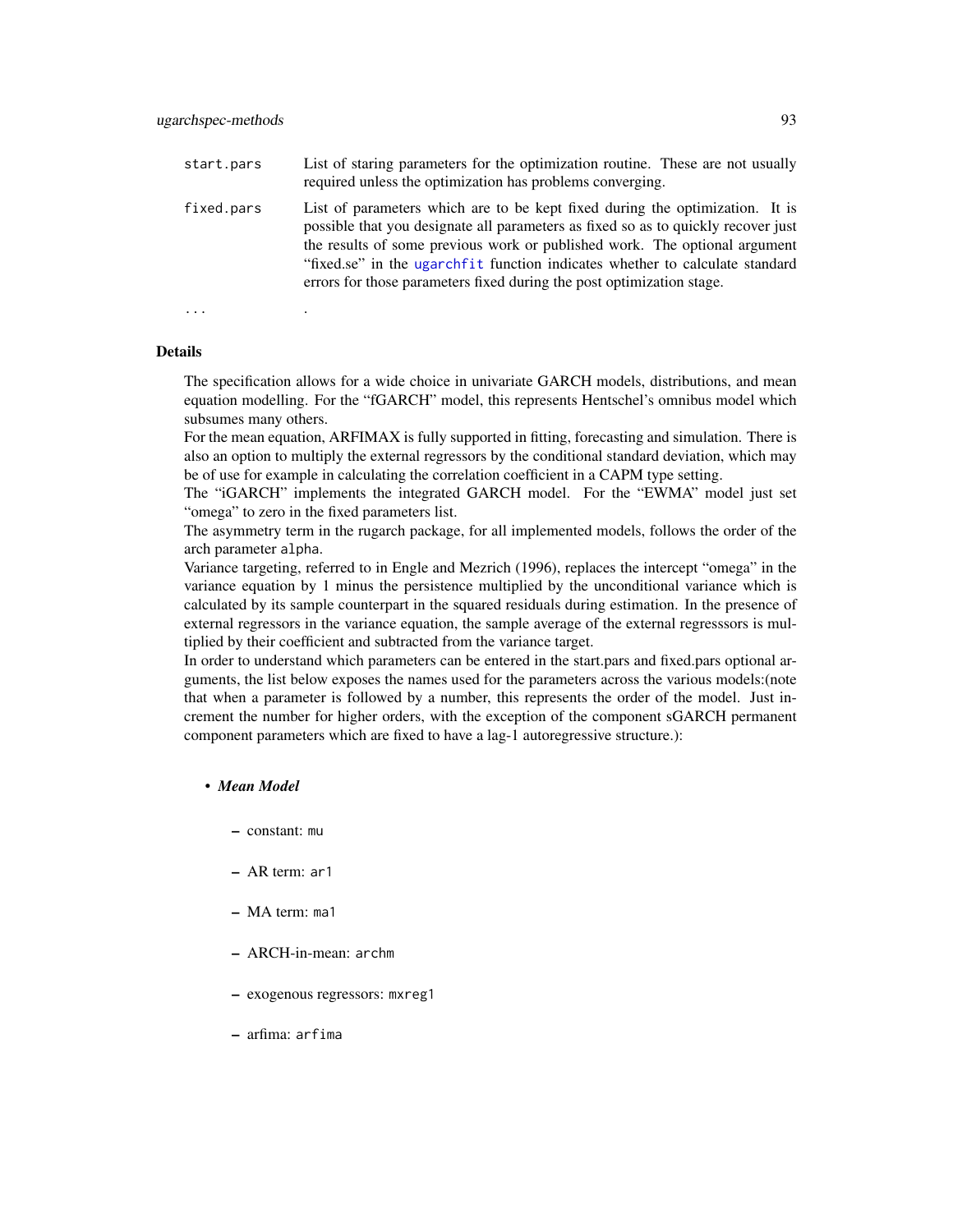# • *Distribution Model*

- skew: skew
- shape: shape
- ghlambda: lambda (for GHYP distribution)
- *Variance Model (common specs)*
	- constant: omega
	- ARCH term: alpha1
	- GARCH term: beta1
	- exogenous regressors: vxreg1
- *Variance Model (GJR, EGARCH)*
	- assymetry term: gamma1

# • *Variance Model (APARCH)*

- assymetry term: gamma1
- power term: delta
- *Variance Model (FGARCH)*
	- assymetry term1 (rotation): eta11
	- assymetry term2 (shift): eta21
	- power term1(shock): delta
	- power term2(variance): lambda

# • *Variance Model (csGARCH)*

- permanent component autoregressive term (rho): eta11
- permanent component shock term (phi): eta21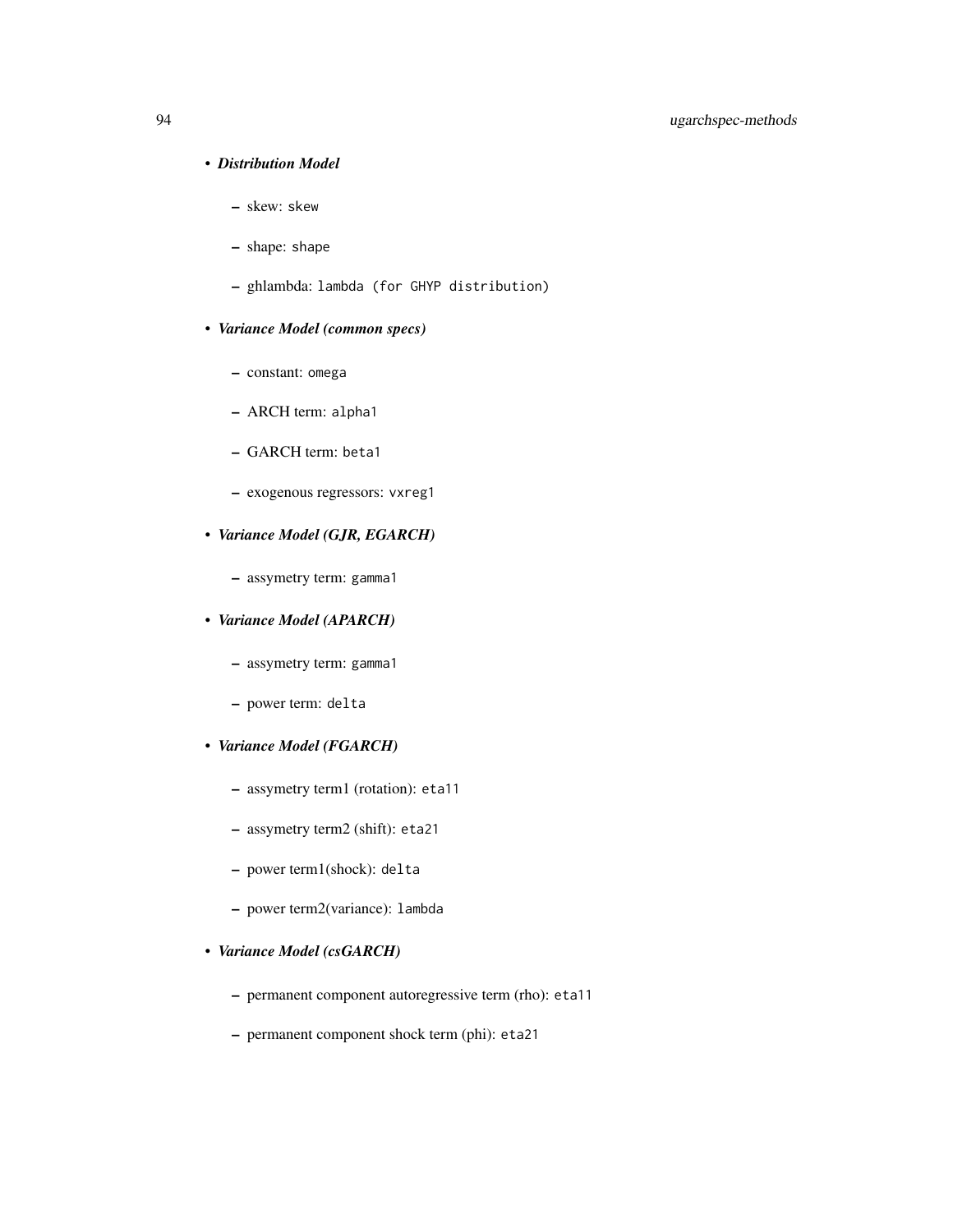#### <span id="page-94-0"></span>VaRDurTest 95

- permanent component intercept: omega
- transitory component ARCH term: alpha1
- transitory component GARCH term: beta1

The terms defined above are better explained in the vignette which provides each model's specification and exact representation. For instance, in the eGARCH model, both alpha and gamma jointly determine the assymetry, and relate to the magnitude and sign of the standardized innovations.

#### Value

A [uGARCHspec](#page-89-0) object containing details of the GARCH specification.

# Author(s)

Alexios Ghalanos

# Examples

```
# a standard specification
spec1 = ugarchspec()
spec1
# an example which keep the ar1 and ma1 coefficients fixed:
spec2 = ugarchspec(mean.model=list(armaOrder=c(2,2),
fixed.pars=list(ar1=0.3,ma1=0.3)))
spec2
# an example of the EWMA Model
spec3 = ugarchspec(variance.model=list(model="iGARCH", garchOrder=c(1,1)),
mean.model=list(armaOrder=c(0,0), include.mean=TRUE),
distribution.model="norm", fixed.pars=list(omega=0))
```
VaRDurTest *VaR Duration Test*

# Description

Implements the VaR Duration Test of Christoffersen and Pelletier.

#### Usage

```
VaRDurTest(alpha, actual, VaR, conf.level = 0.95)
```
# Arguments

| alpha      | The quantile (coverage) used for the VaR.                       |
|------------|-----------------------------------------------------------------|
| actual     | A numeric vector of the actual (realized) values.               |
| VaR        | The numeric vector of VaR.                                      |
| conf.level | The confidence level at which the Null Hypothesis is evaluated. |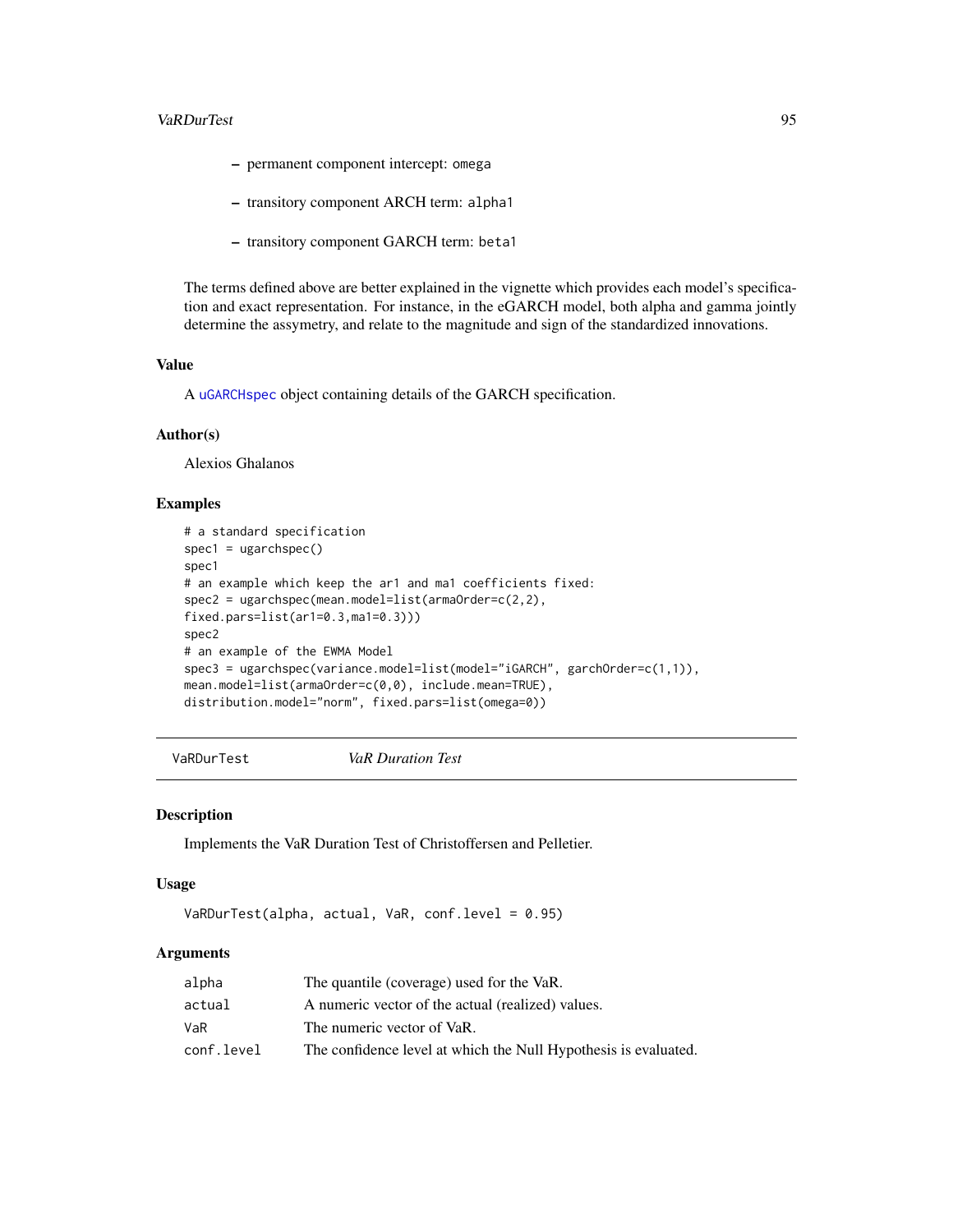#### Details

The duration of time between VaR violations (no-hits) should ideally be independent and not cluster. Under the null hypothesis of a correctly specified risk model, the no-hit duration should have no memory. Since the only continuous distribution which is memory free is the exponential, the test can conducted on any distribution which embeds the exponential as a restricted case, and a likelihood ratio test then conducted to see whether the restriction holds. Following Christoffersen and Pelletier  $(2004)$ , the Weibull distribution is used with parameter 'b=1' representing the case of the exponential. A future release will include the choice of using a bootstrap method to evaluate the p-value, and until then care should be taken when evaluating series of length less than 1000 as a rule of thumb.

#### Value

A list with the following items:

| $\mathbf b$ | The estimated Weibull parameter which when restricted to the value of 1 results<br>in the Exponential distribution. |
|-------------|---------------------------------------------------------------------------------------------------------------------|
| uLL         | The unrestricted Log-Likelihood value.                                                                              |
| rLL         | The restricted Log-Likelihood value.                                                                                |
| LRp         | The Likelihood Ratio Test Statistic.                                                                                |
| H0          | The Null Hypothesis.                                                                                                |
| Decision    | The on HO given the confidence level                                                                                |
|             |                                                                                                                     |

# Author(s)

Alexios Ghalanos

#### References

Christoffersen, P. and Pelletier, D. 2004, Backtesting value-at-risk: A duration-based approach, *Journal of Financial Econometrics*, 2(1), 84–108.

#### Examples

```
## Not run:
data(dji30ret)
spec = ugarchspec(mean.model = list(amadrder = c(1,1), include.mean = TRUE),variance.model = list(model = "gjrGARCH"), distribution.model = "sstd")
fit = ugarchfit(spec, data = dji30ret[1:1000, 1, drop = FALSE])
spec2 = specsetfixed(spec2)<-as.list(coef(fit))
filt = ugarchfilter(spec2, dji30ret[1001:2500, 1, drop = FALSE], n.old = 1000)
actual = dji30ret[1001:2500,1]
# location+scale invariance allows to use [mu + sigma*q(p,0,1,skew,shape)]
VaR = fitted(filt) + sigma(filt)*qdist("sstd", p=0.05, mu = 0, sigma = 1,
skew = coef(fit)["skew"], shape=coef(fit)["shape"])
print(VaRDurTest(0.05, actual, VaR))
```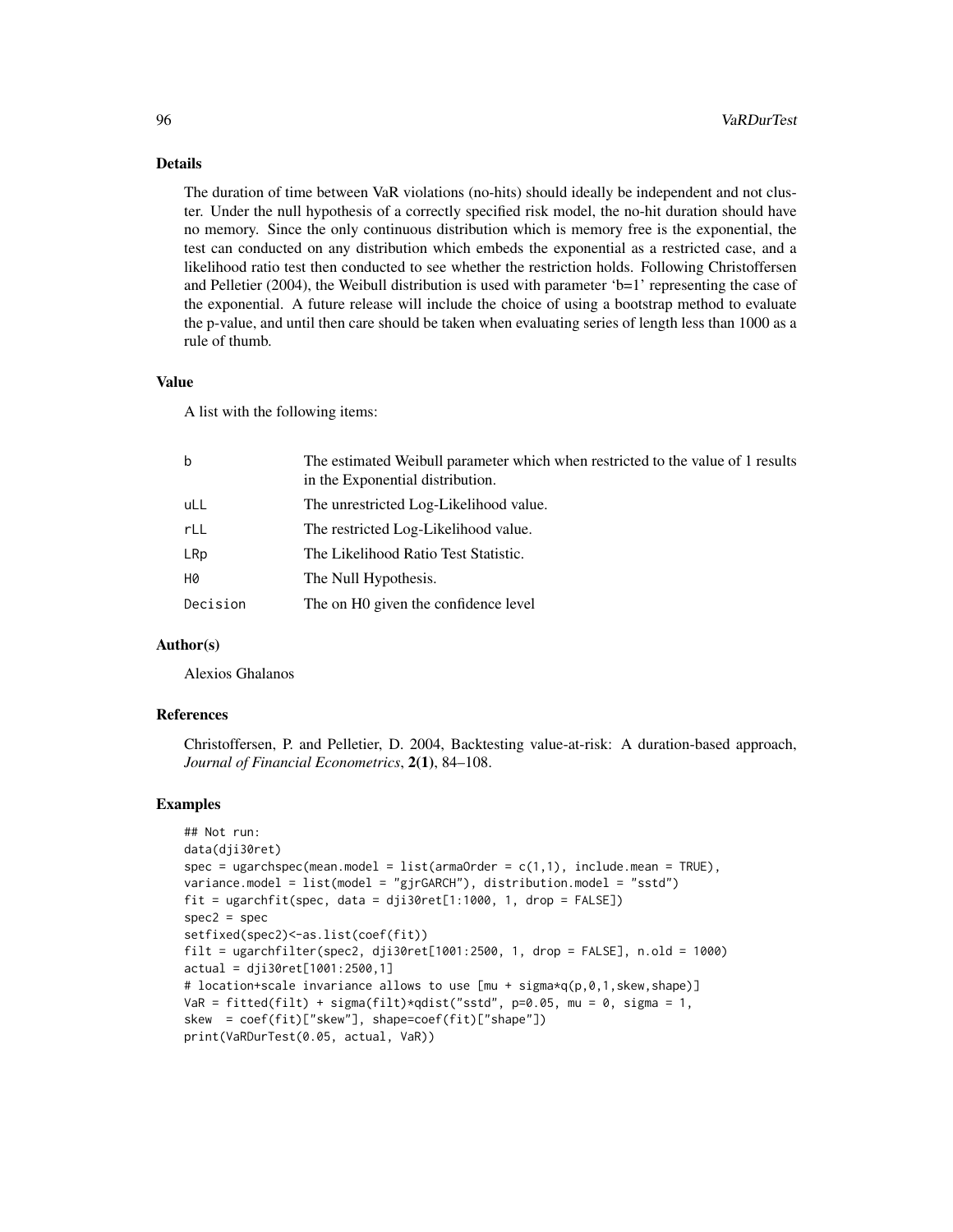# <span id="page-96-0"></span>VaRloss 97

```
# Try with the Normal Distribution (it fails)
spec = ugarchspec(mean.model = list(am20rder = c(1,1), include.mean = TRUE),variance.model = list(model = "gjrGARCH"), distribution.model = "norm")
fit = ugarchfit(spec, data = dji30ret[1:1000, 1, drop = FALSE])spec2 = specsetfixed(spec2)<-as.list(coef(fit))
filt = ugarchfilter(spec2, dji30ret[1001:2500, 1, drop = FALSE], n.old = 1000)
actual = dji30ret[1001:2500,1]
# location+scale invariance allows to use [mu + sigma*q(p,0,1,skew,shape)]
VaR = fitted(filt) + sigma(filt)*qdist("norm", p=0.05, mu = 0, sigma = 1)
print(VaRDurTest(0.05, actual, VaR))
```
## End(Not run)

VaRloss *Value at Risk loss function of Gonzalez-Rivera, Lee, and Mishra (2004)*

#### Description

Returns the VaR loss function described in Gonzalez-Rivera, Lee, and Mishra (2004) which is an appropriate function on which to compare models using such methods as the Model Confidence Set (MCS).

#### Usage

```
VaRloss(alpha, actual, VaR)
```
# **Arguments**

| alpha  | The quantile (coverage) used for the VaR.         |
|--------|---------------------------------------------------|
| actual | A numeric vector of the actual (realized) values. |
| VaR    | The numeric vector of VaR.                        |

#### Author(s)

Alexios Ghalanos

#### References

Gonzalez-Rivera, G., Lee, T. H., and Mishra, S. 2004, Forecasting volatility: A reality check based on option pricing, utility function, value-at-risk, and predictive likelihood. *International Journal of Forecasting*, 20(4), 629–645.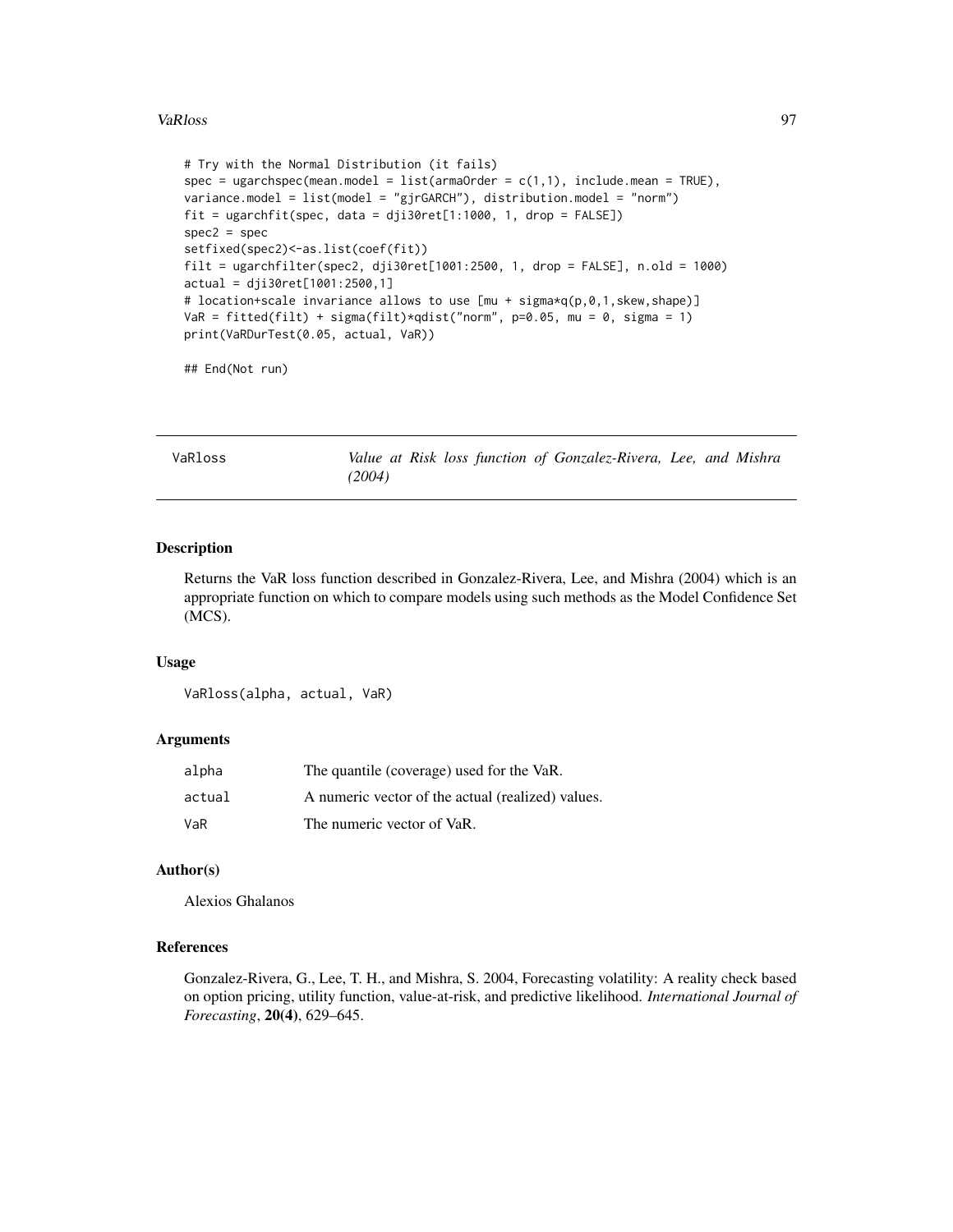<span id="page-97-0"></span>

#### Description

Plot the VaR at a given coverage rate against the realized returns for the same period, highlighting the exceedances.

# Usage

```
VaRplot(alpha, actual, VaR, title = paste("Daily Returns and Value-at-Risk
Exceedances\n","(alpha=", alpha,")",sep=""), ylab = "Daily Log Returns",
xlab = "Time")
```
# Arguments

| alpha  | The quantile (coverage) used for the VaR.                                                              |
|--------|--------------------------------------------------------------------------------------------------------|
| actual | An xts object of the realized returns.                                                                 |
| VaR    | An xts object of the forecast VaR, at the given coverage rate p, with the same<br>index as the actual. |
| title  | Plot title.                                                                                            |
| xlab   | Plot x-axis label.                                                                                     |
| vlab   | Plot y-axis label.                                                                                     |
|        |                                                                                                        |

# Author(s)

Alexios Ghalanos

VaRTest *Value at Risk Exceedances Test*

# Description

Implements the unconditional and conditional coverage Value at Risk Exceedances Test.

# Usage

VaRTest(alpha =  $0.05$ , actual, VaR, conf.level =  $0.95$ )

# Arguments

| alpha      | The quantile (coverage) used for the VaR.                       |
|------------|-----------------------------------------------------------------|
| actual     | A numeric vector of the actual (realized) values.               |
| VaR        | The numeric vector of VaR.                                      |
| conf.level | The confidence level at which the Null Hypothesis is evaluated. |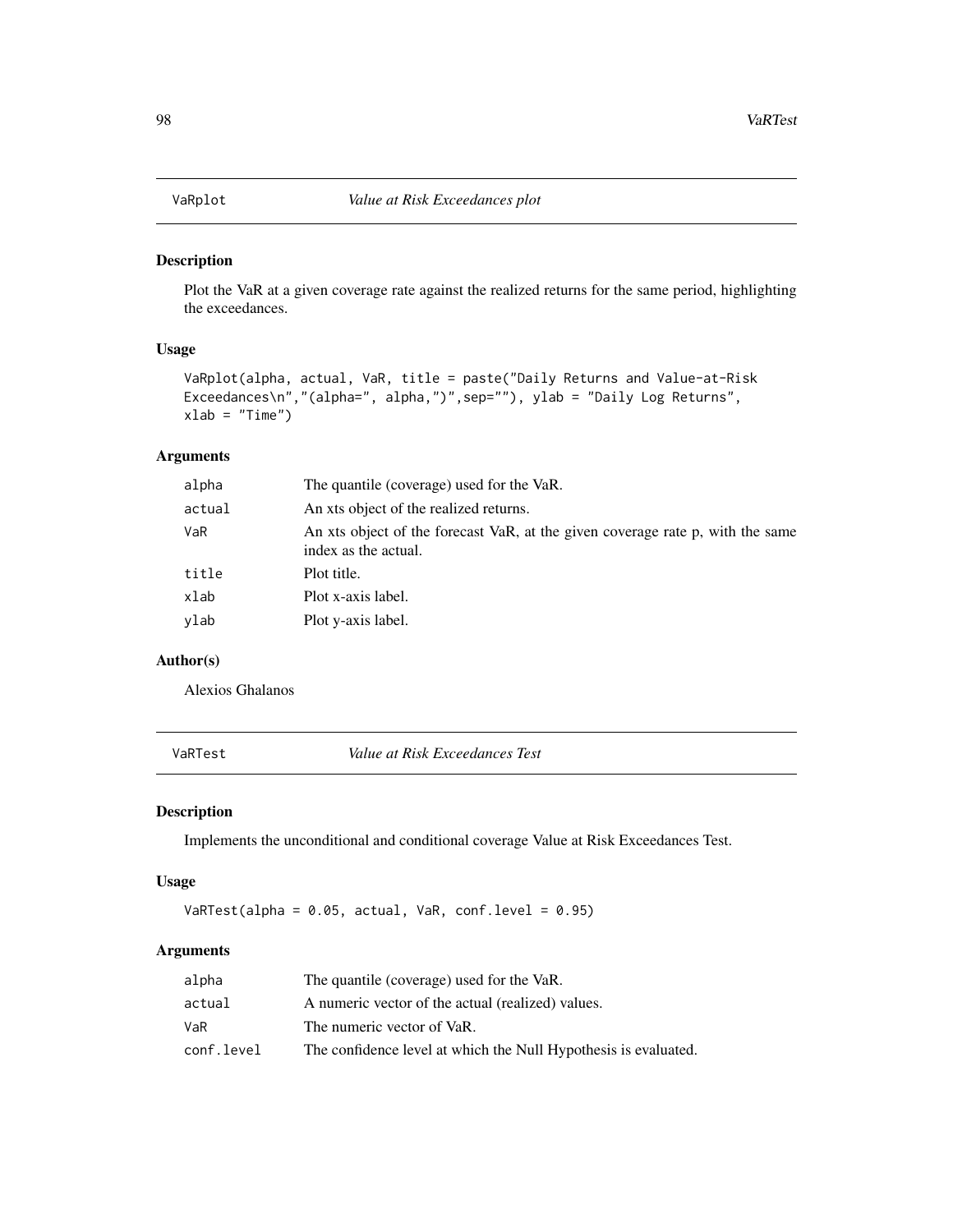# VaRTest 99

# Details

The test implements both the unconditional (Kupiec) and conditional(Christoffersen) coverage tests for the correct number of exceedances. See the references for further details.

# Value

A list with the following items:

expected.exceed

|               | The expected number of exceedances (length actual x coverage).             |
|---------------|----------------------------------------------------------------------------|
| actual.exceed | The actual number of exceedances.                                          |
| uc.H0         | The unconditional coverage test Null Hypothesis.                           |
| uc.LRstat     | The unconditional coverage test Likelihood Ratio statistic.                |
| uc.critical   | The unconditional coverage test critical value.                            |
| uc.LRp        | The unconditional coverage test p-value.                                   |
| uc.H0         | The unconditional coverage test Null Hypothesis.                           |
| uc.Decision   | The unconditional coverage test Decision on H0 given the confidence level. |
| cc.H0         | The conditional coverage test Null Hypothesis.                             |
| cc.LRstat     | The conditional coverage test Likelihood Ratio statistic.                  |
| cc.critical   | The conditional coverage test critical value.                              |
| cc.LRp        | The conditional coverage test p-value.                                     |
| cc.H0         | The conditional coverage test Null Hypothesis.                             |
| cc.Decision   | The conditional coverage test Decision on H0 given the confidence level.   |

# Author(s)

Alexios Ghalanos

# References

Christoffersen, P. (1998), Evaluating Interval Forecasts, *International Economic Review*, 39, 841– 862.

Christoffersen, P., Hahn,J. and Inoue, A. (2001), Testing and Comparing Value-at-Risk Measures, *Journal of Empirical Finance*, 8, 325–342.

# Examples

```
## Not run:
data(dji30ret)
spec = ugarchspec(mean.model = list(amadrder = c(1,1), include.mean = TRUE),variance.model = list(model = "gjrGARCH"), distribution.model = "sstd")
fit = ugarchfit(spec, data = dji30ret[1:1000, 1, drop = FALSE])spec2 = specsetfixed(spec2)<-as.list(coef(fit))
filt = ugarchfilter(spec2, dji30ret[1001:2500, 1, drop = FALSE], n.old = 1000)
```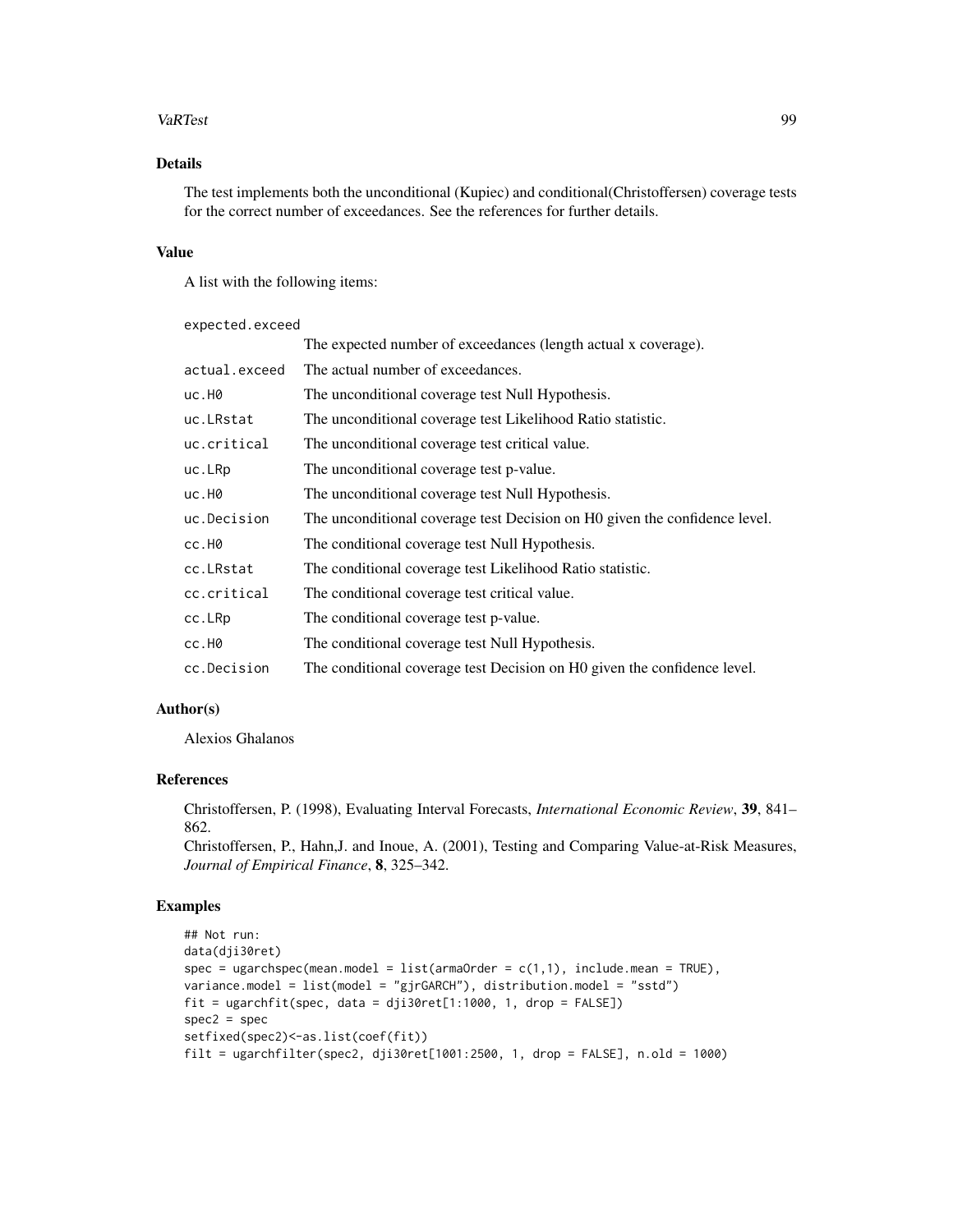100 VaRTest

```
actual = dji30ret[1001:2500,1]
# location+scale invariance allows to use [mu + sigma*q(p,0,1,skew,shape)]
VaR = fitted(filt) + sigma(filt)*qdist("sstd", p=0.05, mu = 0, sigma = 1,
skew = coef(fit)["skew"], shape=coef(fit)["shape"])
print(VaRTest(0.05, as.numeric(actual), as.numeric(VaR)))
```
## End(Not run)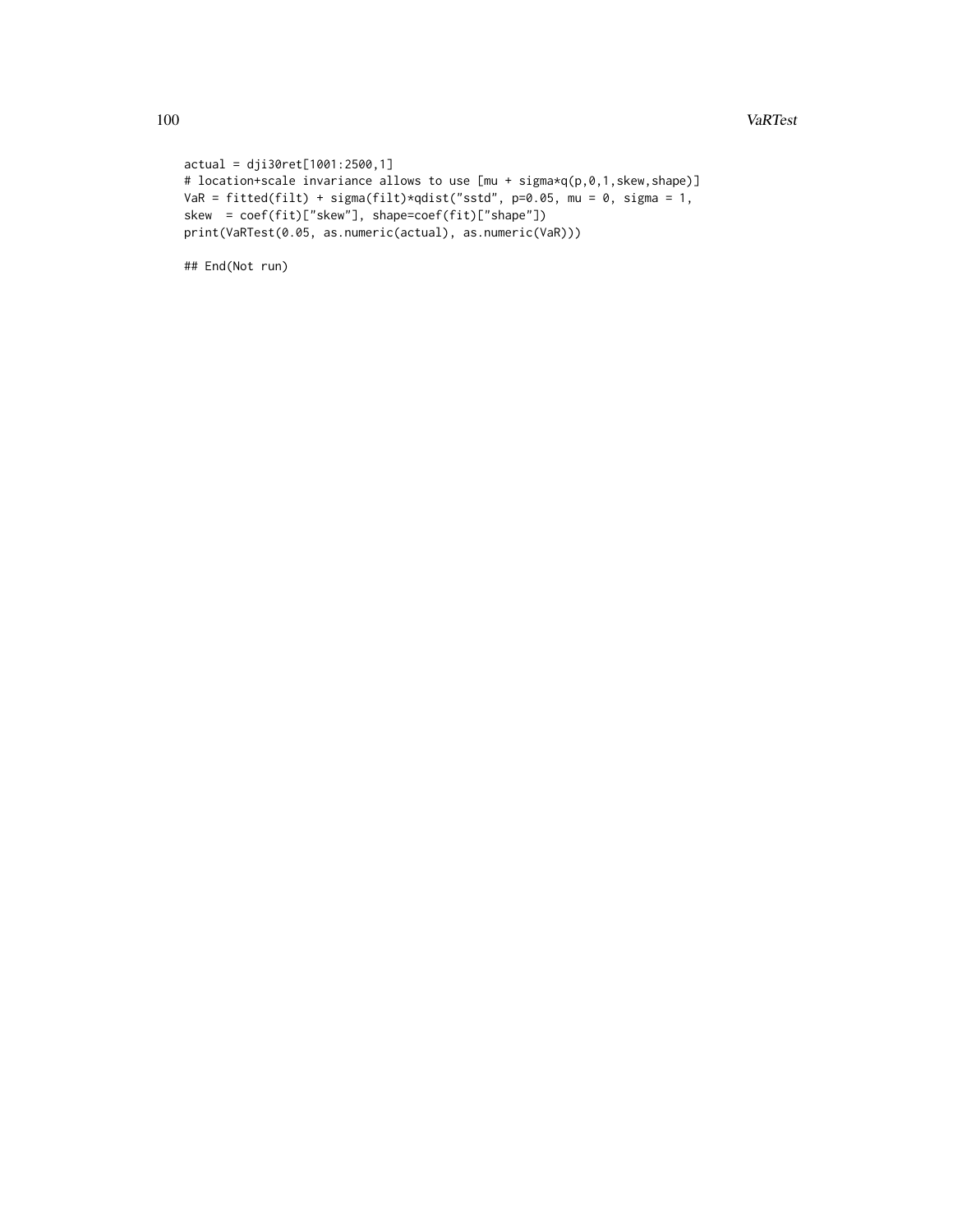# Index

∗Topic classes ARFIMA-class, [6](#page-5-0) ARFIMAdistribution-class, [8](#page-7-0) ARFIMAfilter-class, [11](#page-10-0) ARFIMAfit-class, [13](#page-12-0) ARFIMAforecast-class, [15](#page-14-0) ARFIMAmultifilter-class, [17](#page-16-0) ARFIMAmultifit-class, [18](#page-17-0) ARFIMAmultiforecast-class, [19](#page-18-0) ARFIMAmultispec-class, [19](#page-18-0) ARFIMApath-class, [20](#page-19-0) ARFIMAroll-class, [22](#page-21-0) ARFIMAsim-class, [25](#page-24-0) ARFIMAspec-class, [26](#page-25-0) GARCHboot-class, [38](#page-37-0) GARCHdistribution-class, [39](#page-38-0) GARCHfilter-class, [40](#page-39-2) GARCHfit-class, [40](#page-39-2) GARCHforecast-class, [41](#page-40-1) GARCHpath-class, [42](#page-41-1) GARCHroll-class, [42](#page-41-1) GARCHsim-class, [43](#page-42-1) GARCHspec-class, [44](#page-43-1) GARCHtests-class, [44](#page-43-1) rGARCH-class, [54](#page-53-1) uGARCHboot-class, [58](#page-57-1) uGARCHdistribution-class, [62](#page-61-1) uGARCHfilter-class, [65](#page-64-0) uGARCHfit-class, [68](#page-67-1) uGARCHforecast-class, [74](#page-73-1) uGARCHmultifilter-class, [78](#page-77-2) uGARCHmultifit-class, [78](#page-77-2) uGARCHmultiforecast-class, [79](#page-78-1) uGARCHmultispec-class, [80](#page-79-1) uGARCHpath-class, [81](#page-80-1) uGARCHroll-class, [83](#page-82-2) uGARCHsim-class, [87](#page-86-1) uGARCHspec-class, [90](#page-89-2) ∗Topic datasets

dji30ret, [36](#page-35-0) dmbp, [36](#page-35-0) sp500ret, [56](#page-55-0) spyreal, [57](#page-56-0) ∗Topic methods arfimadistribution-methods, [9](#page-8-0) arfimafilter-methods, [12](#page-11-0) arfimafit-methods, [14](#page-13-0) arfimaforecast-methods, [16](#page-15-0) arfimapath-methods, [21](#page-20-0) arfimaroll-methods, [23](#page-22-0) arfimasim-methods, [25](#page-24-0) arfimaspec-methods, [27](#page-26-0) multifit-methods, [51](#page-50-0) multiforecast-methods, [52](#page-51-0) multispec-methods, [53](#page-52-0) ugarchboot-methods, [59](#page-58-1) ugarchdistribution-methods, [63](#page-62-1) ugarchfit-methods, [71](#page-70-1) ugarchforecast-methods, [76](#page-75-1) ugarchpath-methods, [82](#page-81-0) ugarchroll-methods, [85](#page-84-1) ugarchsim-methods, [88](#page-87-1) ugarchspec-methods, [91](#page-90-1)

```
ARFIMA, 9, 11, 13, 15, 18–20, 22, 25, 27
ARFIMA-class, 6
arfimacv, 6
ARFIMAdistribution, 10, 16
arfimadistribution, 8
arfimadistribution
        (arfimadistribution-methods), 9
arfimadistribution,ANY-method
        (arfimadistribution-methods), 9
arfimadistribution,ARFIMAfit-method
        (arfimadistribution-methods), 9
arfimadistribution,ARFIMAspec-method
        (arfimadistribution-methods), 9
ARFIMAdistribution-class, 8
arfimadistribution-methods, 9
```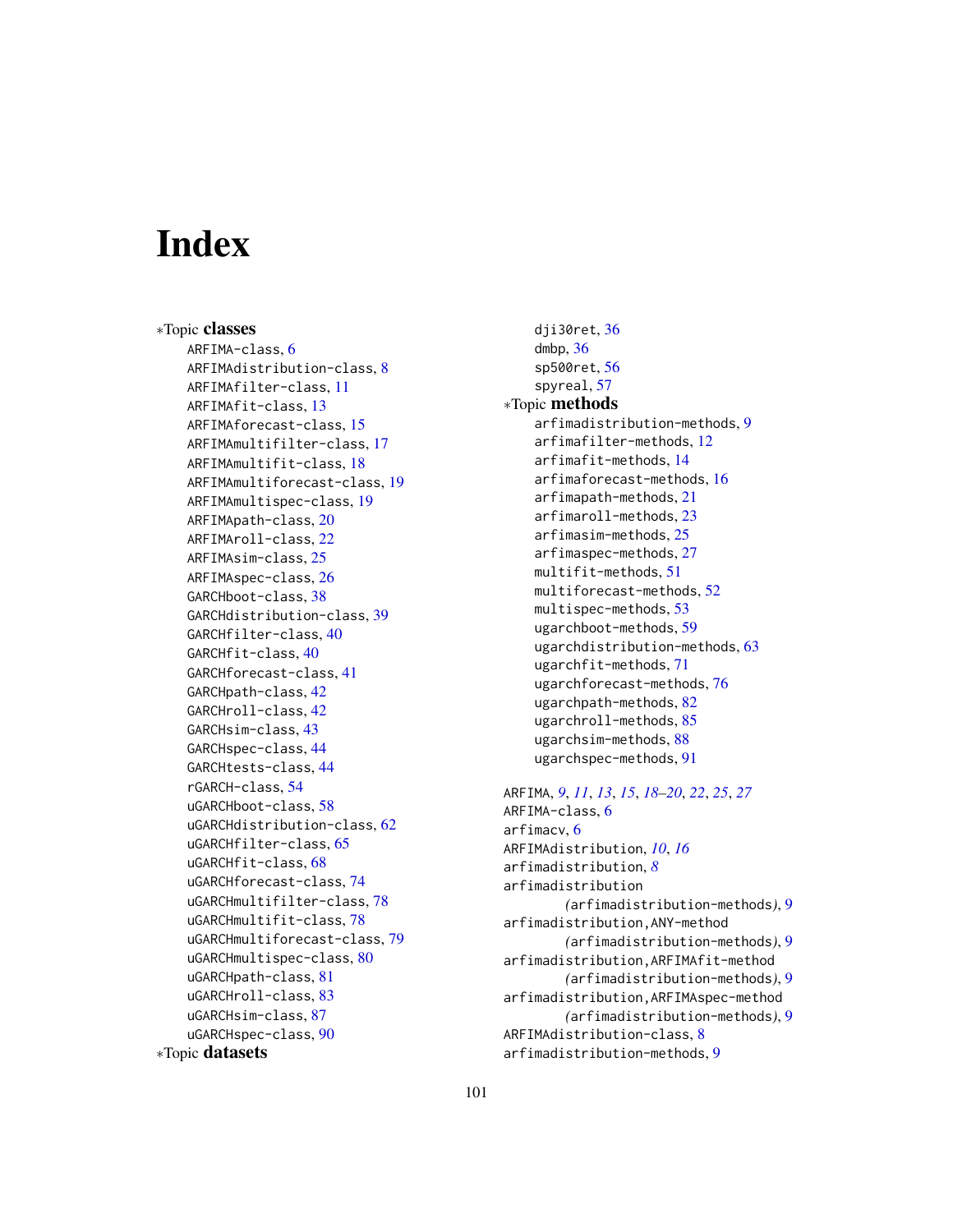ARFIMAfilter, *[12](#page-11-0)* arfimafilter *(*arfimafilter-methods*)*, [12](#page-11-0) arfimafilter,ANY-method *(*arfimafilter-methods*)*, [12](#page-11-0) arfimafilter,ARFIMAspec-method *(*arfimafilter-methods*)*, [12](#page-11-0) ARFIMAfilter-class, [11](#page-10-0) arfimafilter-methods, [12](#page-11-0) ARFIMAfit, *[10](#page-9-0)*, *[15](#page-14-0)*, *[17](#page-16-0)*, *[26](#page-25-0)* arfimafit, *[12,](#page-11-0) [13](#page-12-0)*, *[17](#page-16-0)*, *[28](#page-27-0)* arfimafit *(*arfimafit-methods*)*, [14](#page-13-0) arfimafit,ANY-method *(*arfimafit-methods*)*, [14](#page-13-0) arfimafit,ARFIMAspec-method *(*arfimafit-methods*)*, [14](#page-13-0) ARFIMAfit-class, [13](#page-12-0) arfimafit-methods, [14](#page-13-0) ARFIMAforecast, *[17](#page-16-0)* arfimaforecast, *[15](#page-14-0)* arfimaforecast *(*arfimaforecast-methods*)*, [16](#page-15-0) arfimaforecast,ANY-method *(*arfimaforecast-methods*)*, [16](#page-15-0) arfimaforecast,ARFIMAfit-method *(*arfimaforecast-methods*)*, [16](#page-15-0) arfimaforecast,ARFIMAspec-method *(*arfimaforecast-methods*)*, [16](#page-15-0) ARFIMAforecast-class, [15](#page-14-0) arfimaforecast-methods, [16](#page-15-0) ARFIMAmultifilter, *[50](#page-49-0)* ARFIMAmultifilter-class, [17](#page-16-0) ARFIMAmultifit, *[50](#page-49-0)[–52](#page-51-0)* ARFIMAmultifit-class, [18](#page-17-0) ARFIMAmultiforecast, *[53](#page-52-0)* ARFIMAmultiforecast-class, [19](#page-18-0) ARFIMAmultispec, *[50](#page-49-0)[–53](#page-52-0)* ARFIMAmultispec-class, [19](#page-18-0) ARFIMApath, *[21](#page-20-0)* arfimapath *(*arfimapath-methods*)*, [21](#page-20-0) arfimapath,ANY-method *(*arfimapath-methods*)*, [21](#page-20-0) arfimapath,ARFIMAspec-method *(*arfimapath-methods*)*, [21](#page-20-0) ARFIMApath-class, [20](#page-19-0) arfimapath-methods, [21](#page-20-0) ARFIMAroll, *[16](#page-15-0)*, *[24](#page-23-0)* arfimaroll *(*arfimaroll-methods*)*, [23](#page-22-0) arfimaroll,ANY-method

```
(arfimaroll-methods), 23
arfimaroll,ARFIMAspec-method
        (arfimaroll-methods), 23
ARFIMAroll-class, 22
arfimaroll-methods, 23
ARFIMAsim, 26
arfimasim, 21
arfimasim (arfimasim-methods), 25
arfimasim,ANY-method
        (arfimasim-methods), 25
arfimasim,ARFIMAfit-method
        (arfimasim-methods), 25
ARFIMAsim-class, 25
arfimasim-methods, 25
ARFIMAspec, 10, 12, 14, 17, 21, 28, 53
arfimaspec, 14, 51
arfimaspec (arfimaspec-methods), 27
arfimaspec,ANY-method
        (arfimaspec-methods), 27
ARFIMAspec-class, 26
arfimaspec-methods, 27
as.data.frame,ARFIMAdistribution-method
        (ARFIMAdistribution-class), 8
as.data.frame,ARFIMAroll-method
        (ARFIMAroll-class), 22
as.data.frame,uGARCHboot-method
        (uGARCHboot-class), 58
as.data.frame,uGARCHdistribution-method
        (uGARCHdistribution-class), 62
as.data.frame,uGARCHroll-method
        (uGARCHroll-class), 83
autoarfima, 29
BerkowitzTest, 30, 48
coef,ARFIMAfilter-method
        (ARFIMAfilter-class), 11
coef,ARFIMAfit-method
        (ARFIMAfit-class), 13
```

```
coef,ARFIMAmultifilter-method
        (ARFIMAmultifilter-class), 17
coef,ARFIMAmultifit-method
        (ARFIMAmultifit-class), 18
coef,ARFIMAroll-method
        (ARFIMAroll-class), 22
coef,uGARCHfilter-method
        (uGARCHfilter-class), 65
coef,uGARCHfit-method
        (uGARCHfit-class), 68
```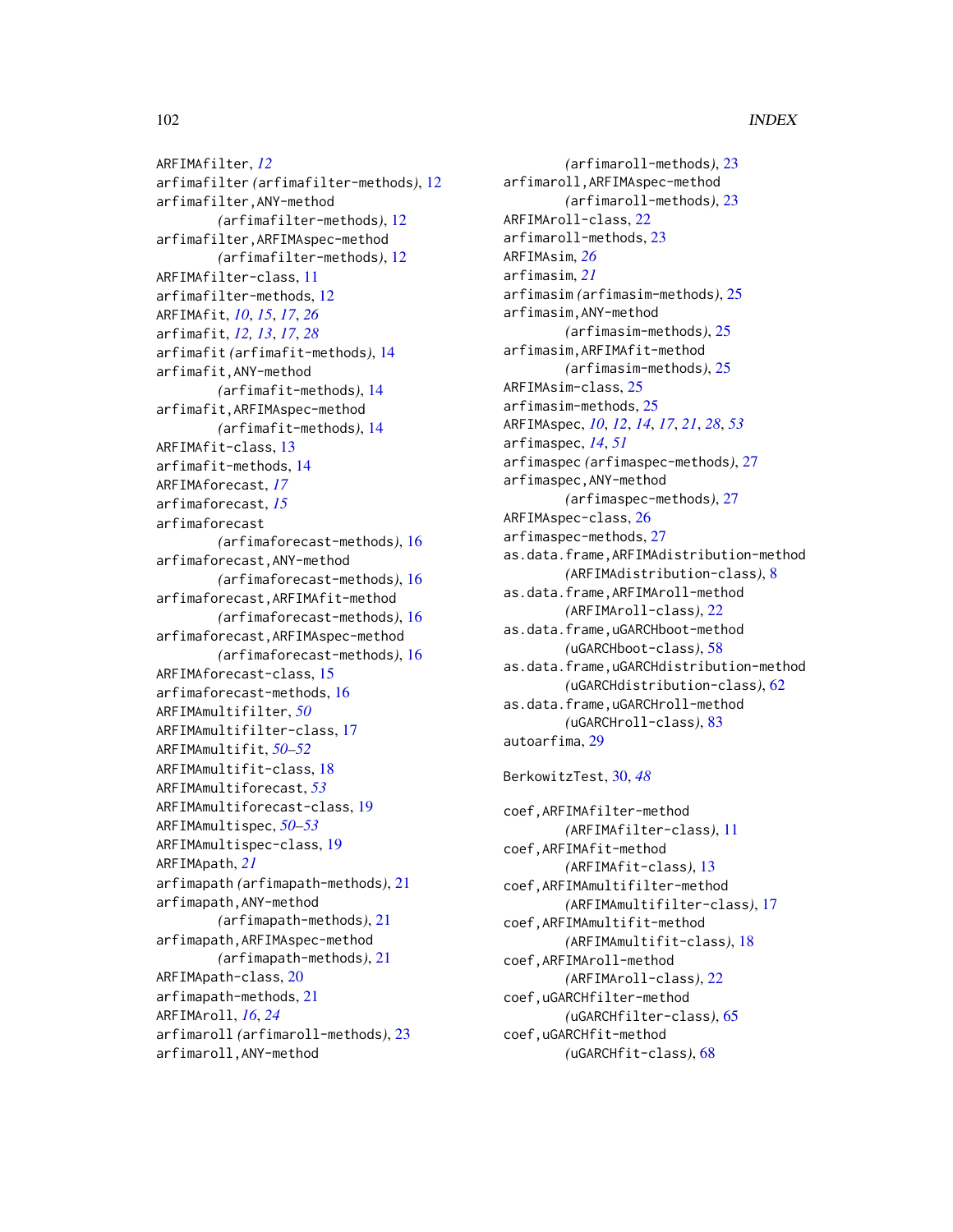# INDEX  $103$

coef,uGARCHmultifilter-method *(*uGARCHmultifilter-class*)*, [78](#page-77-2) coef,uGARCHmultifit-method *(*uGARCHmultifit-class*)*, [78](#page-77-2) coef,uGARCHroll-method *(*uGARCHroll-class*)*, [83](#page-82-2) confint, *[69](#page-68-0)* confint,uGARCHfit-method *(*uGARCHfit-class*)*, [68](#page-67-1) convergence *(*uGARCHfit-class*)*, [68](#page-67-1) convergence,ANY-method *(*uGARCHfit-class*)*, [68](#page-67-1) convergence,ARFIMAfit-method *(*ARFIMAfit-class*)*, [13](#page-12-0) convergence,uGARCHfit-method *(*uGARCHfit-class*)*, [68](#page-67-1) convergence,uGARCHroll-method *(*uGARCHroll-class*)*, [83](#page-82-2)

```
DACTest, 32
DateTimeUtilities, 34
ddist (rgarchdist), 54
distplot (rgarchdist), 54
dji30ret, 36
dkurtosis (rgarchdist), 54
dmbp, 36
dskewness (rgarchdist), 54
```
# ESTest, [37](#page-36-0)

fitdist *(*rgarchdist*)*, [54](#page-53-1) fitted,ARFIMAfilter-method *(*ARFIMAfilter-class*)*, [11](#page-10-0) fitted,ARFIMAfit-method *(*ARFIMAfit-class*)*, [13](#page-12-0) fitted,ARFIMAforecast-method *(*ARFIMAforecast-class*)*, [15](#page-14-0) fitted,ARFIMAmultifilter-method *(*ARFIMAmultifilter-class*)*, [17](#page-16-0) fitted,ARFIMAmultifit-method *(*ARFIMAmultifit-class*)*, [18](#page-17-0) fitted,ARFIMAmultiforecast-method *(*ARFIMAmultiforecast-class*)*, [19](#page-18-0) fitted,ARFIMApath-method *(*ARFIMApath-class*)*, [20](#page-19-0) fitted,ARFIMAsim-method *(*ARFIMAsim-class*)*, [25](#page-24-0) fitted,uGARCHfilter-method *(*uGARCHfilter-class*)*, [65](#page-64-0)

fitted,uGARCHfit-method *(*uGARCHfit-class*)*, [68](#page-67-1) fitted,uGARCHforecast-method *(*uGARCHforecast-class*)*, [74](#page-73-1) fitted,uGARCHmultifilter-method *(*uGARCHmultifilter-class*)*, [78](#page-77-2) fitted,uGARCHmultifit-method *(*uGARCHmultifit-class*)*, [78](#page-77-2) fitted,uGARCHmultiforecast-method *(*uGARCHmultiforecast-class*)*, [79](#page-78-1) fitted,uGARCHpath-method *(*uGARCHpath-class*)*, [81](#page-80-1) fitted,uGARCHsim-method *(*uGARCHsim-class*)*, [87](#page-86-1) fpm *(*uGARCHforecast-class*)*, [74](#page-73-1) fpm,ANY-method *(*uGARCHforecast-class*)*, [74](#page-73-1) fpm,ARFIMAforecast-method *(*ARFIMAforecast-class*)*, [15](#page-14-0) fpm,ARFIMAroll-method *(*ARFIMAroll-class*)*, [22](#page-21-0) fpm,uGARCHforecast-method *(*uGARCHforecast-class*)*, [74](#page-73-1) fpm,uGARCHroll-method *(*uGARCHroll-class*)*, [83](#page-82-2) ftseq *(*DateTimeUtilities*)*, [34](#page-33-0)

GARCHboot, *[58](#page-57-1)* GARCHboot-class, [38](#page-37-0) GARCHdistribution, *[62](#page-61-1)* GARCHdistribution-class, [39](#page-38-0) GARCHfilter, *[65](#page-64-0)*, *[78](#page-77-2)* GARCHfilter-class, [40](#page-39-2) GARCHfit, *[68](#page-67-1)*, *[78](#page-77-2)* GARCHfit-class, [40](#page-39-2) GARCHforecast, *[74](#page-73-1)*, *[79](#page-78-1)* GARCHforecast-class, [41](#page-40-1) GARCHpath-class, [42](#page-41-1) GARCHroll, *[84](#page-83-0)* GARCHroll-class, [42](#page-41-1) GARCHsim, *[87](#page-86-1)* GARCHsim-class, [43](#page-42-1) GARCHspec, *[80](#page-79-1)*, *[90](#page-89-2)* GARCHspec-class, [44](#page-43-1) GARCHtests-class, [44](#page-43-1) generatefwd *(*DateTimeUtilities*)*, [34](#page-33-0) getspec *(*uGARCHfit-class*)*, [68](#page-67-1) getspec,ANY-method *(*uGARCHfit-class*)*, [68](#page-67-1)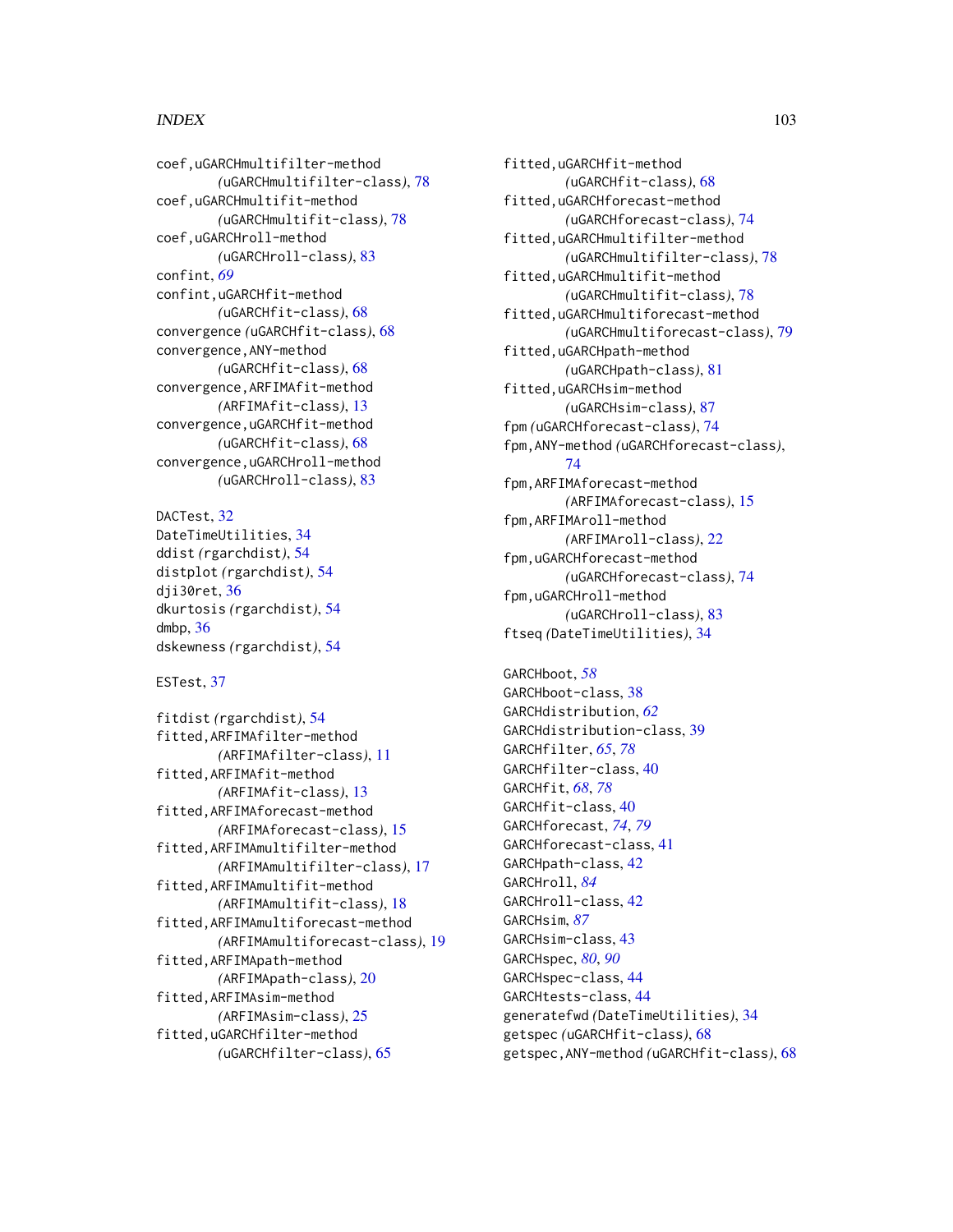getspec,ARFIMAfit-method *(*ARFIMAfit-class*)*, [13](#page-12-0) getspec,uGARCHfit-method *(*uGARCHfit-class*)*, [68](#page-67-1) ghyptransform, *[4](#page-3-0)*, [45](#page-44-0) GMMTest, [46](#page-45-0) gof *(*uGARCHfit-class*)*, [68](#page-67-1) gof,ANY,ANY-method *(*uGARCHfit-class*)*, [68](#page-67-1) gof,uGARCHfilter,numeric-method *(*uGARCHfilter-class*)*, [65](#page-64-0) gof,uGARCHfit,numeric-method *(*uGARCHfit-class*)*, [68](#page-67-1)

halflife *(*uGARCHfit-class*)*, [68](#page-67-1) halflife,ANY,ANY,ANY,ANY,ANY-method *(*uGARCHfit-class*)*, [68](#page-67-1) halflife,missing,numeric,character,character,ANY-method *(*multifilter-methods*)*, [50](#page-49-0) *(*uGARCHfit-class*)*, [68](#page-67-1) halflife,uGARCHfilter,missing,missing,missing,missing-method *(*multifilter-methods*)*, [50](#page-49-0) *(*uGARCHfilter-class*)*, [65](#page-64-0) halflife,uGARCHfit,missing,missing,missing,missing-method *(*multifilter-methods*)*, [50](#page-49-0) *(*uGARCHfit-class*)*, [68](#page-67-1) halflife,uGARCHspec,missing,missing,missing,missing-m@Mb**di**filter-methods),[50](#page-49-0) *(*uGARCHspec-class*)*, [90](#page-89-2) HLTest, [47](#page-46-0)

infocriteria *(*uGARCHfit-class*)*, [68](#page-67-1) infocriteria,ANY-method *(*uGARCHfit-class*)*, [68](#page-67-1) infocriteria,ARFIMAfilter-method *(*ARFIMAfilter-class*)*, [11](#page-10-0) infocriteria,ARFIMAfit-method *(*ARFIMAfit-class*)*, [13](#page-12-0) infocriteria,uGARCHfilter-method *(*uGARCHfilter-class*)*, [65](#page-64-0) infocriteria,uGARCHfit-method *(*uGARCHfit-class*)*, [68](#page-67-1)

likelihood *(*uGARCHfit-class*)*, [68](#page-67-1) likelihood,ANY-method *(*uGARCHfit-class*)*, [68](#page-67-1) likelihood,ARFIMAfilter-method *(*ARFIMAfilter-class*)*, [11](#page-10-0) likelihood,ARFIMAfit-method *(*ARFIMAfit-class*)*, [13](#page-12-0) likelihood,ARFIMAmultifilter-method *(*ARFIMAmultifilter-class*)*, [17](#page-16-0) likelihood,ARFIMAmultifit-method *(*ARFIMAmultifit-class*)*, [18](#page-17-0)

likelihood,uGARCHfilter-method *(*uGARCHfilter-class*)*, [65](#page-64-0) likelihood,uGARCHfit-method *(*uGARCHfit-class*)*, [68](#page-67-1) likelihood,uGARCHmultifilter-method *(*uGARCHmultifilter-class*)*, [78](#page-77-2) likelihood,uGARCHmultifit-method *(*uGARCHmultifit-class*)*, [78](#page-77-2) mcsTest, [49](#page-48-0) move *(*DateTimeUtilities*)*, [34](#page-33-0) multifilter, *[4](#page-3-0)* multifilter *(*multifilter-methods*)*, [50](#page-49-0) multifilter,ANY-method *(*multifilter-methods*)*, [50](#page-49-0) multifilter,ARFIMAmultifit-method multifilter,ARFIMAmultispec-method multifilter,uGARCHmultifit-method multifilter,uGARCHmultispec-method multifilter-methods, [50](#page-49-0) multifit, *[4](#page-3-0)* multifit *(*multifit-methods*)*, [51](#page-50-0) multifit,ANY-method *(*multifit-methods*)*, [51](#page-50-0) multifit,ARFIMAmultispec-method *(*multifit-methods*)*, [51](#page-50-0) multifit,uGARCHmultispec-method *(*multifit-methods*)*, [51](#page-50-0) multifit-methods, [51](#page-50-0) multiforecast, *[4](#page-3-0)* multiforecast *(*multiforecast-methods*)*,  $52$ multiforecast,ANY-method *(*multiforecast-methods*)*, [52](#page-51-0) multiforecast,ARFIMAmultifit-method *(*multiforecast-methods*)*, [52](#page-51-0) multiforecast,ARFIMAmultispec-method *(*multiforecast-methods*)*, [52](#page-51-0) multiforecast,uGARCHmultifit-method *(*multiforecast-methods*)*, [52](#page-51-0) multiforecast,uGARCHmultispec-method *(*multiforecast-methods*)*, [52](#page-51-0) multiforecast-methods, [52](#page-51-0) multispec, *[4](#page-3-0)* multispec *(*multispec-methods*)*, [53](#page-52-0)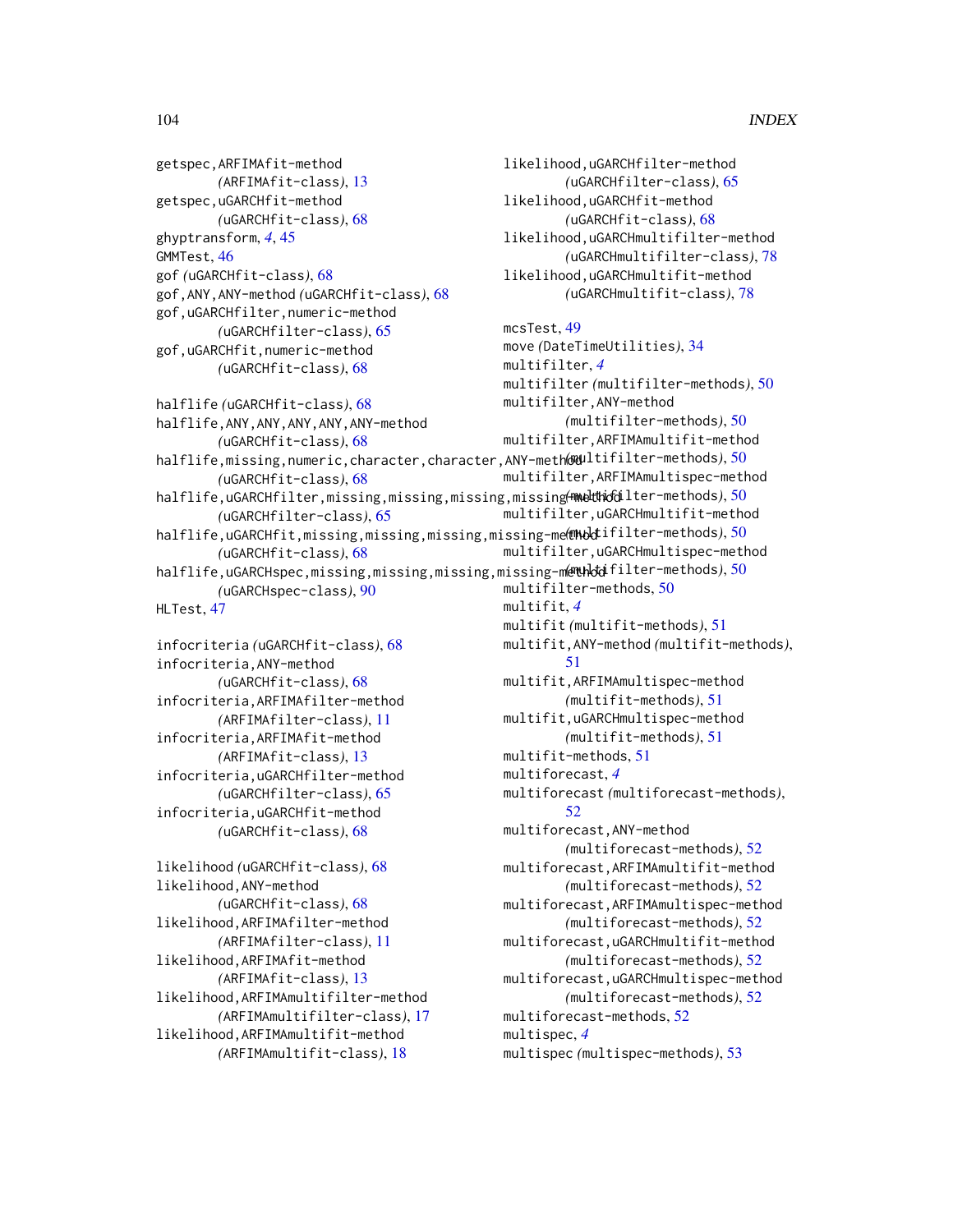#### INDEX 105

multispec,ANY-method *(*multispec-methods*)*, [53](#page-52-0) multispec,vector-method *(*multispec-methods*)*, [53](#page-52-0) multispec-methods, [53](#page-52-0)

newsimpact *(*uGARCHfit-class*)*, [68](#page-67-1) newsimpact,ANY-method *(*uGARCHfit-class*)*, [68](#page-67-1) newsimpact,uGARCHfilter-method *(*uGARCHfilter-class*)*, [65](#page-64-0) newsimpact,uGARCHfit-method *(*uGARCHfit-class*)*, [68](#page-67-1) nyblom *(*uGARCHfit-class*)*, [68](#page-67-1) nyblom,ANY-method *(*uGARCHfit-class*)*, [68](#page-67-1) nyblom,uGARCHfit-method *(*uGARCHfit-class*)*, [68](#page-67-1)

pdist *(*rgarchdist*)*, [54](#page-53-1) persistence *(*uGARCHfit-class*)*, [68](#page-67-1) persistence,ANY,ANY,ANY,ANY,ANY-method *(*uGARCHfit-class*)*, [68](#page-67-1) persistence,missing,numeric,character,character,ANY-method reduce *(*uGARCHfit-class*)*, [68](#page-67-1) *(*uGARCHfit-class*)*, [68](#page-67-1) persistence,uGARCHfilter,missing,missing,miss**iedyme;sSRFF@MAn&thoml**ethod *(*uGARCHfilter-class*)*, [65](#page-64-0) persistence,uGARCHfit,missing,missing,missingrุ**eduseingGARCHbüt-**method *(*uGARCHfit-class*)*, [68](#page-67-1) persistence,uGARCHspec,missing,missing,missin**gepoistingARE#hod**l-class),[83](#page-82-2) *(*uGARCHspec-class*)*, [90](#page-89-2) pit *(*uGARCHfit-class*)*, [68](#page-67-1) pit,ANY-method *(*uGARCHfit-class*)*, [68](#page-67-1) pit,uGARCHfilter-method *(*uGARCHfilter-class*)*, [65](#page-64-0) pit,uGARCHfit-method *(*uGARCHfit-class*)*, [68](#page-67-1) pit,uGARCHroll-method *(*uGARCHroll-class*)*, [83](#page-82-2) plot,uGARCHboot,missing-method *(*uGARCHboot-class*)*, [58](#page-57-1) plot,uGARCHdistribution,missing-method *(*uGARCHdistribution-class*)*, [62](#page-61-1) plot,uGARCHfilter,missing-method *(*uGARCHfilter-class*)*, [65](#page-64-0) plot,uGARCHfit,missing-method *(*uGARCHfit-class*)*, [68](#page-67-1) plot,uGARCHforecast,missing-method *(*uGARCHsim-class*)*, [87](#page-86-1) rdist *(*rgarchdist*)*, [54](#page-53-1) reduce,ANY-method *(*uGARCHfit-class*)*, [68](#page-67-1) *(*ARFIMAfit-class*)*, [13](#page-12-0) *(*uGARCHfit-class*)*, [68](#page-67-1) report,ANY-method *(*uGARCHroll-class*)*, [83](#page-82-2) report,ARFIMAroll-method *(*ARFIMAroll-class*)*, [22](#page-21-0) report,uGARCHroll-method *(*uGARCHroll-class*)*, [83](#page-82-2) residuals,ARFIMAfilter-method *(*ARFIMAfilter-class*)*, [11](#page-10-0) residuals,ARFIMAfit-method *(*ARFIMAfit-class*)*, [13](#page-12-0) residuals,ARFIMAmultifilter-method *(*ARFIMAmultifilter-class*)*, [17](#page-16-0) residuals,ARFIMAmultifit-method *(*ARFIMAmultifit-class*)*, [18](#page-17-0) residuals,uGARCHfilter-method *(*uGARCHfilter-class*)*, [65](#page-64-0) residuals,uGARCHfit-method *(*uGARCHfit-class*)*, [68](#page-67-1) residuals,uGARCHmultifilter-method

*(*uGARCHforecast-class*)*, [74](#page-73-1)

plot,uGARCHpath,missing-method *(*uGARCHpath-class*)*, [81](#page-80-1) plot,uGARCHroll,missing-method *(*uGARCHroll-class*)*, [83](#page-82-2) plot,uGARCHsim,missing-method *(*uGARCHsim-class*)*, [87](#page-86-1)

qdist *(*rgarchdist*)*, [54](#page-53-1) quantile,uGARCHfilter-method *(*uGARCHfilter-class*)*, [65](#page-64-0) quantile,uGARCHfit-method *(*uGARCHfit-class*)*, [68](#page-67-1) quantile,uGARCHforecast-method *(*uGARCHforecast-class*)*, [74](#page-73-1) quantile,uGARCHpath-method *(*uGARCHpath-class*)*, [81](#page-80-1) quantile,uGARCHroll-method *(*uGARCHroll-class*)*, [83](#page-82-2) quantile,uGARCHsim-method

*(*uGARCHmultifilter-class*)*, [78](#page-77-2)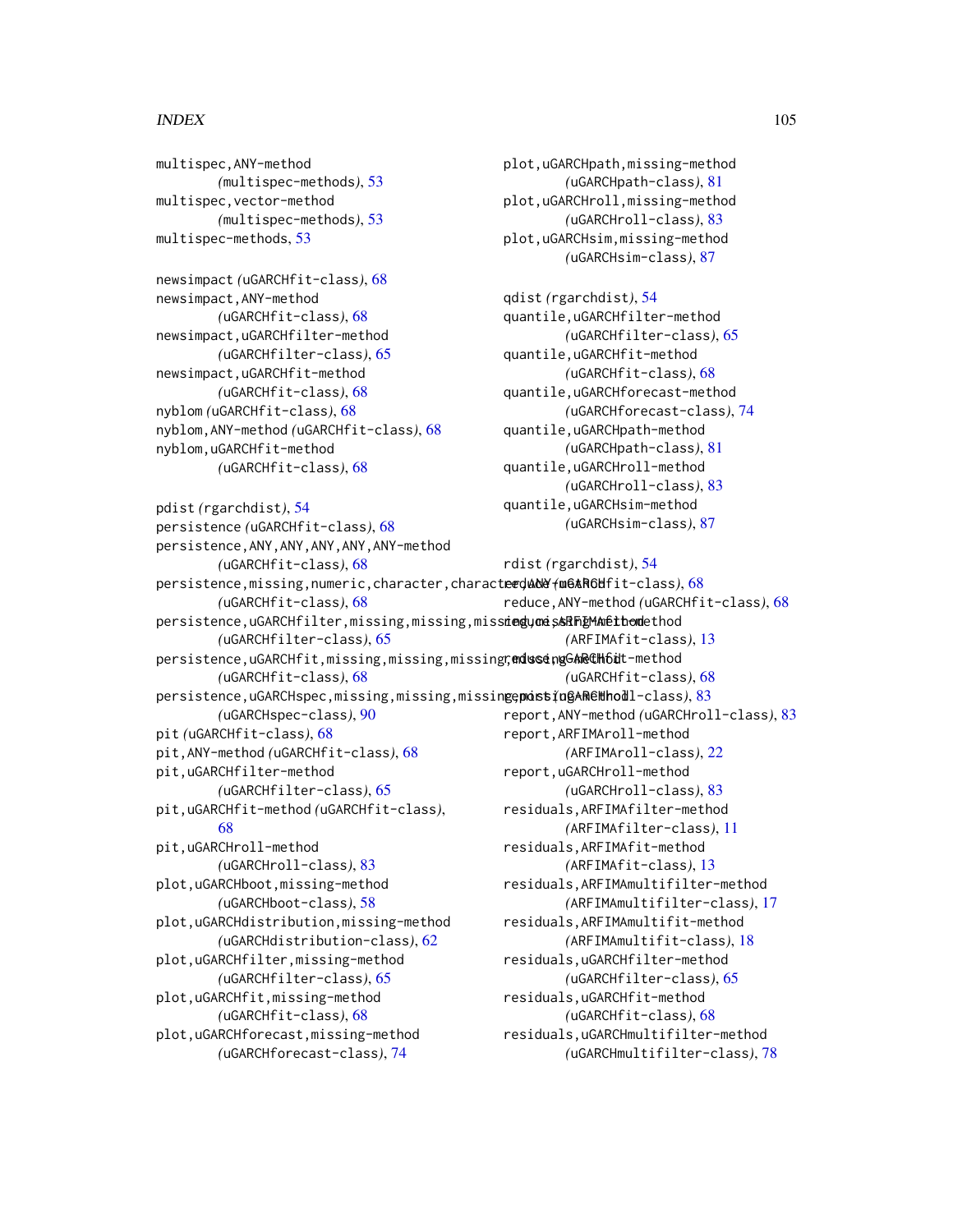residuals,uGARCHmultifit-method *(*uGARCHmultifit-class*)*, [78](#page-77-2) resume, *[24](#page-23-0)*, *[86](#page-85-0)* resume *(*uGARCHroll-class*)*, [83](#page-82-2) resume,ANY-method *(*uGARCHroll-class*)*, [83](#page-82-2) resume,ARFIMAroll-method *(*ARFIMAroll-class*)*, [22](#page-21-0) resume,uGARCHroll-method *(*uGARCHroll-class*)*, [83](#page-82-2) rGARCH, *[6](#page-5-0)*, *[9](#page-8-0)*, *[11](#page-10-0)*, *[13](#page-12-0)*, *[15](#page-14-0)*, *[18–](#page-17-0)[20](#page-19-0)*, *[22](#page-21-0)*, *[25](#page-24-0)*, *[27](#page-26-0)*, *[38](#page-37-0)[–44](#page-43-1)*, *[58](#page-57-1)*, *[62](#page-61-1)*, *[65](#page-64-0)*, *[68](#page-67-1)*, *[74](#page-73-1)*, *[78–](#page-77-2)[81](#page-80-1)*, *[84](#page-83-0)*, *[87](#page-86-1)*, *[90](#page-89-2)* rGARCH-class, [54](#page-53-1) rgarchdist, *[4](#page-3-0)*, [54](#page-53-1) rugarch *(*rugarch-package*)*, [3](#page-2-0) rugarch-package, [3](#page-2-0) setbounds<- *(*uGARCHspec-class*)*, [90](#page-89-2) setbounds<-,ANY,ANY-method *(*uGARCHspec-class*)*, [90](#page-89-2) setbounds<-, ARFIMAspec, vector-method *(*ARFIMAspec-class*)*, [26](#page-25-0) setbounds<-,uGARCHspec,vector-method *(*uGARCHspec-class*)*, [90](#page-89-2) setfixed<- *(*uGARCHspec-class*)*, [90](#page-89-2) setfixed<-,ANY,ANY-method *(*uGARCHspec-class*)*, [90](#page-89-2) setfixed<-,ARFIMAspec,vector-method *(*ARFIMAspec-class*)*, [26](#page-25-0)

setfixed<-,uGARCHspec,vector-method *(*uGARCHspec-class*)*, [90](#page-89-2) setstart<- *(*uGARCHspec-class*)*, [90](#page-89-2) setstart<-,ANY,ANY-method *(*uGARCHspec-class*)*, [90](#page-89-2) setstart<-,ARFIMAspec,vector-method *(*ARFIMAspec-class*)*, [26](#page-25-0) setstart<-,uGARCHspec,vector-method *(*uGARCHspec-class*)*, [90](#page-89-2) show,ARFIMAdistribution-method *(*ARFIMAdistribution-class*)*, [8](#page-7-0) show,ARFIMAfilter-method *(*ARFIMAfilter-class*)*, [11](#page-10-0) show,ARFIMAfit-method *(*ARFIMAfit-class*)*, [13](#page-12-0) show,ARFIMAforecast-method *(*ARFIMAforecast-class*)*, [15](#page-14-0) show,ARFIMAmultifilter-method

*(*ARFIMAmultifilter-class*)*, [17](#page-16-0)

show,ARFIMAmultifit-method *(*ARFIMAmultifit-class*)*, [18](#page-17-0) show,ARFIMAmultiforecast-method *(*ARFIMAmultiforecast-class*)*, [19](#page-18-0) show,ARFIMAmultispec-method *(*ARFIMAmultispec-class*)*, [19](#page-18-0) show,ARFIMApath-method *(*ARFIMApath-class*)*, [20](#page-19-0) show,ARFIMAroll-method *(*ARFIMAroll-class*)*, [22](#page-21-0) show,ARFIMAsim-method *(*ARFIMAsim-class*)*, [25](#page-24-0) show,ARFIMAspec-method *(*ARFIMAspec-class*)*, [26](#page-25-0) show,uGARCHboot-method *(*uGARCHboot-class*)*, [58](#page-57-1) show,uGARCHdistribution-method *(*uGARCHdistribution-class*)*, [62](#page-61-1) show,uGARCHfilter-method *(*uGARCHfilter-class*)*, [65](#page-64-0) show,uGARCHfit-method *(*uGARCHfit-class*)*, [68](#page-67-1) show,uGARCHforecast-method *(*uGARCHforecast-class*)*, [74](#page-73-1) show,uGARCHmultifilter-method *(*uGARCHmultifilter-class*)*, [78](#page-77-2) show,uGARCHmultifit-method *(*uGARCHmultifit-class*)*, [78](#page-77-2) show,uGARCHmultiforecast-method *(*uGARCHmultiforecast-class*)*, [79](#page-78-1) show,uGARCHmultispec-method *(*uGARCHmultispec-class*)*, [80](#page-79-1) show,uGARCHpath-method *(*uGARCHpath-class*)*, [81](#page-80-1) show,uGARCHroll-method *(*uGARCHroll-class*)*, [83](#page-82-2) show,uGARCHsim-method *(*uGARCHsim-class*)*, [87](#page-86-1) show,uGARCHspec-method *(*uGARCHspec-class*)*, [90](#page-89-2) sigma *(*uGARCHfit-class*)*, [68](#page-67-1) sigma,ANY-method *(*uGARCHfit-class*)*, [68](#page-67-1) sigma,uGARCHfilter-method *(*uGARCHfilter-class*)*, [65](#page-64-0) sigma,uGARCHfit-method *(*uGARCHfit-class*)*, [68](#page-67-1) sigma,uGARCHforecast-method *(*uGARCHforecast-class*)*, [74](#page-73-1)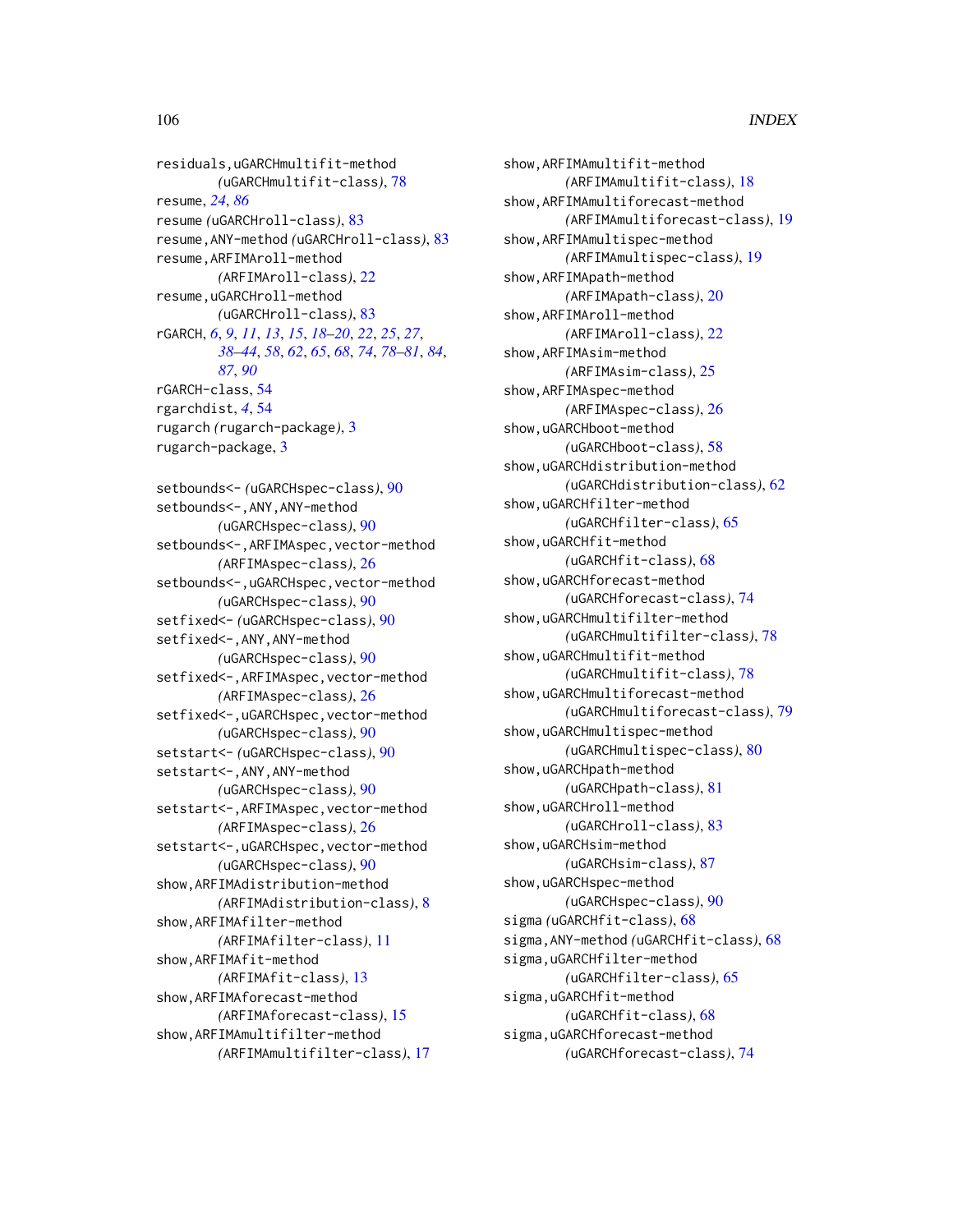# INDEX  $107$

```
sigma,uGARCHmultifilter-method
        (uGARCHmultifilter-class), 78
sigma,uGARCHmultifit-method
        (uGARCHmultifit-class), 78
sigma,uGARCHmultiforecast-method
        (uGARCHmultiforecast-class), 79
sigma,uGARCHpath-method
        (uGARCHpath-class), 81
sigma,uGARCHsim-method
        (uGARCHsim-class), 87
signbias (uGARCHfit-class), 68
signbias,ANY-method (uGARCHfit-class),
        68
signbias,uGARCHfilter-method
        (uGARCHfilter-class), 65
signbias,uGARCHfit-method
        (uGARCHfit-class), 68
signbias-methods (uGARCHfit-class), 68
skdomain (rgarchdist), 54
sp500ret, 56
spyreal, 57
```
ugarchbench, *[4](#page-3-0)*, [57](#page-56-0) uGARCHboot, *[61](#page-60-0)*, *[75](#page-74-0)* ugarchboot, *[4](#page-3-0)*, *[65](#page-64-0)*, *[68](#page-67-1)*, *[74](#page-73-1)*, *[77](#page-76-0)*, *[83](#page-82-2)*, *[87](#page-86-1)*, *[90](#page-89-2)* ugarchboot *(*ugarchboot-methods*)*, [59](#page-58-1) ugarchboot,ANY-method *(*ugarchboot-methods*)*, [59](#page-58-1) ugarchboot,uGARCHfit-method *(*ugarchboot-methods*)*, [59](#page-58-1) ugarchboot,uGARCHspec-method *(*ugarchboot-methods*)*, [59](#page-58-1) uGARCHboot-class, [58](#page-57-1) ugarchboot-methods, [59](#page-58-1) uGARCHdistribution, *[65](#page-64-0)*, *[75](#page-74-0)* ugarchdistribution, *[4](#page-3-0)*, *[61](#page-60-0)*, *[68](#page-67-1)*, *[74](#page-73-1)*, *[77](#page-76-0)*, *[83](#page-82-2)*, *[87](#page-86-1)*, *[90](#page-89-2)* ugarchdistribution *(*ugarchdistribution-methods*)*, [63](#page-62-1) ugarchdistribution,ANY-method *(*ugarchdistribution-methods*)*, [63](#page-62-1) ugarchdistribution,uGARCHfit-method *(*ugarchdistribution-methods*)*, [63](#page-62-1) ugarchdistribution,uGARCHspec-method *(*ugarchdistribution-methods*)*, [63](#page-62-1)

uGARCHdistribution-class, [62](#page-61-1) ugarchdistribution-methods, [63](#page-62-1) uGARCHfilter, *[66,](#page-65-0) [67](#page-66-1)* ugarchfilter, *[61](#page-60-0)*, *[65](#page-64-0)*, *[74](#page-73-1)*, *[77](#page-76-0)*, *[83](#page-82-2)*, *[87](#page-86-1)*, *[90](#page-89-2)* ugarchfilter *(*ugarchfilter-methods*)*, [67](#page-66-1) ugarchfilter,ANY-method *(*ugarchfilter-methods*)*, [67](#page-66-1) ugarchfilter,uGARCHspec-method *(*ugarchfilter-methods*)*, [67](#page-66-1) uGARCHfilter-class, [65](#page-64-0) ugarchfilter-methods, [67](#page-66-1) uGARCHfit, *[59,](#page-58-1) [60](#page-59-0)*, *[63,](#page-62-1) [64](#page-63-0)*, *[66](#page-65-0)*, *[69,](#page-68-0) [70](#page-69-0)*, *[73](#page-72-0)*, *[75,](#page-74-0) [76](#page-75-1)*, *[81](#page-80-1)*, *[88,](#page-87-1) [89](#page-88-0)*, *[91](#page-90-1)* ugarchfit, *[4](#page-3-0)*, *[50](#page-49-0)*, *[61](#page-60-0)*, *[65](#page-64-0)*, *[67,](#page-66-1) [68](#page-67-1)*, *[70](#page-69-0)*, *[77](#page-76-0)*, *[83](#page-82-2)*, *[87](#page-86-1)*, *[90](#page-89-2)*, *[92,](#page-91-0) [93](#page-92-0)* ugarchfit *(*ugarchfit-methods*)*, [71](#page-70-1) ugarchfit,ANY-method *(*ugarchfit-methods*)*, [71](#page-70-1) ugarchfit,uGARCHspec-method *(*ugarchfit-methods*)*, [71](#page-70-1) uGARCHfit-class, [68](#page-67-1) ugarchfit-methods, [71](#page-70-1) uGARCHforecast, *[59](#page-58-1)*, *[63](#page-62-1)*, *[71](#page-70-1)*, *[77](#page-76-0)*, *[88](#page-87-1)*, *[91](#page-90-1)* ugarchforecast, *[4](#page-3-0)*, *[61](#page-60-0)*, *[65](#page-64-0)*, *[68](#page-67-1)*, *[73,](#page-72-0) [74](#page-73-1)*, *[83](#page-82-2)*, *[87](#page-86-1)*, *[90](#page-89-2)* ugarchforecast *(*ugarchforecast-methods*)*, [76](#page-75-1) ugarchforecast,ANY-method *(*ugarchforecast-methods*)*, [76](#page-75-1) ugarchforecast,uGARCHfit-method *(*ugarchforecast-methods*)*, [76](#page-75-1) ugarchforecast,uGARCHspec-method *(*ugarchforecast-methods*)*, [76](#page-75-1) uGARCHforecast-class, [74](#page-73-1) ugarchforecast-methods, [76](#page-75-1) uGARCHmultifilter, *[50](#page-49-0)*, *[79,](#page-78-1) [80](#page-79-1)* uGARCHmultifilter-class, [78](#page-77-2) uGARCHmultifit, *[50](#page-49-0)[–52](#page-51-0)*, *[78](#page-77-2)*, *[80](#page-79-1)* uGARCHmultifit-class, [78](#page-77-2) uGARCHmultiforecast, *[53](#page-52-0)*, *[78](#page-77-2)[–80](#page-79-1)* uGARCHmultiforecast-class, [79](#page-78-1) uGARCHmultispec, *[50](#page-49-0)[–53](#page-52-0)*, *[78](#page-77-2)[–80](#page-79-1)* uGARCHmultispec-class, [80](#page-79-1) uGARCHpath, *[81](#page-80-1)*, *[83](#page-82-2)* ugarchpath, *[4](#page-3-0)* ugarchpath *(*ugarchpath-methods*)*, [82](#page-81-0) ugarchpath,ANY-method *(*ugarchpath-methods*)*, [82](#page-81-0)